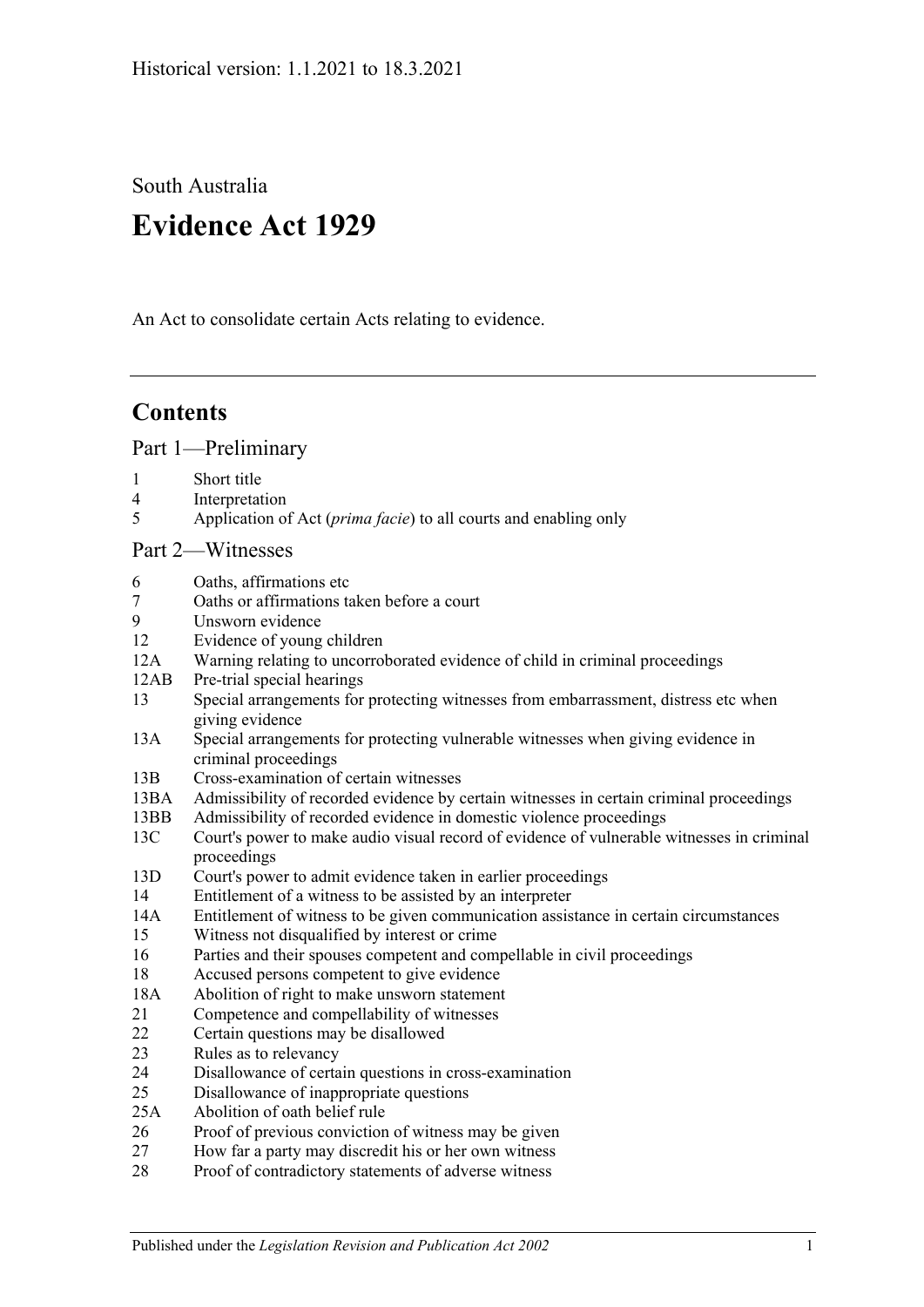- 29 [Cross-examination as to previous statements in writing](#page-31-3)
- 29A [Victim or alleged victim who is a witness entitled to be present in court unless](#page-31-4) court [orders otherwise](#page-31-4)
- [Part 3—Miscellaneous rules of evidence](#page-32-0)

#### [Division 1—Miscellaneous rules of evidence in general cases](#page-32-1)

- 30 [As to comparison of disputed writing](#page-32-2)
- 31 [Attesting witness need not be called in certain cases](#page-32-3)
- 33 [Disclosure in action for defamation](#page-32-4)
- 34 [Admissions by accused persons](#page-32-5)
- 34A [Proof of commission of offence](#page-32-6)
- 34AB [Identification evidence](#page-32-7)
- 34C [Admissibility of documentary evidence as to facts in issue](#page-33-0)
- 34CB [Direction relating to delay where defendant forensically disadvantaged](#page-34-0)
- 34D [Weight to be attached to evidence](#page-35-0)
- 34E [Proof of instrument to validity of which attestation is necessary](#page-35-1)
- 34F [Presumptions as to documents twenty years old](#page-35-2)
- 34G [Interpretation and savings](#page-35-3)
- 34J [Special provision for taking evidence where witness is seriously ill](#page-36-0)
- 34K [Admissibility of depositions at trial](#page-36-1)
- 34KA [Admissibility of evidence of out of court statements by unavailable witnesses](#page-36-2)
- 34KB [Credibility](#page-38-0)
- 34KC [Stopping the case where evidence is unconvincing](#page-38-1)
- 34KD [Court's general discretion to exclude evidence](#page-39-0)

#### [Division 2—Miscellaneous rules of evidence in sexual cases](#page-39-1)

- 34L [Evidence in sexual cases generally](#page-39-2)
- 34LA [Admissibility of evidence of out of court statements by certain alleged victims of sexual](#page-40-0)  [offences](#page-40-0)
- 34M [Evidence relating to complaint in sexual cases](#page-41-0)
- 34N [Directions relating to consent in certain sexual cases](#page-42-0)

Division [3—Admissibility of evidence showing discreditable conduct or disposition](#page-42-1)

- 34O [Application of Division](#page-42-2)
- 34P [Evidence of discreditable conduct](#page-43-0)
- 34Q [Use of evidence for other purposes](#page-43-1)
- 34R [Trial directions](#page-43-2)
- 34S [Certain matters excluded from consideration of admissibility](#page-44-0)
- 34T [Severance](#page-44-1)

#### [Part 4—Documents and other records](#page-46-0)

#### [Division 1—Public Acts and documents](#page-46-1)

- 35 [Judicial notice of legislative instruments](#page-46-2)
- 36 [Proof of votes and proceedings of Parliament](#page-46-3)
- 37 [Evidentiary value of official publications](#page-46-4)
- 37A [Proof of Gazette](#page-46-5)
- 37B [Proof of printing by Government Printer](#page-47-0)
- 37C [Proof of Imperial orders-in-Council](#page-47-1)
- 38 [Foreign and Colonial Acts of State, judgments etc provable by copies](#page-47-2)
- 39 [Public documents provable by examined or certified copy](#page-48-0)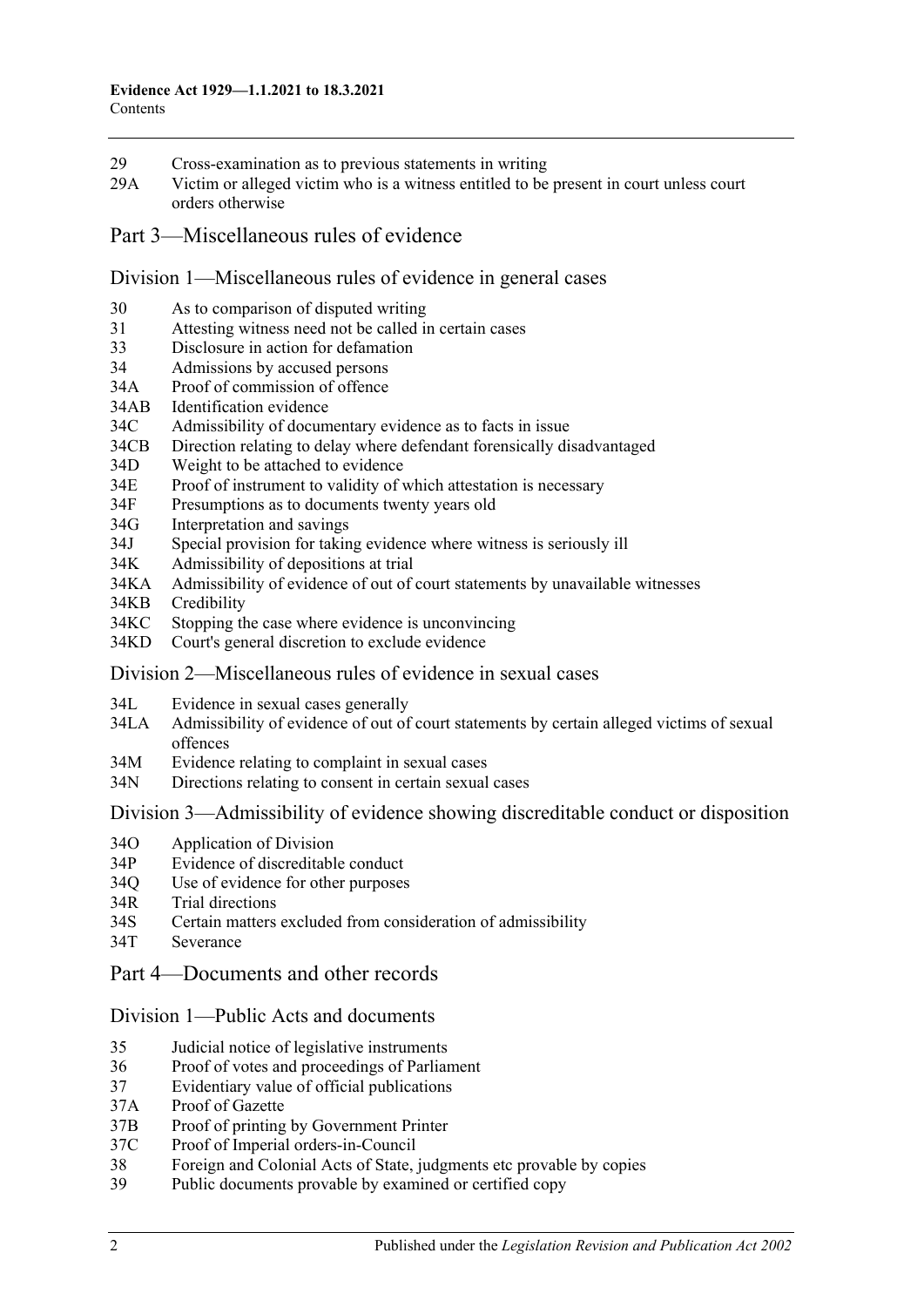- 40 [Proof of documents by examined or certified copies](#page-48-1)
- 41 [Certifying a false document](#page-48-2)

#### [Division 2—Proof of convictions, acquittals etc](#page-48-3)

- 42 [Proof of conviction or acquittal of an indictable offence](#page-48-4)<br>43 Proof of convictions and orders of courts of summary iu
- [Proof of convictions and orders of courts of summary jurisdiction](#page-49-0)
- 43A [Proof of identity of person convicted in another State](#page-49-1)

#### [Division 3—Documents relating to ships or transport](#page-49-2)

- 44 [Registers of British vessels and certificates of registry admissible as](#page-49-3) *prima facie* evidence [of their contents](#page-49-3)
- 45 [Documents relating to transportation of persons or goods](#page-50-0)

#### [Division 4—Banking records](#page-50-1)

- 46 [Interpretation](#page-50-2)
- 47 [Admission of banking record in evidence](#page-51-0)
- 48 [Evidence of non-existence of account may be given by affidavit](#page-51-1)
- 49 [Power to order inspection of banking records etc](#page-51-2)
- 50 [Bank not compellable to produce records except under order](#page-52-0)
- 51 [Costs occasioned by default of bank](#page-53-0)

#### Division [5—Other documents and records](#page-53-1)

- 52 [Admission of certain documents in evidence](#page-53-2)
- 53 [Admission of business records in evidence](#page-53-3)

#### [Division 6—Matters relating to communications](#page-54-0)

- 54 [Electronic communications](#page-54-1)
- 55 [Telegrams and lettergrams](#page-55-0)

#### [Division 7—Miscellaneous](#page-55-1)

- 56 [Evidence produced by processes, machines and other devices](#page-55-2)
- 57 [Modification of best evidence rule](#page-56-0)

## [Part 6B—Obtaining evidence from outside a court's territorial jurisdiction](#page-58-0)

- 59D [Interpretation](#page-58-1)
- 59E [Taking of evidence outside the State](#page-58-2)
- 59F [Power of South Australian Court to take evidence on request](#page-59-0)
- 59G [Depositions to be signed](#page-59-1)
- 59H [Transmission of request](#page-59-2)
- 59I [Saving provision](#page-60-0)

## [Part 6C—Use of audio and audio visual links](#page-62-0)

#### [Division 1—Preliminary](#page-62-1)

- 59IA [Interpretation](#page-62-2)
- 59IB [Transitional](#page-62-3)
- 59IC [Application of Part](#page-62-4)

## [Division 2—Use of interstate audio or audio visual link in proceedings before South](#page-63-0)  [Australian courts](#page-63-0)

59ID [Application of this Division](#page-63-1)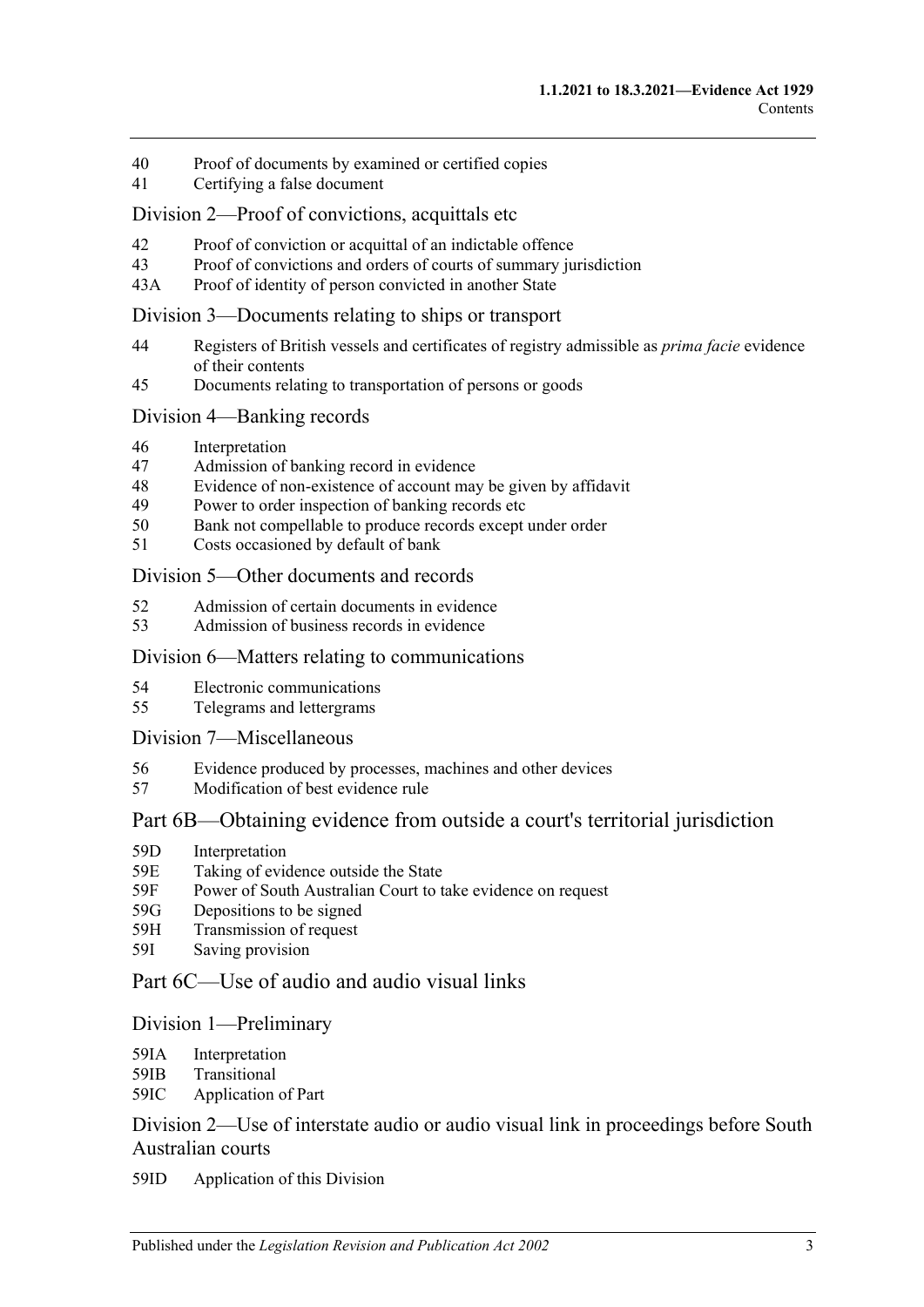- 59IE [State courts may take evidence and submissions from outside State](#page-63-2)
- 59IF [Expenses](#page-63-3)
- 59IG [Counsel entitled to practise](#page-63-4)

[Division 3—Use of interstate audio or audio visual link in proceedings in](#page-64-0)  [participating States](#page-64-0)

- 59IH [Application of Division](#page-64-1)
- 59II [Recognised courts may take evidence or receive submissions from persons in South](#page-64-2)  [Australia](#page-64-2)
- 59IJ [Powers of recognised courts](#page-64-3)
- 59IK [Orders made by recognised court](#page-64-4)
- 59IL [Enforcement of order](#page-64-5)
- 59IM [Privileges, protection and immunity of participants in proceedings in courts of](#page-65-0)  [participating States](#page-65-0)
- 59IN [Recognised court may administer oath in South Australia](#page-65-1)
- 59IO [Assistance to recognised court](#page-65-2)
- 59IP [Contempt of recognised courts](#page-65-3)

[Division 4—Use of audio visual link or audio link generally](#page-66-0)

- 59IQ [Appearance etc by audio visual link or audio link](#page-66-1)
- 59IR [Communication between lawyer and client](#page-67-0)
- [Part 7—General provisions](#page-68-0)
- [Division 1—Power to dispense with formal proof](#page-68-1)
- 59J [Court's power to dispense with formal proof](#page-68-2)
- [Division 2—Notice of action](#page-68-3)
- 60 [Sufficiency of notice of action](#page-68-4)

[Division 3—Facilitation of proof of certain matters](#page-68-5)

- 62 [Proof of "public place" in certain cases](#page-68-6)
- 62A [Proof of place being within municipality etc](#page-68-7)
- 63 [Proof of foreign law](#page-69-0)
- 63A [Evidence as to foreign law](#page-69-1)
- 64 [Proof of matters of history, science etc](#page-69-2)
- 65 [Reference by court to books, official certificates etc](#page-69-3)
- 65A [Proof of age](#page-70-0)

[Division 4—Taking affidavits etc outside the State](#page-70-1)

- 66 [Taking of affidavits out of the State](#page-70-2)
- 66A [Taking of affidavits out of the State by sailors, soldiers and airmen](#page-71-0)
- 67 [Extension of provisions relating to affidavits to attestation etc of other documents](#page-72-0)

[Division 5—Admission of official documents in evidence](#page-72-1)

- 67A [Admissibility of documents without proof of seal etc](#page-72-2)
- [Division 6—Power of foreign authority to take evidence](#page-73-0)
- 67AB [Taking of evidence in this State by foreign authorities](#page-73-1)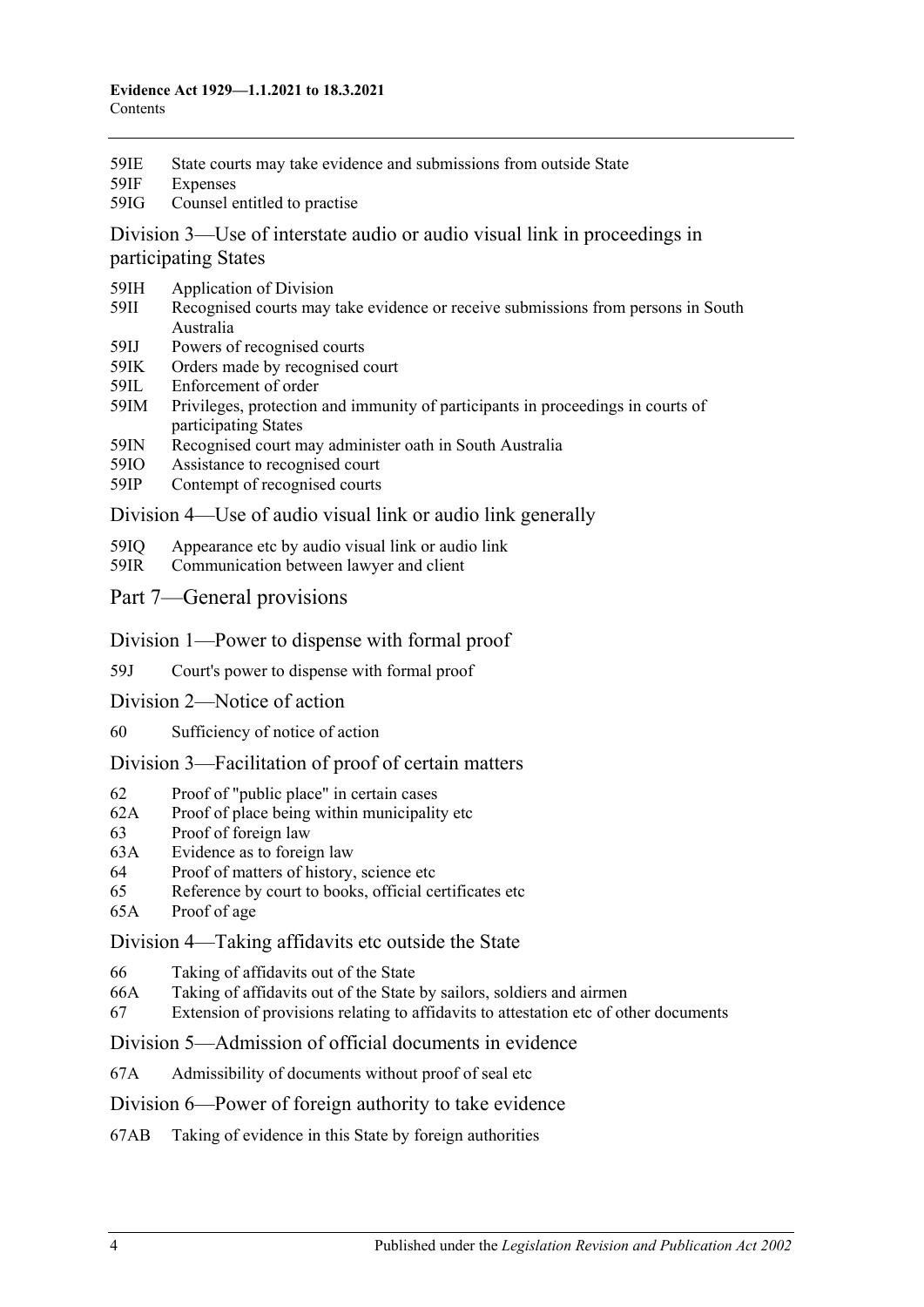[Division 7—Select Committee evidence](#page-73-2)

67B [Evidence before the Parliamentary Select Committee of Inquiry into Prostitution](#page-73-3)

[Division 8—Evidence of settlement negotiations](#page-74-0)

67C [Exclusion of evidence of settlement negotiations](#page-74-1)

## [Division 9—Protected communications](#page-75-0)

- 67D [Interpretation](#page-75-1)
- 67E [Certain communications to be protected by public interest immunity](#page-75-2)
- 67F [Evidence of protected communications](#page-76-0)

#### [Division 10—Sensitive material](#page-77-0)

- 67G [Interpretation and application](#page-77-1)
- 67H [Meaning of sensitive material](#page-79-0)
- 67HA [Court may give access to certain sensitive material in certain circumstances](#page-79-1)
- 67I [Procedures for giving restricted access to sensitive material](#page-80-0)
- 67J [Improper dissemination of sensitive material](#page-81-0)

#### [Part 8—Publication of evidence](#page-82-0)

#### [Division 1—Preliminary](#page-82-1)

68 [Interpretation](#page-82-2)

#### [Division 2—Orders for clearing court or suppressing publication of evidence etc](#page-82-3)

- 69 [Order for clearing court](#page-82-4)
- 69A [Suppression orders](#page-83-0)
- 69AB [Review of suppression orders](#page-85-0)
- 69AC [Appeal against suppression order etc](#page-86-0)
- 69B [Appeals](#page-87-0)
- 70 [Disobedience to orders under this Division](#page-87-1)
- 71 [Attorney-General to provide annual report](#page-88-0)

[Division 3—Sexual cases](#page-88-1)

71A [Restriction on reporting on sexual offences](#page-88-2)

#### [Division 4—Cases](#page-89-0) generally

- 71B [Publishers required to report result of certain proceedings](#page-89-1)
- 71C [Restriction on reporting of proceedings following acquittals](#page-90-0)

#### [Part 8A—Journalists](#page-92-0)

- 72 [Interpretation](#page-92-1)
- 72A [Application of Part](#page-92-2)
- 72B [No liability incurred for failure to disclose identity of informant in court proceedings](#page-92-3)
- 72C [Review of Part](#page-93-0)

## [Part 9—Miscellaneous](#page-94-0)

73 [Regulations](#page-94-1)

## [Schedule 1—Review of identity parade evidence](#page-96-0)

1 [Review and report on section](#page-96-1) 34AB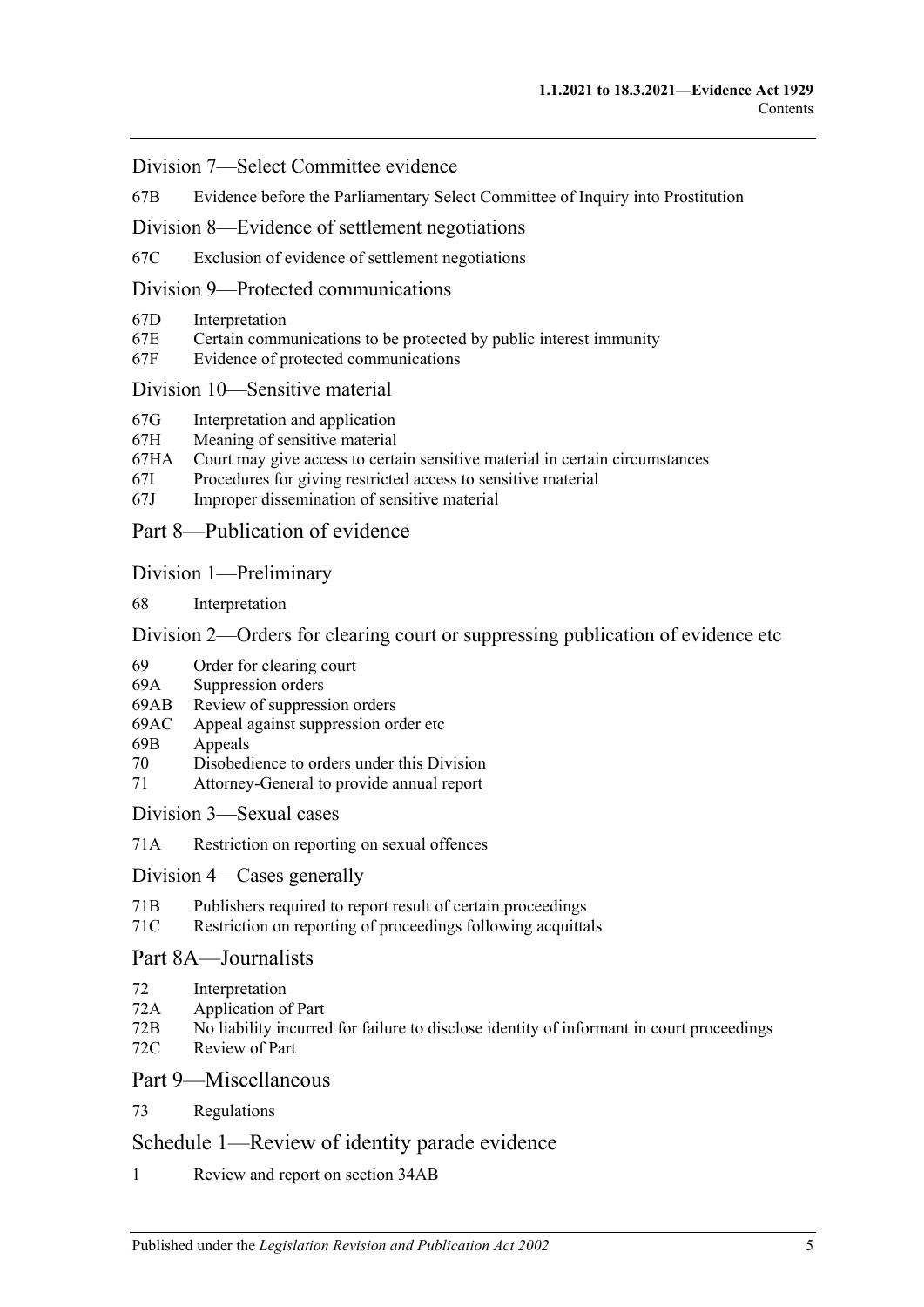[Schedule 4—Affidavit about proof of identity of person convicted in another](#page-97-0)  [State or Territory](#page-97-0)

[Legislative history](#page-98-0)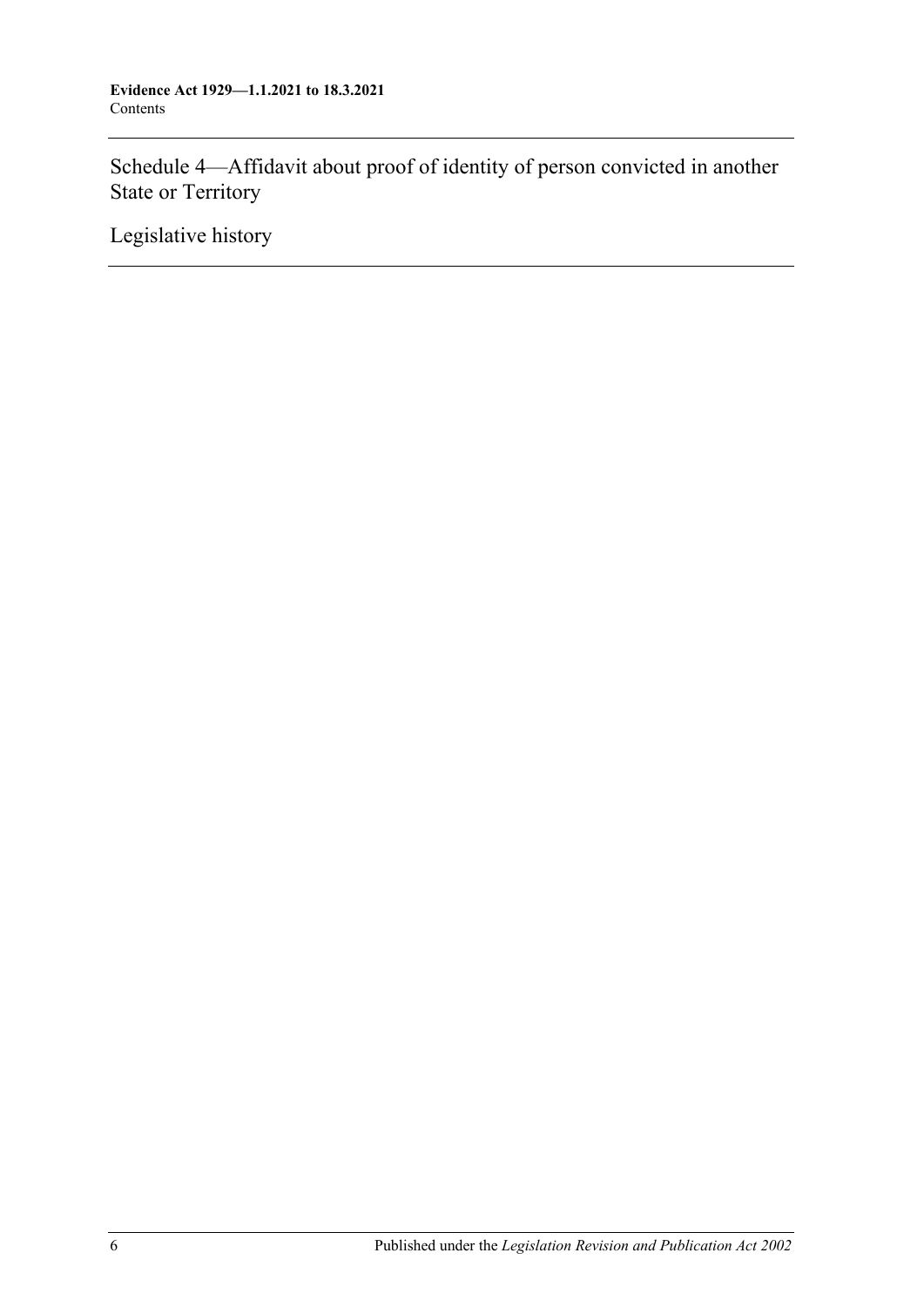## <span id="page-6-0"></span>**The Parliament of South Australia enacts as follows:**

## **Part 1—Preliminary**

## <span id="page-6-1"></span>**1—Short title**

This Act may be cited as the *Evidence Act 1929*.

## <span id="page-6-2"></span>**4—Interpretation**

(1) In this Act, unless some other intention is expressed, or implied by the context—

*child* means a person under the age of 18 years;

*cognitive impairment* includes the following:

- (a) a developmental disability (including, for example, an intellectual disability, Down syndrome, cerebral palsy or an autistic spectrum disorder);
- (b) an acquired disability as a result of illness or injury (including, for example, dementia, a traumatic brain injury or a neurological disorder);
- (c) a mental illness;

*communication partner* means a person, or a person of a class, approved by the Minister for the purposes of providing assistance in proceedings to a witness with complex communication needs;

*court* includes a tribunal, authority or person invested by law with judicial or quasi-judicial powers, or with authority to make any inquiry or to receive evidence;

*domestic partner* means a person who is a domestic partner within the meaning of the *[Family Relationships Act](http://www.legislation.sa.gov.au/index.aspx?action=legref&type=act&legtitle=Family%20Relationships%20Act%201975) 1975*, whether declared as such under that Act or not;

*judge* includes the member or members of any court having authority to admit evidence;

*legal proceeding* or *proceeding* includes any action, trial, inquiry, cause, or matter, whether civil or criminal, in which evidence is or may be given and includes an arbitration;

*serious offence against the person* means—

- (a) attempted murder; or
- (b) attempted manslaughter; or
- (c) a sexual offence; or
- $(d)$ 
	- (i) an offence of stalking under section 19AA of the *[Criminal Law](http://www.legislation.sa.gov.au/index.aspx?action=legref&type=act&legtitle=Criminal%20Law%20Consolidation%20Act%201935)  [Consolidation Act](http://www.legislation.sa.gov.au/index.aspx?action=legref&type=act&legtitle=Criminal%20Law%20Consolidation%20Act%201935) 1935*; or
	- (ii) an offence of causing serious harm under section 23 of the *[Criminal](http://www.legislation.sa.gov.au/index.aspx?action=legref&type=act&legtitle=Criminal%20Law%20Consolidation%20Act%201935)  [Law Consolidation Act](http://www.legislation.sa.gov.au/index.aspx?action=legref&type=act&legtitle=Criminal%20Law%20Consolidation%20Act%201935) 1935*; or
	- (iii) an offence involving an unlawful threat to kill or endanger life; or
	- (iv) an offence involving abduction; or
	- (v) an offence involving blackmail; or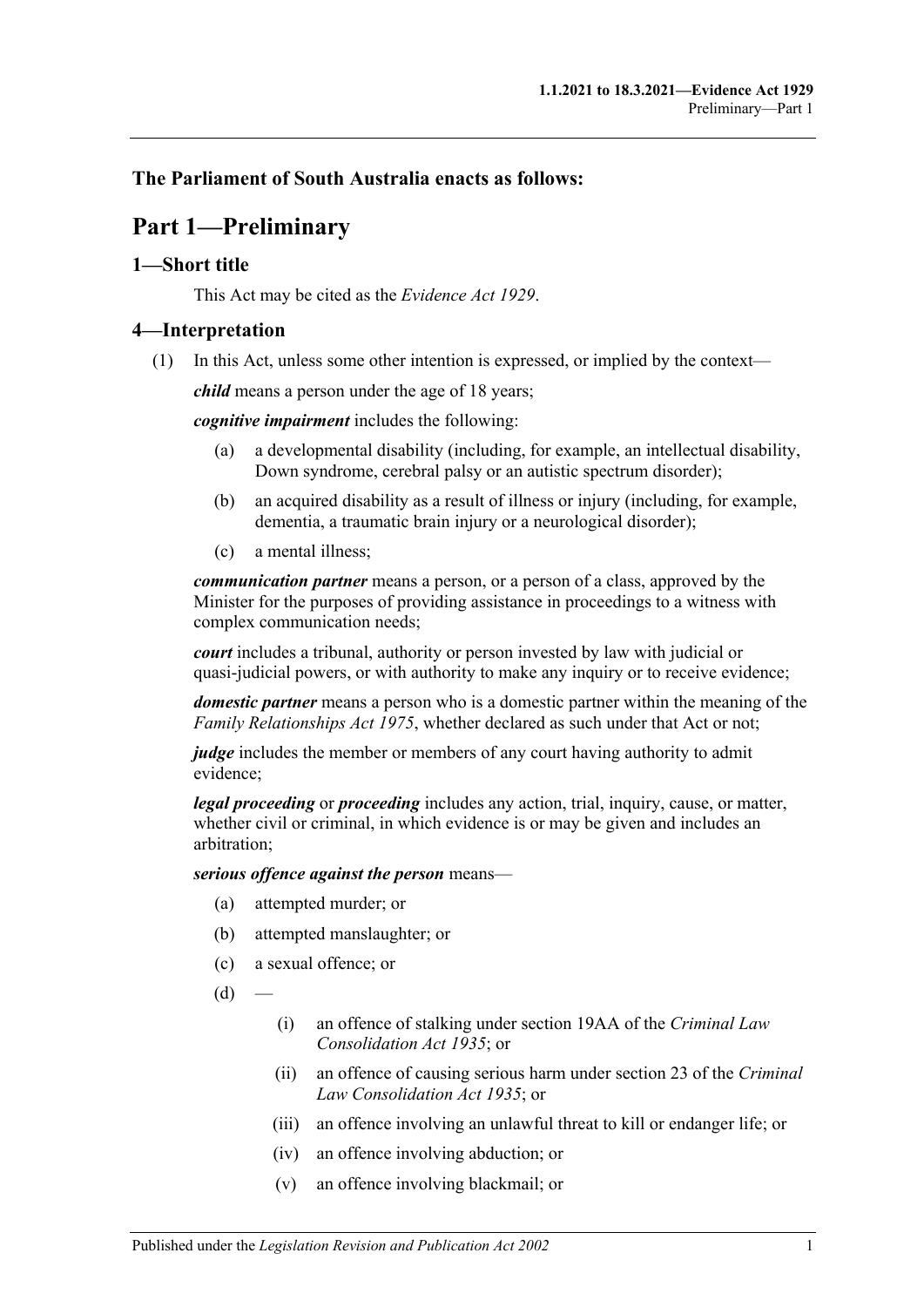(vi) an attempt to commit, or assault with intent to commit, any of the offences in the preceding subparagraphs;

*sexual offence* means—

- (a) rape; or
- (ab) compelled sexual manipulation; or
- (b) indecent assault; or
- (c) any offence involving unlawful sexual intercourse or an act of gross indecency; or
- (d) incest; or
- (da) any offence involving sexual exploitation or abuse of a child, or exploitation of a child as an object of prurient interest; or
- (db) an offence of sexual exploitation of a person with a cognitive impairment under section 51 of the *[Criminal Law Consolidation Act](http://www.legislation.sa.gov.au/index.aspx?action=legref&type=act&legtitle=Criminal%20Law%20Consolidation%20Act%201935) 1935*; or
- (e) any attempt to commit, or assault with intent to commit, any of the foregoing offences;

*spouse*—a person is the spouse of another if they are legally married;

*statement* includes a statement however made;

*sworn evidence* means evidence given under the obligation of an oath or an affirmation; and *unsworn evidence* has a corresponding meaning;

*electric telegraph* means any system of telecommunication operated by the Australian Telecommunication Commission or any other authority approved by proclamation;

*telegraphic message* means any message or other communication transmitted, or intended for transmission, or purporting to have been transmitted, by electric telegraph;

*telegraph station* means a station established or used by the Australian Telecommunication Commission or other authority approved by proclamation for the receipt or transmission of telegraphic messages;

#### *vulnerable witness* means—

- (a) a witness who is under 16 years of age; or
- (b) a witness who is cognitively impaired; or
- (c) a witness who is the alleged victim of an offence to which the proceedings relate—
	- (i) where the offence is a serious offence against the person; or
	- (ii) in any other case—where, because of the circumstances of the witness or the circumstances of the case, the witness would, in the opinion of the court, be specially disadvantaged if not treated as a vulnerable witness; or
- (d) a witness who—
	- (i) has been subjected to threats of violence or retribution in connection with the proceedings; or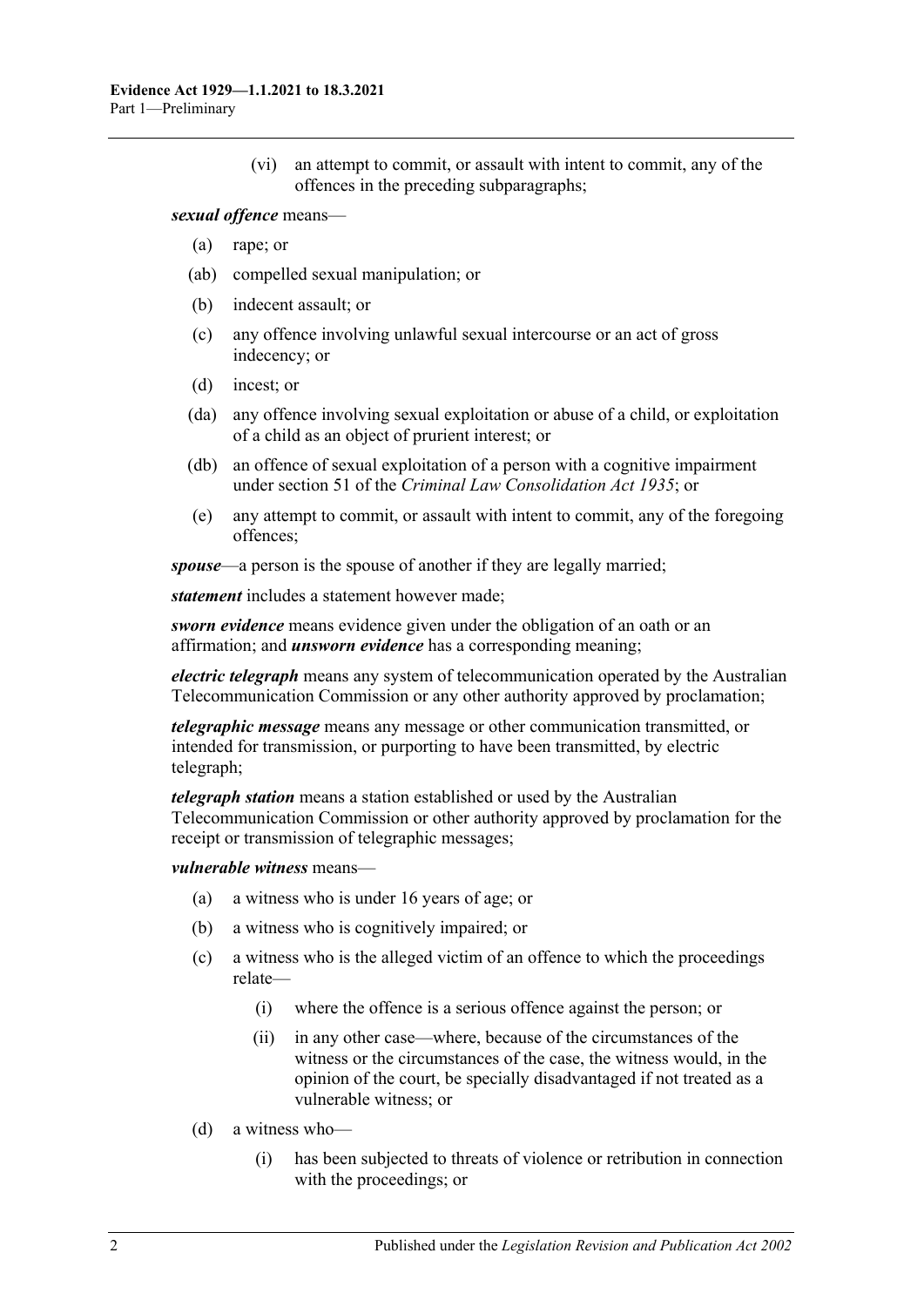- (ii) has reasonable grounds to fear violence or retribution in connection with the proceedings; or
- (e) in the case of proceedings for a serious and organised crime offence (within the meaning of the *[Criminal Law Consolidation Act](http://www.legislation.sa.gov.au/index.aspx?action=legref&type=act&legtitle=Criminal%20Law%20Consolidation%20Act%201935) 1935*)—a person who will only consent to being a witness in the proceedings if he or she is treated as a vulnerable witness for the purposes of the proceedings;

*young child* means a child of or under the age of 14 years.

- (2) For the purposes of this Act, a witness who is to give oral evidence in proceedings will be taken to have *complex communication needs* if the witness's ability to give the evidence is significantly affected by a difficulty to communicate effectively with the court, whether the communication difficulty is temporary or permanent and whether caused by disability, illness, injury or some other cause.
- (3) However, a witness who is to give oral evidence in proceedings whose native language is not English will not be taken to have *complex communication needs* merely because the witness is not reasonably fluent in English (although the witness may be entitled to give the evidence through an interpreter under [section](#page-25-0) 14).

#### <span id="page-8-0"></span>**5—Application of Act (***prima facie***) to all courts and enabling only**

The provisions of this Act, unless an intention to the contrary is expressed, or appears or is implied by the context—

- (a) apply to every proceeding before any court whatever; and
- (b) are in addition to, and not in derogation of, any rules of evidence, or power, or right, or duty in relation to procedure or evidence, whether existing at common law, or provided for by any law, at any time, in force in the State.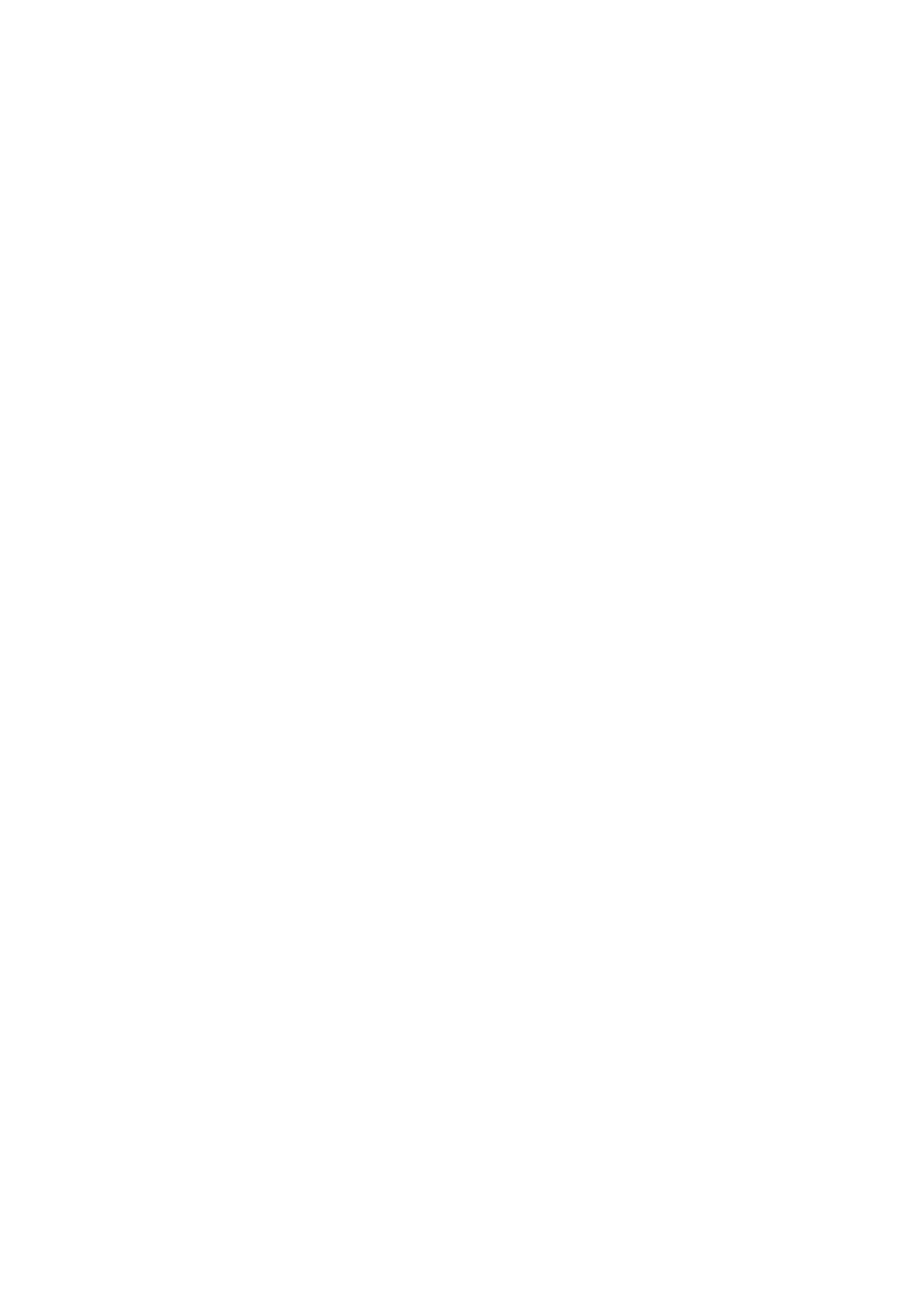## <span id="page-10-0"></span>**Part 2—Witnesses**

## <span id="page-10-1"></span>**6—Oaths, affirmations etc**

- (1) An oath shall be administered and taken as follows:
	- (a) the person taking the oath shall hold a copy of the Bible (being a book that contains the New Testament, the Old Testament or both) in his hand and, after the oath has been tendered to him, shall say "I swear"; or
	- (b) in any other manner and form which the person taking the oath declares to be binding on his conscience; or
	- (c) in any other manner or form authorised or permitted by law.
- (2) Where an oath has been lawfully administered and taken, the fact that the person taking the oath had no religious belief, or that the oath was not taken so as to be binding on his conscience, shall not affect, at law, the validity or effect of the oath.
- (3) A person is permitted, and should be offered the choice, to make an affirmation instead of an oath in all circumstances in which, and for all purposes for which, an oath is required or permitted by law.
- (4) An affirmation is to be administered to a person by asking the person "Do you solemnly and truly affirm" followed by the words of the appropriate oath (omitting any words of imprecation or calling to witness) after which the person must say "I do solemnly and truly affirm".
- (5) Every affirmation has, at law, the same force and effect as an oath.
- (6) No oath or affirmation is invalid by reason of a procedural or formal error or deficiency.

## <span id="page-10-2"></span>**7—Oaths or affirmations taken before a court**

- (1) Every court has authority to administer an oath or an affirmation.
- (2) Where an oath or affirmation is to be taken before a court, or in connection with proceedings before a court, it may be administered by—
	- (a) the court itself; or
	- (b) an officer of the court; or
	- (c) any person authorised by the court to administer the oath or affirmation; or
	- (d) any other person authorised by law to administer the oath or affirmation.

## <span id="page-10-3"></span>**9—Unsworn evidence**

- (1) A person is presumed to be capable of giving sworn evidence in any proceedings unless the judge determines that the person does not have sufficient understanding of the obligation to be truthful entailed in giving sworn evidence.
- (2) If the judge determines that a person does not have sufficient understanding of the obligation to be truthful entailed in giving sworn evidence, the judge may permit the person to give unsworn evidence provided that—
	- (a) the judge—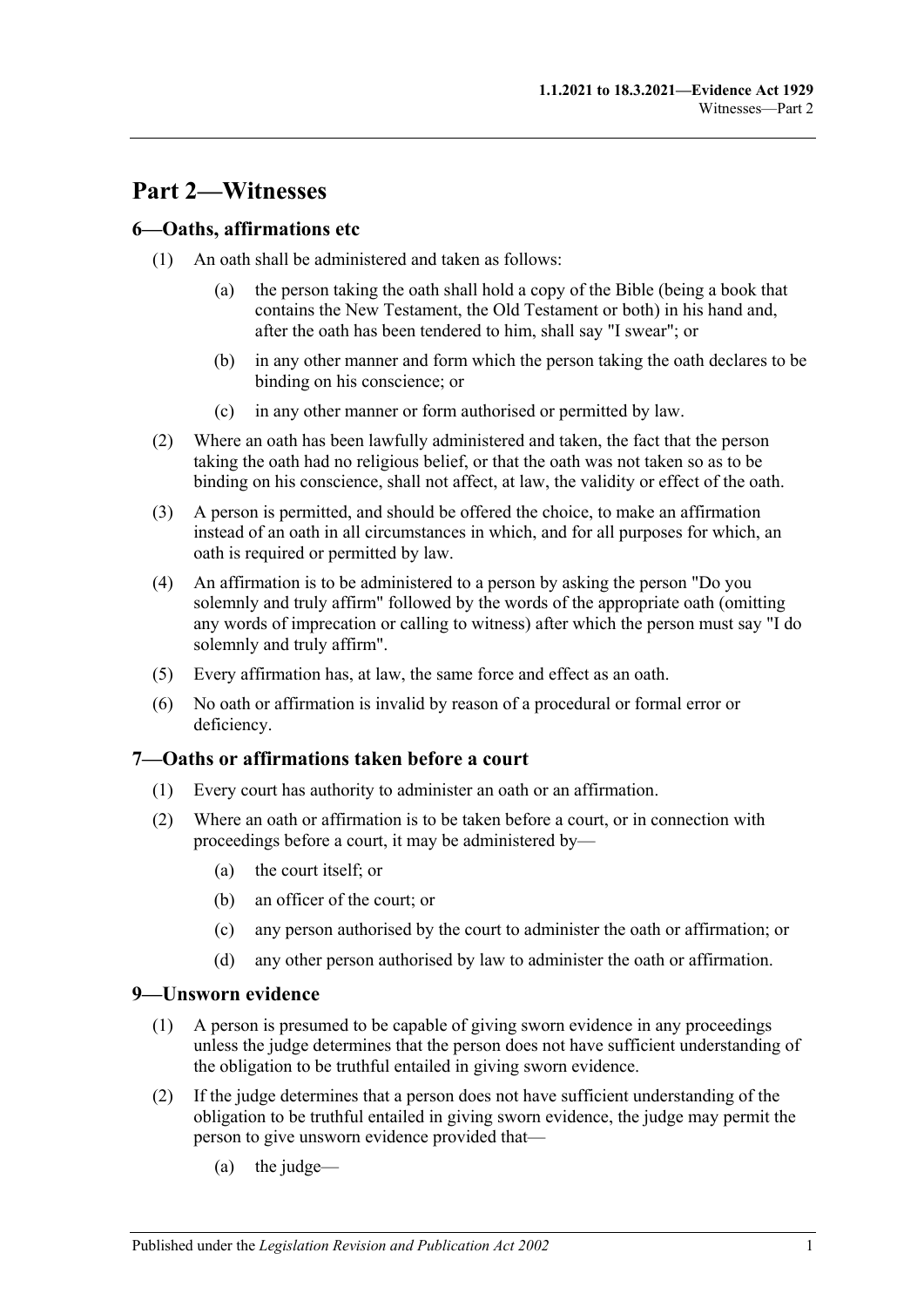- (i) is satisfied that the person understands the difference between the truth and a lie; and
- (ii) tells the person that it is important to tell the truth; and
- (b) the person indicates that he or she will tell the truth.
- (3) In determining a question under this section, the judge is not bound by the rules of evidence, but may inform himself or herself as the judge thinks fit.
- (4) If unsworn evidence is given under this section in a criminal trial, the judge—
	- (a) must explain to the jury the reason the evidence is unsworn; and
	- (b) may, and if a party so requests must, warn the jury of the need for caution in determining whether to accept the evidence and the weight to be given to it.
- (5) A justice to whom it appears that a person who desires to lay a complaint or information does not have sufficient understanding of the obligation to be truthful entailed in giving sworn evidence may ascertain by inquiry the subject matter of the complaint or information and reduce it into the appropriate form, and any action or proceedings may be taken on the complaint or information in all respects as if the complainant or informant had deposed to the truth of the contents on oath or affirmation.
- (6) Subject to this Act, this section does not apply to a statement made outside of a court admitted as evidence in any proceedings under an exception to the rule against hearsay at common law or under this Act.

## <span id="page-11-2"></span><span id="page-11-0"></span>**12—Evidence of young children**

- (4) A young child who is called as a witness is, while giving evidence, entitled to have present in the court, and within reasonable proximity, a person of his or her choice to provide emotional support (but the person must not interfere in the proceedings).
- (5) Unless the court otherwise allows, a witness or prospective witness in the proceedings cannot be chosen under [subsection](#page-11-2) (4) to provide emotional support for a young child.

## <span id="page-11-1"></span>**12A—Warning relating to uncorroborated evidence of child in criminal proceedings**

- (1) In a criminal trial, a judge must not warn the jury that it is unsafe to convict on a child's uncorroborated evidence unless—
	- (a) the warning is warranted because there are, in the circumstances of the particular case, cogent reasons, apart from the fact that the witness is a child, to doubt the reliability of the child's evidence; and
	- (b) a party asks that the warning be given.
- (2) In giving any such warning, the judge is not to make any suggestion that the evidence of children is inherently less credible or reliable, or requires more careful scrutiny, than the evidence of adults.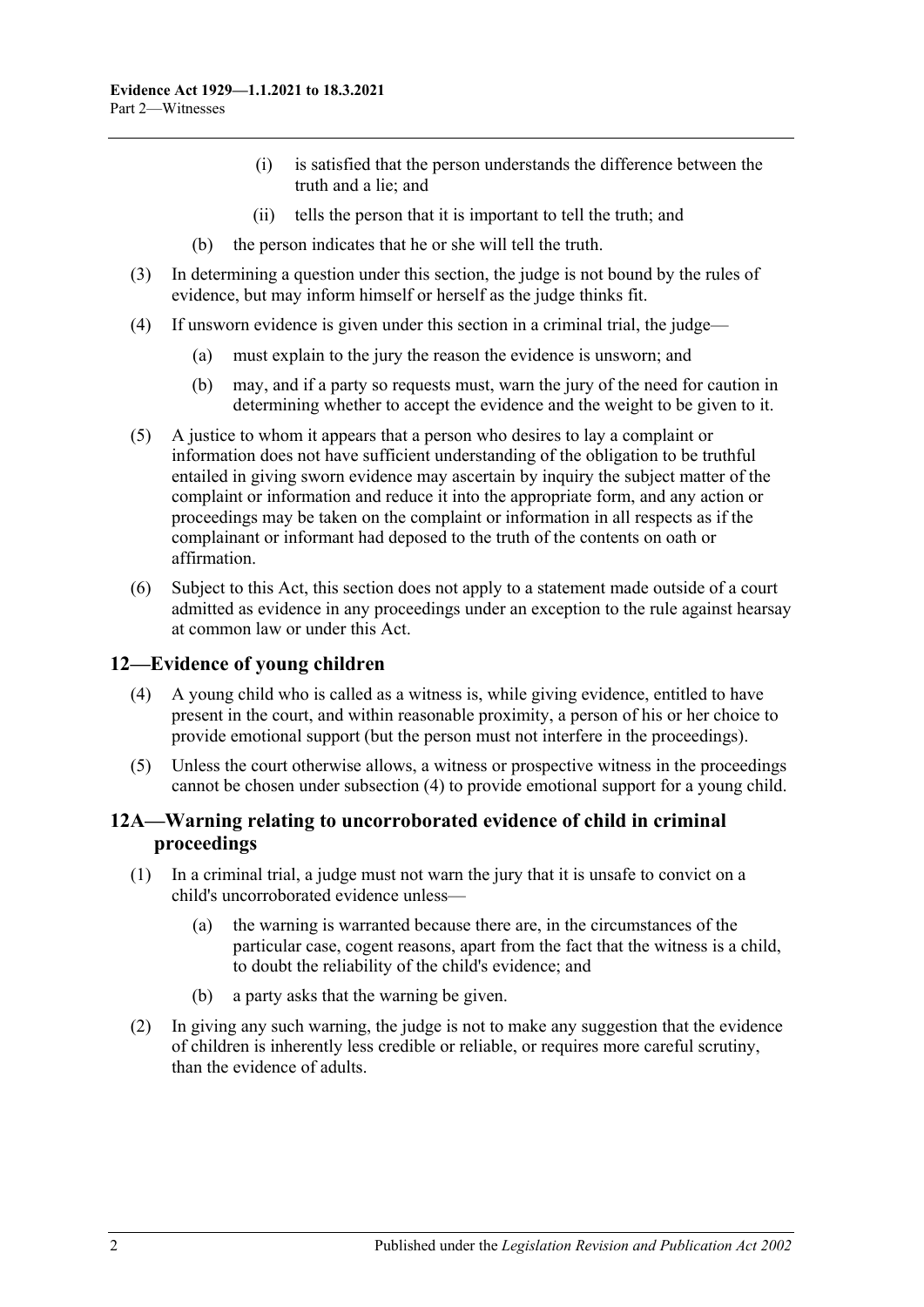## <span id="page-12-0"></span>**12AB—Pre-trial special hearings**

- <span id="page-12-1"></span>(1) Subject to this section, if—
	- (a) the evidence of a witness to whom this section applies is necessary for the purposes of the trial of a charge of an offence to which this section applies; and
	- (b) the facilities necessary to take the evidence of the witness are readily available to the court and it is otherwise practicable to make arrangements for a special hearing to be convened as a proceeding preliminary to the trial (a *pre-trial special hearing*); and
	- (c) the arrangements can be made without prejudice to any party to the proceedings,

<span id="page-12-2"></span>the court should, on application under this section, order that arrangements be made relating to the giving of evidence by the witness at a pre-trial special hearing.

- <span id="page-12-3"></span>(2) An order for a pre-trial special hearing—
	- (a) must make provision for each of the following matters:
		- (i) that a hearing be convened as a proceeding preliminary to the trial of the charge of the offence for the purpose of taking the evidence of the witness in any setting that the court thinks fit in the circumstances (including an informal setting);
		- (ii) if the witness has a physical disability or cognitive impairment—that the evidence be taken in a particular way (to be specified by the court) that will, in the court's opinion, facilitate the taking of evidence from the witness or minimise the witness's embarrassment or distress (including, if the witness has complex communication needs, with such communication assistance as may be specified by the court);

**Note—**

Communication assistance for a witness may be provided, for example, by a communication partner or by using a device (such as a speak-and-spell communication device).

- (iii) that an audio visual record of the evidence be made;
- (iv) that the taking of evidence at the hearing be transmitted to the defendant by means of closed circuit television;
- (v) if the defendant attends the hearing in person—that appropriate measures be taken to prevent the witness and the defendant from directly seeing or hearing each other before, during or after the hearing; and
- (b) may make provision for the witness to be accompanied at the hearing by a relative, friend or other person for the purpose of providing emotional support; and
- (c) may specify that the hearing is convened for any (or all) of the following purposes:
	- (i) examination of the witness;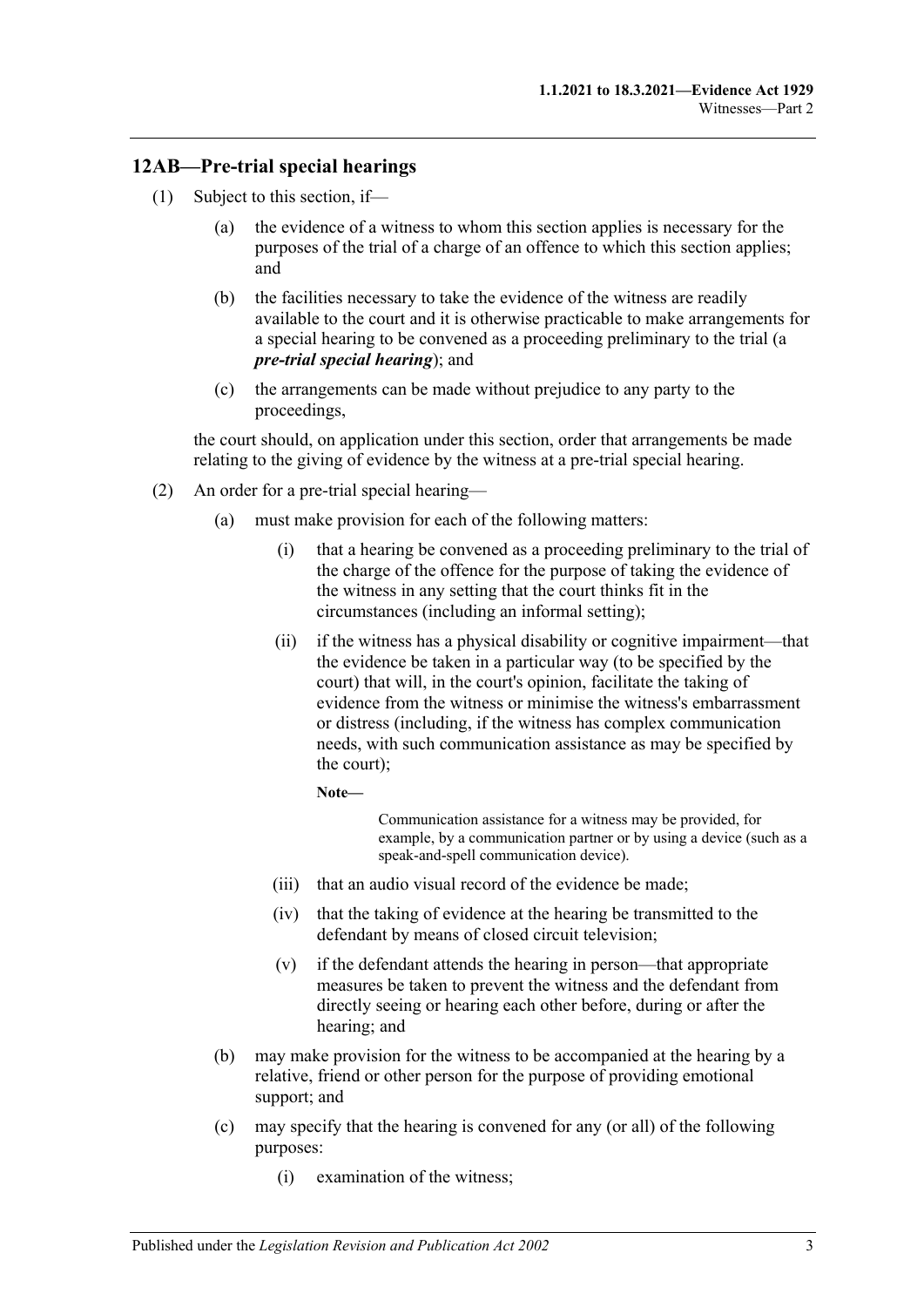- (ii) cross-examination of the witness;
- (iii) re-examination of the witness; and
- (d) may make provision for any other matter that the court thinks fit.
- (3) An order for a pre-trial special hearing must not be made if the effect of the order would be—
	- (a) to relieve a witness from the obligation to give evidence; or
	- (b) to relieve a witness from the obligation to submit to cross-examination; or
	- (c) to prevent the judge or defendant from observing the witness's demeanour in giving evidence (but the observation may be direct or by live transmission of the witness's voice and image); or
	- (d) to prevent the defendant from instructing counsel while the witness is giving evidence.
- (4) If a witness to whom this section applies is accompanied by a person for the purpose of providing emotional support or communication assistance—
	- (a) the accompanying person must be visible to the judge while the witness is giving evidence; and
	- (b) if the defendant is prevented from seeing the accompanying person directly while the witness is giving evidence—the court must ensure that the defendant is able to observe that person by direct transmission of images of the witness together with that person while the witness is giving evidence; and
	- (c) the audio visual record of the evidence must show the accompanying person throughout the taking of the evidence.
- (5) A person may only provide communication assistance—
	- (a) if the person—
		- (i) is a communication partner or has been approved by the court to provide such assistance to the witness; and
		- (ii) takes an oath or makes an affirmation that he or she will communicate accurately with both the witness and the court; and
	- (b) in a case where a party to the proceedings disputes the person's ability or impartiality in providing communication assistance—if the judge is satisfied as to the person's ability and impartiality.
- (6) The fact that a person has provided communication assistance to a witness in a pre-trial special hearing under this section does not of itself prevent that person also from being called as a witness in the trial of the charge of the offence or in any other relevant proceedings.
- (7) An application for a pre-trial special hearing order must—
	- (a) be made in writing by the party calling the witness to whom this section applies to give evidence; and
	- (b) be filed in the court as a proceeding preliminary to the commencement of the trial; and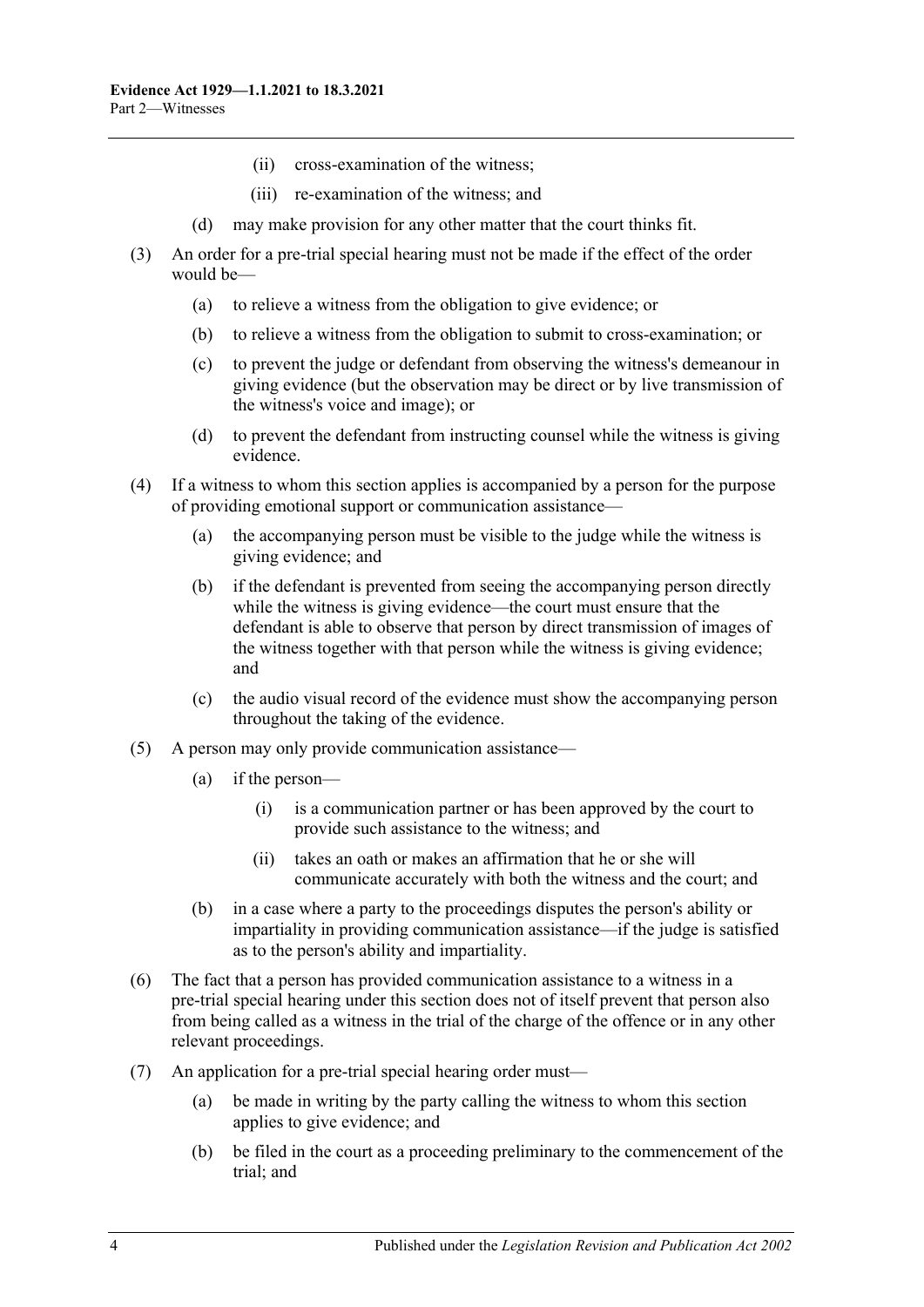- (c) within 14 days of being filed in the court—be served on the other party to the proceedings (the *respondent*); and
- (d) specify why the witness is a witness to whom this section applies and the reasons why the special hearing is sought; and
- (e) otherwise be made in accordance with the rules of court.
- (8) The respondent may, if of the opinion that the witness on whose behalf the application has been made is not in fact a witness to whom this section applies, within 14 days of being served with the application (the *prescribed period*), file an answering document in the court objecting to the application on that ground.
- (9) If an objection to the application is filed within the prescribed period, the court must determine the application before the commencement of the trial—
	- (a) in the absence of the applicant and respondent; or
	- (b) by conducting a hearing in a room closed to the public.
- (10) If no objection to the application is filed within the prescribed period, the court must, subject to [subsection](#page-12-1) (1)(b) and [\(c\),](#page-12-2) make a pre-trial special hearing order pursuant to this section.
- (11) A pre-trial special hearing order may be made, varied or revoked on the court's own initiative, or on the application of a party to the proceedings.
- (12) A determination or order made by a judge under this section is binding on the judge presiding at the trial of the defendant, whether the trial is the first or a new trial following a stay of the proceedings, discontinuance of an earlier trial or an appeal, unless the trial judge considers that it would not be in the interests of justice for the determination or order to be binding or the determination or order is inconsistent with an order made on such an appeal.
- (13) Subject to [section](#page-20-0) 13BA, an audio visual record of the evidence of a witness made at a pre-trial special hearing is admissible as evidence of the witness in the trial of a charge of an offence to which this section applies.
- (14) In this section—

*trial of a charge of an offence to which this section applies* means—

- (a) the trial of a charge of a serious offence against the person; or
- (b) the trial of a charge of an offence of contravening or failing to comply with an intervention order under the *[Intervention Orders \(Prevention of Abuse\)](http://www.legislation.sa.gov.au/index.aspx?action=legref&type=act&legtitle=Intervention%20Orders%20(Prevention%20of%20Abuse)%20Act%202009)  Act [2009](http://www.legislation.sa.gov.au/index.aspx?action=legref&type=act&legtitle=Intervention%20Orders%20(Prevention%20of%20Abuse)%20Act%202009)*; or
- (c) the trial of a charge of an offence of contravening or failing to comply with a restraining order under the *[Summary Procedure Act](http://www.legislation.sa.gov.au/index.aspx?action=legref&type=act&legtitle=Summary%20Procedure%20Act%201921) 1921*;

#### *witness to whom this section applies* means—

- (a) a young child; or
- (b) a person with a disability that adversely affects the person's capacity to give a coherent account of the person's experiences or to respond rationally to questions.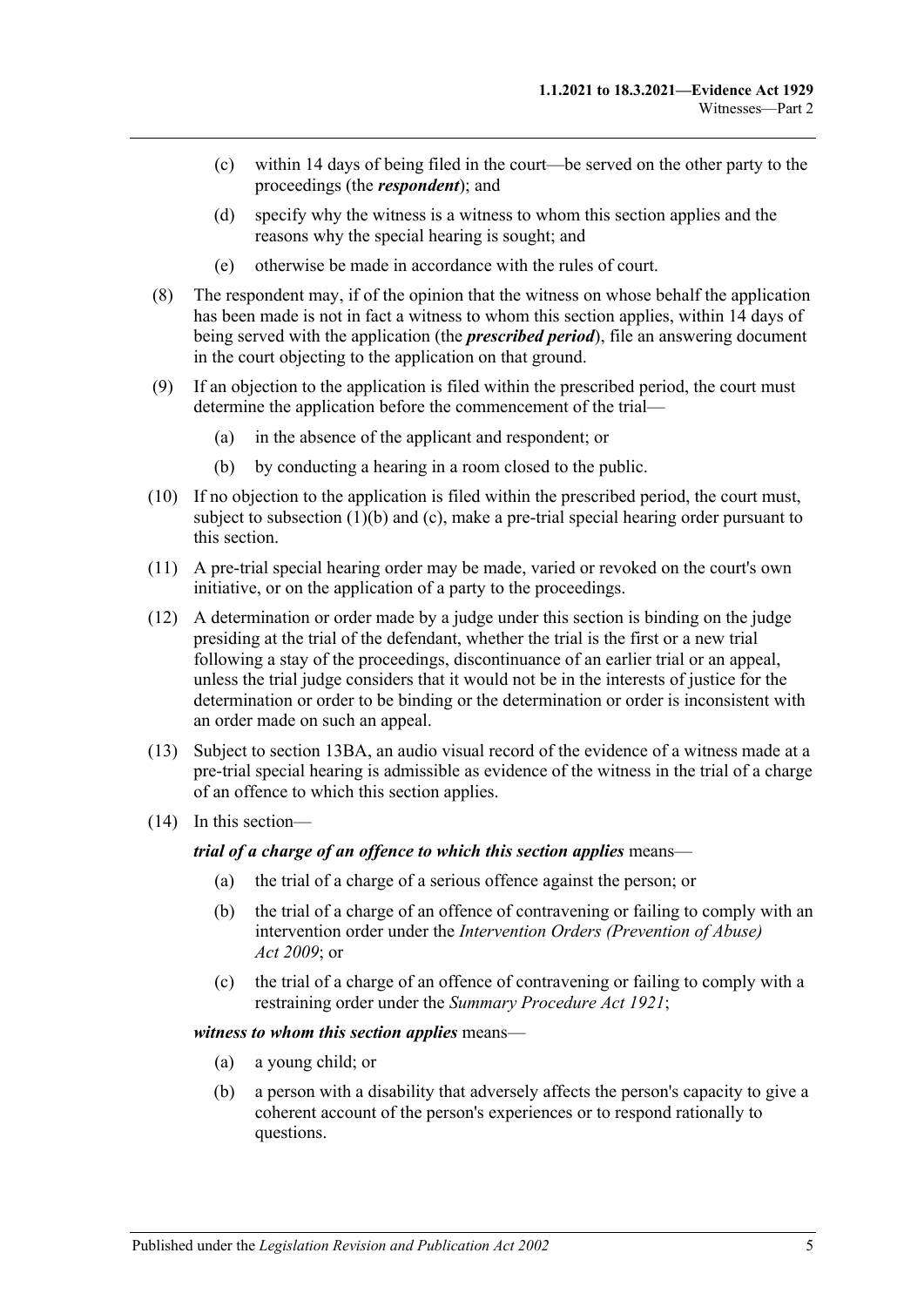## <span id="page-15-0"></span>**13—Special arrangements for protecting witnesses from embarrassment, distress etc when giving evidence**

- (1) Subject to this section, if—
	- (a) it is desirable to make special arrangements for taking evidence from a witness in a trial in order to protect the witness from embarrassment or distress, to protect the witness from being intimidated by the atmosphere of the courtroom or for any other proper reason; and
	- (b) the facilities necessary for the special arrangements are readily available to the court and it is otherwise practicable to make the special arrangements; and
	- (c) the special arrangements can be made without prejudice to any party to the proceedings,

the court should, on its own initiative, order that special arrangements be made for taking the evidence of the witness.

- (2) Without limiting the kind of order that may be made under this section, the court may make 1 or more of the following orders:
	- (a) an order that the evidence be given outside the trial court and transmitted to the trial court by means of closed circuit television;
	- (b) an order that the evidence be taken outside the trial court, and that an audio visual record of the evidence be made and replayed in the trial court;
	- (c) an order that a screen, partition or one-way glass be placed to obscure the view of a party to whom the evidence relates or some other person;
	- (d) an order that a defendant be excluded from the place where the evidence is taken, or otherwise be prevented from directly seeing and hearing the witness while giving evidence;
	- (e) an order that the witness be accompanied by a relative or friend for the purpose of providing emotional support;
	- (f) if the witness has a physical disability or cognitive impairment—an order that the evidence be taken in a particular way (to be specified by the court) that will, in the court's opinion, facilitate the taking of evidence from the witness or minimise the witness's embarrassment or distress.
- (3) The court may, if of the opinion that expert evidence would assist the court to determine the special arrangements that should be made for taking the evidence of the witness, receive such evidence and, if the native language of the witness is not English and the witness is not reasonably fluent in English, evidence about any additional difficulty that may be caused by the witness giving evidence through an interpreter.
- (4) Special arrangements made under this section may relate to the witness's evidence as a whole or to particular aspects of the witness's evidence, such as cross-examination and re-examination.
- (5) An order must not be made under this section if the effect of the order would be—
	- (a) to relieve a witness from the obligation to give sworn evidence; or
	- (b) to relieve a witness from the obligation to submit to cross-examination; or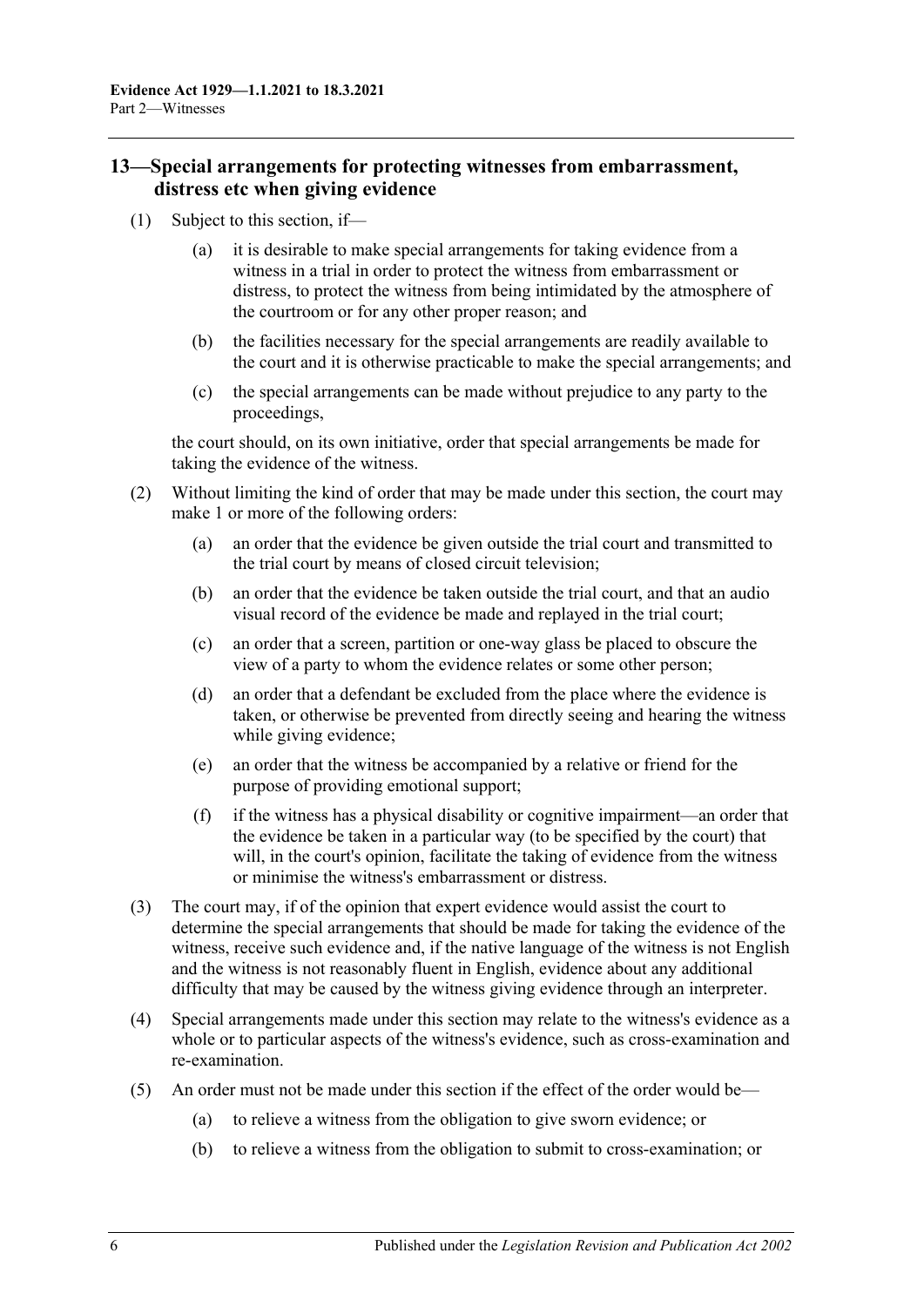- (c) to prevent the judge, jury or defendant from observing the witness's demeanour in giving evidence (but the observation may be direct or by live transmission of the witness's voice and image or by replay of a recording of the witness's voice and image); or
- (d) to prevent the defendant from instructing counsel while the witness is giving evidence.
- (6) If a witness is accompanied by a relative or friend for the purpose of providing emotional support, that person must be visible to the judge and jury (if any) while the witness is giving evidence and, if, in consequence of an order under this section, a party is prevented from seeing that person directly while the witness gives evidence, the court must ensure that the party is able to observe that person either—
	- (a) by direct transmission of images of the witness together with that person while the witness is giving evidence; or
	- (b) by the later replay of a recording of images of the witness together with that person made while the witness was giving evidence.
- (7) If, in a criminal trial, a court makes special arrangements for taking the evidence of a witness, the judge must warn the jury not to draw from that fact any inference adverse to the defendant, and not to allow the special arrangements to influence the weight to be given to the evidence.
- (8) An order under this section may be made, varied or revoked on the court's own initiative, or on the application of a party or witness.

## <span id="page-16-0"></span>**13A—Special arrangements for protecting vulnerable witnesses when giving evidence in criminal proceedings**

- (1) Subject to this section, if—
	- (a) a vulnerable witness is to give evidence in criminal proceedings; and
	- (b) the facilities necessary for the special arrangements are readily available to the court and it is otherwise practicable to make the special arrangements; and
	- (c) the special arrangements can be made without prejudice to any party to the proceedings,

the court must, on application under this section, order that special arrangements be made for taking the evidence of the witness.

- <span id="page-16-1"></span>(2) Without limiting the kind of order that may be made under this section, the court may make 1 or more of the following orders:
	- (a) an order that the evidence be given outside the trial court and transmitted to the trial court by means of closed circuit television;
	- (b) an order that the evidence be taken outside the trial court, and that an audio visual record of the evidence be made and replayed in the trial court;
	- (c) an order that a screen, partition or one-way glass be placed to obscure the view of a party to whom the evidence relates or some other person;
	- (d) an order that a defendant be excluded from the place where the evidence is taken, or otherwise be prevented from directly seeing and hearing the vulnerable witness while giving evidence;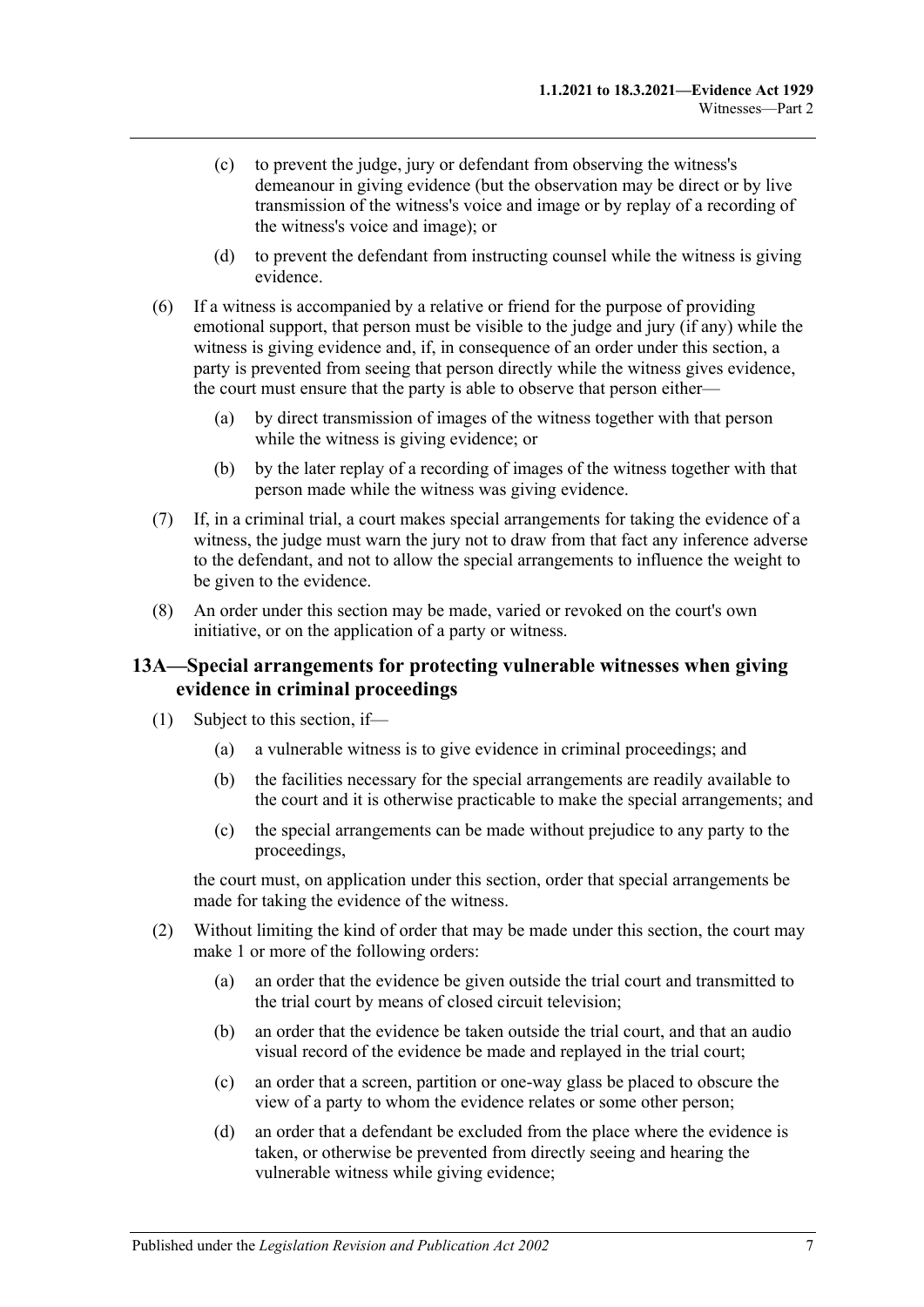- (e) an order that the evidence be taken in a particular way (to be specified by the court) that will, in the court's opinion, facilitate the taking of evidence from the vulnerable witness or minimise the witness's embarrassment or distress, including (for example)—
	- (i) that the witness be accompanied by a relative, friend or other person for the purpose of providing emotional support; and
	- (ii) if the witness has a physical disability or cognitive impairment—that the evidence be taken in a particular way (to be specified by the court) that will, in the court's opinion, facilitate the taking of evidence from the witness or minimise the witness's embarrassment or distress (including, if the witness has complex communication needs, with such communication assistance as may be specified by the court); and

**Note—**

Communication assistance for a vulnerable witness with complex communication needs may be provided, for example, by a communication partner or by using a device (such as a speak-and-spell communication device).

- (iii) that extra allowance be made for breaks during, and time to be given for, the taking of evidence; and
- (iv) that, while the evidence is being taken, the judge and any lawyer present in the court not wear a wig or gown (or both).
- (3) Special arrangements made under this section may relate to the vulnerable witness's evidence as a whole or to particular aspects of the witness's evidence, such as cross-examination and re-examination.
- (4) An order must not be made under this section if the effect of the order would be—
	- (a) to relieve a vulnerable witness from the obligation to give sworn evidence; or
	- (b) to relieve a vulnerable witness from the obligation to submit to cross-examination; or
	- (c) to prevent the judge, jury or defendant from observing the vulnerable witness's demeanour in giving evidence (but the observation may be direct or by live transmission of the witness's voice and image or by replay of a recording of the witness's voice and image); or
	- (d) to prevent the defendant from instructing counsel while the vulnerable witness is giving evidence.
- (5) If a vulnerable witness is accompanied by a person for the purpose of providing emotional support or communication assistance, that person must be visible to the judge and jury (if any) while the witness is giving evidence and, if, in consequence of an order under this section, a party is prevented from seeing that person directly while the witness gives evidence, the court must ensure that the party is able to observe that person either—
	- (a) by direct transmission of images of the witness together with that person while the witness is giving evidence; or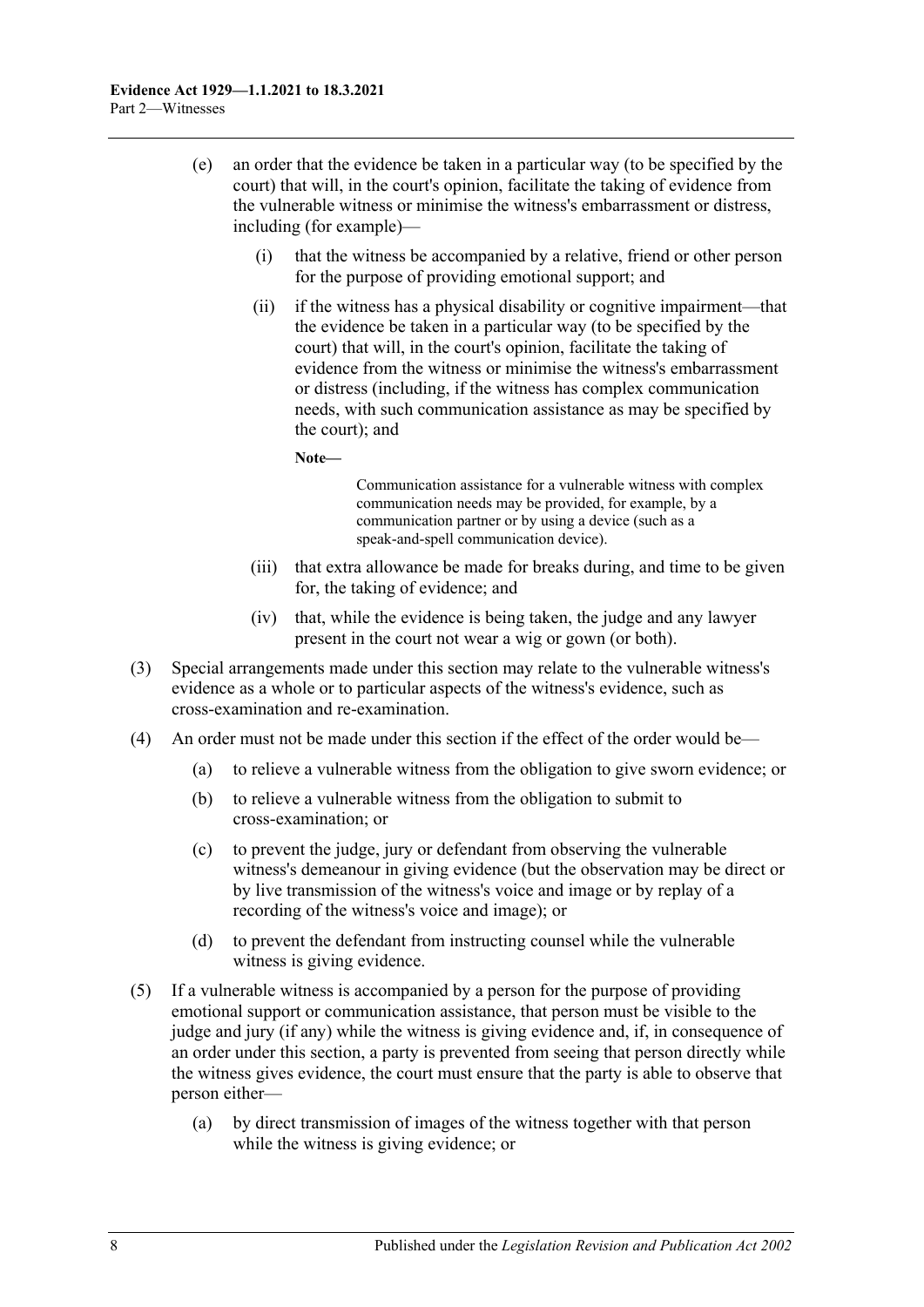- (b) by the later replay of a recording of images of the witness together with that person made while the witness was giving evidence.
- (5a) A person may only provide communication assistance to a witness—
	- (a) if the person—
		- (i) is a communication partner or has been approved by the court to provide such assistance to the witness; and
		- (ii) takes an oath or makes an affirmation that he or she will communicate accurately with both the witness and the court; and
	- (b) in a case where a party to the proceedings disputes the person's ability or impartiality in providing communication assistance—if the judge is satisfied as to the person's ability and impartiality.
- (5b) The fact that a person has provided communication assistance to a witness in proceedings under this section does not of itself prevent that person also from being called as a witness to give evidence in the proceedings or in any other relevant proceedings.
- (6) An application for an order under this section must—
	- (a) be made in writing by the party calling the vulnerable witness to give evidence; and
	- (b) be filed in the court before the commencement of the trial; and
	- (c) within 14 days of being filed in the court—be served on the other party to the proceedings (the *respondent*); and
	- (d) specify the nature of the vulnerability of the witness, the special arrangements sought and the reasons for the arrangements; and
	- (e) otherwise be made in accordance with the rules of court.
- (7) The respondent may, if of the opinion that the witness on whose behalf the application has been made is not in fact a vulnerable witness, within 14 days of being served with the application (the *prescribed period*), file an answering document in the court objecting to the application on that ground.
- (8) If an objection to the application is filed within the prescribed period, the court must determine the application before the commencement of the trial—
	- (a) in the absence of the applicant and respondent; or
	- (b) by conducting a hearing in a room closed to the public.
- (9) The court may, if of the opinion that expert evidence would assist the court to determine the special arrangements that should be made for taking the evidence of the vulnerable witness, receive such evidence and, if the native language of the witness is not English and the witness is not reasonably fluent in English, evidence about any additional difficulty that may be caused by the witness giving evidence through an interpreter.
- (10) If no objection to the application is filed within the prescribed period, the court may order that appropriate special arrangements be made for taking the evidence of the vulnerable witness at the trial.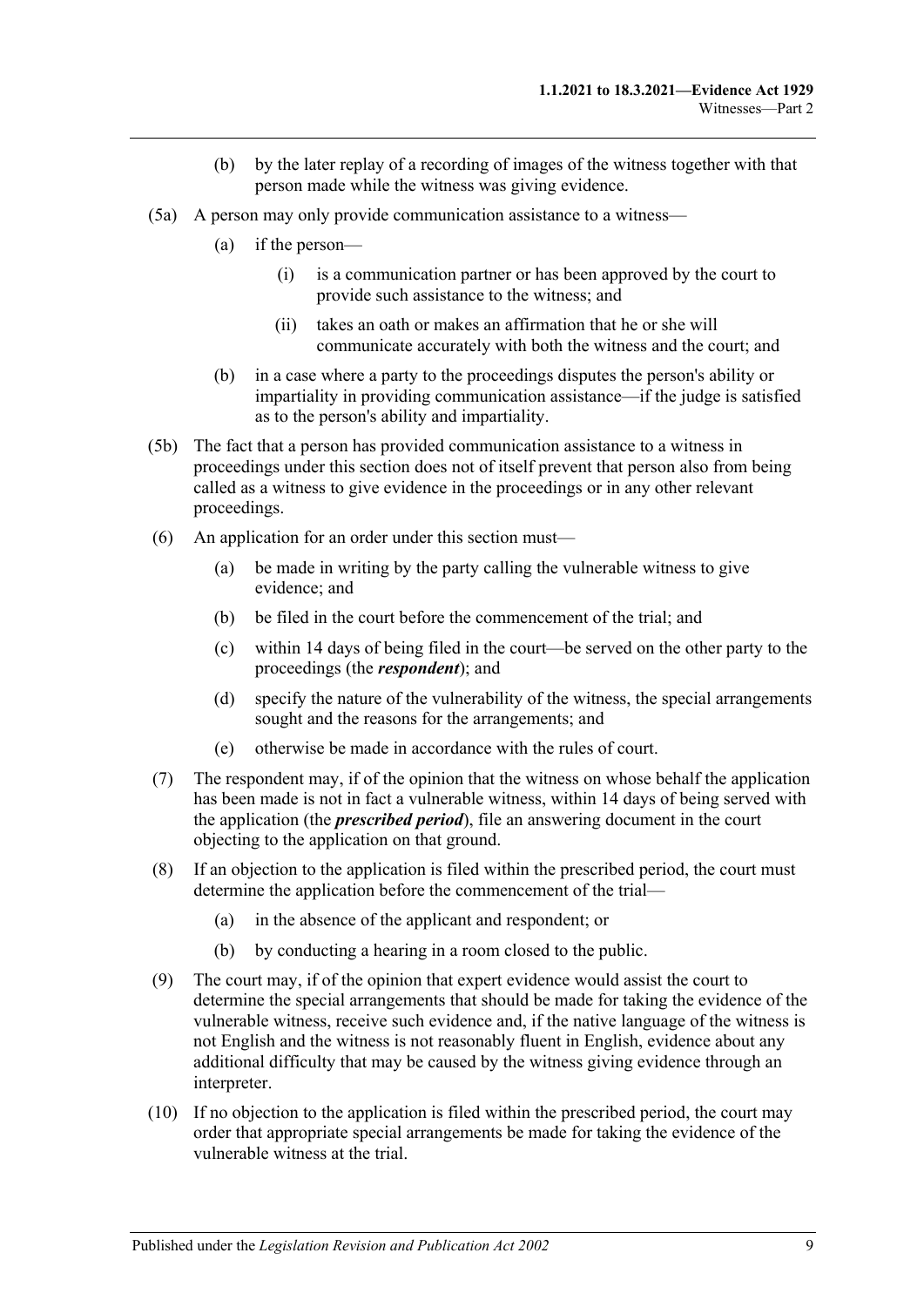#### (11) The court—

- (a) may dispense with special arrangements for taking the evidence of a vulnerable witness in criminal proceedings if—
	- (i) the witness is an adult; and
	- (ii) the court is satisfied that—
		- (A) the facilities necessary for the special arrangements are not readily available to the court; and
		- (B) taking into account the following matters, it is not reasonably practicable to make the facilities available:
			- the cost, inconvenience and delay involved in procuring the necessary facilities or in adjourning to some other place where the necessary facilities are available;
			- the urgency of the proceedings; and
- (b) must give reasons for its decision.
- (12) If, in a criminal trial, a court makes special arrangements for taking the evidence of a vulnerable witness, the judge must warn the jury not to draw from that fact any inference adverse to the defendant, and not to allow the special arrangements to influence the weight to be given to the evidence.
- (13) An order under this section may be made, varied or revoked on the court's own initiative, or on the application of a party to the proceedings.

#### <span id="page-19-0"></span>**13B—Cross-examination of certain witnesses**

- (1) A defendant is not to be permitted to cross-examine a witness who is the alleged victim of an offence to which this section applies—
	- (a) in a criminal trial (whether or not related to the offence) unless the cross-examination is by counsel;
	- (b) in civil proceedings relating to the offence unless—
		- (i) the cross-examination is by counsel; or
		- (ii) if the defendant is not legally represented in the proceedings—to be undertaken—
			- (A) by the defendant submitting to the judge, in the manner required by the judge, the questions the defendant proposes the witness be asked in cross-examination and the judge (or the judge's delegate) asking the witness those of the questions submitted that are determined by the judge to be allowable in cross-examination; or
			- (B) as otherwise directed by the judge.
- (3) If a defendant is not legally represented in a criminal trial that will involve the taking of evidence from any such witness, the court must ensure that the defendant—
	- (a) has been warned of the limitation on the right of cross-examination imposed by this section; and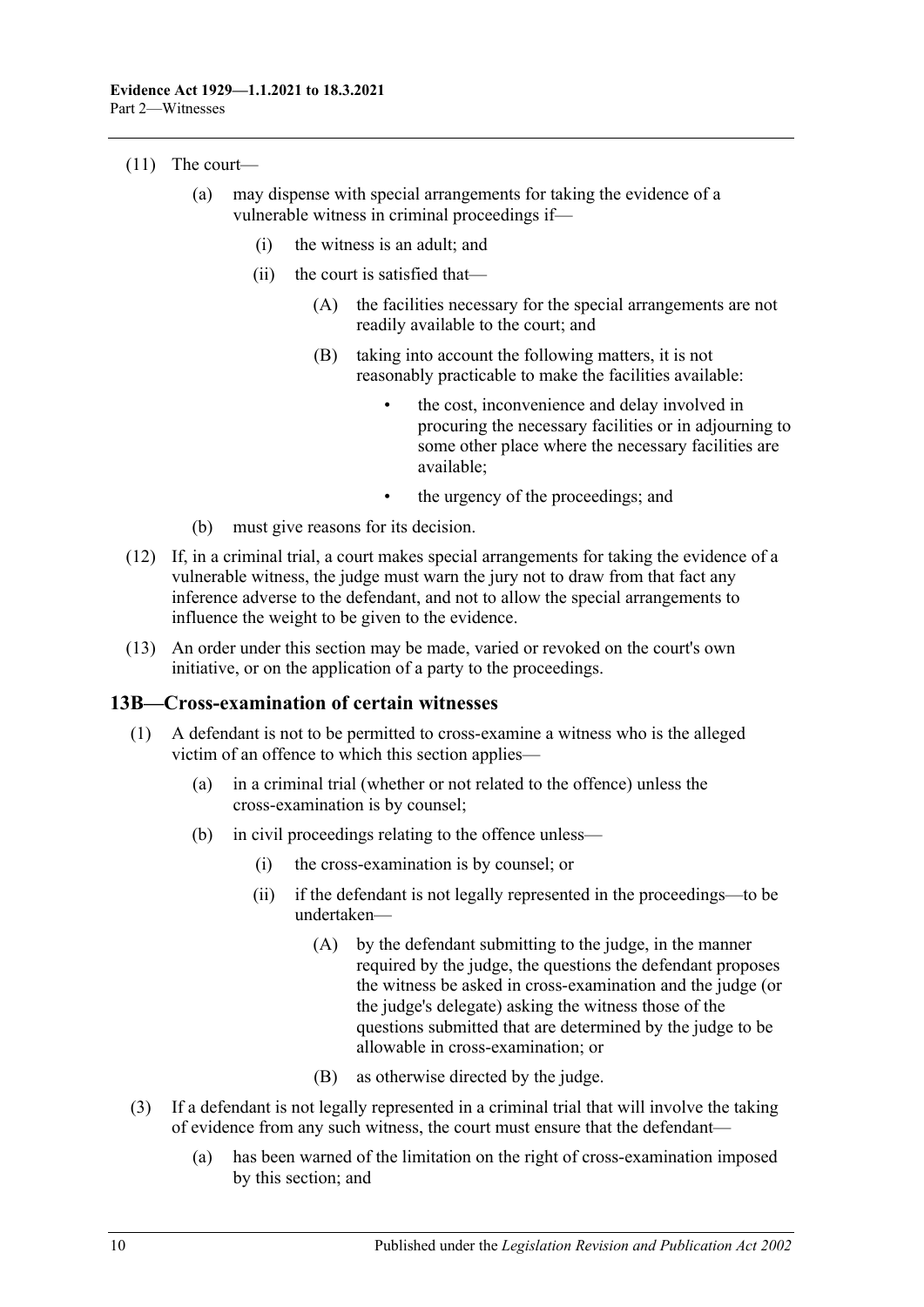- (b) has been informed—
	- (i) that he or she may be entitled to legal assistance under the *[Legal](http://www.legislation.sa.gov.au/index.aspx?action=legref&type=act&legtitle=Legal%20Services%20Commission%20Act%201977)  [Services Commission Act](http://www.legislation.sa.gov.au/index.aspx?action=legref&type=act&legtitle=Legal%20Services%20Commission%20Act%201977) 1977*;
	- (ii) in any case—of his or her rights under the *[Criminal Law \(Legal](http://www.legislation.sa.gov.au/index.aspx?action=legref&type=act&legtitle=Criminal%20Law%20(Legal%20Representation)%20Act%202001)  [Representation\) Act](http://www.legislation.sa.gov.au/index.aspx?action=legref&type=act&legtitle=Criminal%20Law%20(Legal%20Representation)%20Act%202001) 2001* to obtain the assistance of counsel for the purpose of cross-examining the witness; and
- (c) has had a reasonable opportunity to obtain the assistance of counsel before the evidence is taken.
- (4) If, in a criminal trial, an unrepresented defendant obtains the assistance of counsel for the purpose of cross-examining such a witness, the judge must—
	- (a) explain to the jury the limitation imposed by this section on the defendant's right to personally cross-examine the witness; and
	- (b) warn the jury that no adverse inference may be drawn against the defendant from the requirement for the unrepresented defendant to obtain the assistance of counsel to cross-examine the witness.
- (5) In this section—

#### *offence to which this section applies* means—

- (aa) an offence under section 24 of the *[Criminal Law Consolidation Act](http://www.legislation.sa.gov.au/index.aspx?action=legref&type=act&legtitle=Criminal%20Law%20Consolidation%20Act%201935) 1935*; or
- (a) a serious offence against the person; or
- (ab) an aggravated offence under section 20 of the *[Criminal Law Consolidation](http://www.legislation.sa.gov.au/index.aspx?action=legref&type=act&legtitle=Criminal%20Law%20Consolidation%20Act%201935)  Act [1935](http://www.legislation.sa.gov.au/index.aspx?action=legref&type=act&legtitle=Criminal%20Law%20Consolidation%20Act%201935)*, where the aggravating circumstances of the offence are the circumstances referred to in section  $5AA(1)(g)$  of that Act; or
- (b) an offence of contravening or failing to comply with an intervention order under the *[Intervention Orders \(Prevention of Abuse\) Act](http://www.legislation.sa.gov.au/index.aspx?action=legref&type=act&legtitle=Intervention%20Orders%20(Prevention%20of%20Abuse)%20Act%202009) 2009*; or
- (c) an offence of contravening or failing to comply with a restraining order under the *[Summary Procedure Act](http://www.legislation.sa.gov.au/index.aspx?action=legref&type=act&legtitle=Summary%20Procedure%20Act%201921) 1921*.

## <span id="page-20-0"></span>**13BA—Admissibility of recorded evidence by certain witnesses in certain criminal proceedings**

- <span id="page-20-1"></span>(1) Subject to this section, the court may, in the trial of a charge of an offence order that the evidence of a witness be admitted in the form of an audio visual record.
- (2) An application for an order under [subsection](#page-20-1) (1) must—
	- (a) be made in writing by the party wishing to have the audio visual record of the evidence admitted in the trial; and
	- (b) be filed in the court; and
	- (c) within 14 days of being filed in the court—be served on the other party to the proceedings (the *respondent*); and
	- (d) otherwise be made in accordance with the rules of court.
- <span id="page-20-2"></span>(3) An audio visual record of the evidence of a witness may be admitted under this section if—
	- (a) the recording has been made pursuant to—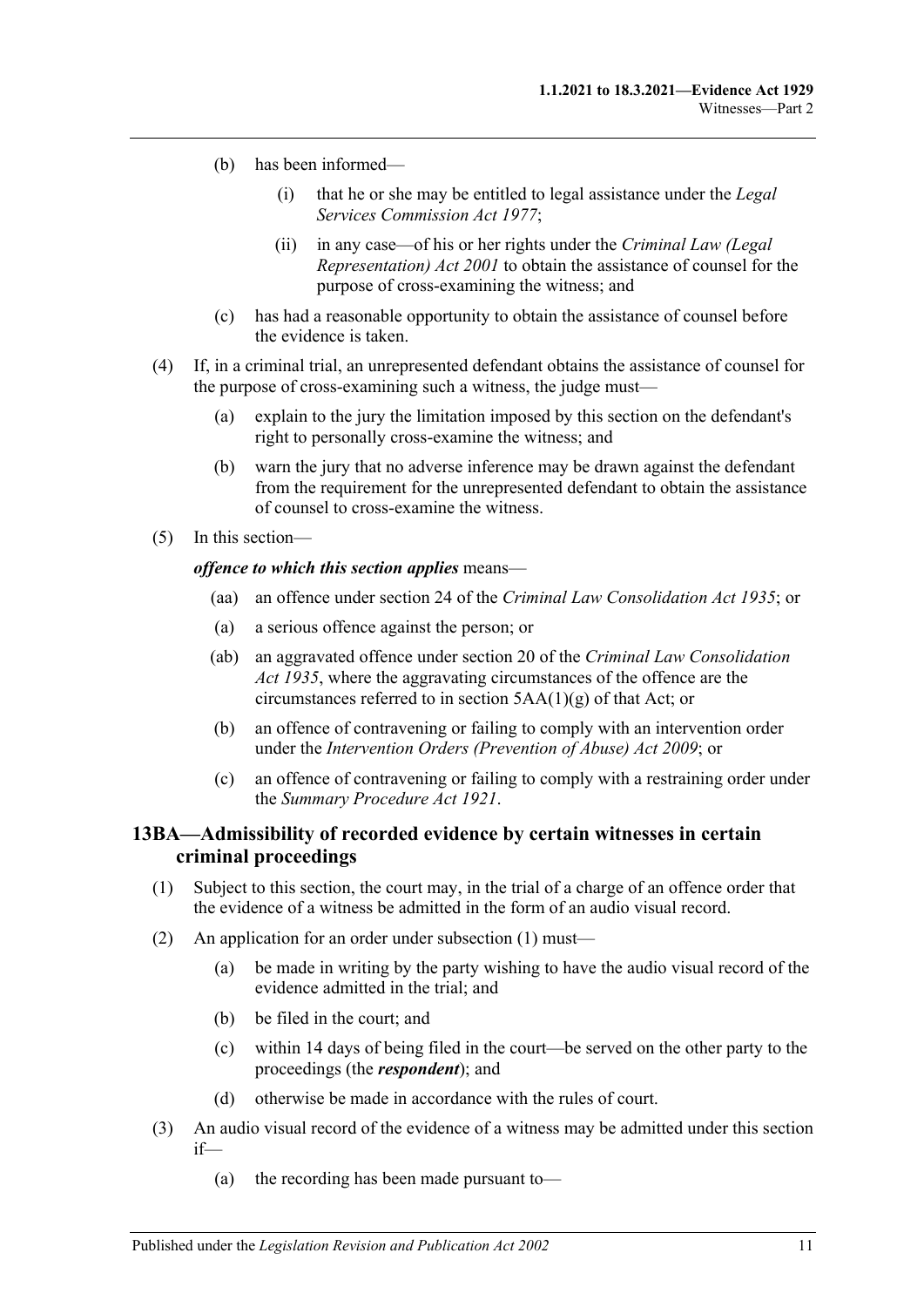- (i) [section](#page-12-0) 12AB; or
- (ii) Part 17 Division 3 of the *[Summary Offences Act](http://www.legislation.sa.gov.au/index.aspx?action=legref&type=act&legtitle=Summary%20Offences%20Act%201953) 1953*; and
- (b) the court is satisfied as to the witness's capacity to give sworn or unsworn evidence at the time the recording was made; and
- (c) the court is satisfied that the respondent has been given a reasonable opportunity to view the recording; and
- (d) during the course of the trial, the witness is available, if required, for further examination, cross-examination or re-examination.
- <span id="page-21-1"></span>(4) The court's discretion to exclude evidence is not affected by [subsection](#page-20-2) (3) and the court may—
	- (a) rule as inadmissible the whole or any part of the recording; or
	- (b) before admitting the recording, order that it be edited so as to exclude evidence that is inadmissible for any reason.
- (5) Despite [subsection](#page-21-1)  $(3)(d)$ , the witness cannot be further examined, cross-examined or re-examined on the evidence admitted in the trial without the permission of the court which may only be given, on application by a party to the proceedings—
	- (a) if the court is satisfied that a party to the proceedings has, since the making of the audio visual record, become aware of a matter of which the party could not reasonably have been aware at the time the record was made; or
	- (b) if the witness gives evidence in the trial apart from or in addition to evidence admitted under this section in the form of an audio visual record and the court is satisfied that it is in the interests of justice that the witness be further examined, cross-examined or re-examined; or
	- (c) if the court is satisfied that it is otherwise in the interests of justice to permit the witness to be further examined, cross-examined or re-examined.
- (6) If a court admits evidence in the form of an audio visual record under this section, the judge must—
	- (a) explain to the jury that the law allows the court to admit evidence in this form; and
	- (b) warn the jury—
		- (i) not to draw from the admission of evidence in that form any inference adverse to the defendant; and
		- (ii) not to allow the admission of evidence in that form to influence the weight to be given to the evidence.

#### <span id="page-21-0"></span>**13BB—Admissibility of recorded evidence in domestic violence proceedings**

- (1) This section applies in addition to [section](#page-20-0) 13BA and any other law allowing evidence to be admitted in the form of a recording.
- <span id="page-21-2"></span>(2) In proceedings for a domestic violence offence, the evidence of a complainant may be admitted in the form of a recording made by a police officer—
	- $(a)$  if—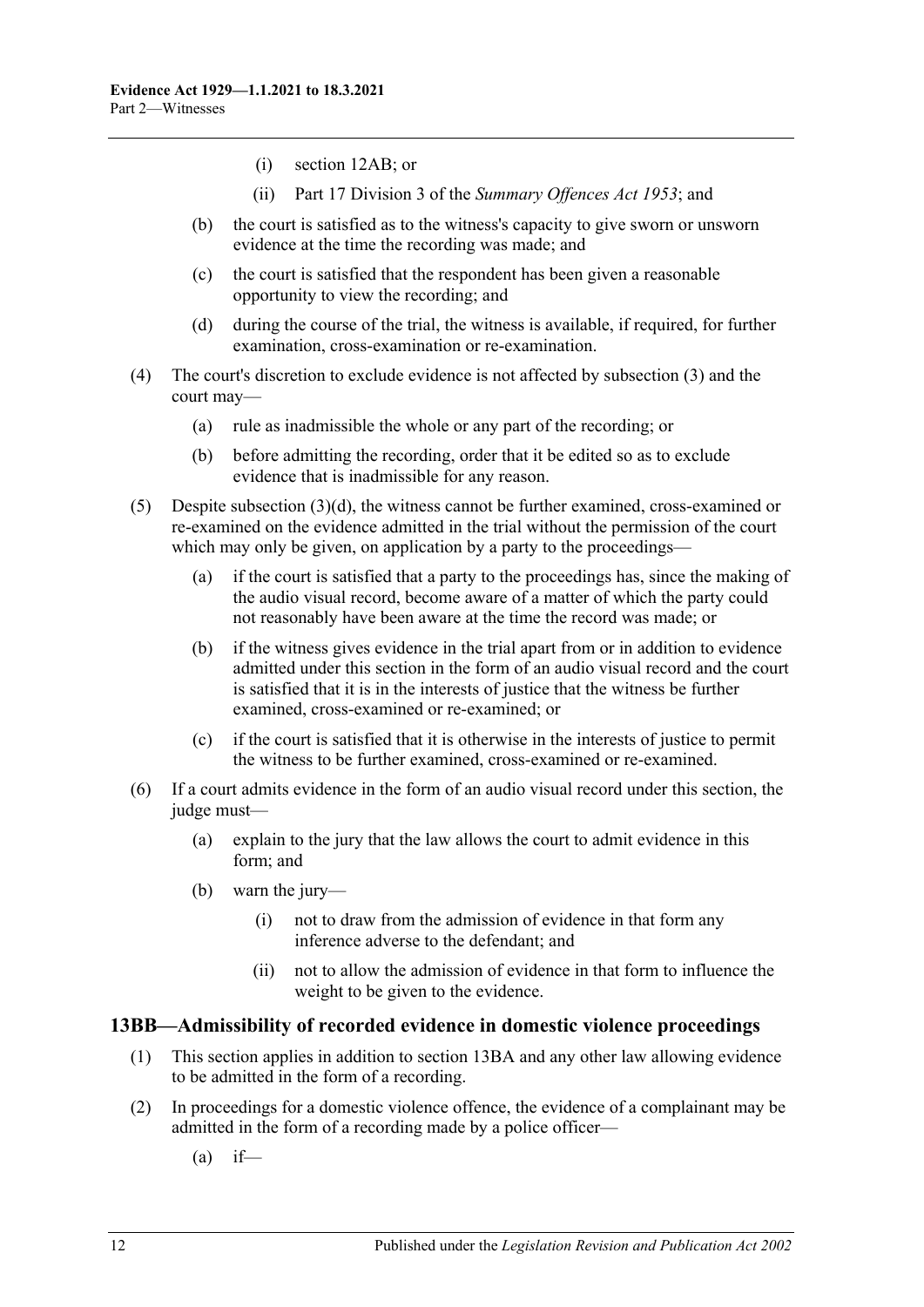- (i) the evidence is in the form of a prescribed recording; and
- (ii) the court is satisfied as to the complainant's capacity to give sworn or unsworn evidence at the time the recording was made; and
- (iii) the court is satisfied that the defendant has been given a reasonable opportunity to listen to or view the recording; and
- (iv) during the course of the trial, the complainant is available, if required, for further examination, cross-examination or re-examination; or
- <span id="page-22-0"></span>(b) if the court is satisfied that the interests of justice require the admission of the evidence (whether or not any of the requirements specified in [paragraph](#page-21-2) (a) are satisfied).
- (3) The court's discretion to exclude evidence is not affected by this section and the court may—
	- (a) rule as inadmissible the whole or any part of the recording; or
	- (b) before admitting the recording, order that it be edited so as to exclude evidence that is inadmissible for any reason.
- <span id="page-22-3"></span>(4) Despite [subsection](#page-22-0)  $(2)(a)(iv)$  but subject to [subsections](#page-22-1) (5) and [\(6\),](#page-22-2) the complainant cannot be further examined, cross-examined or re-examined on the evidence admitted in the trial without the permission of the court which may only be given, on application by a party to the proceedings, if—
	- (a) the court is satisfied that a party to the proceedings has, since the making of the recording, become aware of a matter of which the party could not reasonably have been aware at the time the recording was made; or
	- (b) the complainant gives evidence in the trial apart from, or in addition to, evidence admitted under this section in the form of a recording and the court is satisfied that it is in the interests of justice that the complainant be further examined, cross-examined or re-examined; or
	- (c) the court is satisfied that it is otherwise in the interests of justice to permit the complainant to be further examined, cross-examined or re-examined.
- <span id="page-22-4"></span><span id="page-22-1"></span>(5) The prosecution may, with the permission of the court and in accordance with any directions of the court, question the complainant about—
	- (a) evidence given by the complainant that is unfavourable to the prosecution case; or
	- (b) a matter of which the complainant may reasonably be supposed to have knowledge and about which it appears to the court the complainant is not, in examination-in-chief, making a genuine attempt to give evidence; or
	- (c) whether the complainant has, at any time, made a prior inconsistent statement,

<span id="page-22-5"></span>(and, for the avoidance of doubt, the requirements of [subsection](#page-22-3)  $(4)(a)$ ,  $(b)$  and  $(c)$  do not apply to the giving of permission under this subsection).

<span id="page-22-2"></span>(6) Questioning under [subsection](#page-22-1) (5) must be conducted as if it were (and is, for the purposes of this Act other than provisions relating to re-examination, taken to be) cross-examination.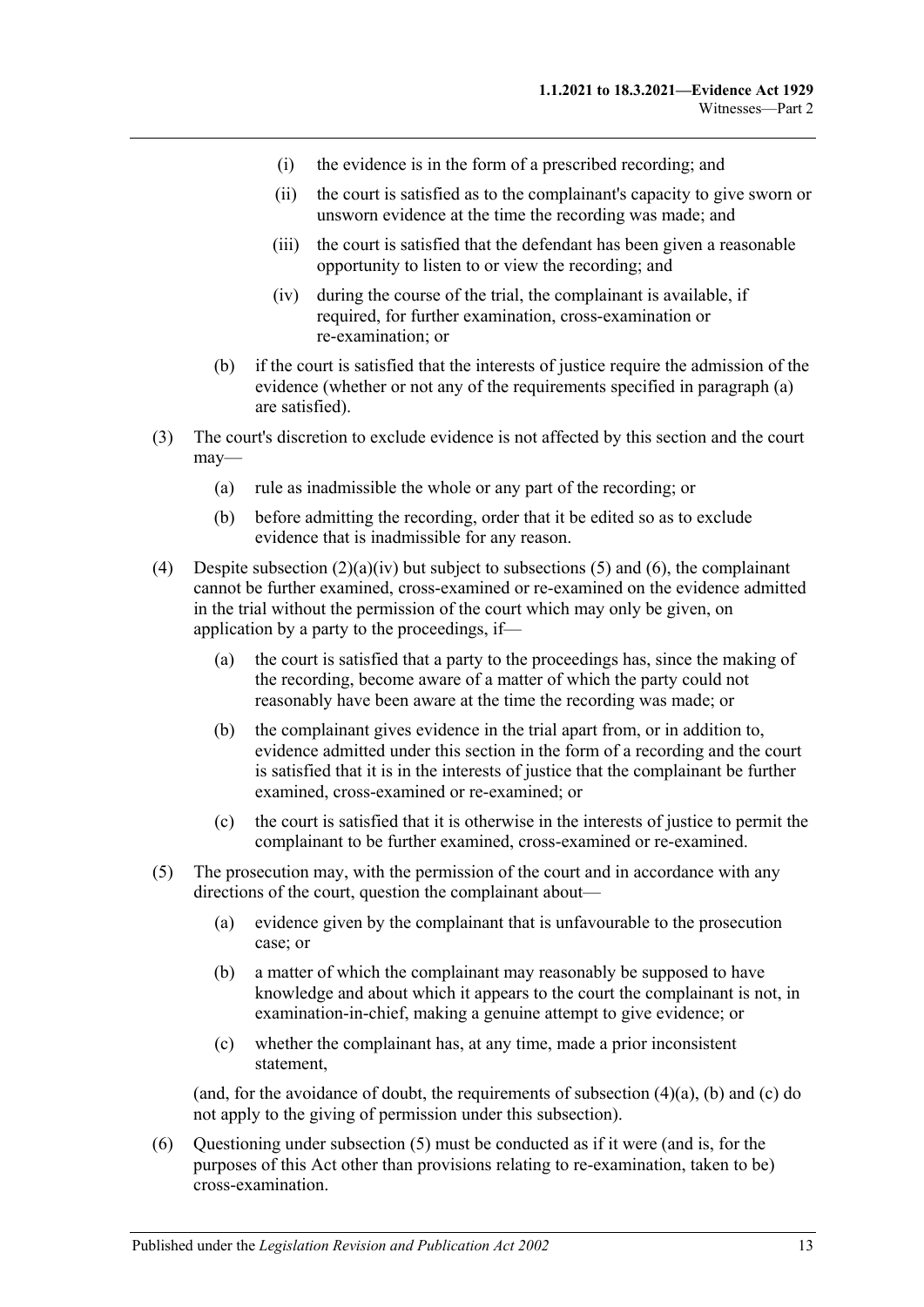- (7) [Subsections](#page-22-1) (5) and [\(6\)](#page-22-2) apply in addition to [section](#page-31-1) 27.
- (8) If a court admits evidence in the form of a recording under this section, the judge must—
	- (a) explain to the jury that the law allows the court to admit evidence in this form; and
	- (b) warn the jury—
		- (i) not to draw from the admission of evidence in that form any inference adverse to the defendant; and
		- (ii) not to allow the admission of evidence in that form to influence the weight to be given to the evidence.
- (9) Without limiting [section](#page-94-1) 73, the regulations may—
	- (a) prescribe additional requirements in relation to recordings under this section; and
	- (b) require that additional material be provided to the court with a recording in certain circumstances (such as a transcript or translation); and
	- (c) prescribe requirements in relation to access to, or service of, recordings and other material; and
	- (d) prescribe requirements in relation to custody of recordings; and
	- (e) impose restrictions on copying or distribution of recordings.
- (10) In this section—

*complainant*, in proceedings for a domestic violence offence, means the person against whom the domestic violence offence is alleged to have been committed, but does not include a person who—

- (a) is under 16 years of age; or
- (b) is cognitively impaired;

*domestic violence offence* means any offence involving domestic abuse (within the meaning of the *[Intervention Orders \(Prevention of Abuse\) Act](http://www.legislation.sa.gov.au/index.aspx?action=legref&type=act&legtitle=Intervention%20Orders%20(Prevention%20of%20Abuse)%20Act%202009) 2009*);

*informed consent* means consent given in accordance with requirements prescribed by the regulations;

*prescribed recording* means a recording made by a police officer of a representation made by a complainant when the complainant was questioned by a police officer in connection with the investigation of the commission of a domestic violence offence where—

- (a) the questioning occurred as soon as practicable after the commission of the offence; and
- (b) the recording was made with the informed consent of the complainant; and
- (c) the recording contains the following statements by the complainant:
	- (i) a statement as to the complainant's age;
	- (ii) a statement as to the truth of the representation;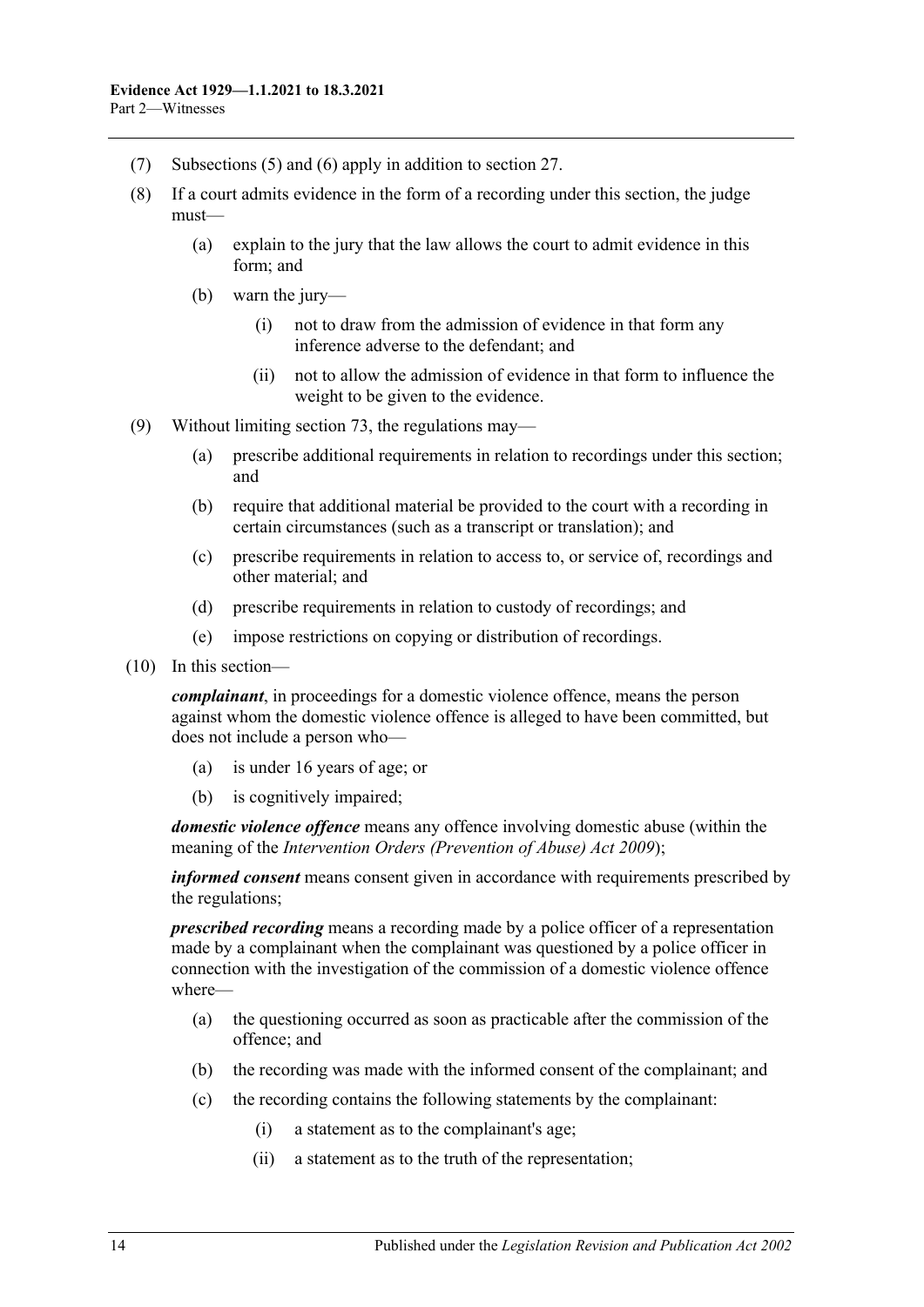(iii) any other matter required by the regulations or by rules of court;

*recording* means an audio record or an audio visual record.

## <span id="page-24-0"></span>**13C—Court's power to make audio visual record of evidence of vulnerable witnesses in criminal proceedings**

- (1) If a vulnerable witness is to give evidence in criminal proceedings, the following provisions apply:
	- (a) in the case of a vulnerable witness who is a child of or under the age of 16 years and who is the alleged victim of a sexual offence—the court must order that an audio visual record be made of the witness's evidence before the court (unless an order has already been made in respect of the witness's evidence under section  $12AB(2)(a)$  or  $13A(2)(b)$ ;
	- (b) in the case of any other vulnerable witness—the court may, on application by the prosecution, order that an audio visual record be made of the witness's evidence before the court if—
		- (i) the facilities necessary for making an audio visual record of the evidence are readily available to the court; and
		- (ii) it is otherwise practicable to make such a record.
- (2) Subject to [subsection](#page-24-2) (3), an audio visual record of evidence (whether made by order under this section, section  $12AB(2)(a)$  or  $13A(2)(b)$  is to be kept in the custody of the court.
- (2a) Rules of court may be made regulating access to, and responsibility for, an audio visual record in the custody of the court.
- <span id="page-24-2"></span>(3) The court (or a superior court) may authorise a person to take custody of the audio visual record of evidence, or to have some other form of access to it, if satisfied that the custody or access is reasonably necessary for the purposes of related proceedings that have been commenced or are in contemplation.
- (4) Despite any other law, access to an audio visual record of evidence is not to be allowed except as provided by this section.

## <span id="page-24-1"></span>**13D—Court's power to admit evidence taken in earlier proceedings**

- (1) If, on application by a party to civil or criminal proceedings before a court, the court is satisfied that—
	- (a) evidence given by a witness in earlier criminal proceedings is relevant to the proceedings before the court; and
	- (b) the witness—
		- (i) has died; or
		- (ii) has become too ill or infirm to give evidence; or
		- (iii) has not, after diligent search, been found; or
		- (iv) is a vulnerable witness,

the court in the later proceedings has a discretion to admit an official record of the evidence.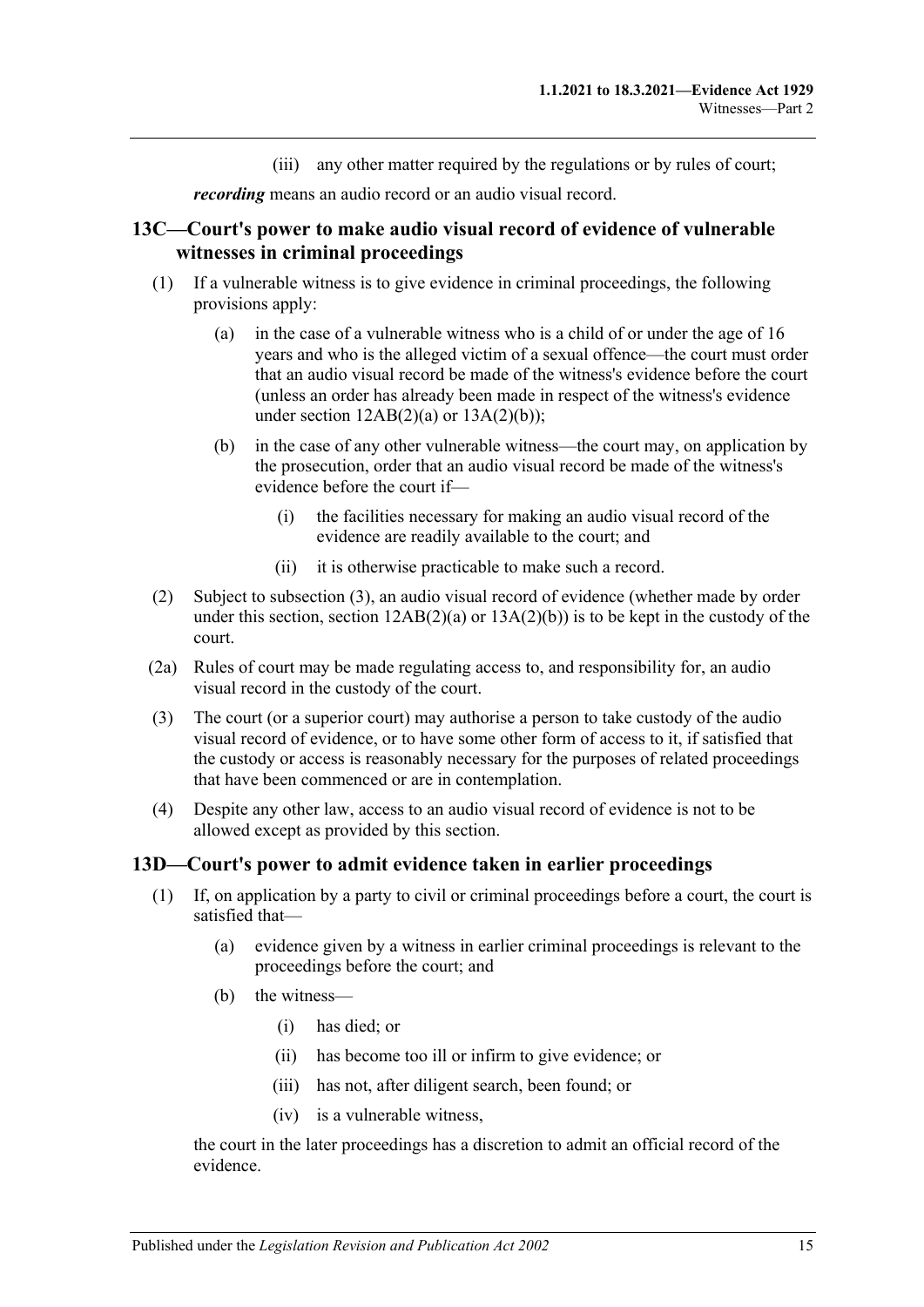- (2) An *official record* of evidence is a record made at the direction or with the approval of the court before which the evidence was taken and, if an audio or audio visual record of the evidence was taken at the direction or with the approval of the court, in addition to a written transcript, the official record of evidence includes the audio or audio visual record.
- (3) Before the court admits an official record into evidence in proceedings under this section, the record must be edited—
	- (a) as agreed between the parties to those proceedings so as to exclude material that is not relevant to those proceedings; and
	- (b) so as to exclude evidence that is inadmissible in those proceedings for any other reason.
- (4) If the court admits an official record into evidence under this section, it may relieve the witness, wholly or in part, from an obligation to give evidence in the later proceedings.

## <span id="page-25-0"></span>**14—Entitlement of a witness to be assisted by an interpreter**

- (1) Where—
	- (a) the native language of a witness who is to give oral evidence in any proceedings is not English; and
	- (b) the witness is not reasonably fluent in English,

the witness is entitled to give that evidence through an interpreter.

- (1a) A person may only act as an interpreter—
	- (a) if the person takes an oath or makes an affirmation to interpret accurately; and
	- (b) in a case where a party to the proceeding disputes the person's ability or impartiality as an interpreter, if the judge is satisfied as to the person's ability and impartiality.
- (2) An affidavit or other written deposition in a language other than English shall be received in evidence in the same circumstances as an affidavit or other written deposition in English if it has annexed to it—
	- (a) a translation of its contents into English; and
	- (b) an affidavit by the translator to the effect that the translation accurately reproduces in English the contents of the original.

## <span id="page-25-1"></span>**14A—Entitlement of witness to be given communication assistance in certain circumstances**

- (1) Subject to this section, if—
	- (a) a witness in proceedings is a person with complex communication needs; and
	- (b) assistance of a kind to meet the needs of the witness with understanding and communicating with the court during proceedings is readily available and it is otherwise practicable to make the assistance available,

the court may, on application under this section or on its own initiative, order that the evidence be given by the witness using assistance of a kind specified in the order (*communication assistance*).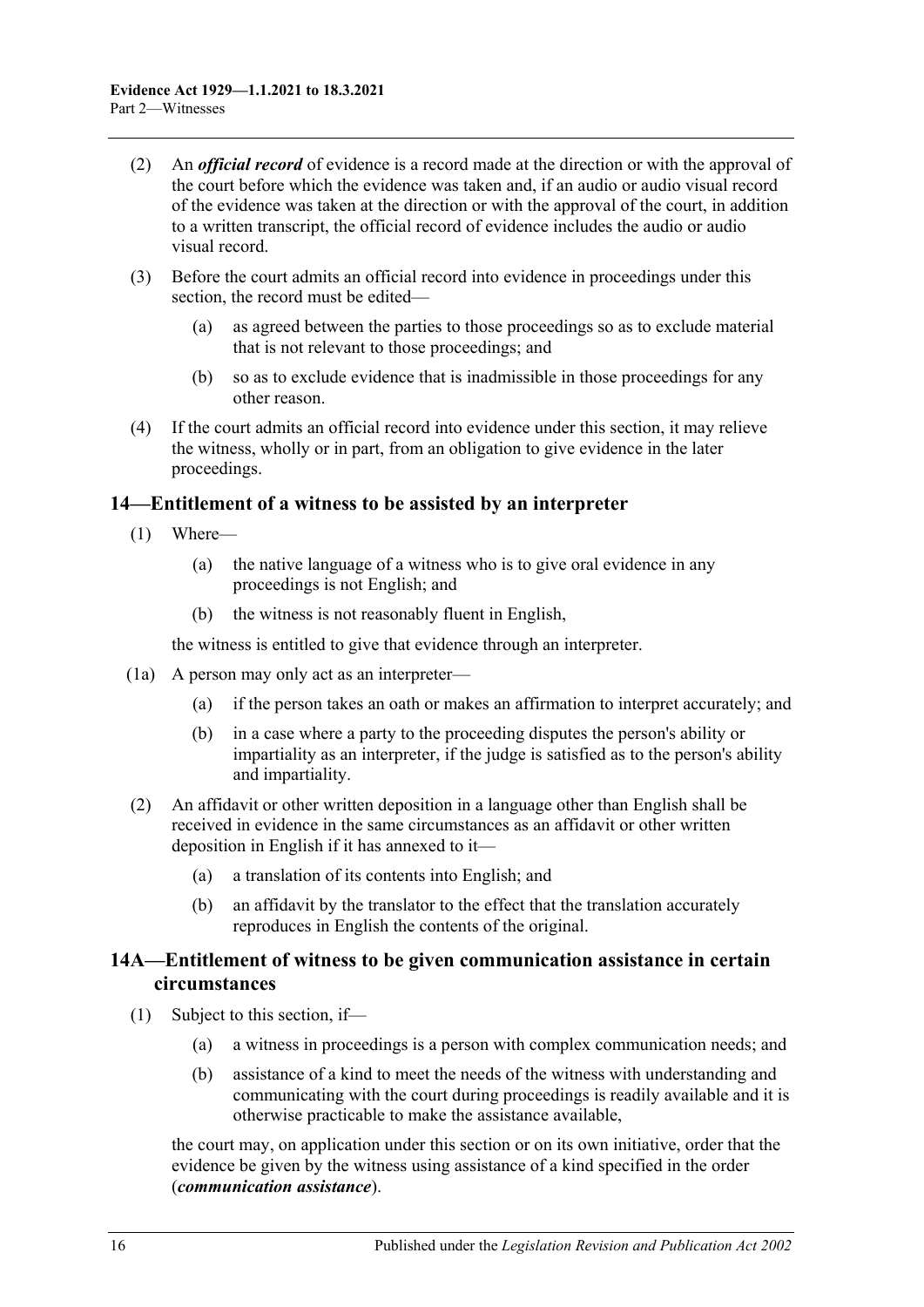- (2) An order under this section need not be made in respect of a witness if the court is satisfied that the witness is able to understand and communicate with the court during the proceedings, including the ability to answer questions put orally and respond to them.
- (3) Without limiting the kind of order that may be made under this section, the court may make 1 or more of the following orders:
	- (a) an order that the witness be accompanied by a communication partner;
	- (b) an order that the witness use a device or device of a kind, approved by the court, for the purpose of facilitating the taking of evidence from the witness;
	- (c) an order that the evidence be taken in some other particular way (to be specified by the court) that will, in the court's opinion, facilitate the taking of evidence from the witness.
- (4) A person may only provide communication assistance to a witness—
	- (a) if the person—
		- (i) is a communication partner or has been approved by the court to provide such assistance to the witness; and
		- (ii) takes an oath or makes an affirmation that he or she will communicate accurately with both the witness and the court; and
	- (b) in a case where a party to the proceeding disputes the person's ability or impartiality in providing communication assistance—if the judge is satisfied as to the person's ability and impartiality.

## <span id="page-26-0"></span>**15—Witness not disqualified by interest or crime**

No person shall be excluded from giving evidence on the ground—

- (a) that he has or may have an interest in the matter in question or in the event of the proceeding, or
- (b) that he has previously been convicted of any crime or offence.

#### <span id="page-26-1"></span>**16—Parties and their spouses competent and compellable in civil proceedings**

In any proceeding not being a criminal proceeding the parties thereto and the persons on whose behalf such proceeding is brought or defended, and the spouses of such parties or persons respectively, shall, subject to the provisions of this Act, be competent and compellable to give evidence on behalf of either or any of the parties to such proceeding.

#### <span id="page-26-2"></span>**18—Accused persons competent to give evidence**

- (1) Every person charged with an offence shall be a competent witness for the defence at every stage of the proceedings, whether the person so charged is charged solely or jointly with any other person: Provided as follows:
	- (a) a person so charged shall not be called as a witness in pursuance of this Act except upon his own application;
	- (b) the failure of any person charged with an offence to give evidence shall not be made the subject of any comment by the prosecution;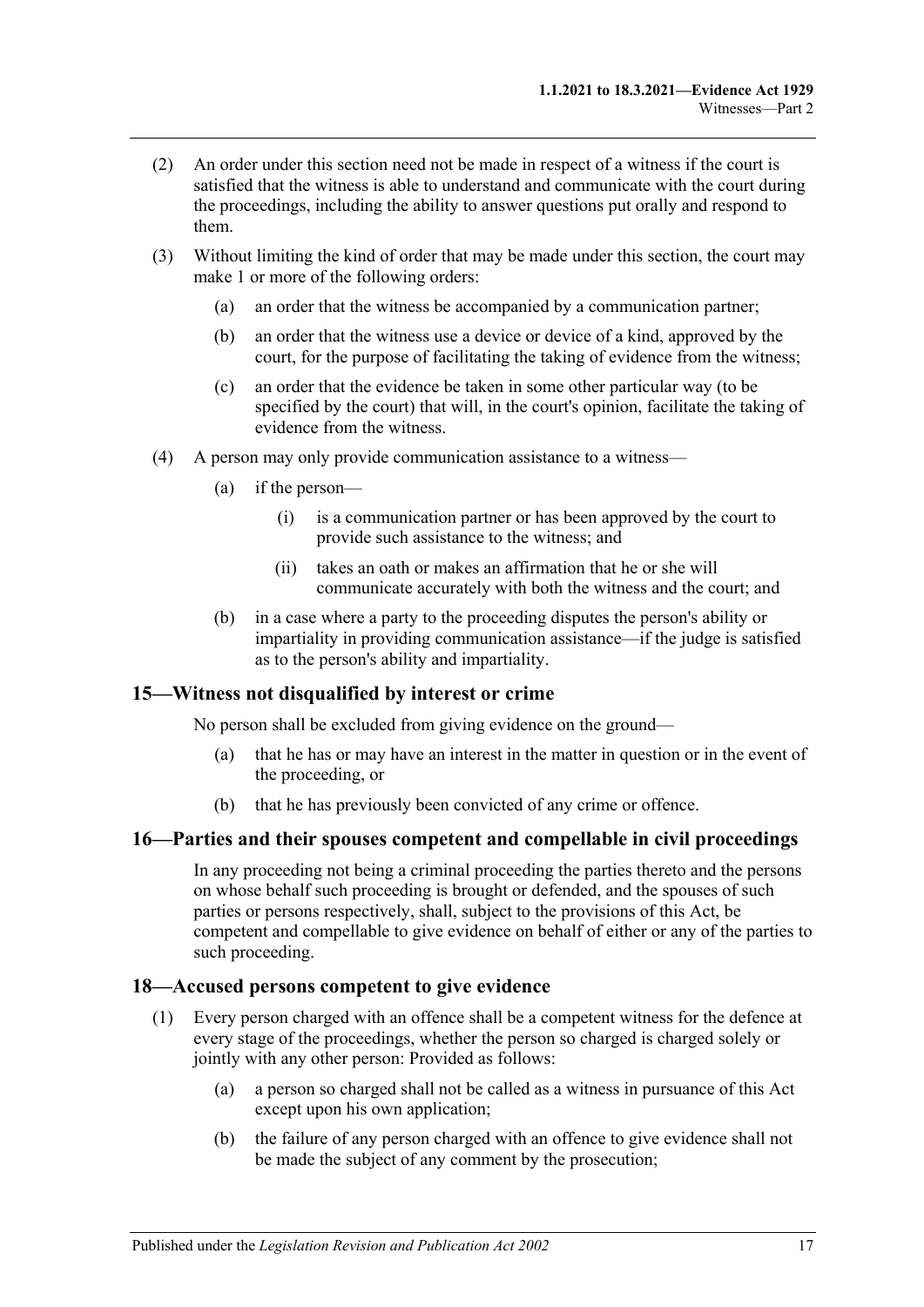- (c) a person charged and being a witness in pursuance of this Act may be asked any question in cross-examination notwithstanding that it would tend to criminate him as to the offence charged;
- <span id="page-27-2"></span>(d) a person charged and called as a witness in pursuance of this Act shall not be asked, and if asked, shall not be required to answer, any question tending to show that he has committed or been convicted of or been charged with any offence other than that wherewith he is then charged, or is of bad character, unless—
	- (i) the evidence to be elicited by the question is admissible as tending to show that he is guilty or not guilty of the offence with which he is charged; or
	- (ii) he has personally or by his advocate asked questions of the witnesses for the prosecution with a view to establish his own good character or has given evidence of his good character; or
	- (iii) he forfeits the protection of this paragraph by virtue of [subsection](#page-27-1) (2); or
	- (iv) he has given evidence against any other person charged with the same offence;
- (e) every person called as a witness in pursuance of this Act shall, unless otherwise ordered by the court, give his evidence from the witness box or other place from which the other witnesses give their evidence;
- (f) nothing herein contained shall affect the provisions of section 110 of the *[Justices Act](http://www.legislation.sa.gov.au/index.aspx?action=legref&type=act&legtitle=Justices%20Act%201921) 1921*.
- <span id="page-27-1"></span>(2) A defendant forfeits the protection of [subsection](#page-27-2)  $(1)(d)$  if—
	- (a) the nature or conduct of the defence is such as to involve imputations on the character of the prosecutor or a witness for the prosecution; and
	- (b) the imputations are not such as would necessarily arise from a proper presentation of the defence.
- (3) Notwithstanding the provisions of [subsection](#page-27-1) (2), a defendant does not forfeit the protection of [subsection](#page-27-2)  $(1)(d)$  by reason of imputations on the character of the prosecutor or a witness for the prosecution arising from evidence of the conduct of the prosecutor or witness—
	- (a) in the events or circumstances on which the charge is based; or
	- (b) in the investigation of those events or circumstances, or in assembling evidence in support of the charge; or
	- (c) in the course of the trial, or proceedings preliminary to the trial.

## <span id="page-27-0"></span>**18A—Abolition of right to make unsworn statement**

A person charged with an offence is not entitled to make at the trial for the offence any unsworn statement of fact in defence of the charge (except in the course of giving unsworn evidence under [section](#page-10-3) 9).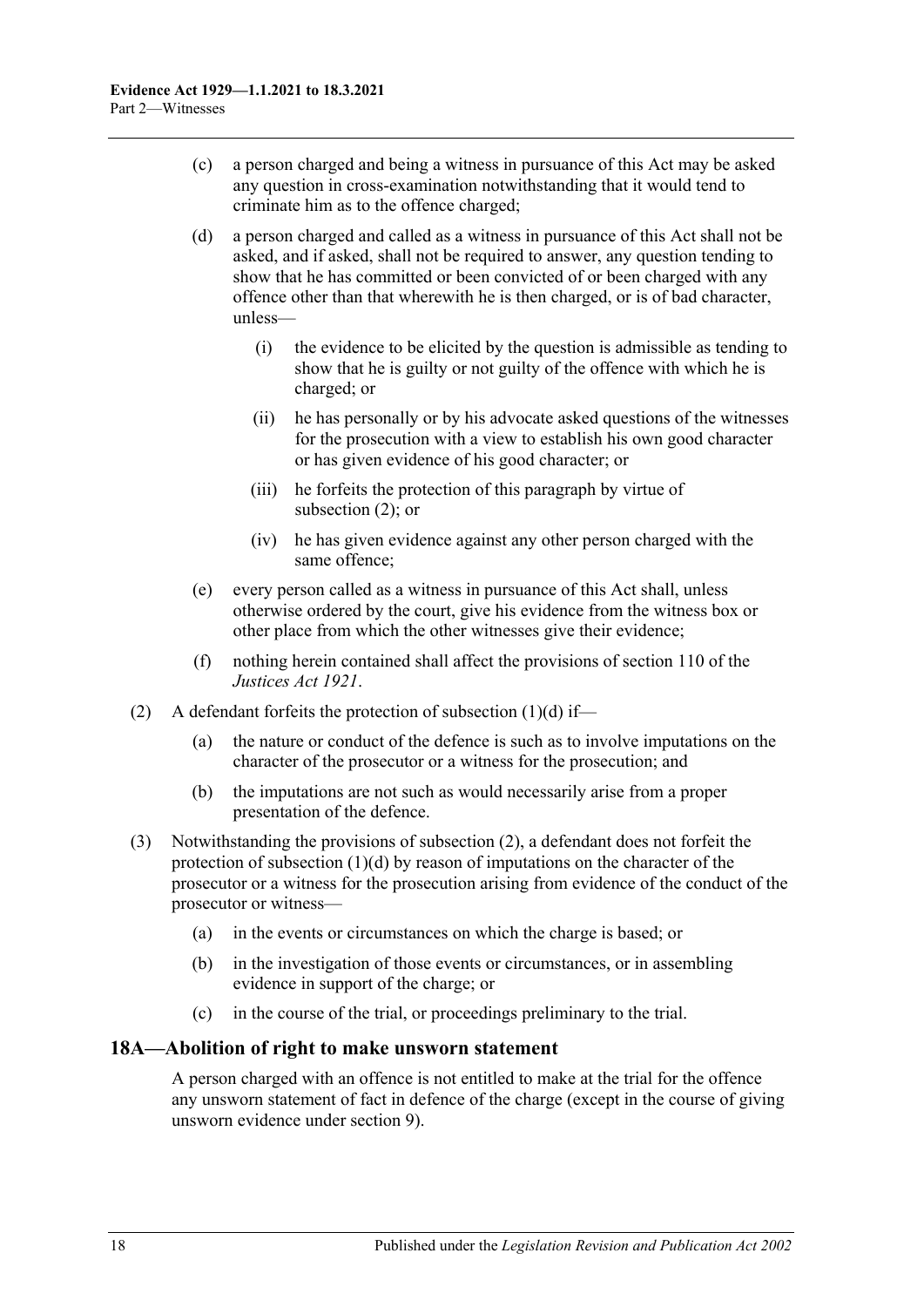## <span id="page-28-0"></span>**21—Competence and compellability of witnesses**

- (1) A close relative of a person charged with an offence is competent and compellable to give evidence for the defence and, subject to this section, is competent and compellable to give evidence for the prosecution.
- <span id="page-28-1"></span>(2) If a person is charged with an offence and a close relative of the accused is required by law (whether by subpoena or other process) to give evidence against the accused in any proceedings related to the charge (including proceedings for the grant, variation or revocation of bail, or an appeal at which fresh evidence is to be taken), the prospective witness may apply to the court for an exemption from the requirement to give evidence against the accused in the proceedings.
- <span id="page-28-2"></span>(3) If, on an application under [subsection](#page-28-1) (2), the court considers that—
	- (a) if the prospective witness were to give evidence, or evidence of a particular kind, against the accused, there would be a substantial risk of—
		- (i) serious harm to the relationship between the prospective witness and the accused; or
		- (ii) serious harm of a material, emotional or psychological nature to the prospective witness; and
	- (b) having regard to the nature and gravity of the alleged offence and the importance to the proceedings of the evidence that the prospective witness is in a position to give, there is insufficient justification for exposing the prospective witness to that risk,

the court may exempt the prospective witness (wholly or in part) from the requirement to give evidence against the accused in the proceedings before the court.

- <span id="page-28-3"></span>(4) A court may, on its own initiative, grant an exemption under [subsection](#page-28-2) (3) where no application has been made under [subsection](#page-28-1) (2) if—
	- (a) the prospective witness who is required by law to give evidence against the accused is a young child or is cognitively impaired; and
	- (b) the court is of the opinion that such an exemption should be granted.
- <span id="page-28-4"></span>(5) Despite [subsection](#page-28-3) (4), in proceedings in which a close relative of an accused person is called as a witness against the accused, the court is not required to make any inquiry about whether the prospective witness—
	- (a) is aware of his or her right to apply for an exemption under this section; or
	- (b) is incapable (whether by reason of age or some other reason) of understanding his or her right to apply for an exemption under this section.
- (6) If a court is constituted of a judge and jury—
	- (a) an application for an exemption under this section must be heard and determined by the judge in the absence of the jury; and
	- (b) the following matters may not be made the subject of a question put to a witness in the presence of the jury or of any comment to the jury by counsel or the judge:
		- (i) whether or not a person applied for an exemption under this section;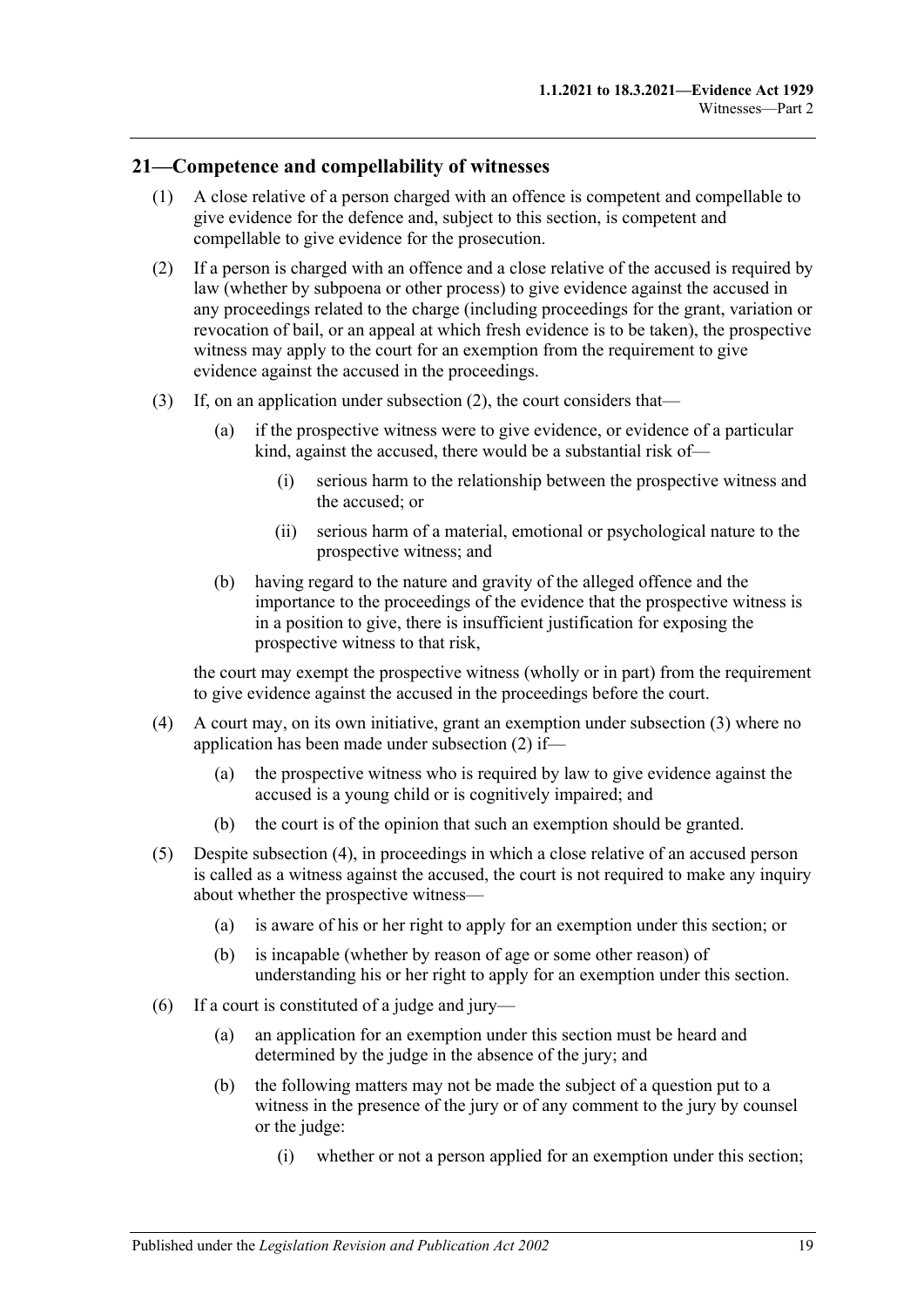- (ii) whether or not the court considered granting an exemption under this section;
- (iii) whether a person has been granted or refused an exemption under this section.
- (7) A decision or order of a court made under this section, or the failure of a court to make an inquiry under [subsection](#page-28-4) (5), does not give rise to a ground of appeal under section 157(1)(a)(i) or (ii) of the *[Criminal Procedure Act](http://www.legislation.sa.gov.au/index.aspx?action=legref&type=act&legtitle=Criminal%20Procedure%20Act%201921) 1921*.
- (8) This section does not operate to make a person who has been charged with an offence compellable to give evidence in proceedings related to that charge.
- (9) In this section—

*close relative* of an accused person means a spouse, domestic partner, parent or child.

## <span id="page-29-0"></span>**22—Certain questions may be disallowed**

In any proceeding in any court, whether civil or criminal, the judge may disallow any questions put in cross-examination of any party or other witness which may appear to him to be vexatious and not relevant to any matter proper to be inquired into in the proceeding.

#### <span id="page-29-1"></span>**23—Rules as to relevancy**

In deciding whether a question affecting the credibility of a witness is relevant, or ought to be allowed, the judge shall have regard to the following considerations:

- (a) such questions are proper if they are of such a nature that the truth of the imputation conveyed by them would seriously affect the opinion of the court as to the credibility of the witness on the matter to which he testifies;
- (b) such questions are improper if the imputation which they convey relates to matters so remote in time, or of such a character, that the truth of the imputation would not affect, or would affect only in a slight degree, the opinion of the court as to the credibility of the witness on the matter to which he testifies;
- (c) such questions are improper if there is a great disproportion between the importance of the imputation made against the witness's character and the importance of his evidence.

#### <span id="page-29-2"></span>**24—Disallowance of certain questions in cross-examination**

- (1) If any question put to a witness upon cross-examination relates to a matter not relevant to the proceeding, except in so far as it affects the credit of the witness by injuring his character, it shall be the duty of the court to decide whether or not the witness shall be compelled to answer it, and the court may, if it thinks fit, inform the witness that he is not obliged to answer it.
- (2) In exercising this discretion the court shall have regard to the considerations referred to in [section](#page-29-1) 23.

## <span id="page-29-3"></span>**25—Disallowance of inappropriate questions**

- (1) A question is an *inappropriate question* if—
	- (a) the question is misleading or confusing; or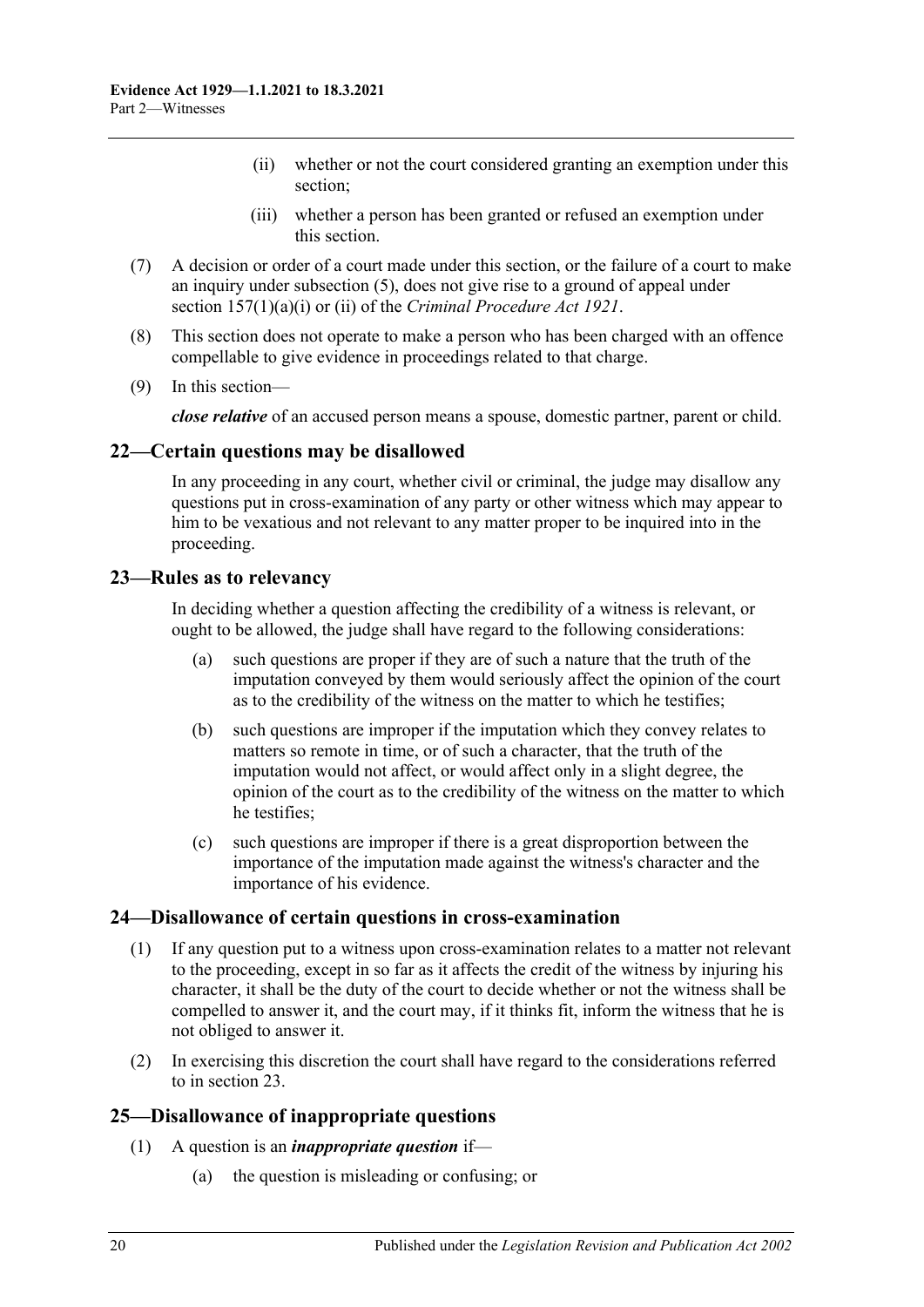- (ab) the question is expressed in language that is unnecessarily complicated; or
- (b) the question is apparently based on a stereotype, including a sexual, racial, ethnic or cultural stereotype or a stereotype based on age or physical or mental disability; or
- (c) the question is unnecessarily repetitive, offensive or oppressive, or is 1 of a series of questions that is unnecessarily repetitive, offensive or oppressive; or
- (d) the question is put in a humiliating, insulting or otherwise inappropriate manner or tone.
- (2) A question is not, however, inappropriate only because—
	- (a) it challenges the truthfulness of the witness, or the consistency or accuracy of statements made by the witness; or
	- (b) it deals with matters the witness would find distasteful or intrudes on the witness's privacy.
- (3) If an inappropriate question is put to a witness in cross-examination, the court must—
	- (a) disallow the question; and
	- (b) inform the witness that the question need not be answered.
- (4) In determining whether a question is inappropriate, the court may take into account—
	- (a) the age, personality and educational level of the witness; and
	- (b) any physical disability or cognitive impairment of the witness; and
	- (c) the witness's ethnic and cultural background; and
	- (d) any other characteristics of the witness that may be relevant; and
	- (e) the context in which the question is put, including—
		- (i) the nature of the proceedings and, if the proceedings are criminal proceedings, the nature of the offence to which they relate; and
		- (ii) the relationship (if any) between the witness and a party to the proceedings; and
	- (f) any other relevant factor.
- (5) The failure to exercise the discretion in relation to a question does not affect the admissibility of any answer given in response to the question.

#### <span id="page-30-0"></span>**25A—Abolition of oath belief rule**

The rule of law or practice known as the oath belief rule that allows a witness in a trial to be questioned and express an opinion about whether the evidence given on oath by another witness in court is credible is abolished.

#### **Note—**

See R v J, SM [2013] SASFC 96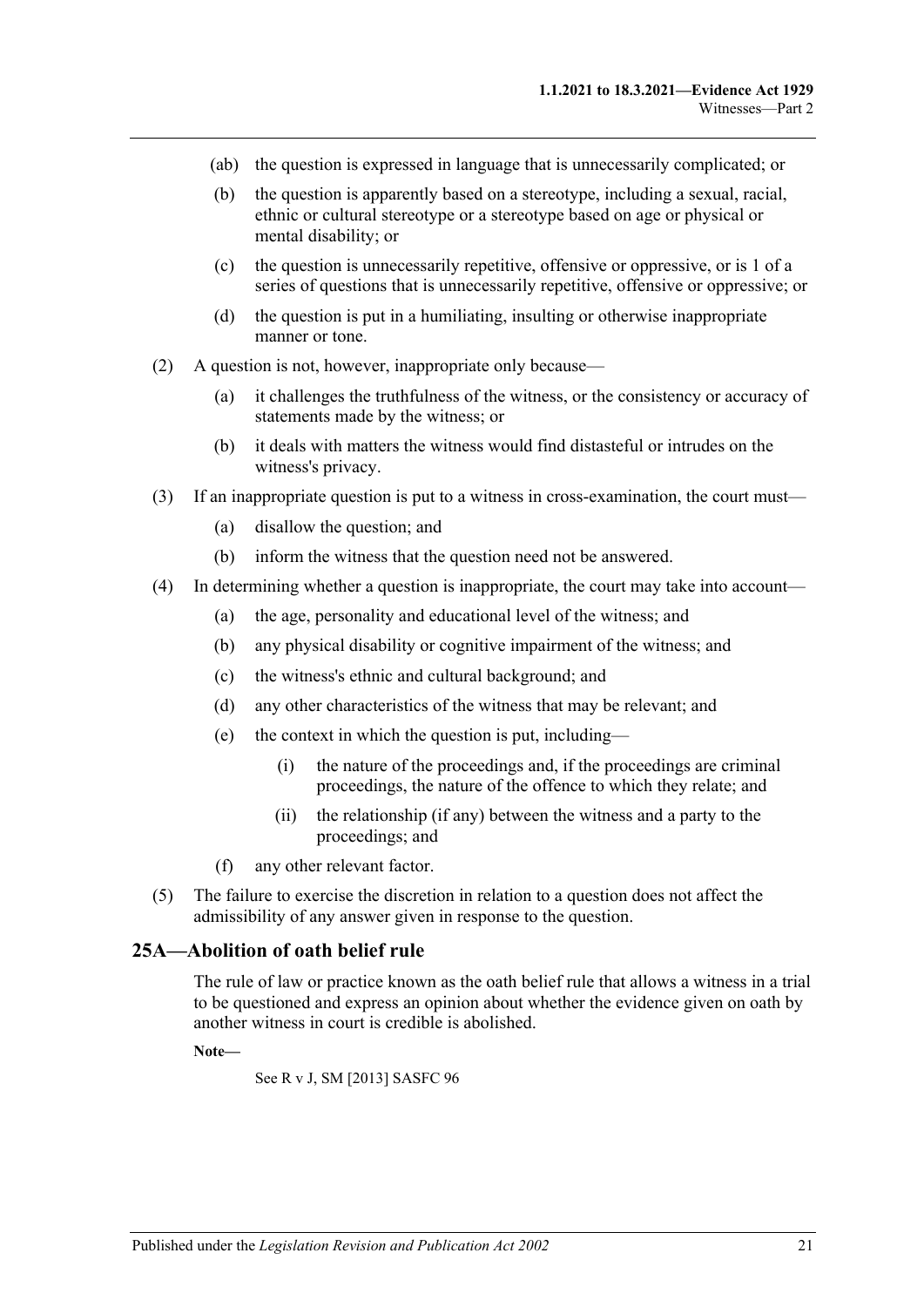## <span id="page-31-0"></span>**26—Proof of previous conviction of witness may be given**

A witness may, subject to any other provisions of this Act, be questioned as to whether he has been convicted of any offence, and upon being so questioned, if he either denies or does not admit the fact, or refuses to answer, it shall be lawful for the cross-examining party to prove such conviction.

#### <span id="page-31-1"></span>**27—How far a party may discredit his or her own witness**

A party producing a witness shall not be allowed to impeach his credit by general evidence of bad character; but if the judge is of opinion that the witness is adverse, the party may—

- (a) contradict the witness by other evidence; or
- (b) with the permission of the judge, prove that the witness has made, at any other time, a statement inconsistent with his present testimony: Provided that, before giving such last-mentioned proof, the circumstances of the supposed statement sufficient to designate the particular occasion, must be mentioned to the witness, and he must be asked whether or not he has made the statement.

#### <span id="page-31-2"></span>**28—Proof of contradictory statements of adverse witness**

If any witness, upon cross-examination as to a former statement made by him, relative to the subject matter of the cause, and inconsistent with his present testimony, does not distinctly admit that he has made the statement, proof may be given that he did in fact make it; but before such proof can be given, the circumstances of the supposed statement, sufficient to designate the particular occasion, must be mentioned to the witness, and he must be asked whether or not he has made the statement.

#### <span id="page-31-3"></span>**29—Cross-examination as to previous statements in writing**

A witness may be cross-examined as to previous statements made by him in writing, or reduced into writing, relative to the subject matter of the cause, without the writing being shown to him; but if it is intended to contradict the witness by the writing, his attention must, before such contradictory proof can be given, be called to those parts of the writing which are to be used for the purpose of so contradicting him: Provided always, that the judge, at any time during the trial, may require the production of the writing for his inspection; and may thereupon make such use of it, for the purposes of the trial, as he thinks fit.

## <span id="page-31-4"></span>**29A—Victim or alleged victim who is a witness entitled to be present in court unless court orders otherwise**

- (1) A court in a criminal proceeding may only order a victim, or alleged victim, of the offence who is a witness in the proceeding to leave the courtroom until required to give evidence if the court considers it appropriate to do so, whether to ensure a fair trial or for any other reason.
- (2) Nothing in this section prevents a court from ordering a victim, or alleged victim, who is a witness in the proceeding to leave the courtroom at any time after giving evidence if the court considers it appropriate to do so.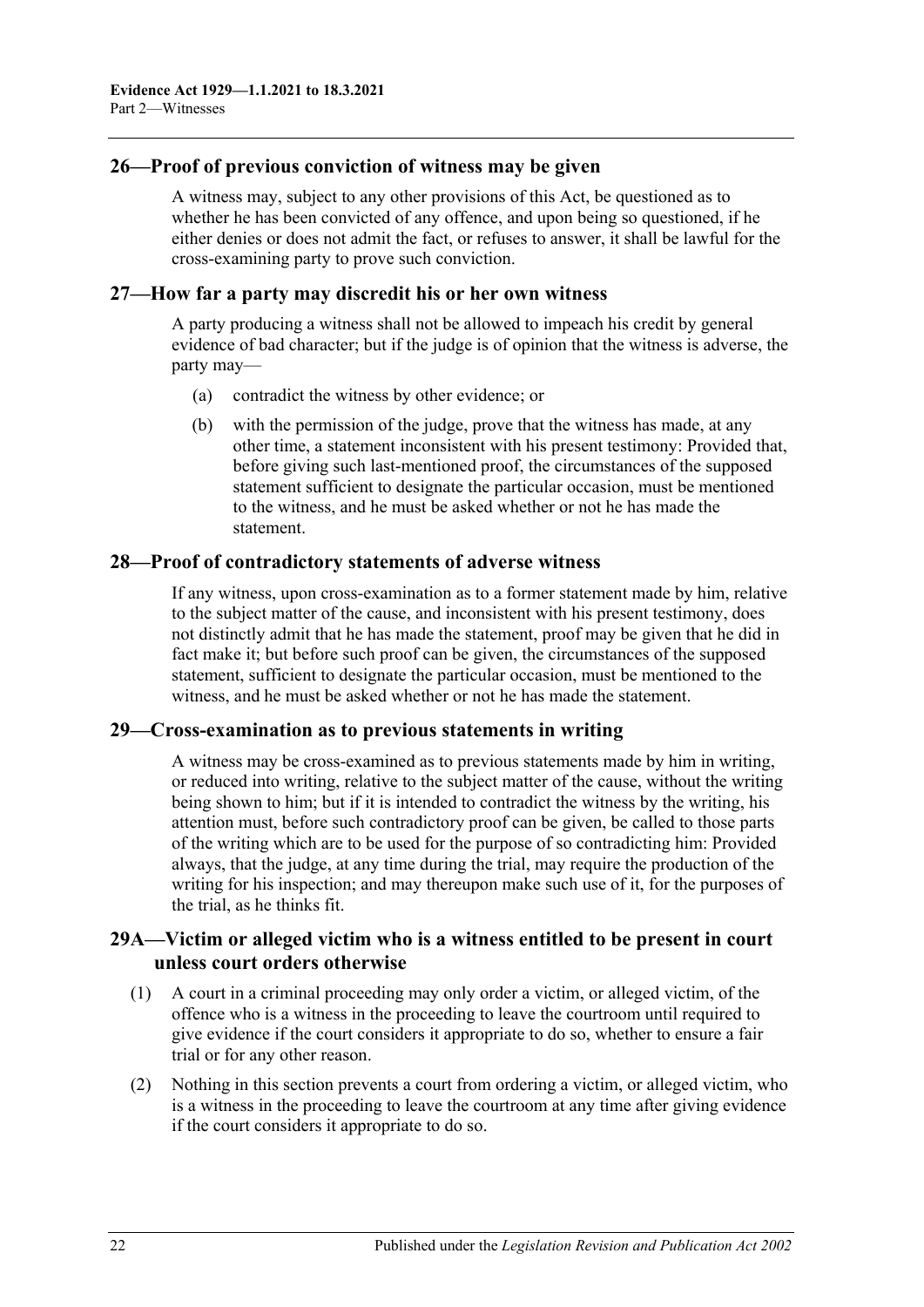## <span id="page-32-0"></span>**Part 3—Miscellaneous rules of evidence**

## <span id="page-32-1"></span>**Division 1—Miscellaneous rules of evidence in general cases**

## <span id="page-32-2"></span>**30—As to comparison of disputed writing**

Comparison of a disputed writing with any writing proved to the satisfaction of the judge to be genuine shall be permitted to be made by witnesses; and such writings, and the evidence of witnesses respecting the same, may be submitted to the court as evidence of the genuineness or otherwise of the writing in dispute.

## <span id="page-32-3"></span>**31—Attesting witness need not be called in certain cases**

It shall not be necessary to prove, by the attesting witness, any instrument to the validity of which attestation is not requisite; and such instrument may be proved by admission or otherwise, as if there had been no attesting witness thereto.

## <span id="page-32-4"></span>**33—Disclosure in action for defamation**

- (1) A person who is required to answer a question, or to disclose or produce a document or thing, in civil proceedings for defamation is not excused from answering the question or disclosing or producing the document or thing on the ground that the answer to the question or the disclosure or production of the document or thing might tend to incriminate the person of an offence.
- (2) However, any answer given to a question, or document or thing disclosed or produced, by a natural person in compliance with the requirement is not admissible in evidence against the person in any other action or proceedings.

## <span id="page-32-5"></span>**34—Admissions by accused persons**

A person may admit on his trial any fact alleged or sought to be proved against him, and such admission shall be sufficient proof of the fact without other evidence: Provided that the admission shall be made by the accused either personally or by his counsel or solicitor in his presence, or, in the case of a body corporate, by its counsel or solicitor.

## <span id="page-32-6"></span>**34A—Proof of commission of offence**

Where a person has been convicted of an offence or found by a court exercising criminal jurisdiction to have committed an offence and the commission of the offence is in issue or relevant to an issue in a civil proceeding, the conviction or finding is evidence of the commission of the offence and admissible in the proceeding against the person or a party claiming through or under the person.

## <span id="page-32-7"></span>**34AB—Identification evidence**

- (1) In a criminal trial, evidence of the identity of a person alleged to have committed an offence is not inadmissible, and is not to be excluded, merely because it was obtained other than by means of an identity parade involving a physical line-up of persons.
- <span id="page-32-8"></span>(2) In a criminal trial, evidence of the identity of a person alleged to have committed an offence obtained by means of an identity parade is to be excluded unless—
	- $(a)$  —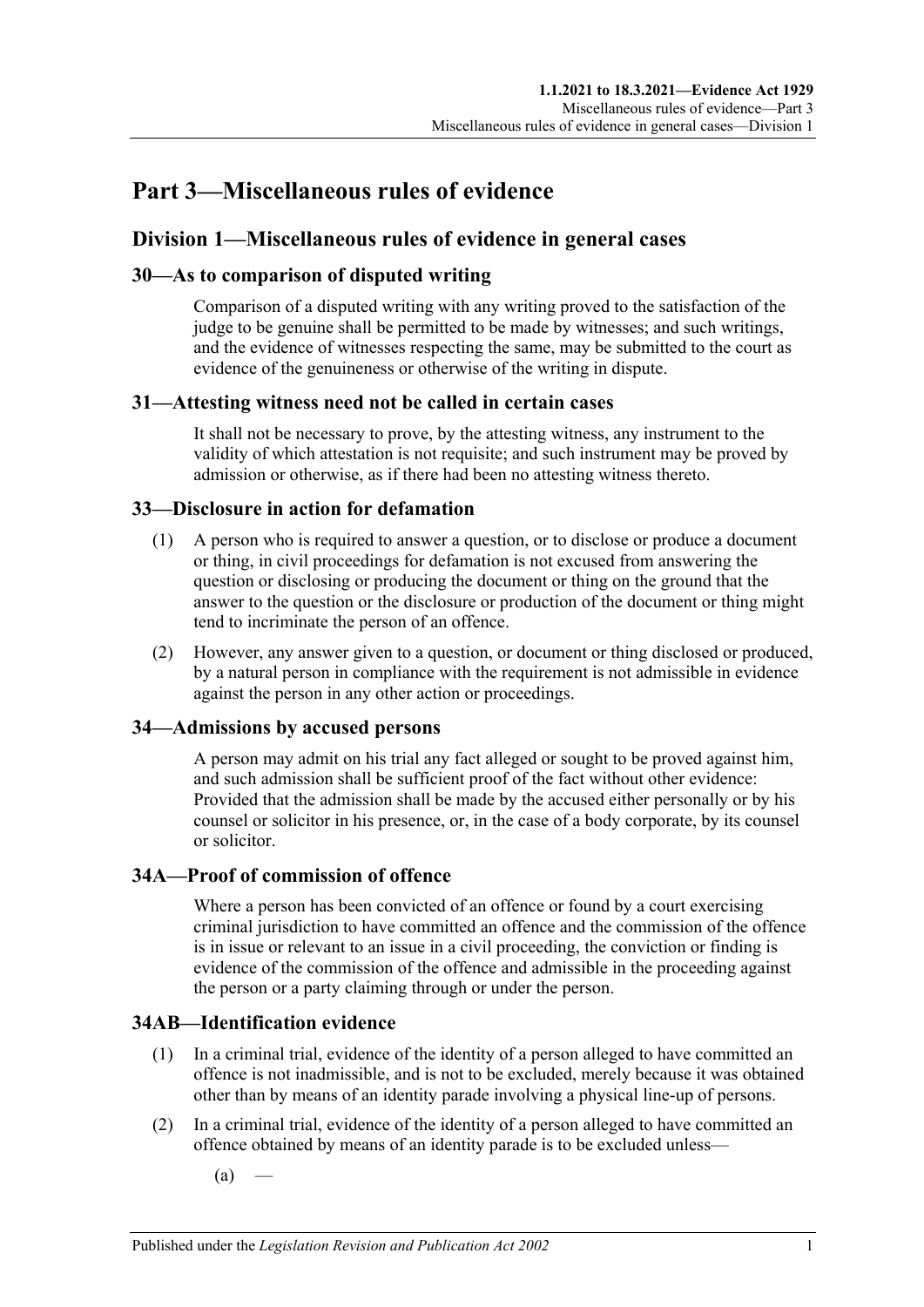- (i) an audio visual record of the identity parade is made and kept in accordance with the regulations; and
- (ii) if the regulations prescribe procedures for the conduct of an identity parade—the identity parade is conducted in accordance with the prescribed procedures; or
- (b) the judge is satisfied that the interests of justice require the admission of the evidence despite the failure to comply with [paragraph](#page-32-8) (a).
- (3) In a criminal trial where the identity of a person alleged to have committed an offence is in issue, the judge must, if evidence of the identity of the person is admitted, inform the jury—
	- (a) of the need for caution before accepting identification evidence; and
	- (b) of the reasons for the need for caution, both generally and in the circumstances of the case.
- (4) In giving any such information, the judge is not required to use any particular form of words but may not suggest that identification evidence obtained from an identity parade by any means other than by a physical line-up of persons is inherently or intrinsically less reliable than evidence obtained from an identity parade by such means.
- (5) To avoid doubt, this section does not—
	- (a) make evidence admissible that would otherwise be inadmissible; or
	- (b) affect the court's discretion to exclude evidence.
- (6) In this section—

*identity parade* means a contemporaneous presentation (whether by a physical line-up or by means of images) of a number of persons to a witness for the purpose of identifying a person.

## <span id="page-33-1"></span><span id="page-33-0"></span>**34C—Admissibility of documentary evidence as to facts in issue**

- (1) In any civil proceedings where direct oral evidence of a fact would be admissible, any statement made by a person in a document and tending to establish that fact shall, on production of the original document, be admissible as evidence of that fact if the following conditions are satisfied, that is to say—
	- (a) if the maker of the statement either—
		- (i) had personal knowledge of the matters dealt with by the statement; or
		- (ii) where the document in question is or forms part of a record purporting to be a continuous record, made the statement (in so far as the matters dealt with thereby are not within his personal knowledge) in the performance of a duty to record information supplied to him by a person who had, or might reasonably be supposed to have, personal knowledge of those matters; and
	- (b) if the maker of the statement is called as a witness in the proceedings.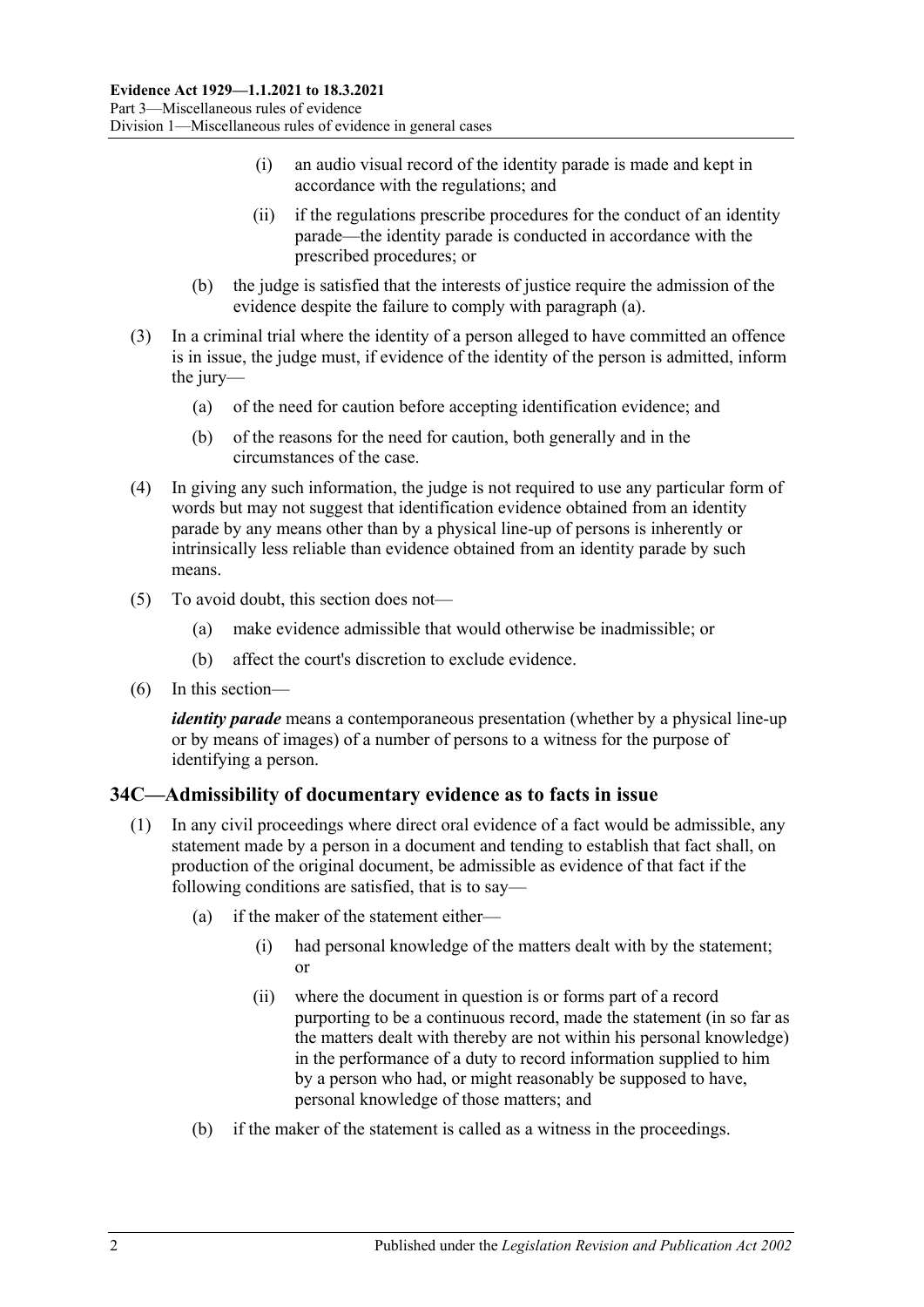- (1a) However, the condition that the maker of the statement shall be called as a witness need not be satisfied if he is dead, or unfit by reason of his bodily or mental condition to attend as a witness, or if he is beyond the seas and it is not reasonably practicable to secure his attendance, or if all reasonable efforts to find him have been made without success.
- (2) In any civil proceedings, the court may at any stage of the proceedings, if having regard to all the circumstances of the case it is satisfied that undue delay or expense would otherwise be caused, order that such a statement as is mentioned in [subsection](#page-33-1) (1) of this section shall be admissible as evidence or may, without any such order having been made, admit such a statement in evidence—
	- (a) notwithstanding that the maker of the statement is available but is not called as a witness;
	- (b) notwithstanding that the original document is not produced, if in lieu thereof there is produced a copy of the original document or of the material part thereof certified to be a true copy in such manner as may be specified in the order or as the court may approve, as the case may be.
- (3) Nothing in this section shall render admissible as evidence any statement made by a person interested at a time when proceedings were pending or anticipated involving a dispute as to any fact which the statement might tend to establish.
- (4) For the purposes of this section, a statement in a document shall not be deemed to have been made by a person unless the document or the material part thereof was written, made or produced by him with his own hand, or was signed or initialled by him or otherwise recognised by him in writing as one for the accuracy of which he is responsible.
- (5) For the purpose of deciding whether or not a statement is admissible as evidence by virtue of the foregoing provisions, the court may draw any reasonable inference from the form or contents of the document in which the statement is contained, or from any other circumstances, and may, in deciding whether or not a person is fit to attend as a witness, act on a certificate purporting to be the certificate of a legally qualified medical practitioner and where the proceedings are with a jury, the court may in its discretion reject the statement notwithstanding that the requirements of this section are satisfied with respect thereto, if for any reason it appears to it to be inexpedient in the interests of justice that the statement should be admitted.

## <span id="page-34-0"></span>**34CB—Direction relating to delay where defendant forensically disadvantaged**

(1) A rule of law or practice obliging a judge in a trial of a charge of an offence to give a warning of a kind known as a *Longman* warning is abolished.

**Note—**

#### See *Longman v The Queen* (1989) 168 CLR 79

- <span id="page-34-1"></span>(2) If, in a trial of a charge of an offence, the court is of the opinion that the period of time that has elapsed between the alleged offending and the trial has resulted in a significant forensic disadvantage to the defendant, the judge must—
	- (a) explain to the jury the nature of the forensic disadvantage; and
	- (b) direct that the jury must take the forensic disadvantage into account when scrutinising the evidence.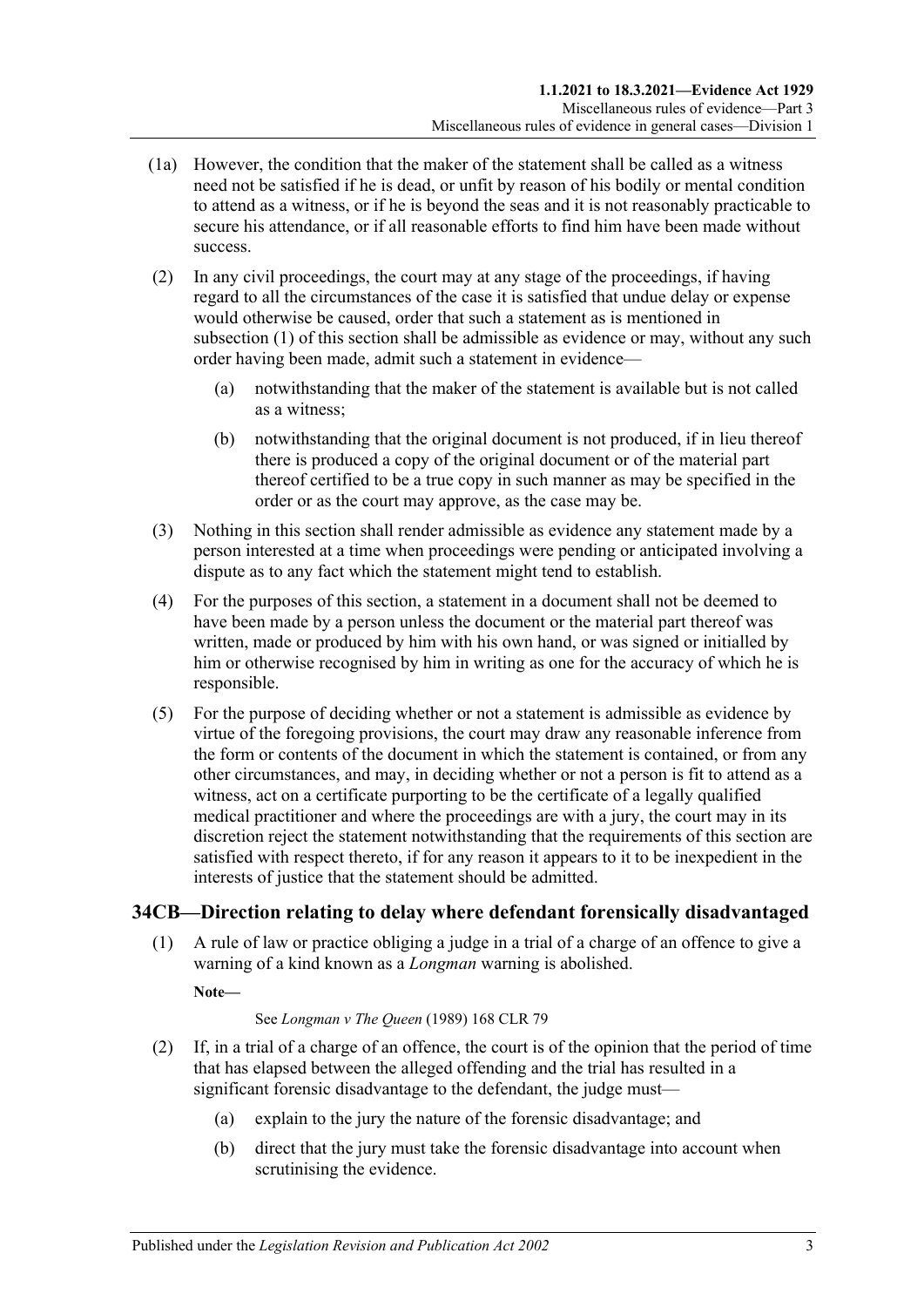- (3) An explanation or direction under [subsection](#page-34-1) (2) may not take the form of a warning and—
	- (a) must be specific to the circumstances of the particular case; and
	- (b) must not include the phrase "dangerous or unsafe to convict" or similar words or phrases.

## <span id="page-35-0"></span>**34D—Weight to be attached to evidence**

- (1) In estimating the weight, if any, to be attached to a statement rendered admissible as evidence by this Act, regard shall be had to all the circumstances from which any inference can reasonably be drawn as to the accuracy or otherwise of the statement, and in particular to the question whether or not the statement was made contemporaneously with the occurrence or existence of the facts stated, and to the question whether or not the maker of the statement had any incentive to conceal or misrepresent facts.
- (2) For the purpose of any rule of law or practice requiring evidence to be corroborated or regulating the manner in which uncorroborated evidence is to be treated, a statement rendered admissible as evidence by this Act shall not be treated as corroboration of evidence given by the maker of the statement.

#### <span id="page-35-1"></span>**34E—Proof of instrument to validity of which attestation is necessary**

Subject as hereinafter provided, in any proceedings, whether civil or criminal, an instrument to the validity of which attestation is requisite may, instead of being proved by an attesting witness, be proved in the manner in which it might be proved if no attesting witness were alive: Provided that nothing in this section shall apply to the proof of wills or other testamentary documents.

#### <span id="page-35-2"></span>**34F—Presumptions as to documents twenty years old**

In any proceedings, whether civil or criminal, there shall, in the case of a document proved, or purporting, to be not less than twenty years old, be made any presumption which immediately before the commencement of this Act would have been made in the case of a document of like character proved, or purporting, to be not less than thirty years old.

#### <span id="page-35-3"></span>**34G—Interpretation and savings**

(1) In [sections](#page-33-0) 34C to [34F](#page-35-2) (inclusive) of this Act—

*document* includes books, maps, plans, drawings and photographs;

*statement* includes any representation of fact, whether made in words or otherwise;

*proceedings* includes arbitrations and references, and *court* shall be construed accordingly.

- (2) Nothing in [sections](#page-33-0) 34C to [34F](#page-35-2) (inclusive) of this Act shall—
	- (a) prejudice the admissibility of any evidence which would apart from the provisions of those sections be admissible; or
	- (b) enable documentary evidence to be given as to any declaration relating to a matter of pedigree, if that declaration would not have been admissible as evidence if those sections had not been enacted.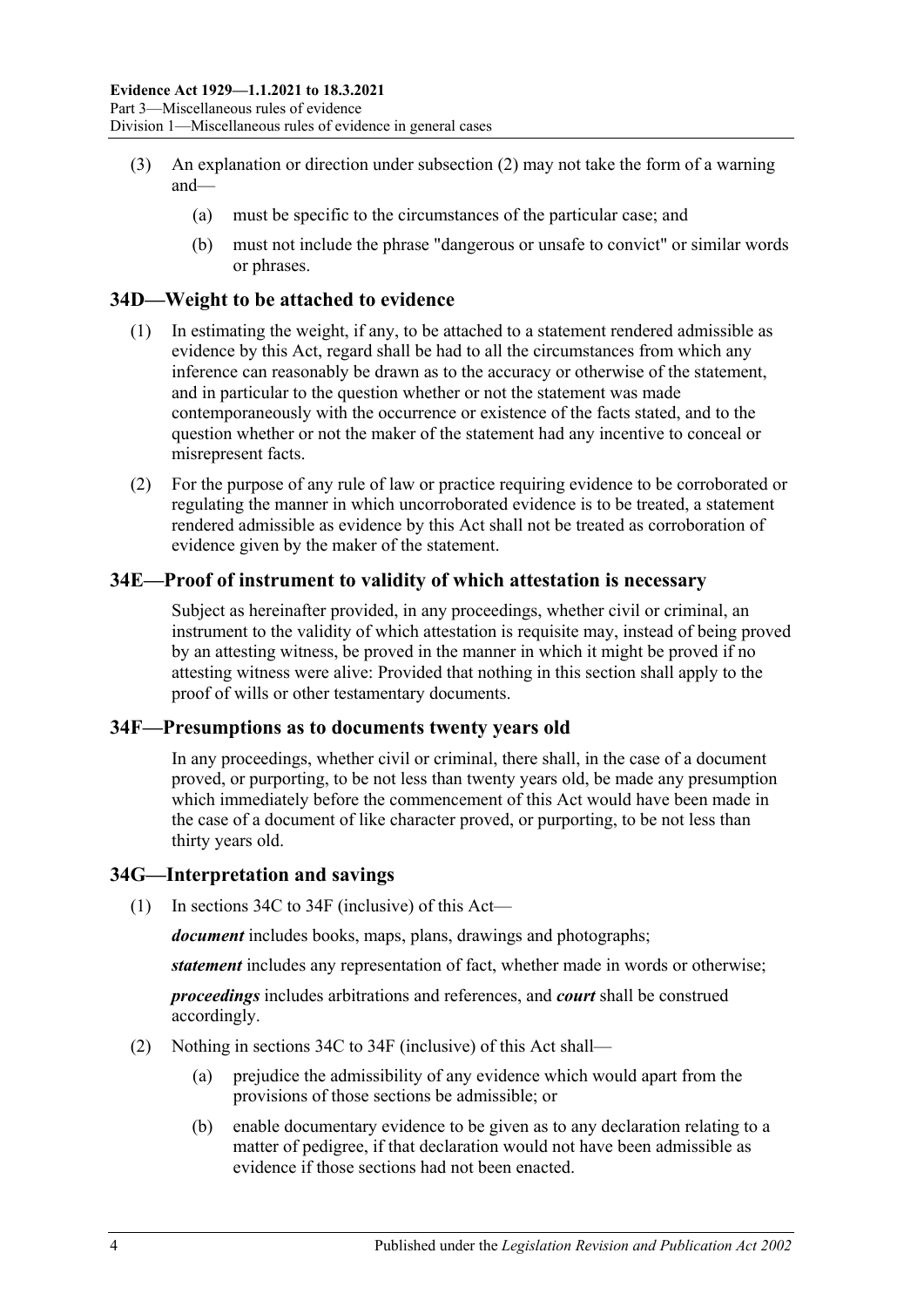# **34J—Special provision for taking evidence where witness is seriously ill**

- (1) Where a person who may be in a position to give information in relation to an indictable offence is dangerously ill and, in the opinion of a medical practitioner, unlikely to recover from the illness, a magistrate or justice may take a statement from that person.
- (2) The statement is to be a sworn statement unless the magistrate or justice determines that the person making the statement does not have sufficient understanding of the obligation to be truthful entailed in giving sworn evidence.
- (3) Where a person is subsequently charged with an indictable offence to which the statement is relevant, the statement is admissible in evidence at the committal proceedings or trial of the charge if it is established—
	- (a) that the person from whom the statement was taken is dead or unable to give evidence because of illness or infirmity; and
	- (b) that the prosecutor or defendant (as the case requires) had reasonable notice of the proposal to take evidence and a reasonable opportunity to attend and cross-examine the person.

# **34K—Admissibility of depositions at trial**

- (1) Where—
	- (a) a statement from a witness is filed or tendered for the purpose of committal proceedings relating to a charge of an indictable offence or oral evidence is taken from a witness in committal proceedings; and
	- (b) the witness subsequently dies or becomes so ill or infirm that he or she cannot give evidence at the trial,

the record of the witness's evidence in the committal proceedings may, with the permission of the court of trial, be read as evidence at the trial.

(2) Permission to admit evidence for the prosecution under this section will not be granted if the court considers that admission of the evidence without the opportunity of cross-examination would, in the circumstances of the case, be unfair to the defendant.

# **34KA—Admissibility of evidence of out of court statements by unavailable witnesses**

- (1) Subject to this section, in prescribed proceedings, a statement not made in oral evidence in the proceedings (an *out of court statement*) is admissible as evidence of any matter stated if—
	- (a) oral evidence given in the proceedings by the person who made the out of court statement would be admissible as evidence of that matter; and
	- (b) the person who made the out of court statement (the *relevant person*) is identified to the court's satisfaction; and
	- (c) any 1 of the conditions specified in [subsection](#page-36-0) (2) is satisfied.
- <span id="page-36-0"></span>(2) The conditions are as follows:
	- (a) that the relevant person is dead;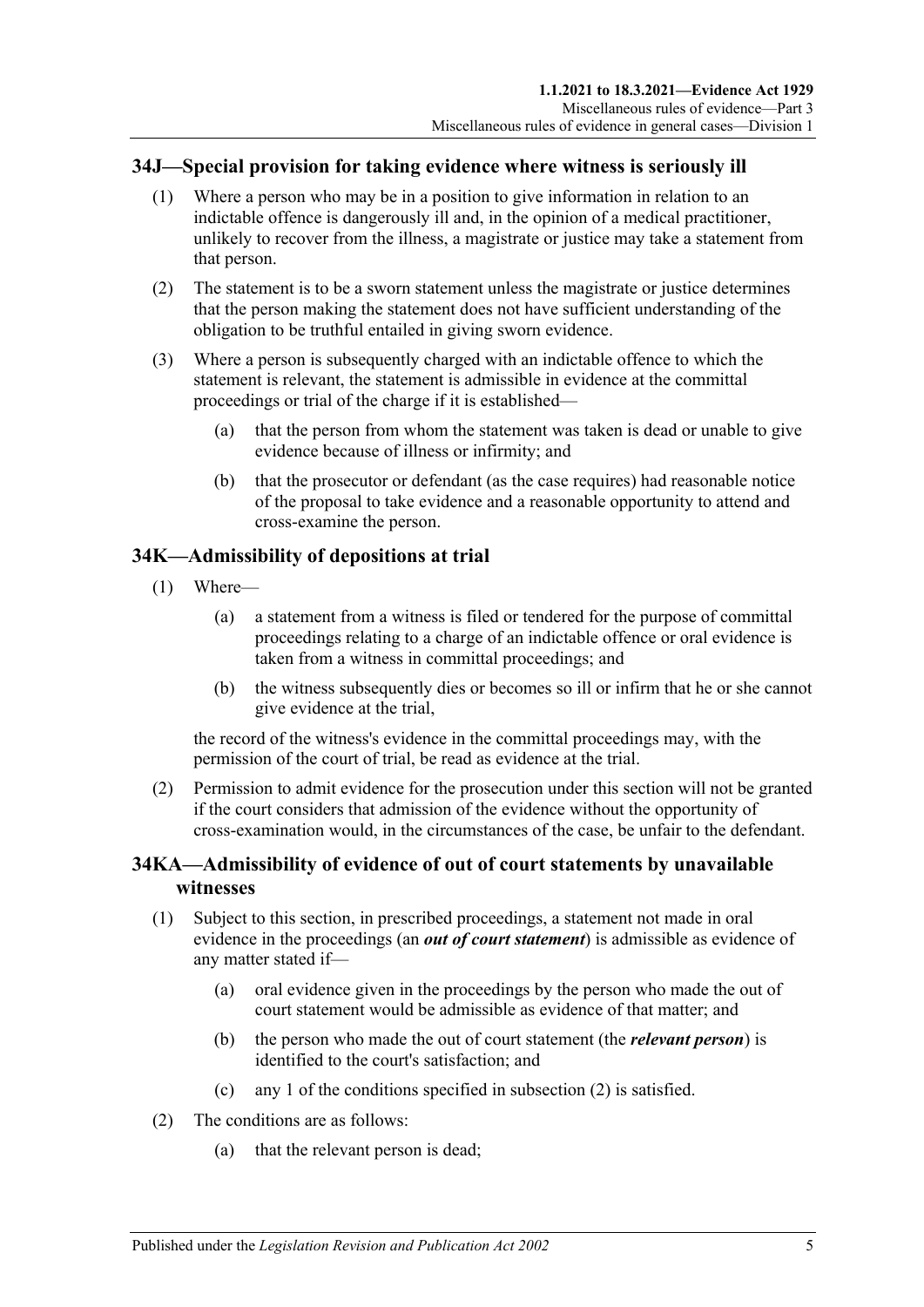- (b) that the relevant person is unfit to be a witness because of a bodily or mental condition;
- (c) that the relevant person is outside of the State and it is not reasonably practicable to secure his or her attendance;
- (d) that the relevant person cannot be found although such steps as it is reasonably practicable to take to find him or her have been taken;
- <span id="page-37-0"></span>(e) that through fear the relevant person does not give (or does not continue to give) oral evidence in the proceedings, either at all or in connection with the subject matter of the out of court statement, and the court gives leave for the out of court statement to be given in evidence.
- (3) For the purposes of [subsection](#page-37-0) (2)(e) *fear* is to be widely construed and includes, for example, fear of the death or injury of another person or of financial loss.
- (4) Leave may be given under [subsection](#page-37-0) (2)(e) only if the court considers that the out of court statement ought to be admitted in the interests of justice, having regard to—
	- (a) any information (whether or not given in evidence, or of a kind that could be given in evidence) suggesting threats have been made to the witness, whether directly or indirectly; and
	- (b) the statement's contents; and
	- (c) any risk that its admission or exclusion will result in unfairness to a defendant in the proceedings (and in particular to how difficult it will be to challenge the statement if the relevant person does not give oral evidence and the defendant is not able to cross-examine the person); and
	- (d) any other measures that could be taken by the court in relation to the relevant person; and
	- (e) any other relevant circumstances.
- (5) A condition set out in any paragraph of [subsection](#page-36-0) (2) which is in fact satisfied is to be treated as not satisfied if it is shown that the circumstances described in that paragraph are caused—
	- (a) by the person in support of whose case it is sought to give the out of court statement in evidence; or
	- (b) by a person acting on his or her behalf, in order to prevent the relevant person giving oral evidence in the proceedings (whether at all or in connection with the subject matter of the out of court statement).
- (6) Nothing in this section makes an out of court statement admissible as evidence if it was made by a person who was not competent at the time when he or she made the statement.
- (7) This section is in addition to, and does not derogate from, any other power of a court to admit an out of court statement into evidence.
- (8) In this section—

*prescribed proceedings* means—

- (a) proceedings for a criminal offence; or
- (b) proceedings under the *[Serious and Organised Crime \(Control\) Act](http://www.legislation.sa.gov.au/index.aspx?action=legref&type=act&legtitle=Serious%20and%20Organised%20Crime%20(Control)%20Act%202008) 2008*.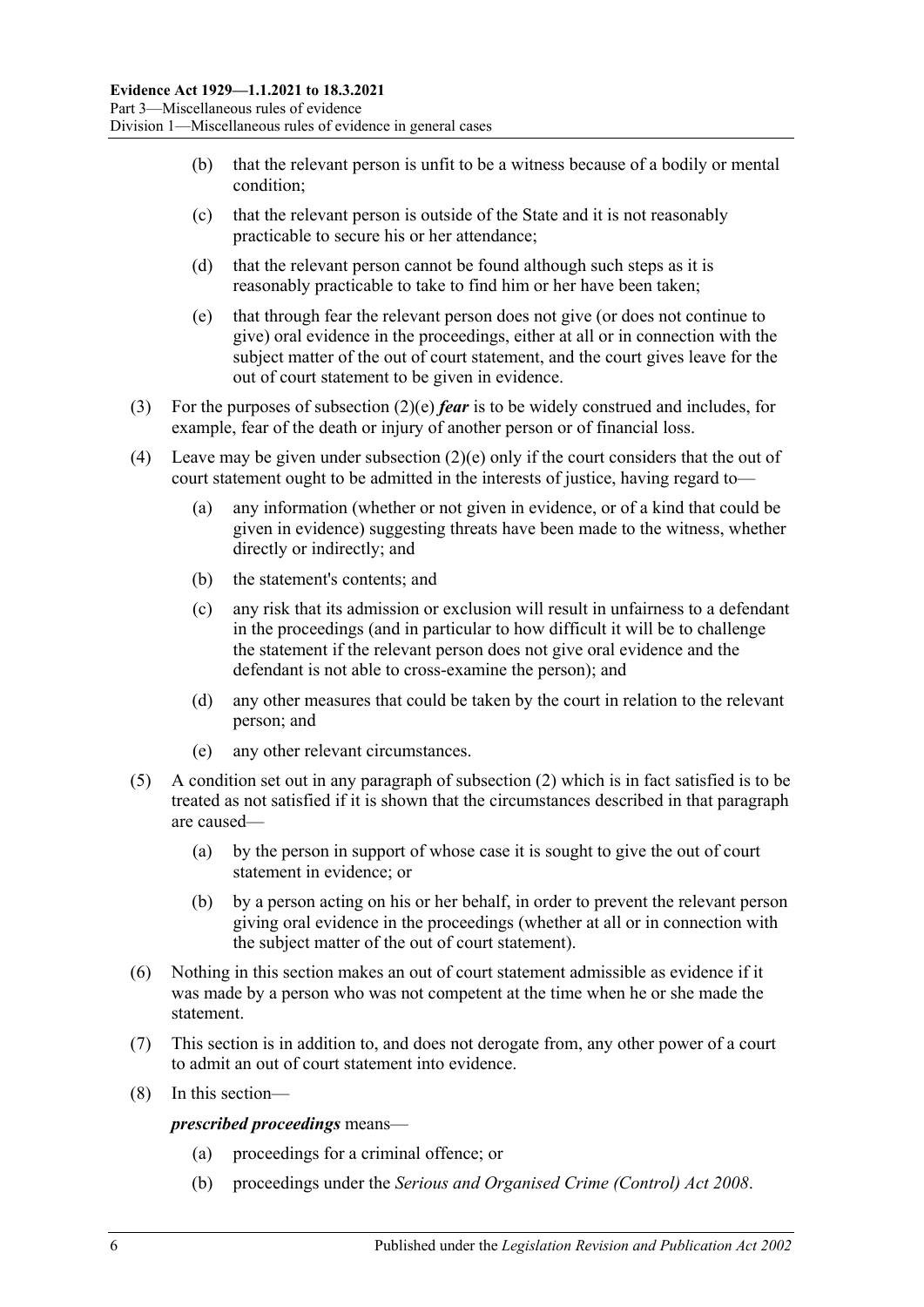# **34KB—Credibility**

- (1) This section applies if in prescribed proceedings—
	- (a) a statement not made in oral evidence in the proceedings (an *out of court statement*) is admitted as evidence of a matter stated; and
	- (b) the maker of the out of court statement does not give oral evidence in connection with the subject matter of the statement.
- (2) In a case to which this section applies—
	- (a) any evidence which (if the person who made the out of court statement had given such evidence) would have been admissible as relevant to the reliability of the statement and the person's credibility as a witness is so admissible in the proceedings; and
	- (b) evidence may, with the court's leave, be given of any matter which (if the person who made the out of court statement had given such evidence) could have been put to the person in cross-examination as relevant to the reliability of the statement and the person's credibility as a witness but of which evidence could not have been adduced by the cross-examining party; and
	- (c) evidence tending to prove that the person who made the out of court statement made (at whatever time) any other statement inconsistent with the statement admitted as evidence is admissible for the purpose of showing that the person contradicted himself or herself.
- (3) If as a result of evidence admitted under this section an allegation is made against the maker of a statement, the court may permit a party to lead additional evidence of such description as the court may specify for the purposes of denying or answering the allegation.
- (4) In this section—

#### *prescribed proceedings* means—

- (a) proceedings for a criminal offence; or
- (b) proceedings under the *[Serious and Organised Crime \(Control\) Act](http://www.legislation.sa.gov.au/index.aspx?action=legref&type=act&legtitle=Serious%20and%20Organised%20Crime%20(Control)%20Act%202008) 2008*.

# <span id="page-38-0"></span>**34KC—Stopping the case where evidence is unconvincing**

- (1) If on a defendant's trial before a judge and jury for an offence the judge is satisfied at any time after the close of the case for the prosecution that—
	- (a) the case against the defendant is based wholly or partly on a statement not made in oral evidence in the proceedings (an *out of court statement*); and
	- (b) the evidence provided by the out of court statement is so unconvincing that, considering its importance to the case against the defendant, a conviction of the offence would be unsafe,

the judge must either direct the jury to acquit the defendant of the offence or, if it considers that there ought to be a retrial, discharge the jury.

- (2) Where—
	- (a) a jury is directed under [subsection](#page-38-0) (1) to acquit a defendant of an offence; and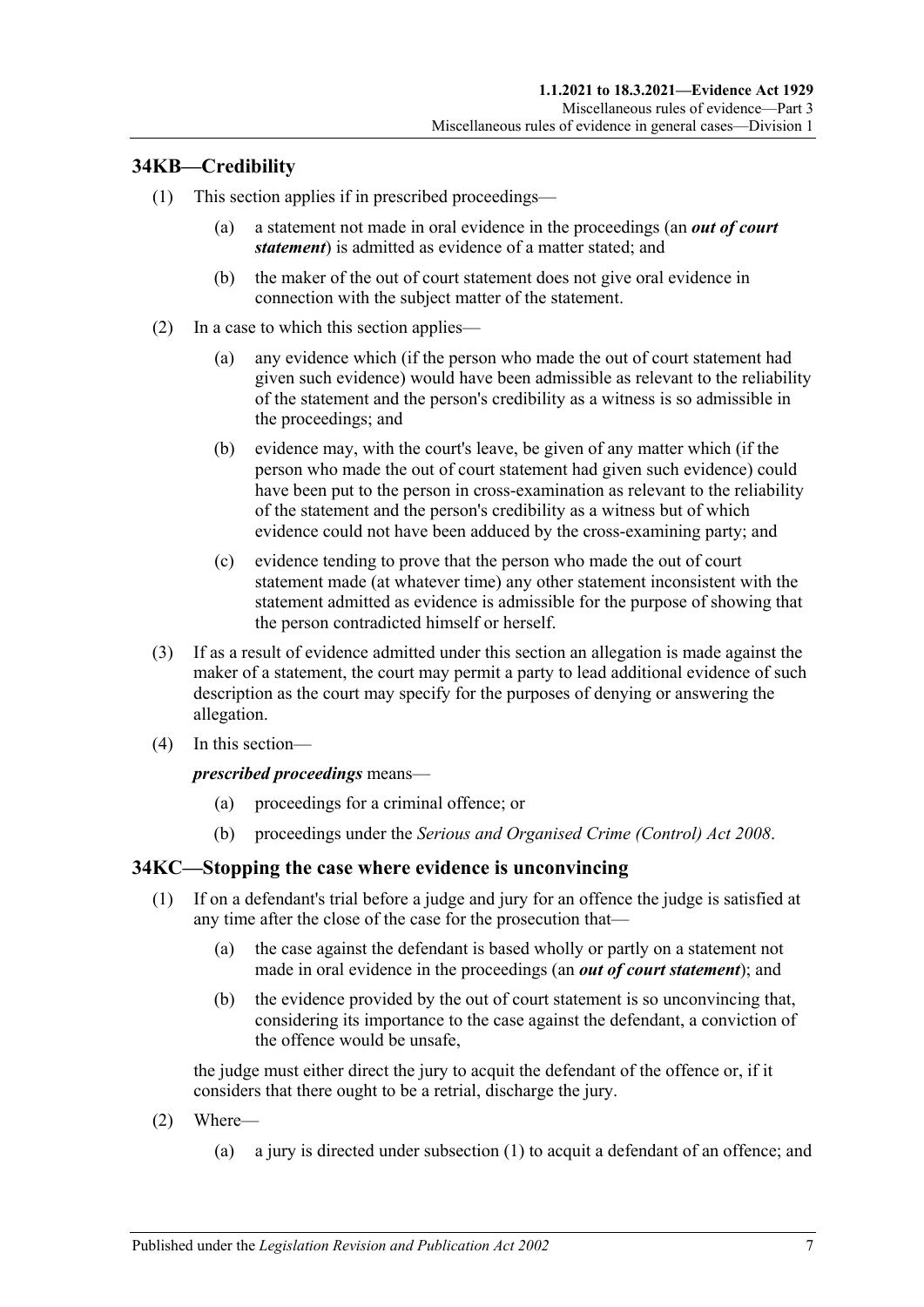(b) the circumstances are such that, apart from this subsection, the defendant could if acquitted of that offence be found guilty of another offence,

the defendant may not be found guilty of that other offence if the judge is satisfied as mentioned in [subsection](#page-38-0) (1) in respect of it.

(3) This section does not prejudice any other power a judge may have to direct a jury to acquit a person of an offence or to discharge a jury.

# **34KD—Court's general discretion to exclude evidence**

- (1) In prescribed proceedings the court may refuse to admit a statement as evidence of a matter stated if—
	- (a) the statement was made otherwise than in oral evidence in the proceedings; and
	- (b) the court is satisfied that the case for excluding the statement, taking account of the danger that to admit it would result in undue waste of time, substantially outweighs the case for admitting it, taking account of the value of the evidence.
- (2) Nothing in this section derogates from any other power of a court to exclude evidence at its discretion (whether by preventing questions from being put or otherwise).
- (3) In this section—

*prescribed proceedings* means—

- (a) proceedings for a criminal offence; or
- (b) proceedings under the *[Serious and Organised Crime \(Control\) Act](http://www.legislation.sa.gov.au/index.aspx?action=legref&type=act&legtitle=Serious%20and%20Organised%20Crime%20(Control)%20Act%202008) 2008*.

# **Division 2—Miscellaneous rules of evidence in sexual cases**

# **34L—Evidence in sexual cases generally**

- <span id="page-39-0"></span>(1) In proceedings in which a person is charged with a sexual offence, no question may be asked or evidence admitted—
	- (a) as to the sexual reputation of the alleged victim of the offence; or
	- (b) except with the permission of the judge—as to the alleged victim's sexual activities before or after the events of and surrounding the alleged offence (other than recent sexual activities with the accused).
- (2) In deciding whether permission should be granted under [subsection](#page-39-0) (1)(b), the judge must give effect to the principle that alleged victims of sexual offences should not be subjected to unnecessary distress, humiliation or embarrassment through the asking of questions or admission of evidence of the kind referred to in that subsection, and must not grant permission unless satisfied that the evidence in respect of which permission is sought—
	- (a) is of substantial probative value; or
	- (b) would, in the circumstances, be likely materially to impair confidence in the reliability of the evidence of the alleged victim,

and that its admission is required in the interests of justice.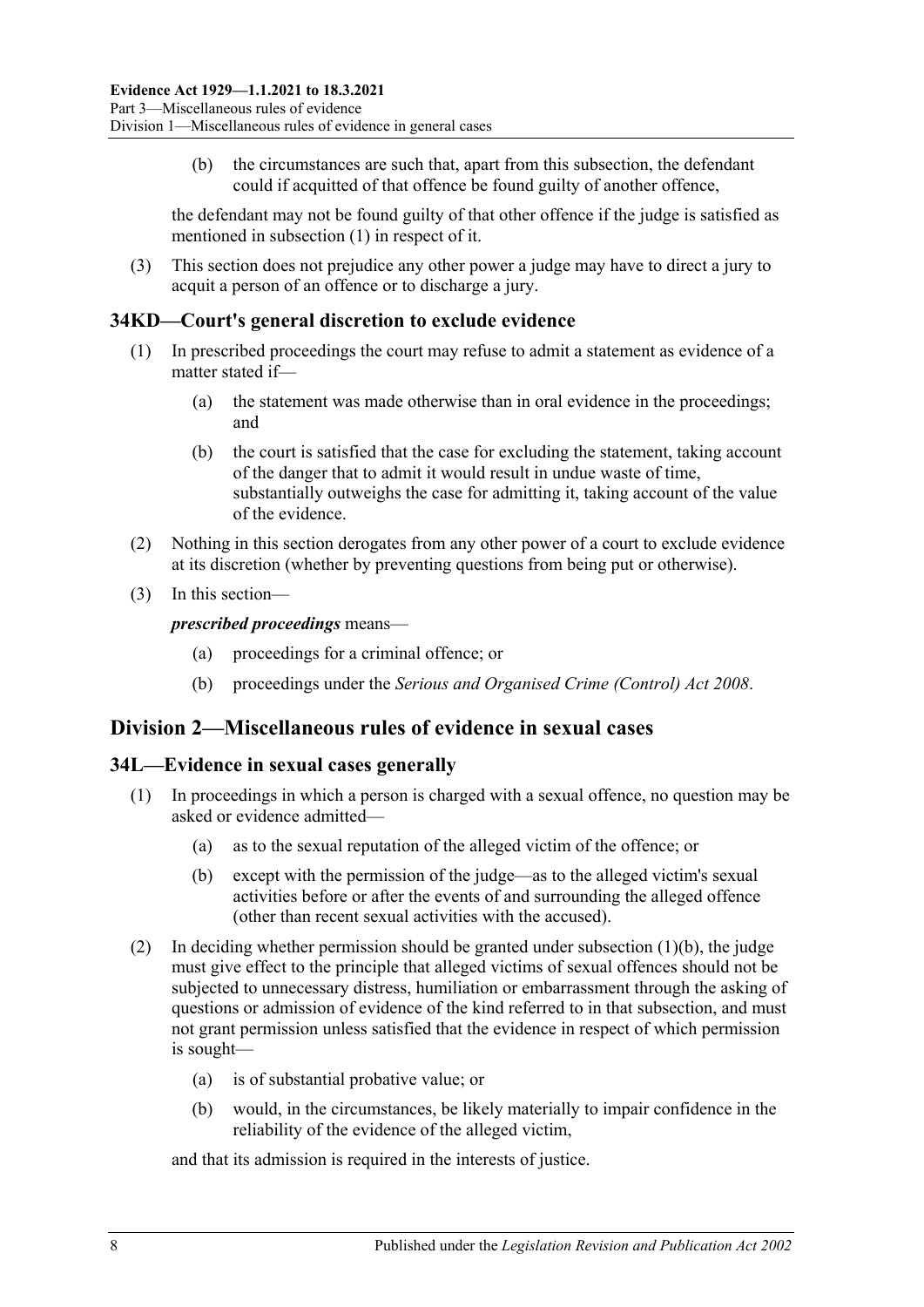- (3) Permission must not be granted under [subsection](#page-39-0) (1)(b) authorising the asking of questions or the admission of evidence the purpose of which is only to raise inferences from some general disposition of the alleged victim.
- (4) An application for permission under [subsection](#page-39-0) (1)(b) must be heard and determined in the absence of the jury (if any).
- <span id="page-40-0"></span>(5) In a trial of a charge of a sexual offence, the judge is not required by any rule of law or practice to warn the jury that it is unsafe to convict the accused on the uncorroborated evidence of the alleged victim of the offence.
- (6) [Subsection](#page-40-0) (5) does not affect the operation of any provision of this or any other Act requiring that the evidence of a witness be corroborated.
- (7) In this section—

*evidence* includes an allegation or statement made by way of an unsworn statement;

*sexual activities* includes sexual experience or lack of sexual experience.

# **34LA—Admissibility of evidence of out of court statements by certain alleged victims of sexual offences**

- (1) In proceedings in which a person is charged with a sexual offence, a statement not made in oral evidence in the proceedings (an *out of court statement*) is admissible as evidence of any matter stated if—
	- (a) oral evidence given in the proceedings by the person who made the out of court statement would be admissible as evidence of that matter; and
	- (b) the person who made the out of court statement is identified to the court's satisfaction; and
	- (c) each of the conditions specified in [subsection](#page-40-1) (2) is satisfied.
- <span id="page-40-2"></span><span id="page-40-1"></span>(2) The conditions are as follows:
	- (a) the person who made the out of court statement is the alleged victim of the sexual offence;
	- (b) the person will not be called as a witness in the proceedings because the judge is satisfied that, at the time the person made the out of court statement, the person was—
		- (i) a young child; or
		- (ii) a person with a disability that adversely affects the person's capacity to give a coherent account of the person's experiences or to respond rationally to questions;
	- (c) the out of court statement was not made by the person to an investigating or other authority as part of a formal interview process conducted in relation to the alleged offence;
	- (d) after considering the out of court statement, the circumstances in which it was made and any other relevant factor, the judge is of the opinion that the evidence has sufficient probative value to justify its admission.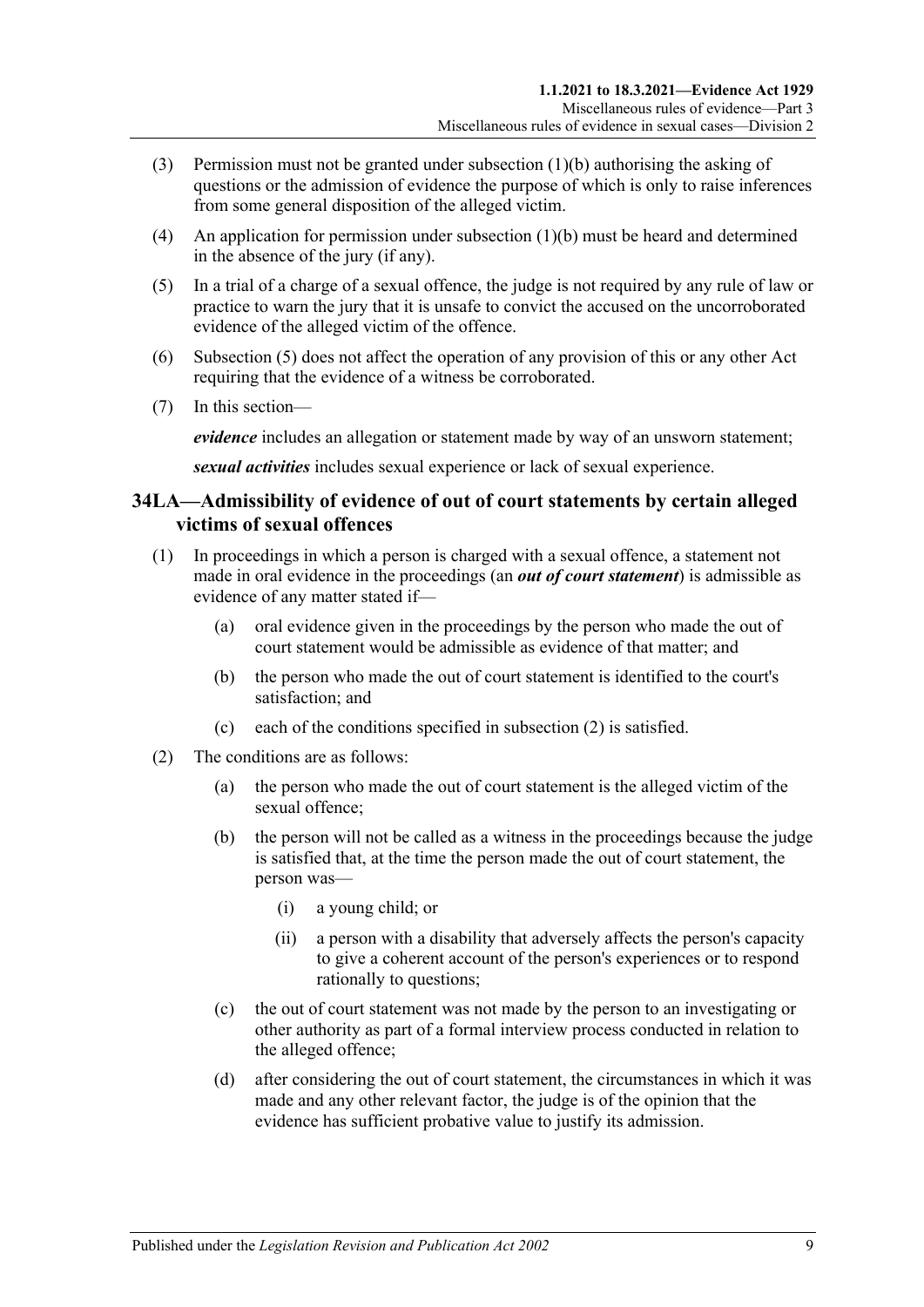- (3) [Subsection \(2\)\(b\)](#page-40-2) applies regardless of the age of the person or the person's capacity at the time the judge is considering whether to admit the evidence of the out of court statement in the proceedings.
- (4) Evidence of an out of court statement admitted under this section may be used to prove the truth of the facts asserted in the statement.
- (5) If evidence of an out of court statement is admitted under this section, the judge must warn the jury to treat the evidence of the out of court statement with particular care because it has not been tested by way of examination or cross-examination of the alleged victim.

# **34M—Evidence relating to complaint in sexual cases**

(1) This section abolishes the common law relating to recent complaint in sexual cases. **Note—**

See *Kilby v The Queen* (1973) 129 CLR 460; *Crofts v The Queen* (1996) 186 CLR 427

- (2) In a trial of a charge of a sexual offence, no suggestion or statement may be made to the jury that a failure to make, or a delay in making, a complaint of a sexual offence is of itself of probative value in relation to the alleged victim's credibility or consistency of conduct.
- <span id="page-41-0"></span>(3) Despite any other rule of law or practice, evidence related to the making of an initial complaint of an alleged sexual offence is admissible in a trial of a charge of the sexual offence.

#### **Examples—**

Evidence may be given by any person about—

- when the complaint was made and to whom:
- the content of the complaint;
- how the complaint was solicited;
- why the complaint was made to a particular person at a particular time:
- why the alleged victim did not make the complaint at an earlier time.
- <span id="page-41-1"></span>(4) If evidence referred to in [subsection](#page-41-0) (3) is admitted in a trial, the judge must direct the jury that—
	- (a) it is admitted—
		- (i) to inform the jury as to how the allegation first came to light; and
		- (ii) as evidence of the degree of consistency of conduct of the alleged victim; and
	- (b) it is not admitted as evidence of the truth of what was alleged; and
	- (c) there may be varied reasons why the alleged victim of a sexual offence has made a complaint of the offence at a particular time or to a particular person,

but that, otherwise, it is a matter for the jury to determine the significance (if any) of the evidence in the circumstances of the particular case.

(5) It is not necessary that a particular form of words be used in giving the direction under [subsection](#page-41-1)  $(4)$ .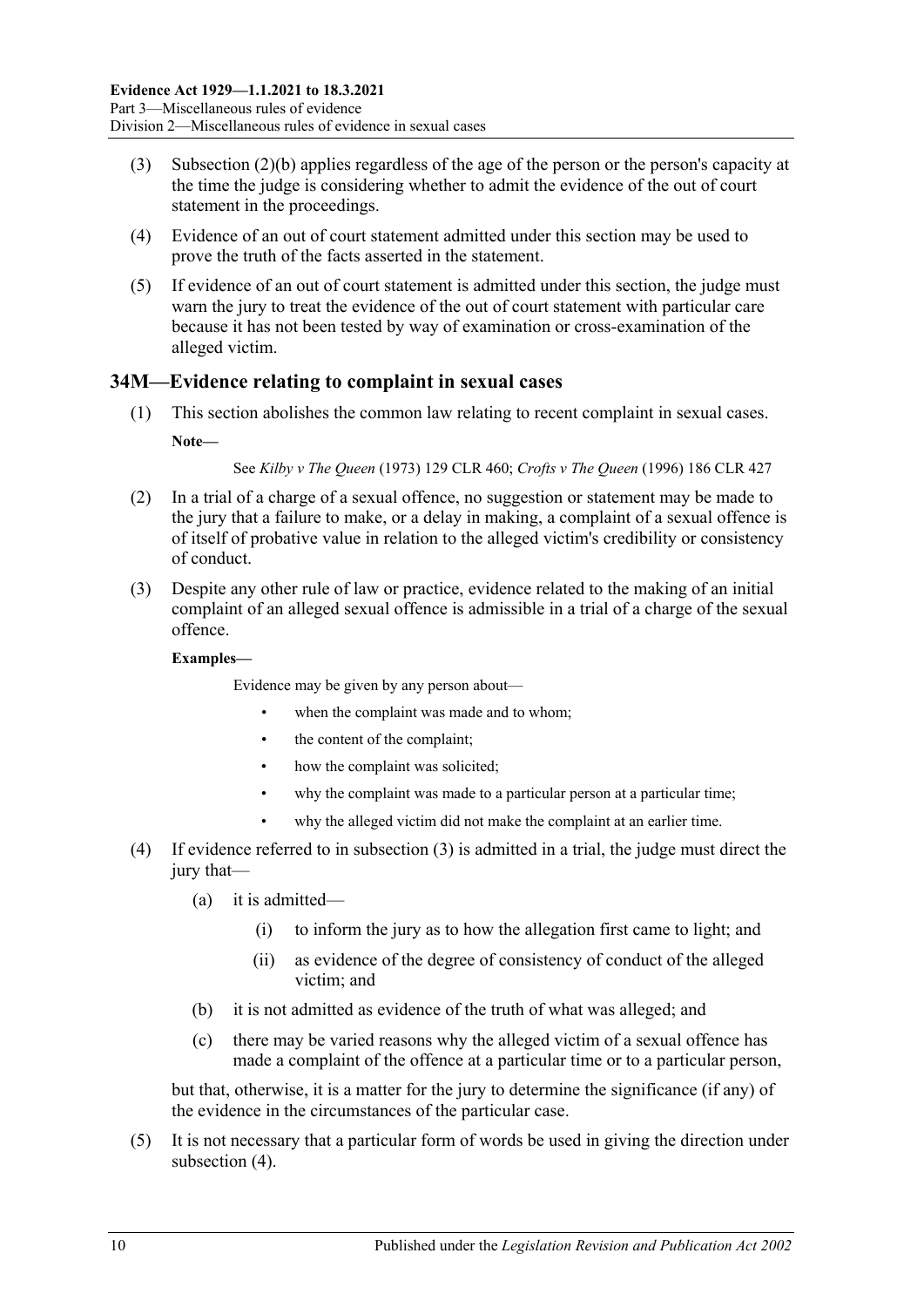(6) In this section—

*complaint*, in relation to a sexual offence, includes a report or any other disclosure (whether to a police officer or otherwise);

*initial complaint*, in relation to a sexual offence, includes information provided by way of elaboration of the initial complaint (whether provided at the time of the initial complaint or at a later time).

#### <span id="page-42-0"></span>**34N—Directions relating to consent in certain sexual cases**

- (1) In a trial of a charge of a sexual offence where a lack of consent of a person in relation to a particular sexual activity is in issue, the judge must direct the jury that the person is not to be regarded as having consented to the sexual activity the subject of the charge merely because—
	- (a) the person did not say or do anything to indicate that he or she did not freely and voluntarily agree to the sexual activity; or
	- (b) the person did not protest to or physically resist the sexual activity; or
	- (c) the person was not physically injured in the course of, or in connection with, the sexual activity; or
	- (d) 1 or more of the following circumstances apply:
		- (i) the person freely and voluntarily agreed to sexual activity of a different kind with the defendant;
		- (ii) the person had freely and voluntarily agreed to sexual activity (whether or not of the same kind) with the defendant on an earlier occasion;
		- (iii) the person had, on that or some other occasion, freely and voluntarily agreed to sexual activity (whether or not of the same kind) with another person.
- (2) The judge must, in a trial referred to in [subsection](#page-42-0) (1), give each of the directions referred to in that subsection as may be applicable in the circumstances of the particular case.
- (3) In this section—

*consent*, in relation to a sexual activity, has the same meaning as in the *[Criminal Law](http://www.legislation.sa.gov.au/index.aspx?action=legref&type=act&legtitle=Criminal%20Law%20Consolidation%20Act%201935)  [Consolidation Act](http://www.legislation.sa.gov.au/index.aspx?action=legref&type=act&legtitle=Criminal%20Law%20Consolidation%20Act%201935) 1935*;

*sexual activity* includes sexual intercourse (within the meaning of the *[Criminal Law](http://www.legislation.sa.gov.au/index.aspx?action=legref&type=act&legtitle=Criminal%20Law%20Consolidation%20Act%201935)  [Consolidation Act](http://www.legislation.sa.gov.au/index.aspx?action=legref&type=act&legtitle=Criminal%20Law%20Consolidation%20Act%201935) 1935*).

# **Division 3—Admissibility of evidence showing discreditable conduct or disposition**

#### **34O—Application of Division**

(1) This Division applies to the trial of a charge of an offence and prevails over any relevant common law rule of admissibility of evidence to the extent of any inconsistency.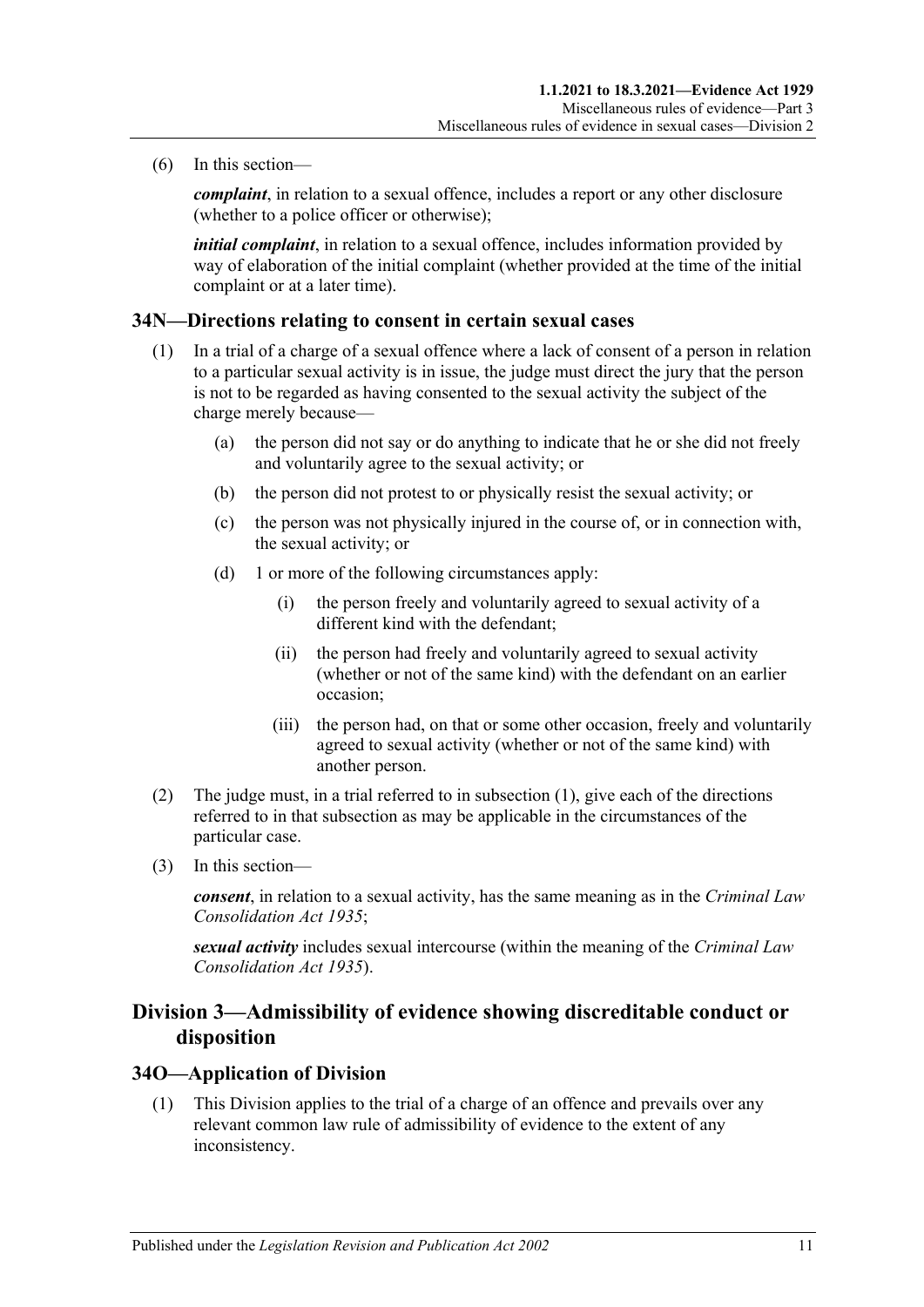- (2) This Division does not apply to—
	- (a) evidence adduced pursuant to [section](#page-26-0) 18; or
	- (b) evidence of the character, reputation, conduct or disposition of a person as a fact in issue.

### <span id="page-43-4"></span>**34P—Evidence of discreditable conduct**

- (1) In the trial of a charge of an offence, evidence tending to suggest that a defendant has engaged in discreditable conduct, whether or not constituting an offence, other than conduct constituting the offence (*discreditable conduct evidence*)—
	- (a) cannot be used to suggest that the defendant is more likely to have committed the offence because he or she has engaged in discreditable conduct; and
	- (b) is inadmissible for that purpose (*impermissible use*); and
	- (c) subject to [subsection](#page-43-0) (2), is inadmissible for any other purpose.
- <span id="page-43-1"></span><span id="page-43-0"></span>(2) Discreditable conduct evidence may be admitted for a use (the *permissible use*) other than the impermissible use if, and only if—
	- (a) the judge is satisfied that the probative value of the evidence admitted for a permissible use substantially outweighs any prejudicial effect it may have on the defendant; and
	- (b) in the case of evidence admitted for a permissible use that relies on a particular propensity or disposition of the defendant as circumstantial evidence of a fact in issue—the evidence has strong probative value having regard to the particular issue or issues arising at trial.
- (3) In the determination of the question in [subsection](#page-43-1) (2)(a), the judge must have regard to whether the permissible use is, and can be kept, sufficiently separate and distinct from the impermissible use so as to remove any appreciable risk of the evidence being used for that purpose.
- <span id="page-43-3"></span>(4) Subject to [subsection](#page-43-2) (5), a party seeking to adduce evidence that relies on a particular propensity or disposition of the defendant as circumstantial evidence of a fact in issue under this section must give reasonable notice in writing to each other party in the proceedings in accordance with the rules of court.
- <span id="page-43-2"></span>(5) The court may, if it thinks fit, dispense with the requirement in [subsection](#page-43-3) (4).

#### **34Q—Use of evidence for other purposes**

Evidence that under this Division is not admissible for 1 use must not be used in that way even if it is relevant and admissible for another use.

# **34R—Trial directions**

(1) If evidence is admitted under [section](#page-43-4) 34P, the judge must (whether or not sitting with a jury) identify and explain the purpose for which the evidence may, and may not, be used.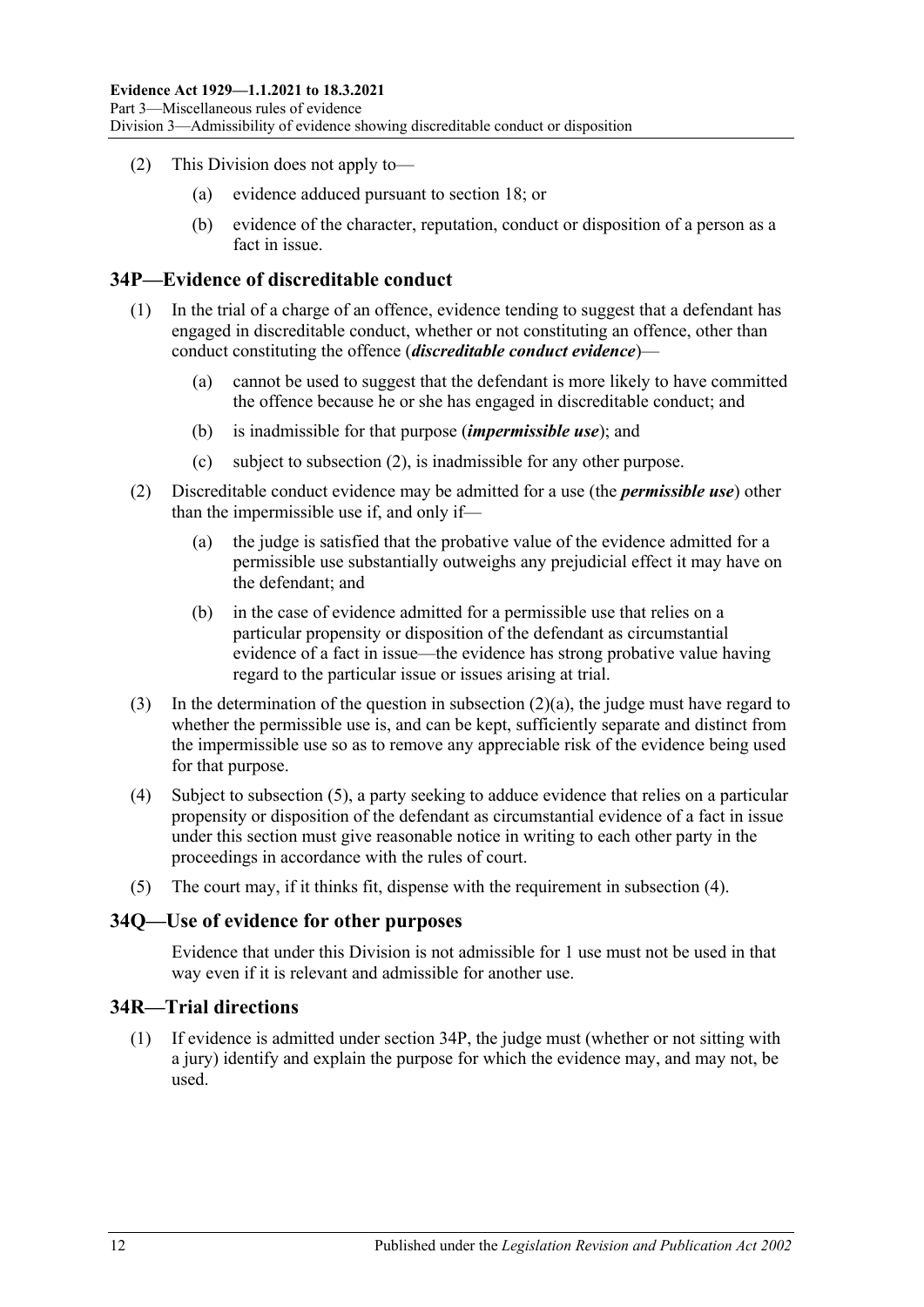(2) If evidence is admitted under [section](#page-43-4) 34P and that evidence is essential to the process of reasoning leading to a finding of guilt, the evidence cannot be used unless on the whole of the evidence, the facts in proof of which the evidence was admitted are established beyond reasonable doubt, and the judge must (whether or not sitting with a jury) give a direction accordingly.

# **34S—Certain matters excluded from consideration of admissibility**

Evidence may not be excluded under this Division if the only grounds for excluding the evidence would be either (or both) of the following:

- (a) there is a reasonable explanation in relation to the evidence consistent with the innocence of the defendant;
- (b) the evidence may be the result of collusion or concoction.

# **34T—Severance**

Where—

- (a) 2 or more defendants are charged in the same information; and
- (b) a party proposes to adduce discreditable conduct evidence; and
- (c) a defendant (the *applicant*) applies prior to or during a trial for a separate trial or for a charge to be severed from the information,

the court, when considering the application, must give strong weight to a real possibility that the applicant may be prejudiced by—

- (d) evidence proposed to be adduced by the prosecutor against another defendant which is not admissible against the applicant; or
- (e) evidence proposed to be adduced by another defendant which is not admissible against the applicant; or
- (f) the applicant's inability to adduce with respect to another defendant relevant evidence that would be admissible but for the operation of [section](#page-43-4) 34P.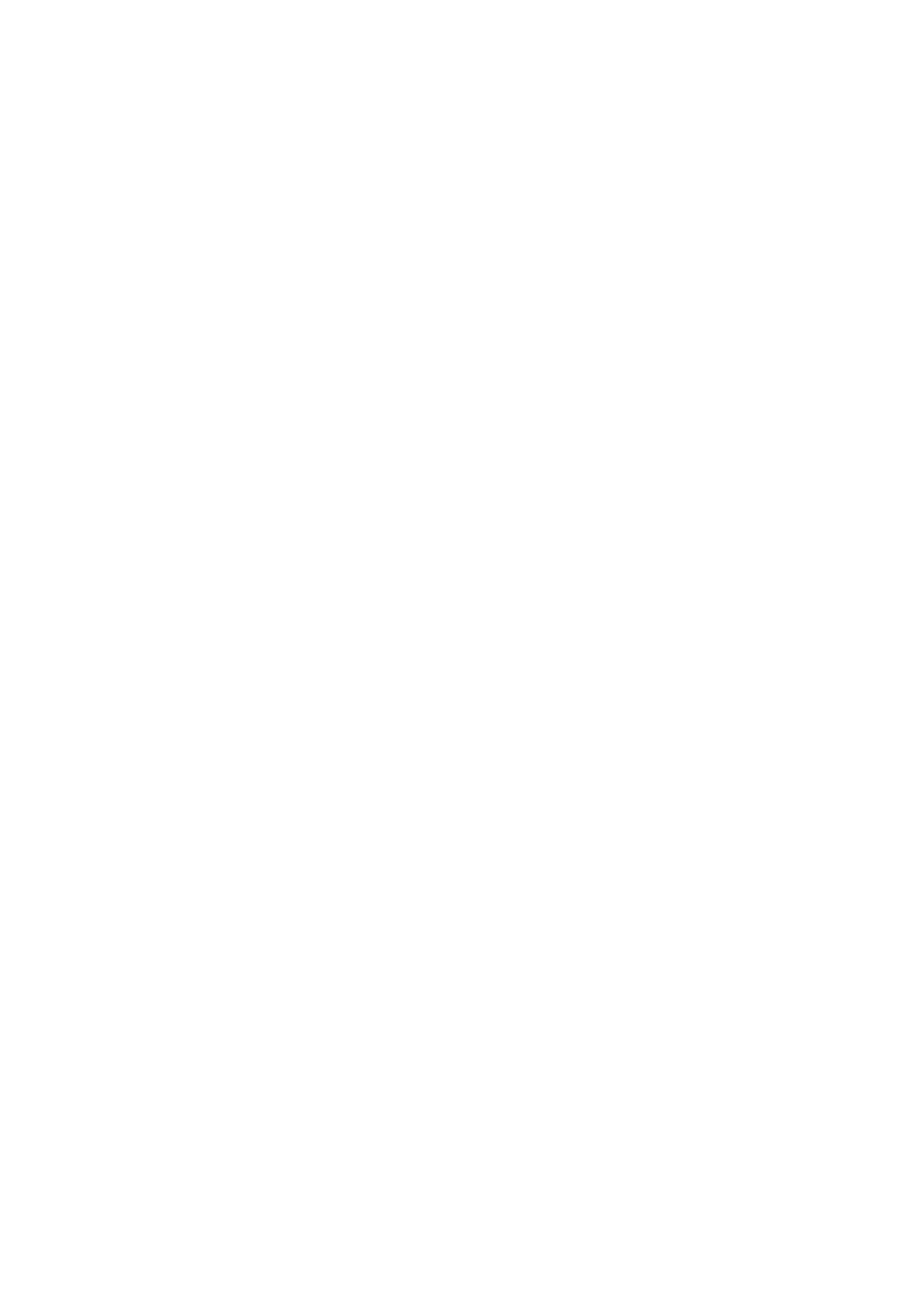# **Part 4—Documents and other records**

# **Division 1—Public Acts and documents**

# **35—Judicial notice of legislative instruments**

- (1) A court must take judicial notice of a legislative instrument.
- (2) In this section—

#### *legislative instrument* means—

- (a) an Act of this State, or an Act or ordinance of any other State or a Territory of the Commonwealth;
- (b) an Act of the Imperial Parliament that forms part of the law of this State or of any other State or a Territory of the Commonwealth;
- (c) a regulation, rule, by-law or other form of subordinate legislation made under the law of this State or of any other State or a Territory of the Commonwealth;
- (d) a proclamation, order or notice published in the Gazette or the corresponding official publication of some other State or a Territory of the Commonwealth;
- (e) an Act or other instrument of a kind referred to in a preceding paragraph as published or republished under—
	- (i) the *[Legislation Revision and Publication Act](http://www.legislation.sa.gov.au/index.aspx?action=legref&type=act&legtitle=Legislation%20Revision%20and%20Publication%20Act%202002) 2002*; or
	- (ii) a former Act, or provision of an Act, of this State that provided for the reprinting or consolidation of any such instruments; or
	- (iii) a corresponding Act or ordinance of any other State or a Territory of the Commonwealth.

# **36—Proof of votes and proceedings of Parliament**

All documents purporting to be copies of the votes and proceedings or journals or minutes of either House of Parliament, or of papers presented to either House of Parliament, if purporting to be printed by the Government Printer, shall on their mere production be admitted as evidence thereof.

# **37—Evidentiary value of official publications**

The Gazette or the corresponding official publication of some other State or a Territory of the Commonwealth is admissible in any legal proceedings as evidence of any legislative, judicial or administrative acts published or notified in it.

# **37A—Proof of Gazette**

The mere production of a paper purporting to be the Gazette shall in all courts be evidence that the paper is the Gazette and was published on the day on which it bears date.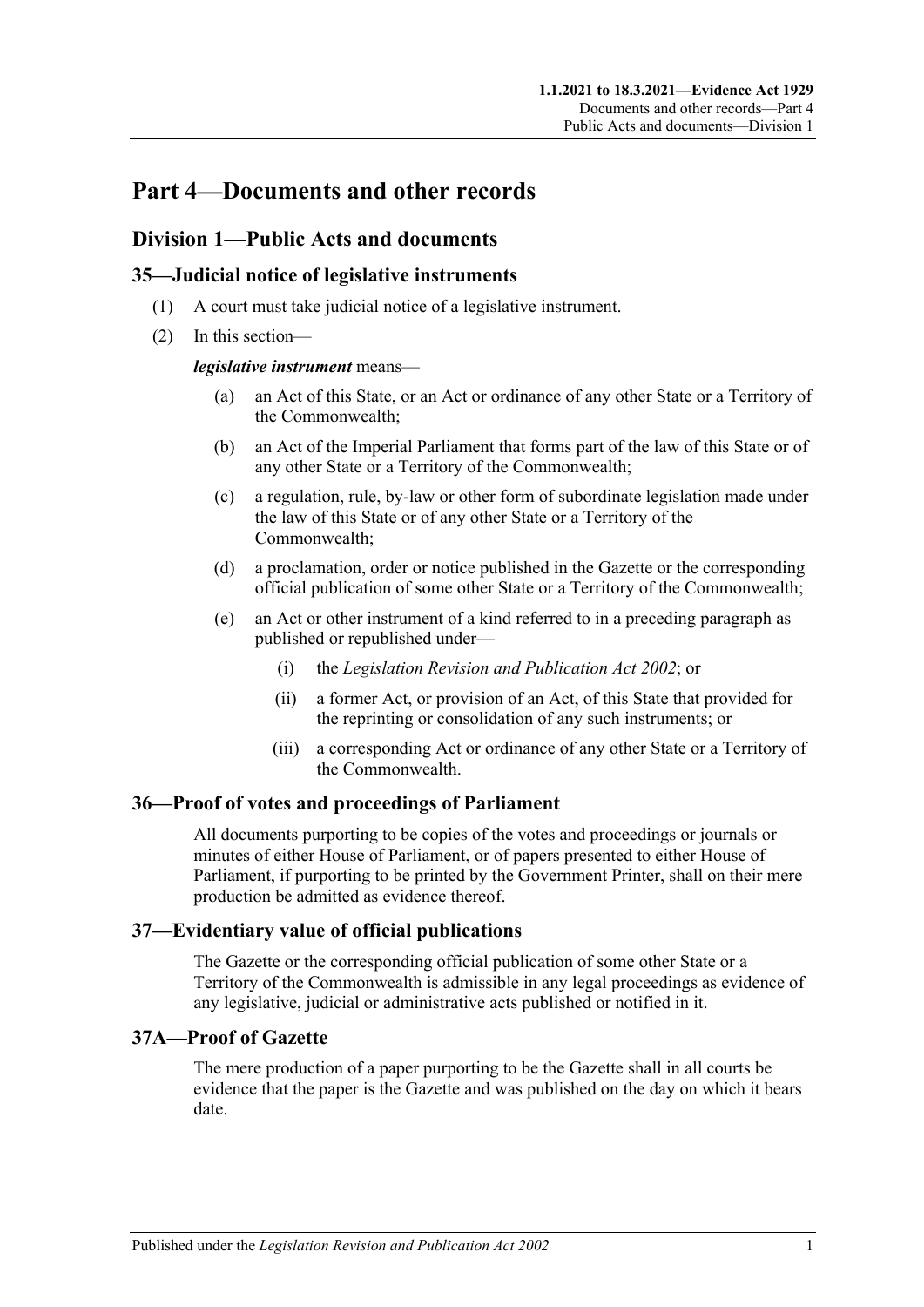# **37B—Proof of printing by Government Printer**

The mere production of a paper purporting to be printed by the Government Printer or by the authority of the Government of the State shall in all courts be evidence that the paper was printed by the Government Printer or by such authority.

# **37C—Proof of Imperial orders-in-Council**

(1) In this section—

*Imperial order-in-Council* means—

- (a) any letters patent or Imperial order-in-Council; or
- (b) any admiralty map or chart issued by, or under the authority of, the Government of Great Britain, or the United Kingdom.
- <span id="page-47-0"></span>(2) Evidence of the making and contents of an Imperial order-in-Council may be given by production of a document purporting to be certified by the Secretary to the Attorney-General as a true copy of the Imperial order-in-Council.
- (3) A statement in a document produced in evidence under [subsection](#page-47-0) (2) of this section as to the date of publication of the Imperial order-in-Council shall be evidence that the Imperial order-in-Council was published on that date.

# **38—Foreign and Colonial Acts of State, judgments etc provable by copies**

- (1) Evidence of any proclamation, treaty, or other act of State, of any foreign State, or in any part of His Majesty's Dominions outside the Commonwealth and other than the United Kingdom, may be given by the production of a document, purporting to be a copy thereof and—
	- (a) proved to be an examined copy thereof; or
	- (b) purporting to be sealed with the seal of the foreign State or of the said part of His Majesty's Dominions.
- (2) Evidence of any judgment, decree, order or other judicial proceeding of any court of justice in the United Kingdom or in any foreign State or part of His Majesty's Dominions outside the Commonwealth and other than the United Kingdom (including any affidavit, pleading, or other legal document filed or deposited in the court) may be given by the production of a document purporting to be a copy thereof; and
	- (a) proved to be an examined copy thereof; or
	- (b) purporting to be sealed with the seal of such court; or
	- (c) purporting to be signed by a judge of such court with a statement in writing attached by him to his signature that such court has no seal, and without proof of his judicial character, or of the truth of such statement.
- (3) If any such document as aforesaid purports to be sealed or signed as aforesaid it shall be admissible without proof of the seal or of the signature as the case may be.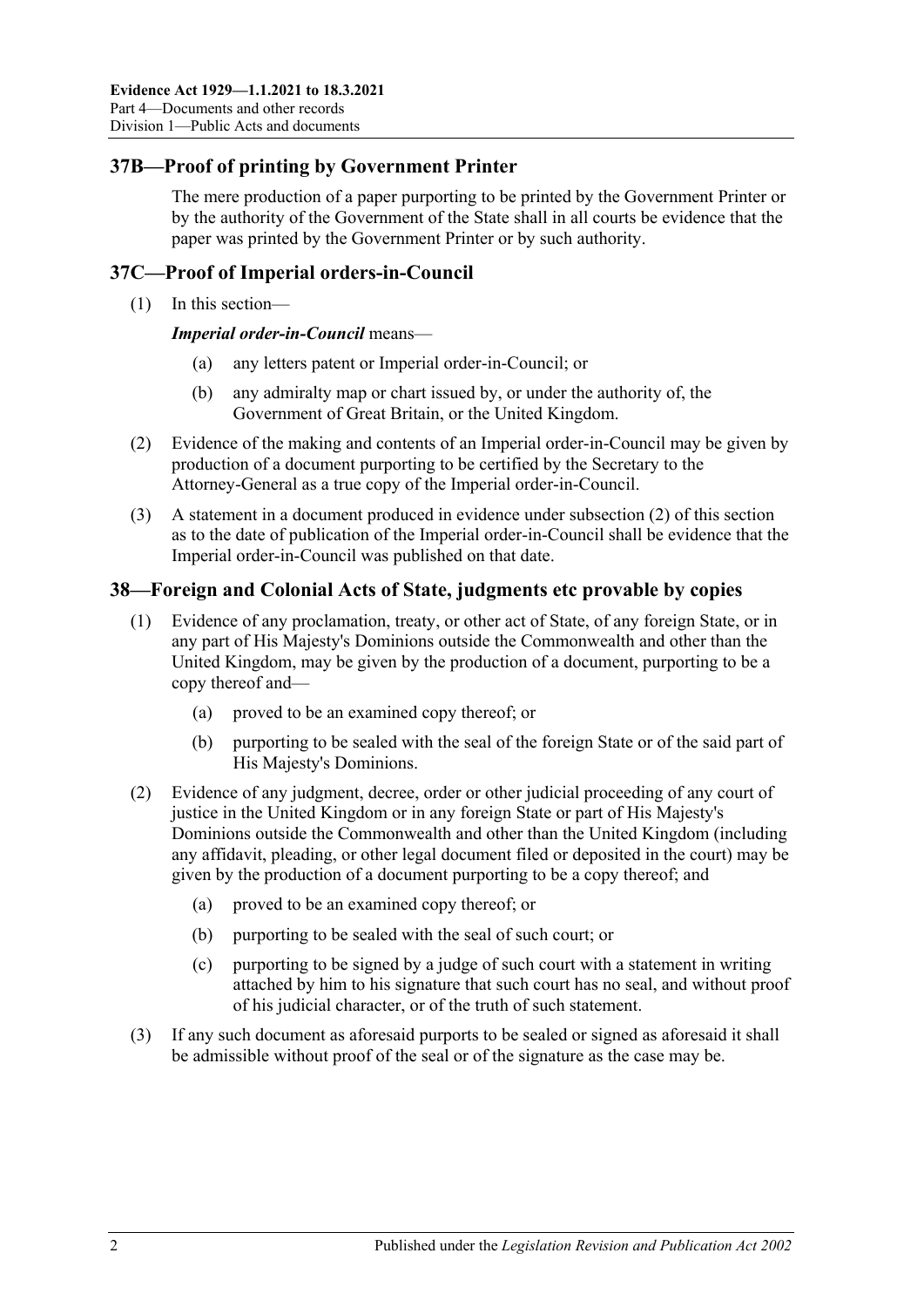# **39—Public documents provable by examined or certified copy**

- (1) Whenever any book or other document is of such a public nature as to be admissible in evidence on its mere production from the proper custody, and no Act exists which renders its contents provable by means of a copy, any copy thereof or extract therefrom shall be admissible in evidence,
	- (a) if it is proved to be an examined copy or extract; or
	- (b) it purports to be signed and certified as a true copy or extract by the officer to whose custody the original is entrusted.
- (2) Every such officer is hereby required to furnish such certified copy or extract to any person applying for the same at a reasonable time, upon payment of a reasonable sum for the same, not exceeding five cents for every folio of ninety words.

# **40—Proof of documents by examined or certified copies**

Whenever any book, or other document, in the United Kingdom, or in any part of His Majesty's Dominions outside the Commonwealth and other than the United Kingdom, is provable (according to the law of England, or of the said part of His Majesty's Dominions) by means of a copy, any copy thereof or extract therefrom shall be admissible in evidence if it—

- (a) is proved to be an examined copy or extract; or
- (b) purports to be signed and certified as a true copy or extract by some officer who shall further certify that he is the officer to whose custody the original is entrusted.

# **41—Certifying a false document**

If any officer authorised or required by this Act to furnish any certified copy or extract shall wilfully certify any document as being a true copy or extract, knowing that the same is not a true copy or extract, as the case may be, he shall be guilty of an offence, and be liable, on conviction, to imprisonment for any term not less than eighteen months or more than three years.

# **Division 2—Proof of convictions, acquittals etc**

# **42—Proof of conviction or acquittal of an indictable offence**

- (1) The information, trial, and conviction, or acquittal of any person for an indictable offence may be proved by a certificate purporting to be under the hand of the Registrar of the Supreme Court or the District Court or the associate or other officer having the custody of the records of the court where such conviction, or acquittal took place, or of the deputy of such associate or other officer.
- (2) The certificate may set forth the substance and effect of the record omitting the formal parts thereof.
- (3) A conviction for any offence committed in any other State or any Territory of the Commonwealth may be proved by a like certificate.
- (4) No proof shall be required of the handwriting or official position of any person certifying in pursuance of this section.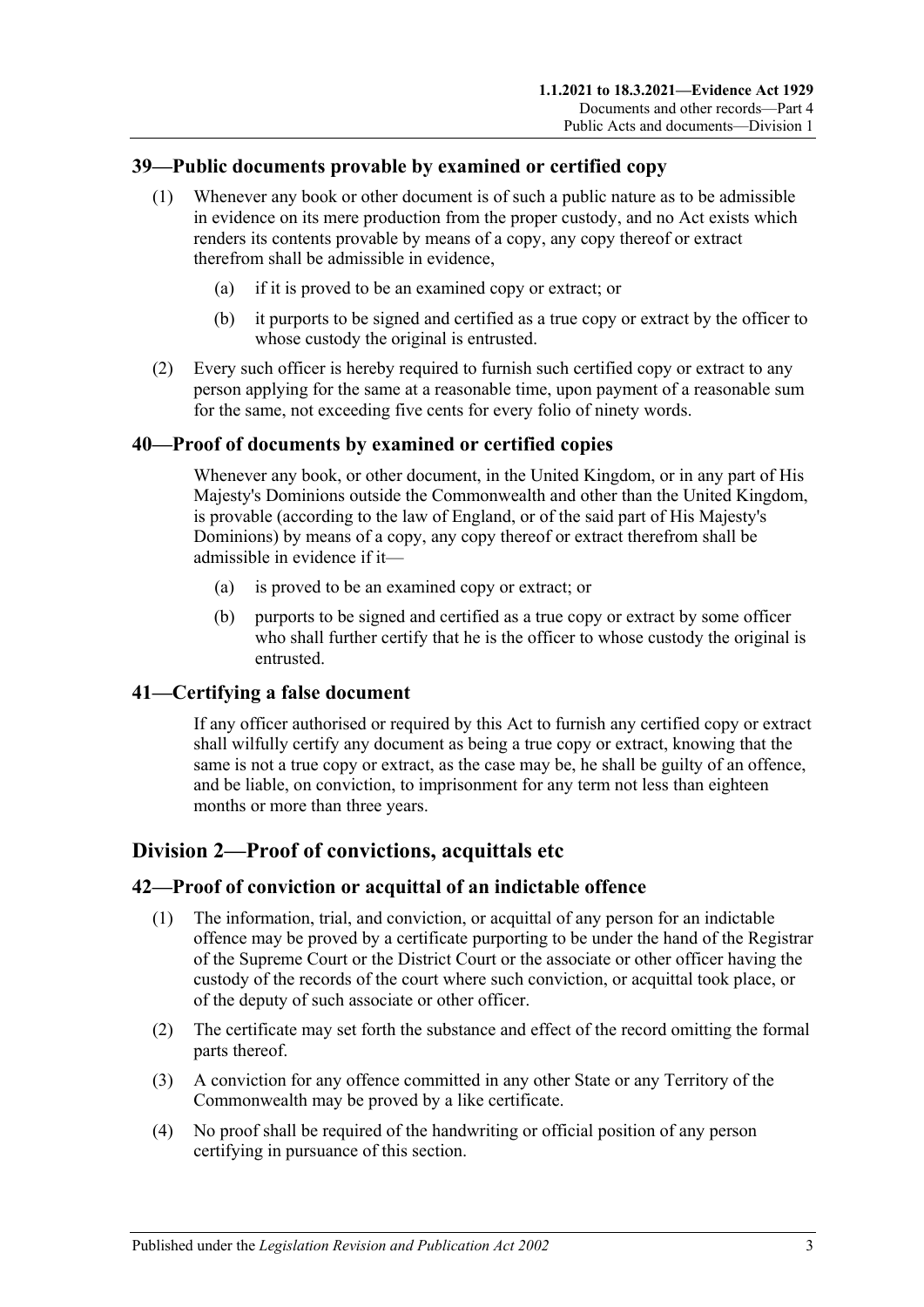(5) The mode of proof authorised by this section shall be in addition to and not to the exclusion of any other authorised mode of proof.

# **43—Proof of convictions and orders of courts of summary jurisdiction**

- (1) Any conviction, order of dismissal or other order made by a court of summary jurisdiction may be proved in any court whatever by the production of a copy of such conviction, order of dismissal or other order, purporting to be certified by the clerk of the court by which such conviction, order of dismissal or other order was made, or by the deputy of such clerk.
- (2) No proof shall be required of the signature or official character of the person appearing to have signed any such copy as aforesaid.
- (3) This section shall apply to any conviction, order of dismissal or other order made before or after the commencement of this Act.
- (4) In this section the expression *court of summary jurisdiction* shall mean any court, by whatever name called, which in any State or Territory of the Commonwealth has jurisdiction to try offences summarily.

#### **43A—Proof of identity of person convicted in another State**

For the purpose of proving the identity of any person alleged to have been convicted in any other State, or any Territory of the Commonwealth, an affidavit substantially in the form of [Schedule 4](#page-97-0) shall be admissible in evidence in all courts and shall be *prima facie* evidence that the person whose finger-prints are exhibited thereto—

- (a) is the person who in any document exhibited to the said affidavit and purporting to be a certificate of conviction or a certified copy of conviction, is referred to as having been convicted;
- (b) has been convicted of the offences mentioned in the said affidavit.

# **Division 3—Documents relating to ships or transport**

# **44—Registers of British vessels and certificates of registry admissible as** *prima facie* **evidence of their contents**

- (1) Every register of vessels kept under any of the Acts of the Imperial Parliament relating to the registry of British vessels, may be proved either by the production of the original or by an examined copy thereof, or by a copy thereof purporting to be certified under the hand of the person having the charge of the original.
- (2) Every such register, or such copy of a register, and also every certificate of registry granted under any of the said Acts relating to the registry of British vessels, and purporting to be signed as required by law, shall be received in evidence as *prima facie* proof of all the matters contained or recited in such register when the register or such copy thereof as aforesaid is produced, and of all matters contained or recited in or endorsed on such certificate of registry when the said certificate is produced.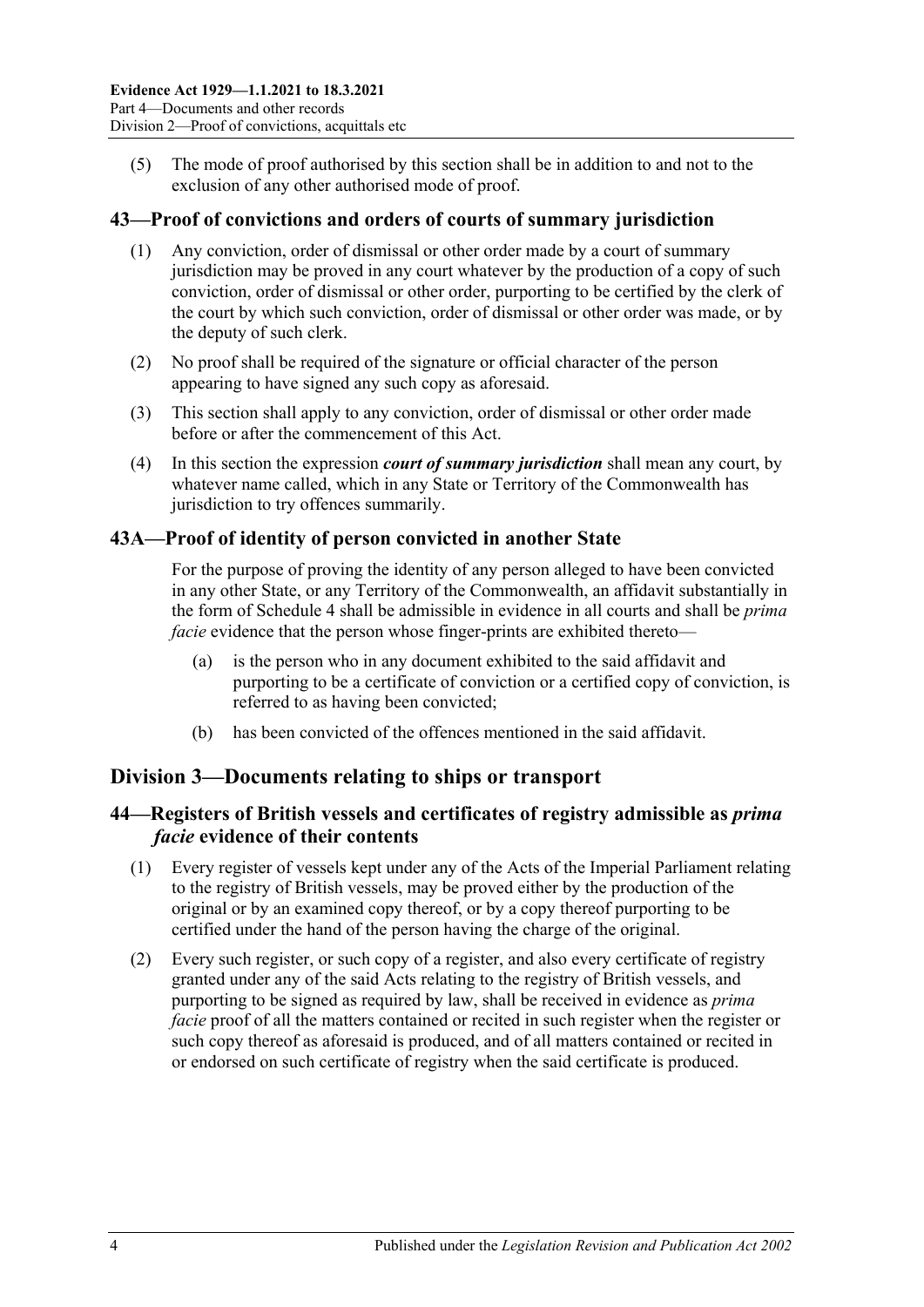# **45—Documents relating to transportation of persons or goods**

- (1) An apparently genuine document purporting to be a document of a prescribed nature and to relate to the transportation or shipment of any person or goods, from one place to another—
	- (a) shall be admissible in evidence on production without further proof; and
	- (b) shall be evidence of any fact stated, or referred to, in the document, or to be inferred from the document, and where the document relates to the shipment of goods, shall be evidence that the ownership of goods referred to in the document is in the consignee named in the document or his assignee.
- (2) Evidence of the description of any package or property, or of any inscription or mark upon any package or property shall be admissible (without production of the original inscription or mark) for the purpose of raising an inference as to the identity of the package or property with that referred to in a document admissible in evidence under this section.
- (3) For the purpose of determining the evidentiary weight, if any, of a document admitted in evidence under this section, consideration shall be given to the source from which the document is produced, the safeguards (if any) that have been taken to ensure its accuracy and any other relevant matters.
- (4) In this section—

#### *document of a prescribed nature* means—

- (a) bill of lading, manifest, shipping receipt, consignment note, way-bill, delivery sheet, register or order, invoice, ticket, passenger list or register, and any document of a like nature; or
- (b) any reproduction of any such document by photographic, photostatic, lithographic or other like process;

*shipment* means carriage by any means by air, land or water.

# **Division 4—Banking records**

# **46—Interpretation**

In this Division—

*bank* means—

- (a) a body corporate carrying on the business of banking in a State or Territory of the Commonwealth; or
- (d) any other body that accepts money on deposit from the public;

#### *banking records* means—

- (a) books of account, accounts, and accounting records (including working papers and other documents necessary to explain the methods and calculations by which accounts are made up); and
- (b) books, diaries, or other records used in the course of carrying on the business of a bank; and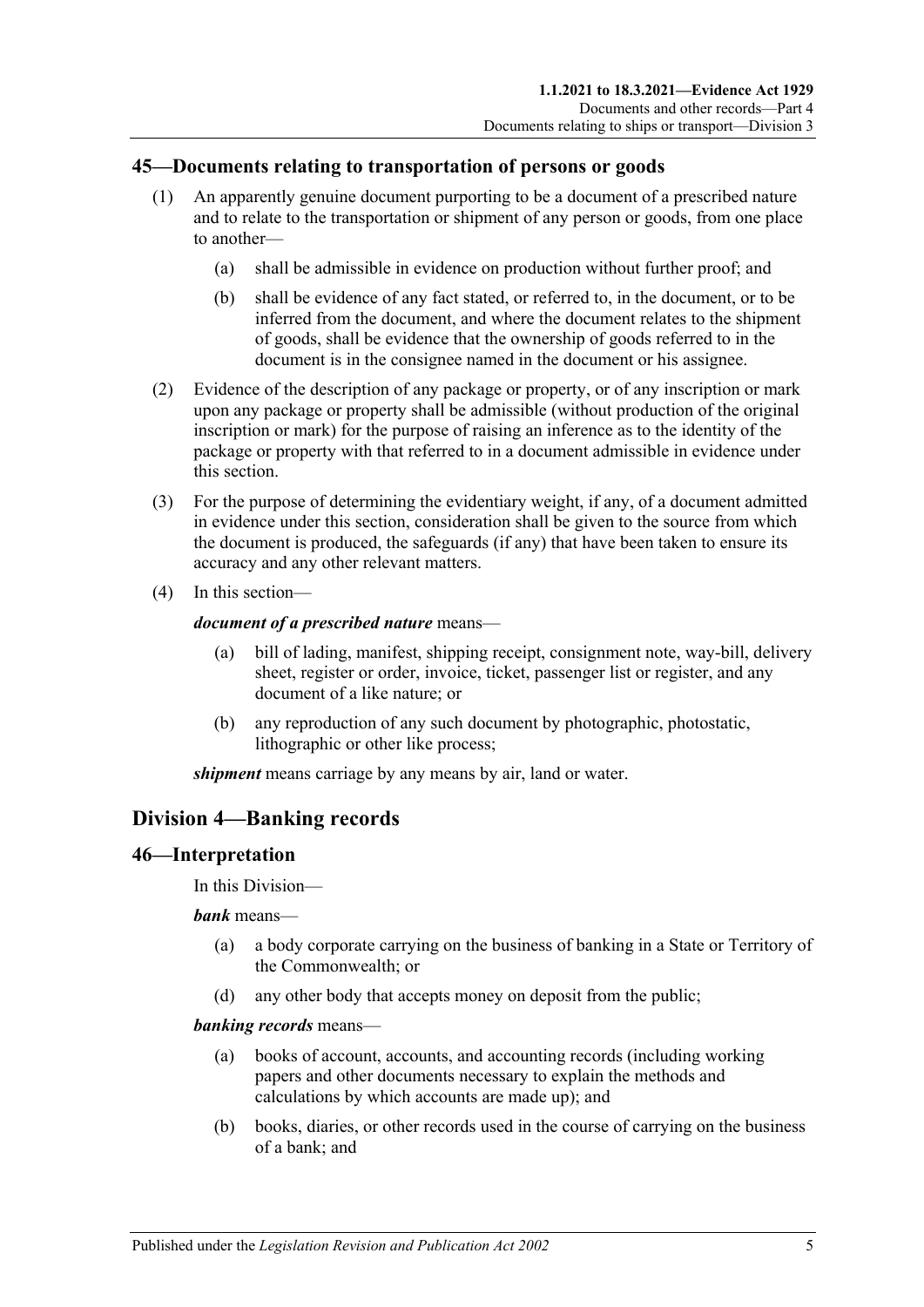- (c) cheques, bills of exchange, promissory notes, deposit slips, orders for the payment of money, invoices, receipts and vouchers; and
- (d) securities, and documents of title to securities,

in the possession or control of a bank;

*copy*, in relation to a banking record made by microfilming or by a mechanical or electronic process, means a document produced from the record containing, in an intelligible form, the information stored in the record.

#### **47—Admission of banking record in evidence**

- (1) Subject to [subsection](#page-51-0) (2), a copy of a banking record is admissible in legal proceedings as evidence—
	- (a) of the record; and
	- (b) of the transactions or matters to which the record relates.
- <span id="page-51-0"></span>(2) The copy shall not be admitted in evidence unless it is first proved—
	- (a) that the record was compiled in the ordinary course of business; and
	- (b) that the record is in the custody or control of the bank; and
	- (c) that reasonable steps have been taken to ensure that the copy is an accurate copy of the record, or accurately reproduces information stored in the record.
- (3) Evidence may be given orally or by affidavit by an officer of the bank for the purpose of proving the matters referred to in [subsection](#page-51-0) (2).

#### **48—Evidence of non-existence of account may be given by affidavit**

An affidavit made by an officer of a bank stating that a person named in the affidavit had at a time, or over a period, specified in the affidavit no account at the bank, or at a specified branch, is admissible in legal proceedings as evidence of the fact stated.

#### **49—Power to order inspection of banking records etc**

- (1) On the application of any party to a legal proceeding a judge may order that such party be at liberty to inspect and take copies of a banking record for any of the purposes of such proceedings.
- <span id="page-51-1"></span>(1a) Where—
	- (a) a Judge of the Supreme Court; or
	- (b) a District Court Judge; or
	- (c) a Magistrate,

is satisfied on the application of a member of the police force or an officer of the Corporate Affairs Commission that it would be in the interests of the administration of justice to permit the applicant to inspect and take copies of banking records, the Judge may order that the applicant be at liberty to inspect and take copies of those banking records.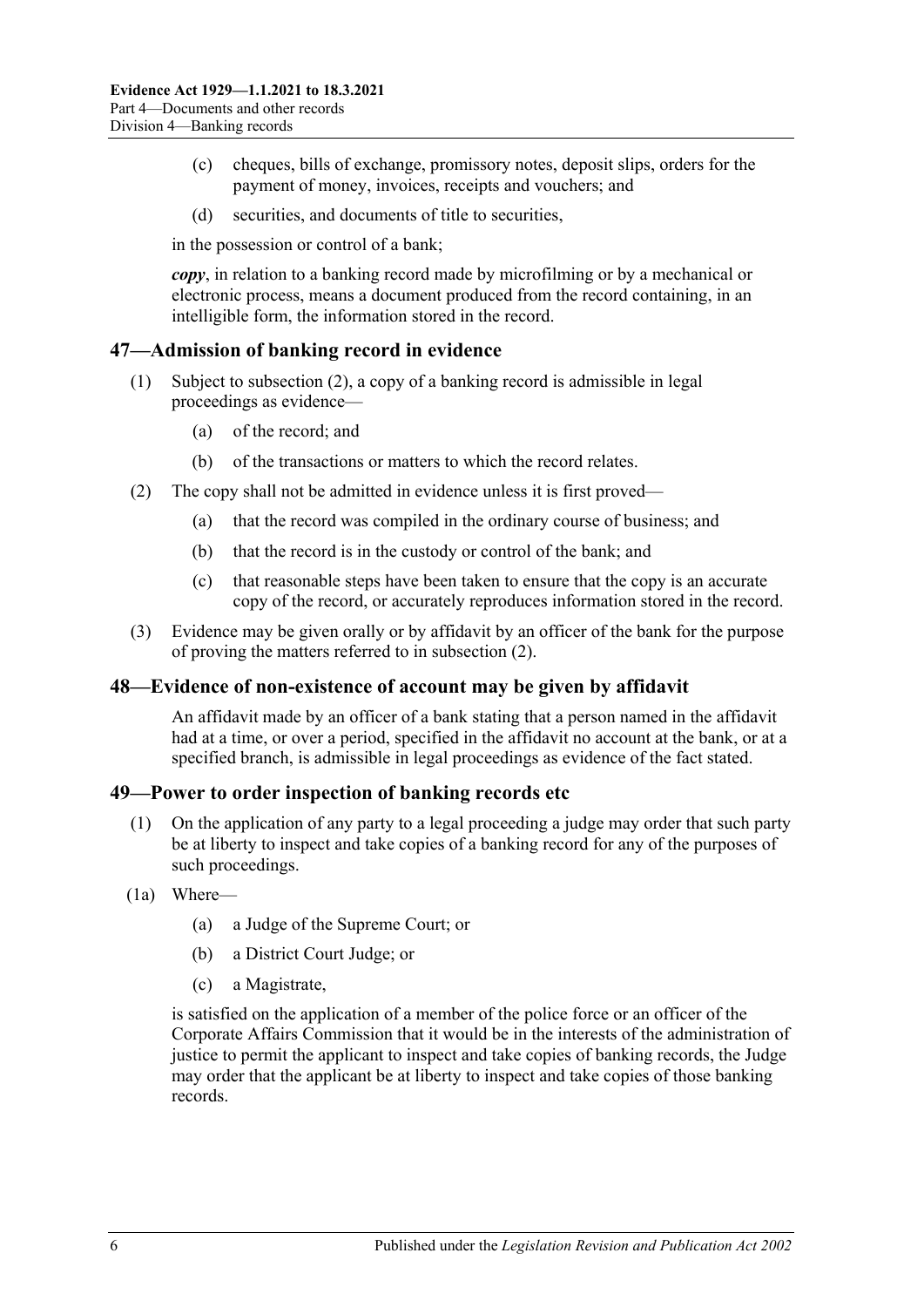- (2) An order under this section may be made either with or without summoning the bank or any other person, and shall be served on the bank three clear days before the same is to be obeyed, unless the judge otherwise directs. Any Sunday or public holiday shall be excluded from the computation of time under this section.
- <span id="page-52-1"></span>(3) Subject to [subsection](#page-52-0) (4), where an order is made under [subsection](#page-51-1) (1a), the applicant shall cause a copy of the order to be served personally or by post on the person subject to investigation within six months of the date of the order or such further period as may be allowed by a Judge.

Maximum penalty: \$1 000.

- <span id="page-52-0"></span>(4) Service of a copy of an order is not required under [subsection](#page-52-1) (3)—
	- (a) if evidence of the commission of an offence was obtained in pursuance of the order and, within the period allowed under [subsection](#page-52-1) (3) for service of a copy of the order, the person subject to investigation is charged with that offence; or
	- (b) if the whereabouts of the person on whom the copy is to be served is unknown and not ascertainable by reasonable inquiry.
- (5) A reference in [subsection](#page-52-1) (3) or [\(4\)](#page-52-0) to the person subject to investigation shall be construed as a reference to the person to whose financial transactions the banking records subject to inspection in pursuance of an order under [subsection](#page-51-1) (1a) relate.
- (6) Copies of applications made under [subsection](#page-51-1) (1a) shall be retained for a period of six years—
	- (a) in the case of applications made by members of the police force—by the Commissioner of Police; and
	- (b) in the case of applications made by officers of the Corporate Affairs Commission—by the Corporate Affairs Commission.
- <span id="page-52-2"></span>(7) The Commissioner of Police shall in each calendar year report to the Minister responsible for the police force the number of applications made under [subsection](#page-51-1) (1a) by members of the police force during the previous calendar year, and the Corporate Affairs Commission shall in each calendar year report to the Minister to whom it is responsible the number of applications made under [subsection](#page-51-1) (1a) by officers of the Commission during the previous calendar year.
- (8) A report under [subsection](#page-52-2) (7) may be incorporated in any other annual report that the Commissioner of Police or the Corporate Affairs Commission (as the case may be) is required by or under statute to make to the Minister to whom the report under that subsection is to be submitted.
- (9) A person who divulges, otherwise than in the course of his official duties, information obtained by him by virtue of an order under [subsection](#page-51-1) (1a) shall be guilty of an offence and liable to a penalty not exceeding \$5 000.

# **50—Bank not compellable to produce records except under order**

A bank or officer of a bank shall not in any legal proceeding to which the bank is not a party be compellable—

(a) to produce any banking record, the contents of which can be proved under this Act; or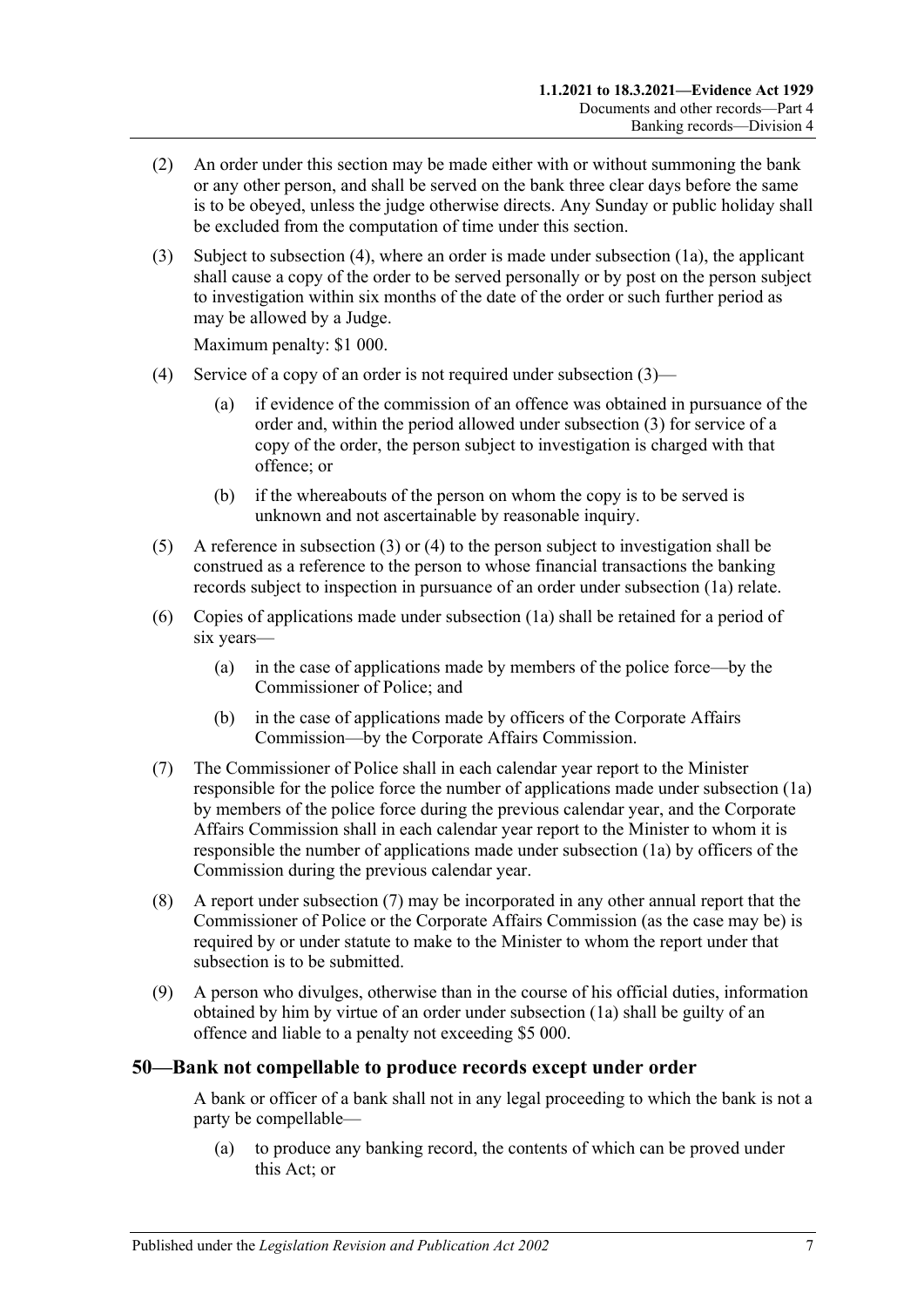(b) to appear as a witness to prove the matters, transactions, and accounts recorded in a banking record,

unless by order of a judge made for special cause.

### **51—Costs occasioned by default of bank**

- (1) Costs occasioned by a default or delay by a bank in complying with an order under this Part (not being an order under [section](#page-51-1) 49(1a)) may be awarded by the judge against the bank.
- (2) Any such order against a bank may be enforced as if the bank were a party to the proceedings in aid of which the application is made.

# **Division 5—Other documents and records**

#### <span id="page-53-0"></span>**52—Admission of certain documents in evidence**

- (1) An apparently genuine document purporting to contain a statement of fact, or written, graphical or pictorial matter in which a statement of fact is implicit, or from which a statement of fact may be inferred is, subject to this section, admissible in evidence.
- (2) A document must not be admitted in evidence under [subsection](#page-53-0) (1) if the court is not satisfied that the person by whom, or at whose direction, the document was prepared could, at the time of the preparation of the document have deposed of his or her own knowledge to the statement that is contained or implicit in, or may be inferred from, the contents of the document.
- (3) A document must not be admitted in evidence under [subsection](#page-53-0) (1) if the court is of the opinion—
	- (a) that the person by whom, or at whose direction, the document was prepared can and should be called by the party tendering the document to give evidence of the matters contained in the document; or
	- (b) that the evidentiary weight of the document is slight and is outweighed by the prejudice that might result to any of the parties from the admission of the document in evidence; or
	- (c) that it would be otherwise contrary to the interests of justice to admit the document in evidence.
- (4) In determining whether to admit a document in evidence under this section, the court may receive evidence by affidavit of any matter pertaining to the admission of that document in evidence.
- (5) For the purpose of determining the evidentiary weight (if any) of a document admitted in evidence under this section, consideration must be given to the source from which the document was produced, the safeguards (if any) that have been taken to ensure its accuracy, and any other relevant matters.

# <span id="page-53-1"></span>**53—Admission of business records in evidence**

- (1) An apparently genuine document purporting to be a business record—
	- (a) is admissible in evidence without further proof; and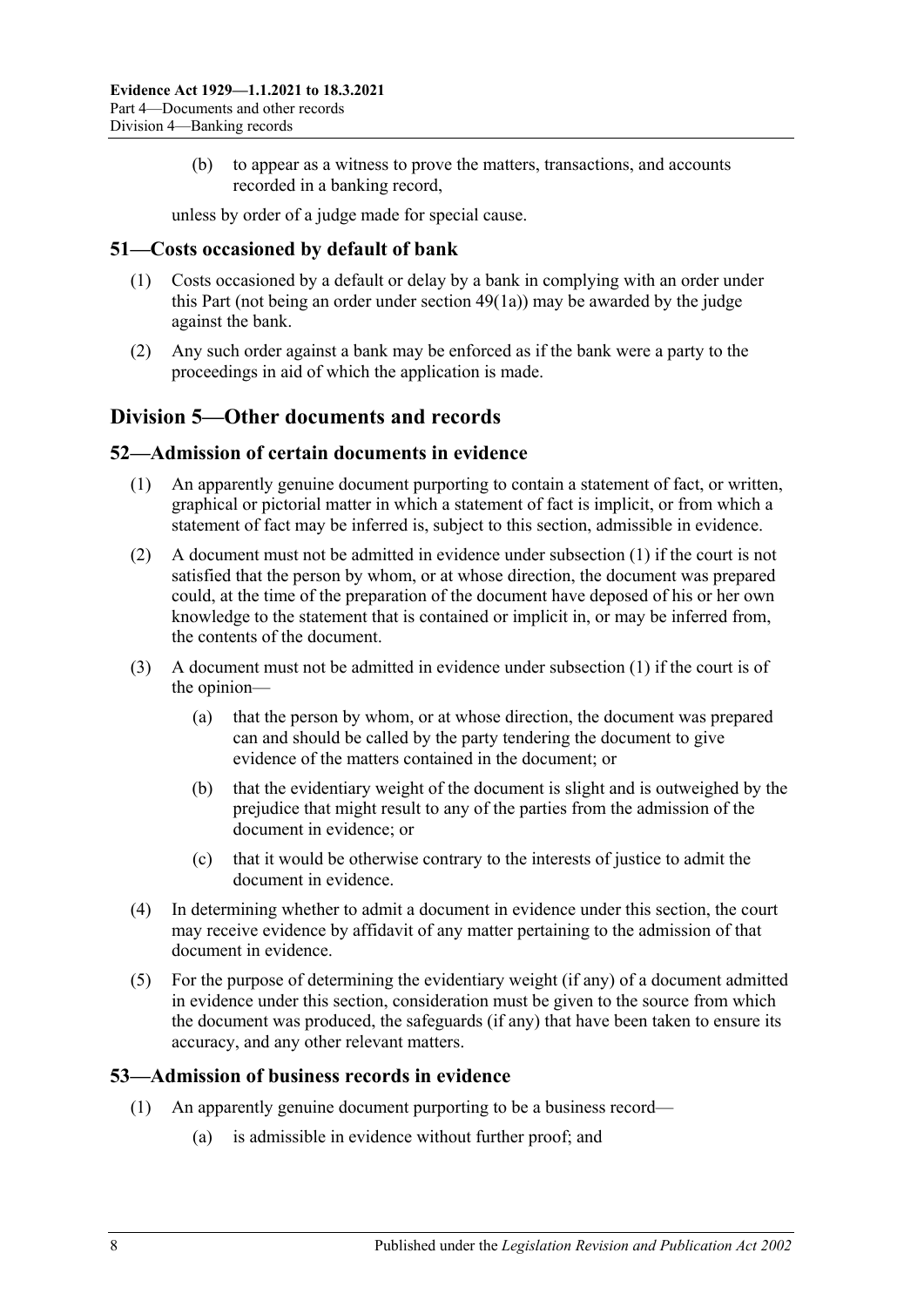- (b) is evidence of a fact stated in the record, or any fact that may be inferred from the record (whether the inference arises wholly from the matter contained in the record, or from that matter in conjunction with other evidence).
- (2) A document must not be admitted in evidence under [subsection](#page-53-1) (1) if the court is of the opinion—
	- (a) that the person by whom, or at whose direction, the document was prepared can and should be called by the party tendering the document to give evidence of the matters contained in the document; or
	- (b) that the evidentiary weight of the document is slight and is outweighed by the prejudice that might result to any of the parties from the admission of the document in evidence; or
	- (c) that it would be otherwise contrary to the interests of justice to admit the document in evidence.
- (3) For the purpose of determining the evidentiary weight (if any) of a document admitted in evidence under [subsection](#page-53-1) (1), consideration must be given to the source from which the document is produced, the safeguards (if any) that have been taken to ensure its accuracy, and any other relevant matters.
- (4) In this section—

*business* means business, occupation, trade or calling and includes the business of any governmental or local governmental body or instrumentality;

#### *business record* means—

- (a) any book of account or other document prepared or used in the ordinary course of a business for the purpose of recording any matter relating to the business; or
- (b) any reproduction of any such record by photographic, photostatic, lithographic or other like process.

# **Division 6—Matters relating to communications**

# <span id="page-54-0"></span>**54—Electronic communications**

- (1) If an apparently genuine document purports to contain a record of an electronic communication (other than one referred to in [section](#page-55-0) 55), it will be presumed in the absence of evidence to the contrary, that the communication—
	- (a) was sent or made in the form of electronic communication that appears from the document to have been the form by which it was sent or made; and
	- (b) was sent or made by or on behalf of the person by or on whose behalf it appears from the document to have been sent or made; and
	- (c) was sent or made on the day on which, at the time at which and from the place from which it appears from the document to have been sent or made; and
	- (d) was received at the destination to which it appears from the document to have been sent; and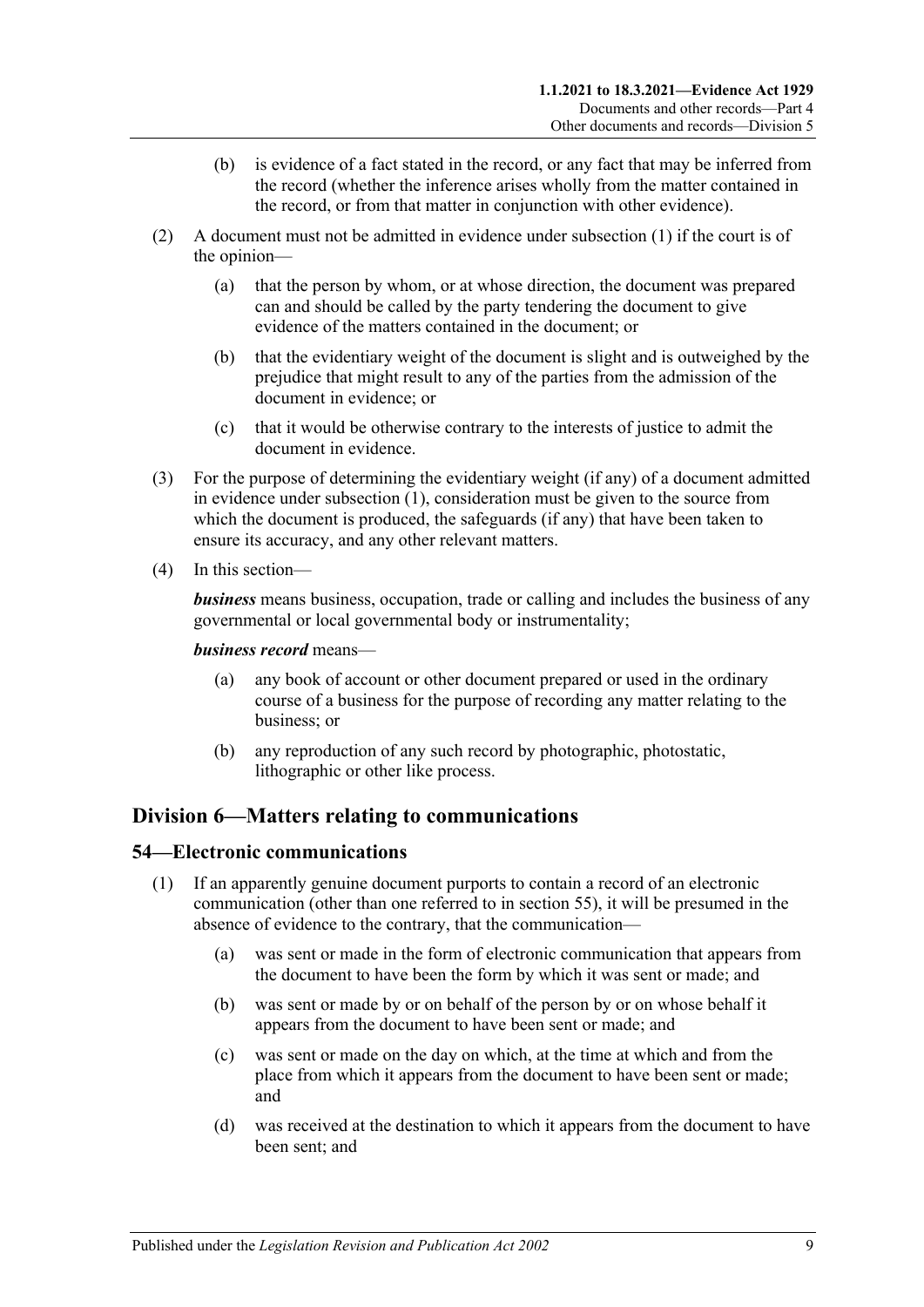- (e) if it appears from the document that the sending of the communication concluded at a particular time—was received at that destination at that time.
- (2) A provision of [subsection](#page-54-0) (1) does not apply in proceedings if—
	- (a) the proceedings relate to a contract; and
	- (b) all parties to the proceedings are parties to the contract; and
	- (c) the provision is inconsistent with a term of the contract.
- (3) A document referred to in [subsection](#page-54-0) (1) may be admitted in proceedings as evidence of any of the following representations contained in the document:
	- (a) the identity of the person from whom or on whose behalf the electronic communication was sent;
	- (b) the date on which or the time at which the communication was sent;
	- (c) the destination of the communication or the identity of the person to whom the communication was addressed.
- (4) In this section—

*electronic communication* has the same meaning as in the *[Electronic Transactions](http://www.legislation.sa.gov.au/index.aspx?action=legref&type=act&legtitle=Electronic%20Transactions%20Act%202000)  Act [2000](http://www.legislation.sa.gov.au/index.aspx?action=legref&type=act&legtitle=Electronic%20Transactions%20Act%202000)*.

#### <span id="page-55-1"></span><span id="page-55-0"></span>**55—Telegrams and lettergrams**

- (1) If a document purporting to contain a record of a message is transmitted by means of a lettergram or telegram, it will be presumed, in the absence of evidence to the contrary, that the message was received by the person to whom the message is addressed no later than 24 hours after the message was delivered to a post office for transmission as a lettergram or telegram.
- (2) This section does not apply in proceedings if—
	- (a) the proceedings relate to a contract; and
	- (b) all parties to the proceedings are parties to the contract; and
	- (c) [subsection \(1\)](#page-55-1) is inconsistent with a term of the contract.

# **Division 7—Miscellaneous**

#### **56—Evidence produced by processes, machines and other devices**

- (1) This section applies to a document or thing—
	- (a) that is produced wholly or partly by a device or process; and
	- (b) that is tendered by a party to proceedings who asserts that, in producing the document or thing, the device or process has produced a particular outcome.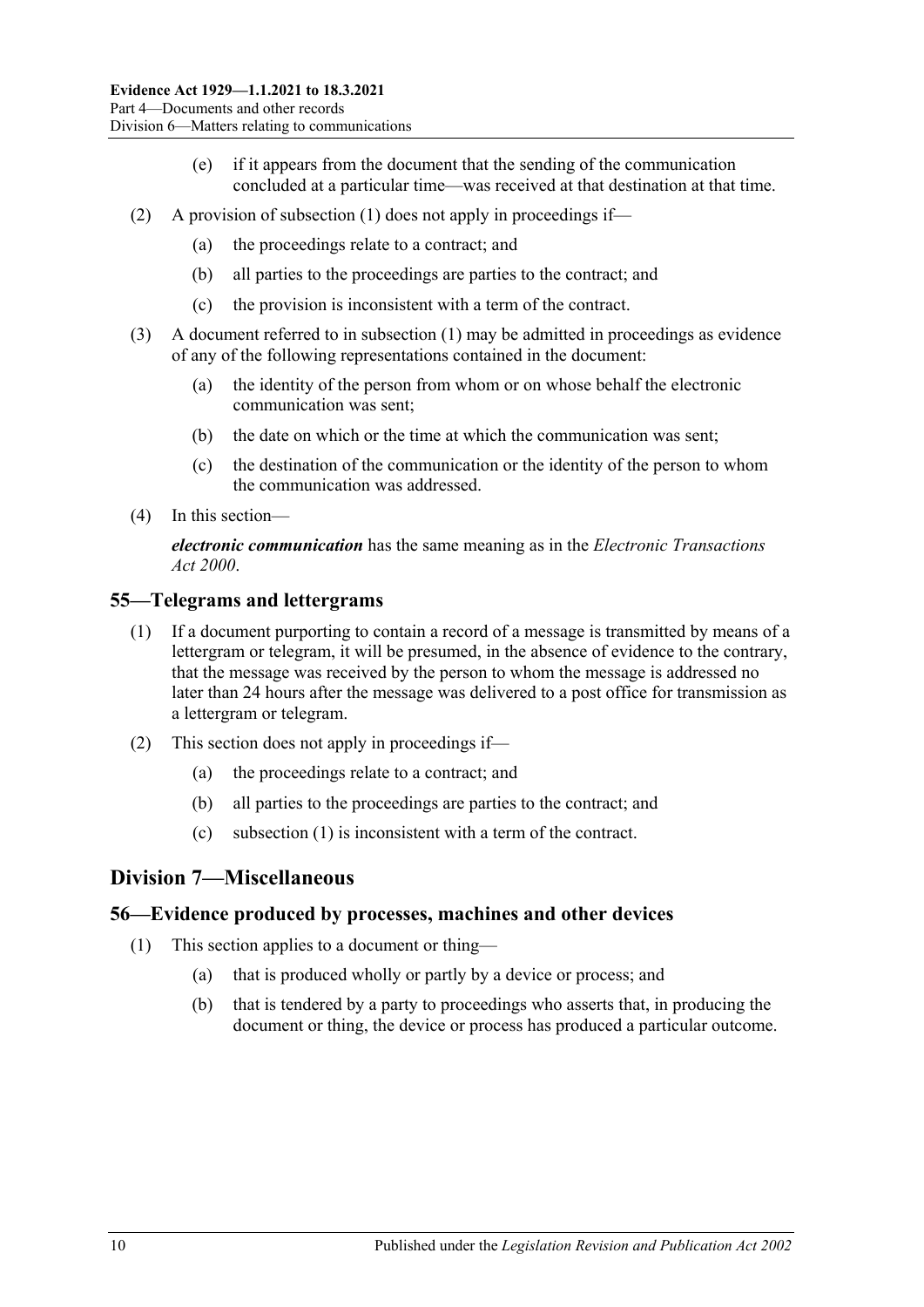(2) If a device or process is one that, or is of a kind that, if properly used, will ordinarily produce that outcome, it will be presumed, in the absence of evidence to the contrary, that, in producing the document or thing on the occasion in question, the device or process produced that outcome.

#### **Example—**

It would not be necessary to call evidence to prove that a photocopier normally produced complete copies of documents and that it was working properly when it was used to photocopy a particular document.

# **57—Modification of best evidence rule**

- (1) A document that reproduces the contents of another document is admissible in evidence before a court in the same circumstances, and for the same purposes, as that other document (whether or not that other document still exists).
- (2) This section applies to a reproduction made—
	- (a) by an instantaneous process; or
	- (b) by a process in which the contents of a document—
		- (i) recorded by photographic, electronic or other means; or
		- (ii) stored on a data storage device,

are reproduced, whether in the same form or in some other form; or

- (c) in any other way.
- (3) If a court admits or refuses to admit a document under this section, the court must, if so requested by a party to the proceedings, state the reason for its decision.
- (4) In determining whether a particular document accurately reproduces the contents of another, a court is not bound by the rules of evidence and, in particular, the court may rely on its own knowledge of the nature and reliability of the processes by which the reproduction was made.

#### **Example—**

A photograph displaying the contents of an image on a computer screen, or a transcript of sounds or words captured on an audio recording, may be admissible as a reproduction of the contents of the image or recording (as the case may be).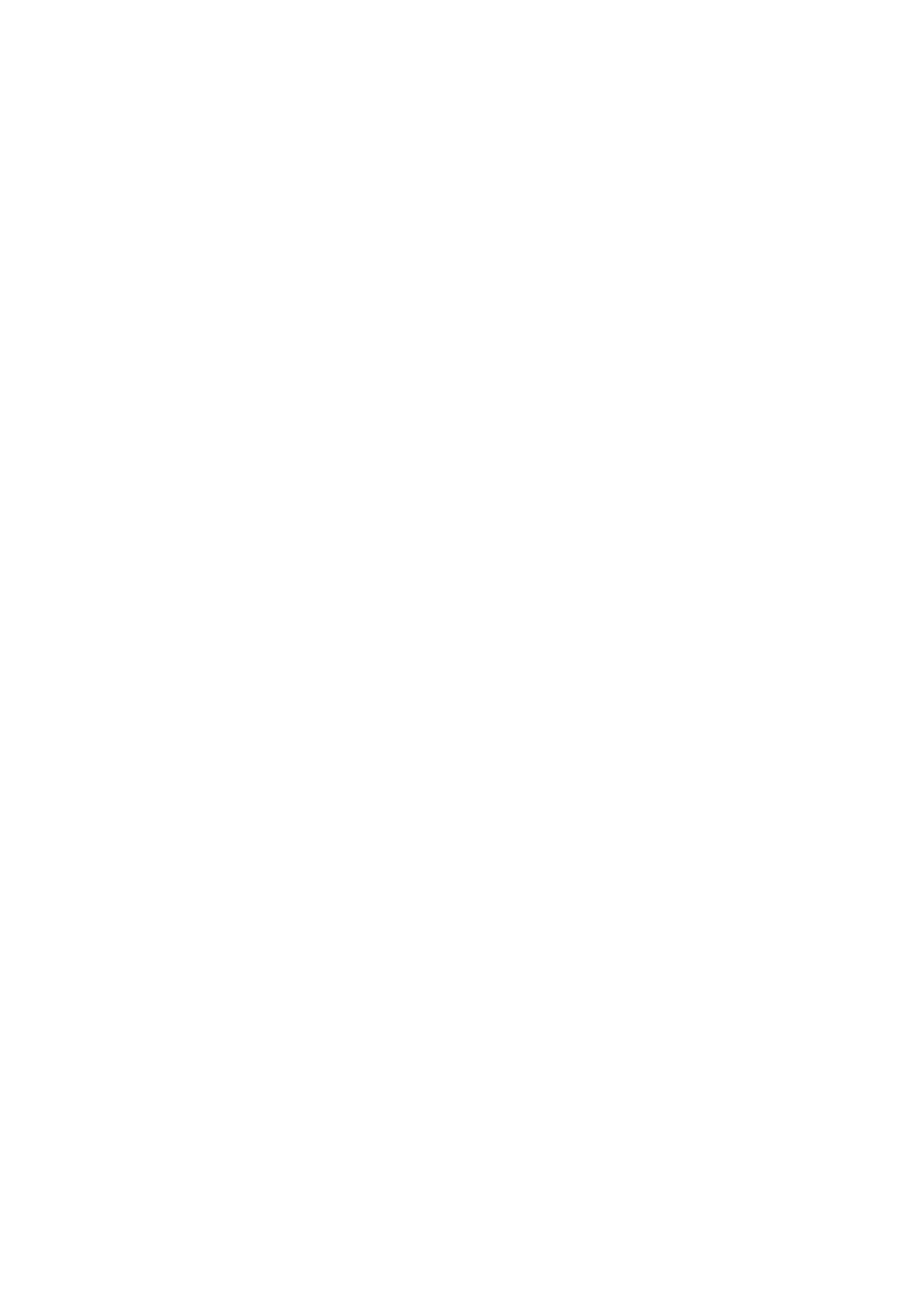# **Part 6B—Obtaining evidence from outside a court's territorial jurisdiction**

# **59D—Interpretation**

(1) In this Part—

#### *authorised South Australian court* means—

- (a) the Supreme Court;
- (b) the District Court;
- (c) the Magistrates Court;
- (e) a court or tribunal declared by the Attorney-General, by notice in the Gazette, to be an authorised South Australian court for the purposes of this Part;

*foreign court* means a court established under the law of some country, state or territory other than this State.

- (2) This Part applies in respect of—
	- (a) civil proceedings originating in courts within or outside Australia;
	- (b) criminal proceedings originating in Australian courts.

# **59E—Taking of evidence outside the State**

- (1) Where, in the opinion of an authorised South Australian court, it is necessary or expedient that evidence relating to proceedings before it be taken outside the State, the court may—
	- (a) sit outside the State for the purpose of taking the evidence; or
	- (b) issue a commission to an officer of the court or some other appropriate person to take the evidence; or
	- (c) request a foreign court to take the evidence.
- (2) Subject to any just exception—
	- (a) any depositions taken on commission or by a foreign court that takes evidence in pursuance of a request under this Part may be put in as evidence at the hearing of the proceedings to which they relate; and
	- (b) any documents produced to a commissioner or a foreign court that takes evidence in pursuance of a request under this Part are admissible at the hearing of the proceedings to which they relate as if produced at the hearing.
- (3) Any documents appearing to be depositions or documents so taken or produced, will, in the absence of evidence to the contrary, be accepted as such.
- (4) An authorised South Australian court may take evidence from a place outside the State by video link or any other form of telecommunication that the court thinks appropriate in the circumstances.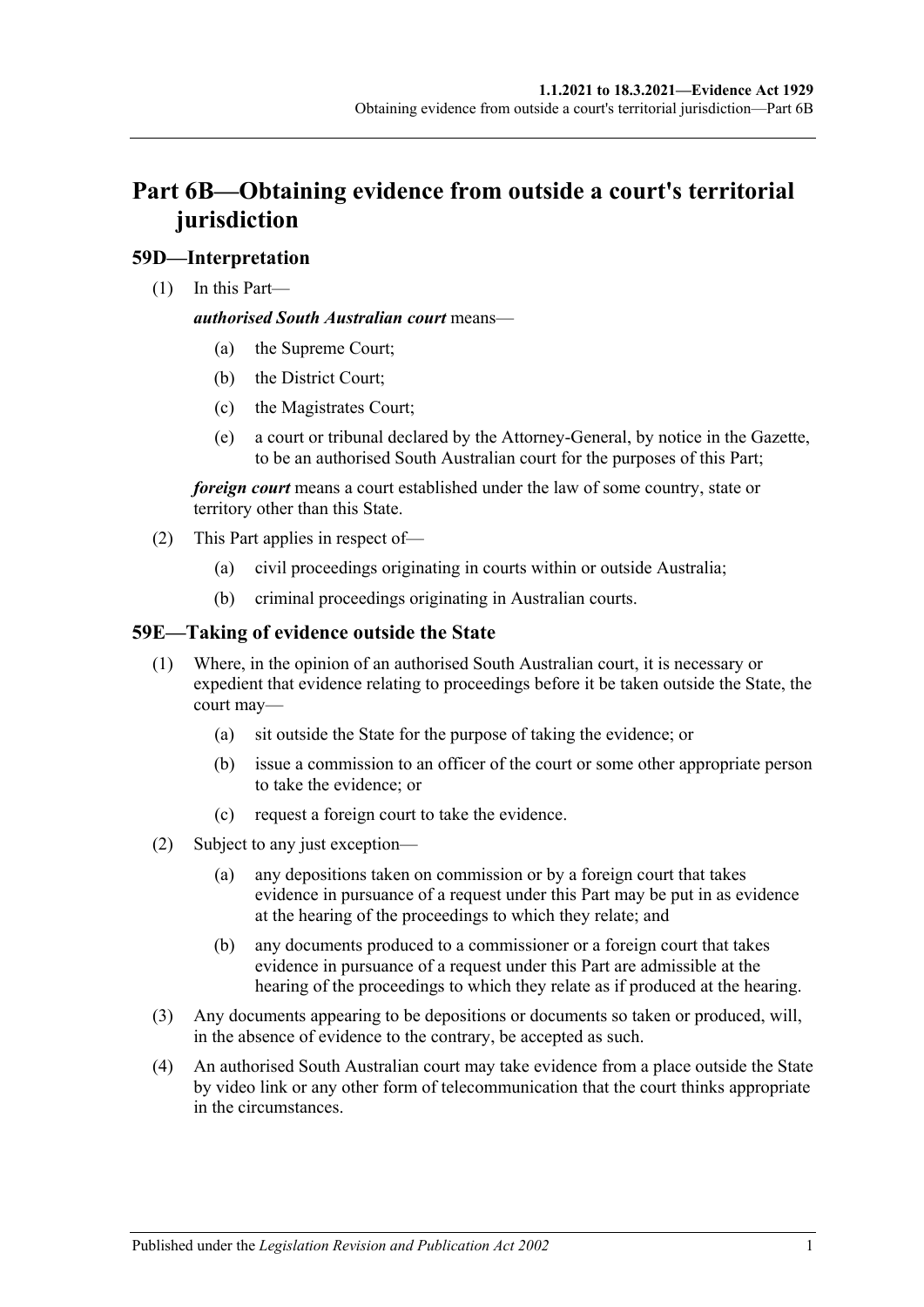Part 6B—Obtaining evidence from outside a court's territorial jurisdiction

#### **59F—Power of South Australian Court to take evidence on request**

- (1) Where a foreign court requests an authorised South Australian court to take evidence in this State for the purpose of proceedings before that foreign court the South Australian court may summon any person to appear before it for the purpose of giving evidence or for the purpose of producing documents.
- (2) A witness summoned to appear before an authorised South Australian court under this section may be examined, cross-examined or re-examined before that court.
- (3) Subject to this Part, the South Australian court in taking evidence under this section shall have the same powers as if the proceedings originated in that court.
- (4) If, while any person is being examined before an authorised South Australian court, objection is taken to any question, or to answering any question, the ground of the objection and the answer (if any) to the question shall be set out in the deposition of that person.
- (5) Subject to [subsections](#page-59-0) (6) and [\(7\),](#page-59-1) the validity of the ground of any such objection shall not be determined by the authorised South Australian court but by the foreign court at whose request the examination is being conducted.
- <span id="page-59-0"></span>(6) The authorised South Australian court may permit a witness to decline to answer a question where in the opinion of the court the answer to that question might incriminate him or where it would in the opinion of the court be unfair to the witness, or to any other person, that the answer should be given and recorded.
- <span id="page-59-1"></span>(7) A witness cannot be compelled to give evidence on a particular subject if he or she could not be compelled to give evidence on that subject in the foreign court from which the request to take evidence originated.

#### **59G—Depositions to be signed**

Where pursuant to this Part—

- (a) a witness has given evidence before an authorised South Australian court, his deposition shall be signed by him and by the person presiding over the court; or
- (b) a document has been produced before an authorised South Australian court, the person presiding over the court shall attach to that document a certificate signed by him stating the name of the person by whom the document was produced.

#### **59H—Transmission of request**

Where an authorised South Australian court receives a request from a foreign court for the examination of a witness, or the production of documents, and it appears to the court that the witness or person by whom the evidence is to be given, or the documents produced, is not in South Australia and is not proceeding to South Australia, but is in, or proceeding to, some other country or State, the South Australian court—

(a) may transmit the request to a foreign court in that other country or State together with such information as it possesses concerning the whereabouts of that person; and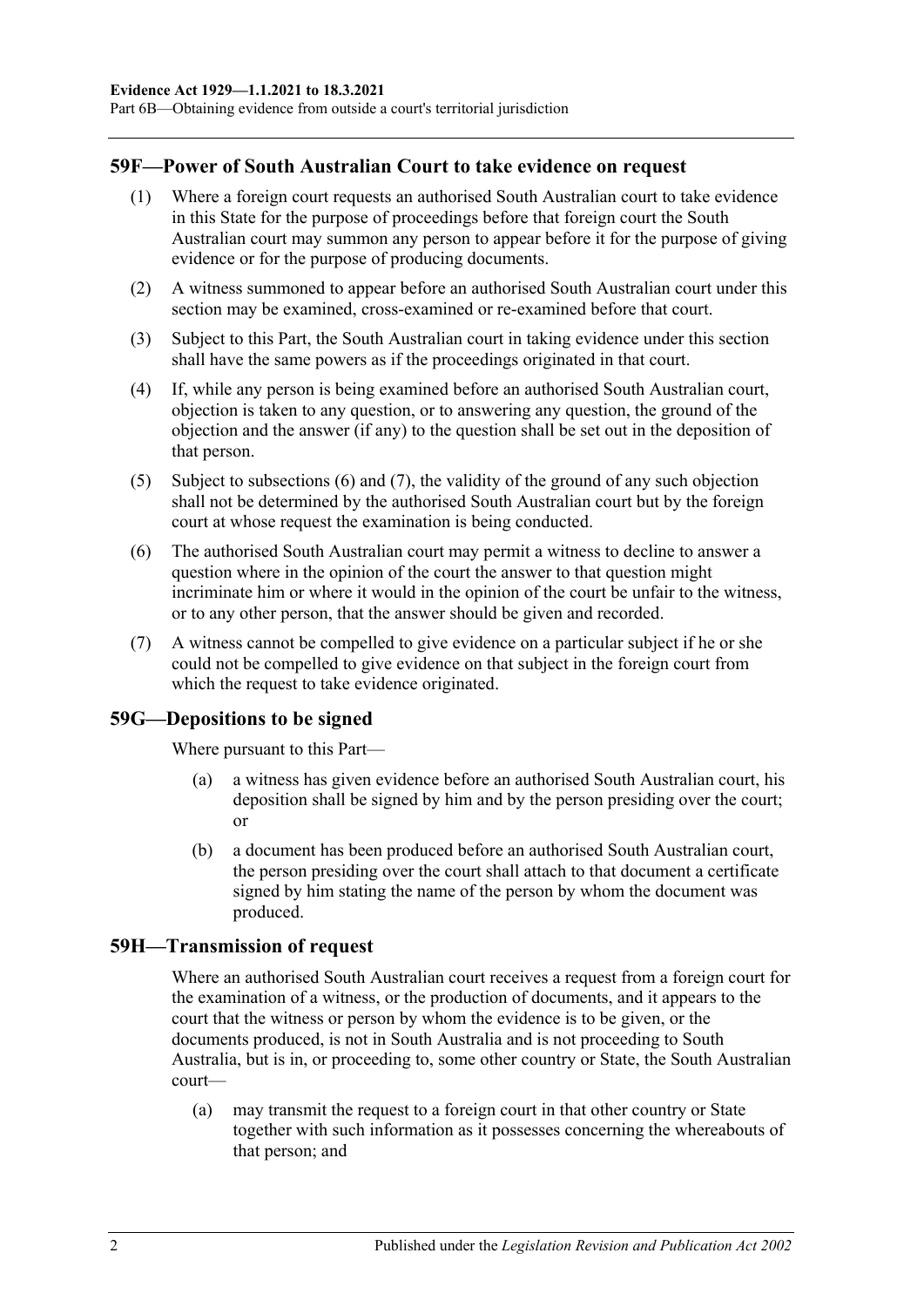(b) shall give notice to the foreign court from which it received the request of the fact that the request has been so transmitted.

# **59I—Saving provision**

- (1) Nothing in this Part limits the power of a court to require a witness to attend in person before the court.
- (2) The provisions of this Part are supplementary to, and do not derogate from, the provisions of any other Act or law.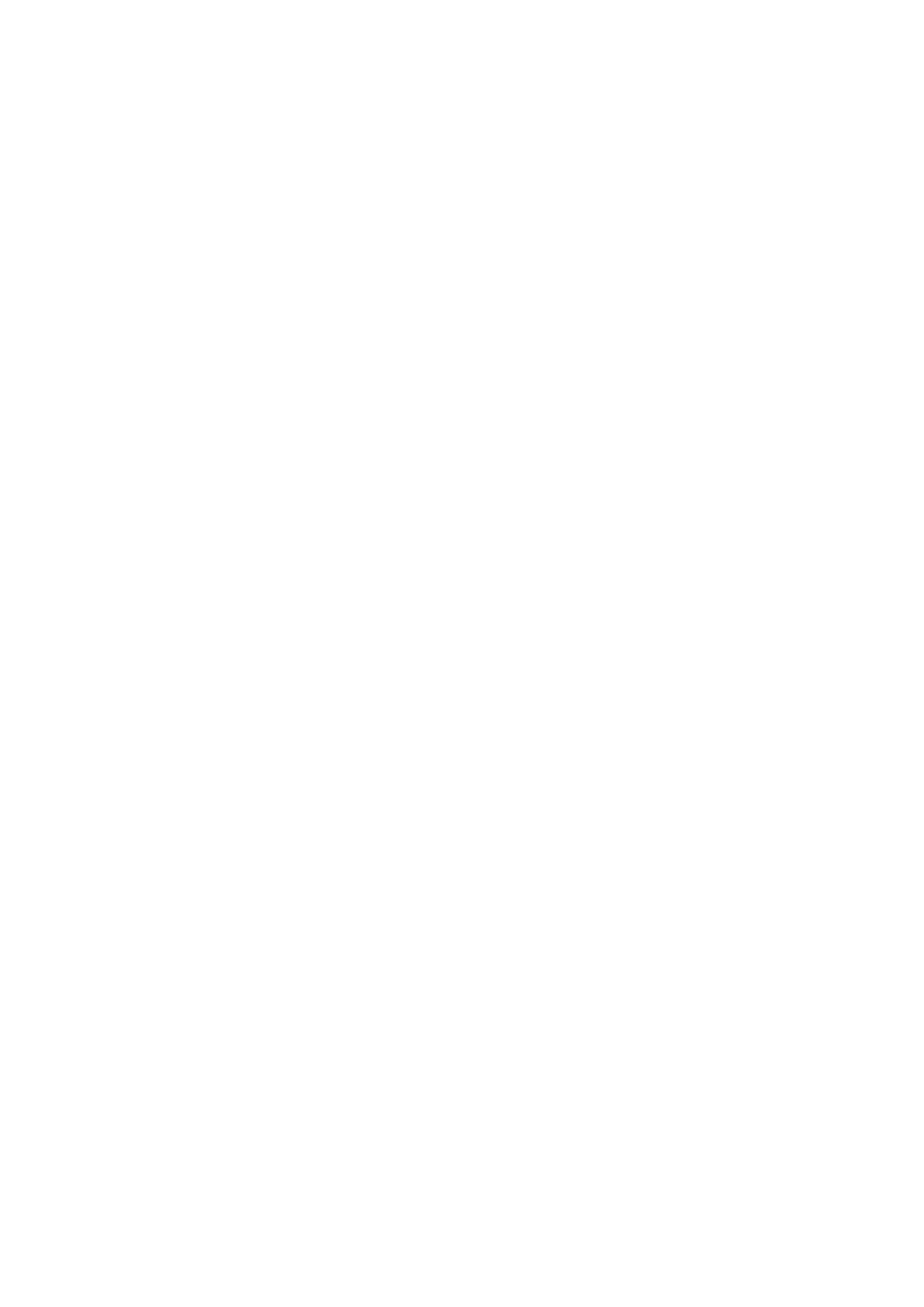# **Part 6C—Use of audio and audio visual links**

# **Division 1—Preliminary**

# **59IA—Interpretation**

In this Part—

*audio link* means a system of two-way communication linking different places so that a person speaking at any one of the places can be heard at the other;

#### **Example—**

An audio link may be established by facilities such as a two-way radio or telephone.

*audio visual link* means a system of two-way communication linking different places so that a person speaking at any one of the places can be seen and heard at the other;

#### **Example—**

An audio visual link may be established by facilities such as a closed-circuit television.

*participating State* means another State in which statutory provisions substantially corresponding to this Part are in force;

*recognised court* means a court or tribunal of a participating State that is authorised by the provisions of an Act of that State in terms substantially corresponding to this Part to direct that evidence be taken or submissions made by audio, or audio visual, link from South Australia;

*South Australian court* means—

- (a) the Supreme Court;
- (b) the District Court;
- (c) the Magistrates Court;
- (d) the Coroner's Court;
- (e) a court or tribunal prescribed by regulation to be a South Australian court for the purposes of this Part;

*State* includes Territory;

*tribunal* of a State means a person or body authorised by or under a law of the State to take evidence on oath or affirmation.

#### **59IB—Transitional**

This Part extends to proceedings whether the proceedings were commenced, or the cause of action arose, before or after the commencement of this Part.

# **59IC—Application of Part**

This Part is in addition to, and does not derogate from, other provisions of this Act or of any other law authorising the taking of evidence, or the conduct of proceedings, outside this State.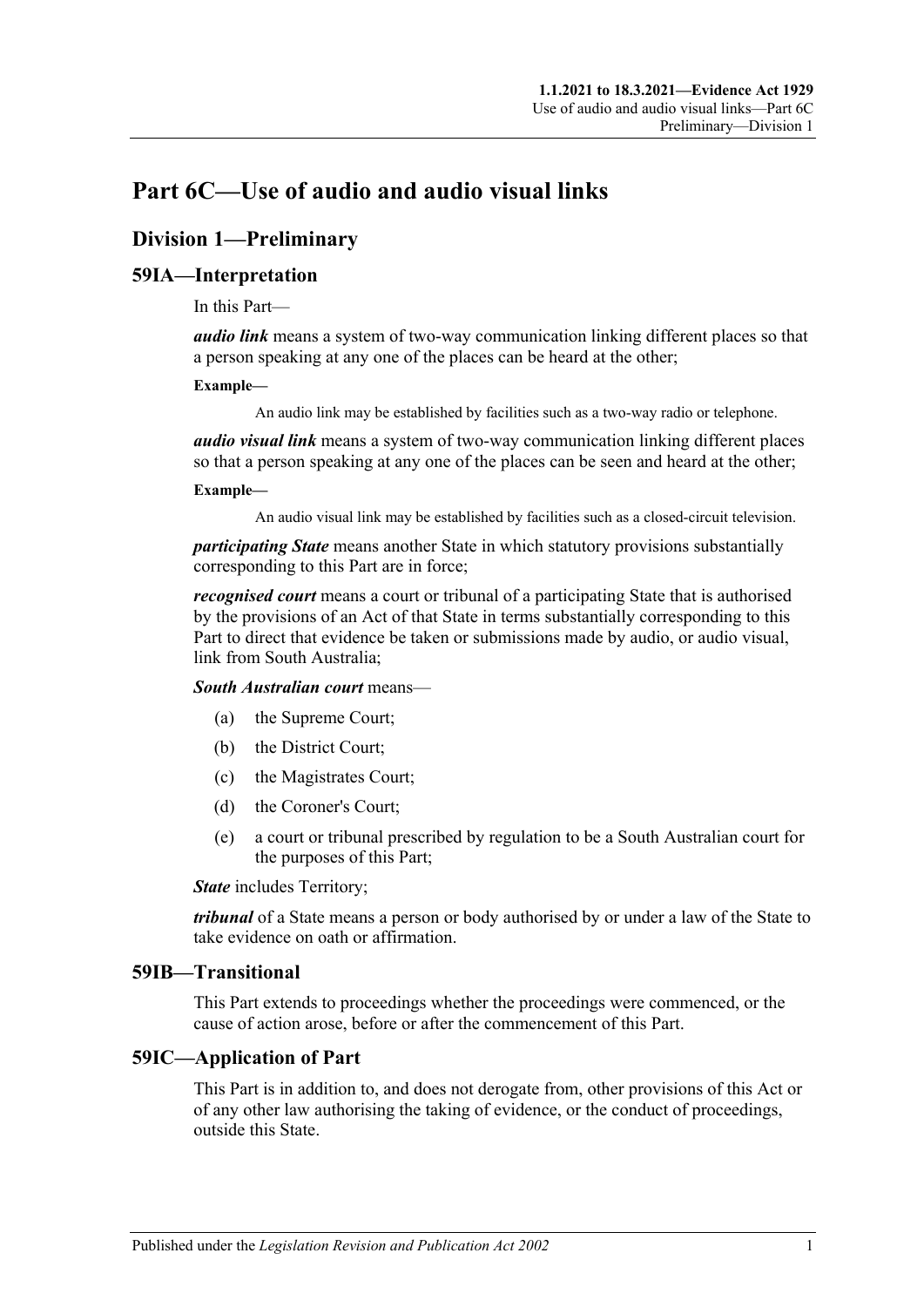# **Division 2—Use of interstate audio or audio visual link in proceedings before South Australian courts**

# **59ID—Application of this Division**

This Division applies to any proceeding (including a criminal proceeding) before a South Australian court.

# **59IE—State courts may take evidence and submissions from outside State**

- (1) A South Australian court may, on the application of a party to a proceeding before the court, direct that evidence be taken or submissions made by audio, or audio visual, link from a participating State.
- (2) The court must not make such a direction if—
	- (a) the necessary facilities are unavailable or cannot reasonably be made available; or
	- (b) the court is satisfied that the evidence or submission can be more conveniently given or made in this State; or
	- (c) the court is satisfied by a party opposing the making of the direction that the direction would be unfair to the party.
- (3) The court may exercise in the participating State in connection with taking evidence or receiving submissions by audio, or audio visual, link any of its powers that the court is permitted, under the law of the participating State, to exercise in the participating State.

# **59IF—Expenses**

If a South Australian court directs evidence to be taken, or submissions to be made, by audio, or audio visual, link from a person in a participating State, the court may make such orders as it considers just for payment of expenses incurred in connection with—

- (a) taking the evidence or making the submissions; or
- (b) providing the audio, or audio visual, link.

# **59IG—Counsel entitled to practise**

A person who is entitled to practise as a legal practitioner in a participating State is entitled to practise as a barrister, solicitor or both—

- (a) in relation to the examination-in-chief, cross-examination or re-examination of a witness in the participating State whose evidence is being given by audio, or audio visual, link in a proceeding before a South Australian court; and
- (b) in relation to the making of submissions by audio, or audio visual, link from the participating State in a proceeding before a South Australian court.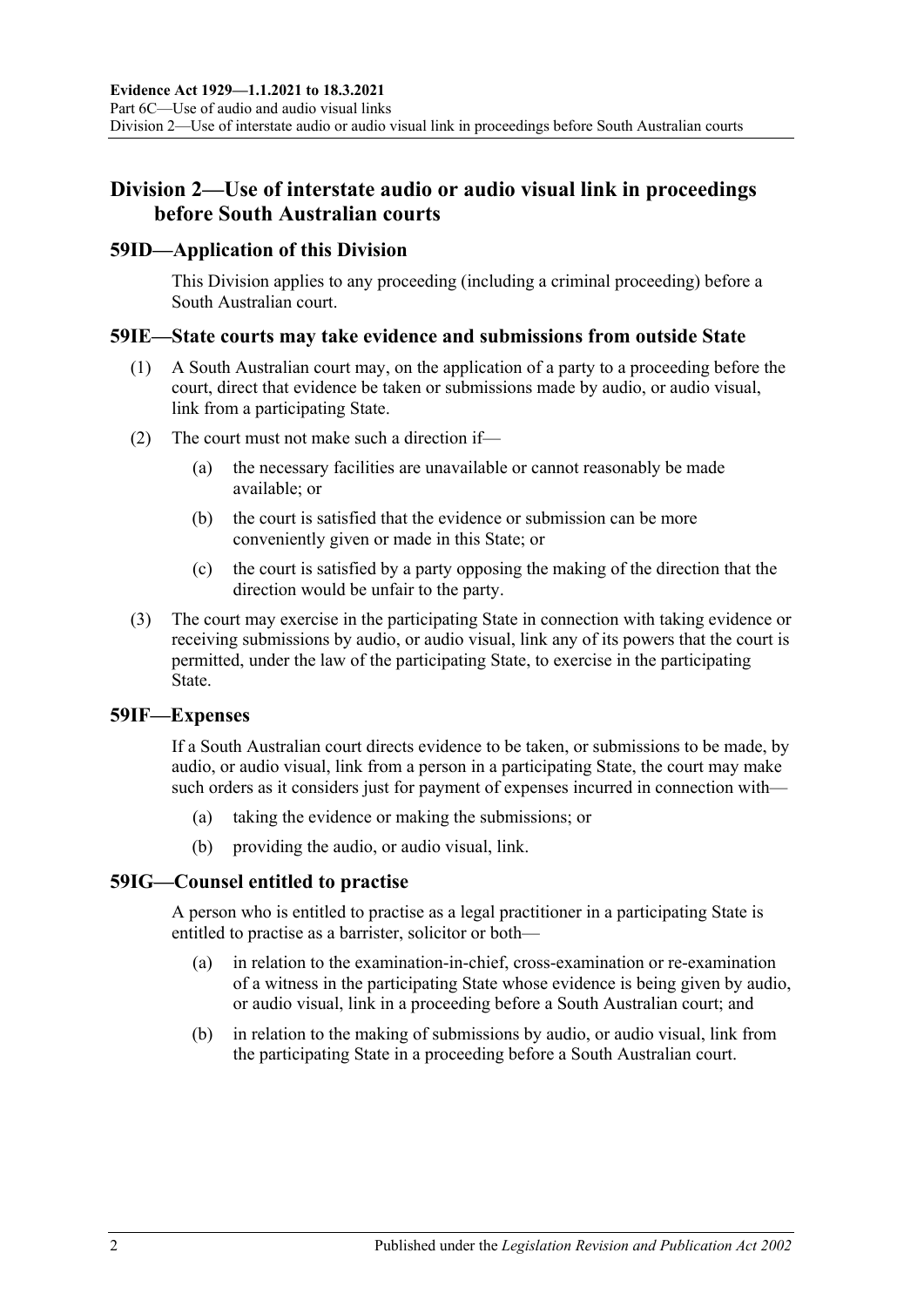# **Division 3—Use of interstate audio or audio visual link in proceedings in participating States**

# **59IH—Application of Division**

This Division applies to any proceeding (including a criminal proceeding) before a recognised court.

# **59II—Recognised courts may take evidence or receive submissions from persons in South Australia**

A recognised court may, for the purposes of a proceeding before it, take evidence or receive submissions by audio, or audio visual, link from a person in South Australia.

# <span id="page-64-0"></span>**59IJ—Powers of recognised courts**

- (1) The recognised court may, for the purposes of the proceeding, exercise in South Australia, in connection with taking evidence or receiving submissions by audio, or audio visual, link any of its powers, except its powers—
	- (a) to punish for contempt; and
	- (b) to enforce or execute its judgments or process.
- (2) The laws of the participating State (including rules of court) that apply to the proceeding in that State also apply, by force of this subsection, to the practice and procedure of the recognised court in taking evidence or receiving submissions by audio, or audio visual, link from a person in South Australia.
- (3) For the purposes of the recognised court exercising its powers, the place in South Australia where evidence is given or submissions are made is taken to be part of the court.

# **59IK—Orders made by recognised court**

Without limiting [section](#page-64-0) 59IJ, the recognised court may, by order—

- (a) direct that the proceeding, or a part of the proceeding, be conducted in private; or
- (b) require a person to leave a place in South Australia where the giving of evidence or the making of submissions is taking place or is going to take place; or
- (c) prohibit or restrict the publication of evidence given in the proceeding or of the name of a party to, or a witness in, the proceeding.

# **59IL—Enforcement of order**

- (1) An order of a recognised court under this Division must be complied with.
- <span id="page-64-1"></span>(2) Subject to rules of court, the order may be enforced by the Supreme Court as if the order were an order of the Supreme Court.
- (3) Without limiting [subsection](#page-64-1) (2), a person who contravenes the order—
	- (a) is taken to be in contempt of the Supreme Court; and
	- (b) is punishable accordingly,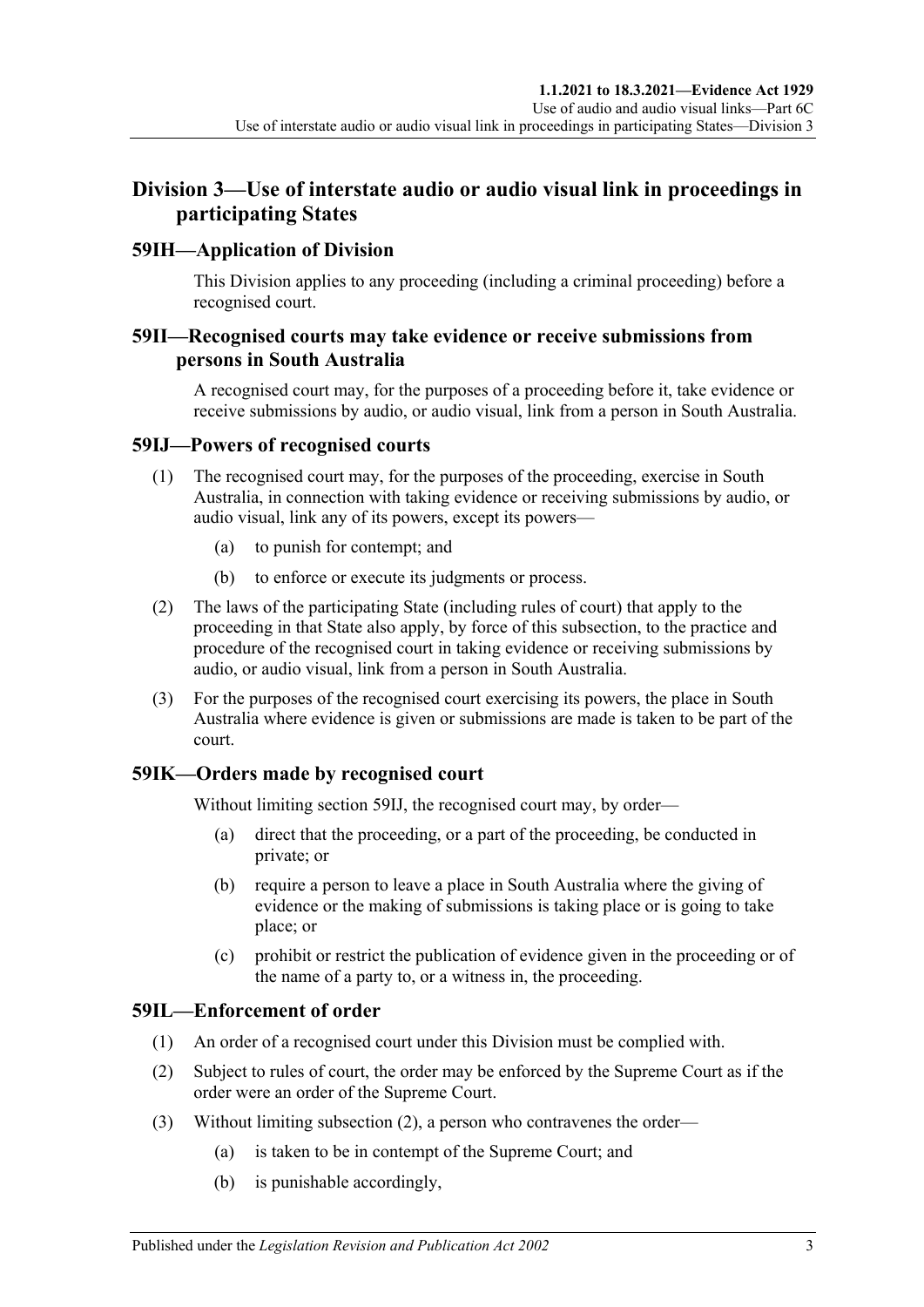unless the person establishes that the contravention should be excused.

# **59IM—Privileges, protection and immunity of participants in proceedings in courts of participating States**

- (1) A judge or other person presiding at a proceeding before a recognised court has, in connection with evidence taken or submissions received by audio, or audio visual, link from a person in South Australia, the same privileges, protection and immunity as a judge of the Supreme Court.
- (2) A person appearing as a legal practitioner in a proceeding before a recognised court has, in connection with evidence taken or submissions received by audio, or audio visual, link from a person in South Australia, the same protection and immunity as a legal practitioner has in appearing for a party in a proceeding before the Supreme Court.
- (3) A person appearing as a witness in a proceeding before a recognised court by audio, or audio visual, link from South Australia has the same protection as a witness in a proceeding before the Supreme Court.

# **59IN—Recognised court may administer oath in South Australia**

- (1) A recognised court may, for the purpose of obtaining in the proceeding by audio, or audio visual, link the testimony of a person in South Australia, administer an oath or affirmation in accordance with the practice and procedure of the recognised court.
- (2) Evidence given by a person on oath or affirmation so administered is, for the purposes of the law of South Australia, testimony given in a judicial proceeding.

# **59IO—Assistance to recognised court**

An officer of a South Australian court may, at the request of a recognised court—

- (a) attend at the place in the State where evidence is to be or is being taken, or submissions are to be or are being made, in the proceeding; and
- (b) take such action as the recognised court directs to facilitate the proceeding; and
- (c) assist with the administering by the recognised court of an oath or affirmation.

#### <span id="page-65-0"></span>**59IP—Contempt of recognised courts**

- (1) A person must not, in relation to proceedings in South Australia for the purpose of taking of evidence or the receiving of submissions by a recognised court by audio, or audio visual, link, engage in conduct that would, if the proceeding were before the Supreme Court, constitute—
	- (a) an offence; or
	- (b) a contempt of the Supreme Court.
- (2) A person who contravenes [subsection](#page-65-0) (1) is liable to—
	- (a) if the conduct would have constituted an offence—the same penalty as if the offence had been committed in relation to proceedings before the Supreme Court; or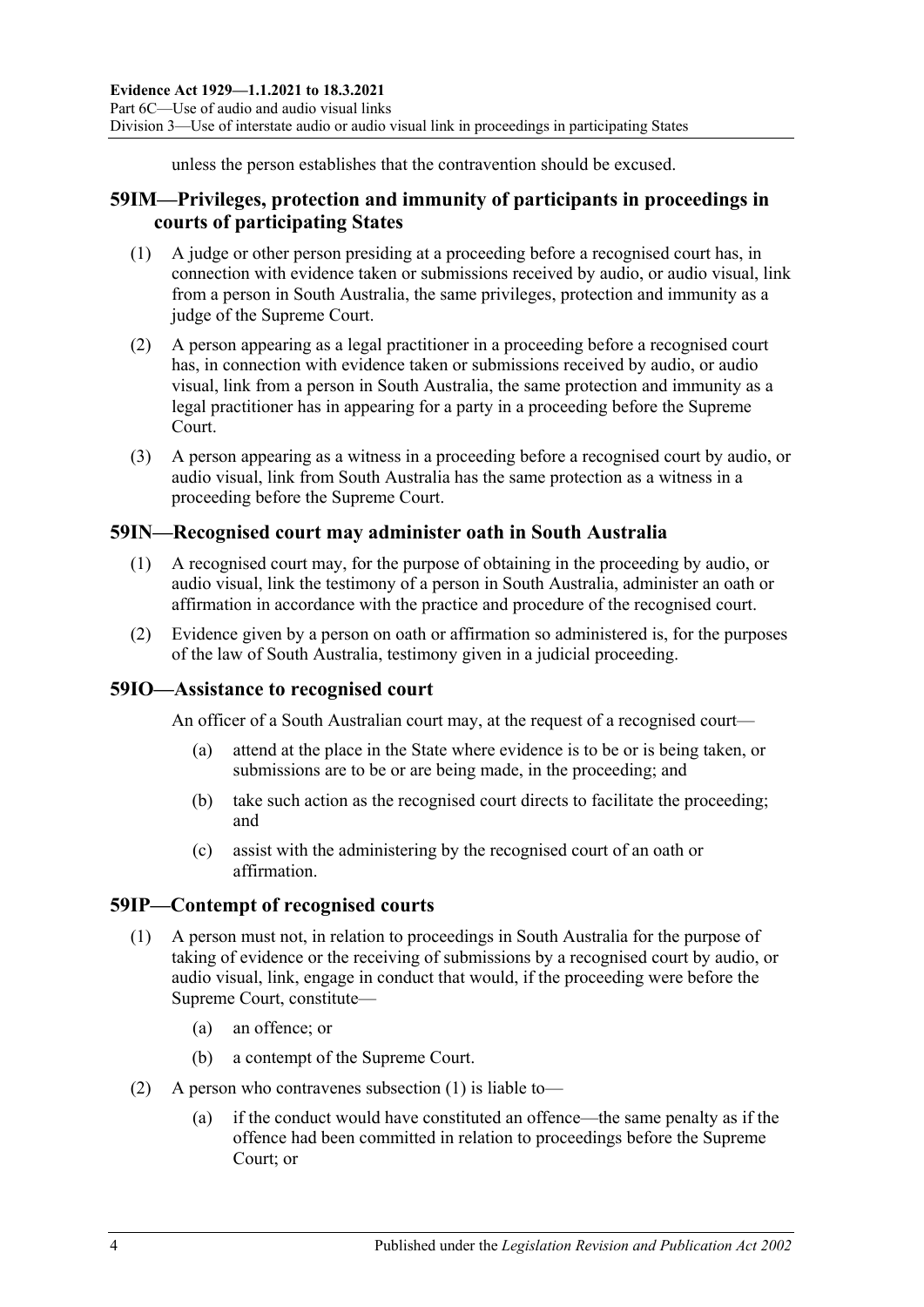(b) if the conduct would have constituted a contempt—imprisonment for 3 months.

# **Division 4—Use of audio visual link or audio link generally**

# **59IQ—Appearance etc by audio visual link or audio link**

- (1) A court may, subject to this Division and any relevant rules of court, receive evidence or submissions from a person who is in the State but not physically present in the courtroom by means of an audio visual link or an audio link.
- (2) The court may administer an oath or affirmation by means of the link for the purpose of taking evidence (and may adapt its normal practice in that regard to the extent necessary in the circumstances).
- (3) While the link is in operation the person from whom evidence or submissions are taken, and anyone else present in the place from which that person gives evidence or makes submissions, is taken to be before the court.

Any law or rule of practice relevant to contempt of the court applies accordingly.

Any law or rule of practice requiring the personal appearance of a person before the court is taken to be satisfied while the link between the court and the person remains in operation.

- <span id="page-66-0"></span>(4) Subject to any other Act and any relevant rules of court, if a defendant is in custody prior to trial and facilities exist for dealing with proceedings by means of an audio visual link or audio link, the court may, if of the opinion that it is appropriate in the circumstances to do so, deal with the proceedings by audio visual link or audio link without requiring the personal attendance of the defendant.
- (5) Without limiting the circumstances that a court may take into consideration for the purposes of [subsection](#page-66-0) (4), if the proceeding is the defendant's first appearance before a court in connection with the charge or charges for which the defendant is in custody, the court must take into consideration whether or not the defendant is represented by a legal practitioner or has had the opportunity to obtain legal advice.
- (6) The court should give the parties a reasonable opportunity to object to the use of an audio visual link or an audio link under this Division (but may, if it is convenient to do so, use the link for the purpose of hearing the objection).
- <span id="page-66-1"></span>(7) In proceedings relating to an offence (other than proceedings to which subsection (4) applies), the prosecuting authority must object to the use by the court of an audio visual link or an audio link if requested to do so by—
	- (a) an alleged victim of the offence; or
	- (b) if an alleged victim of the offence—
		- (i) is a child—a parent or guardian of the alleged victim; or
		- (ii) is deceased or unable to represent himself or herself because of some physical or medical condition—a member of the alleged victim's immediate family.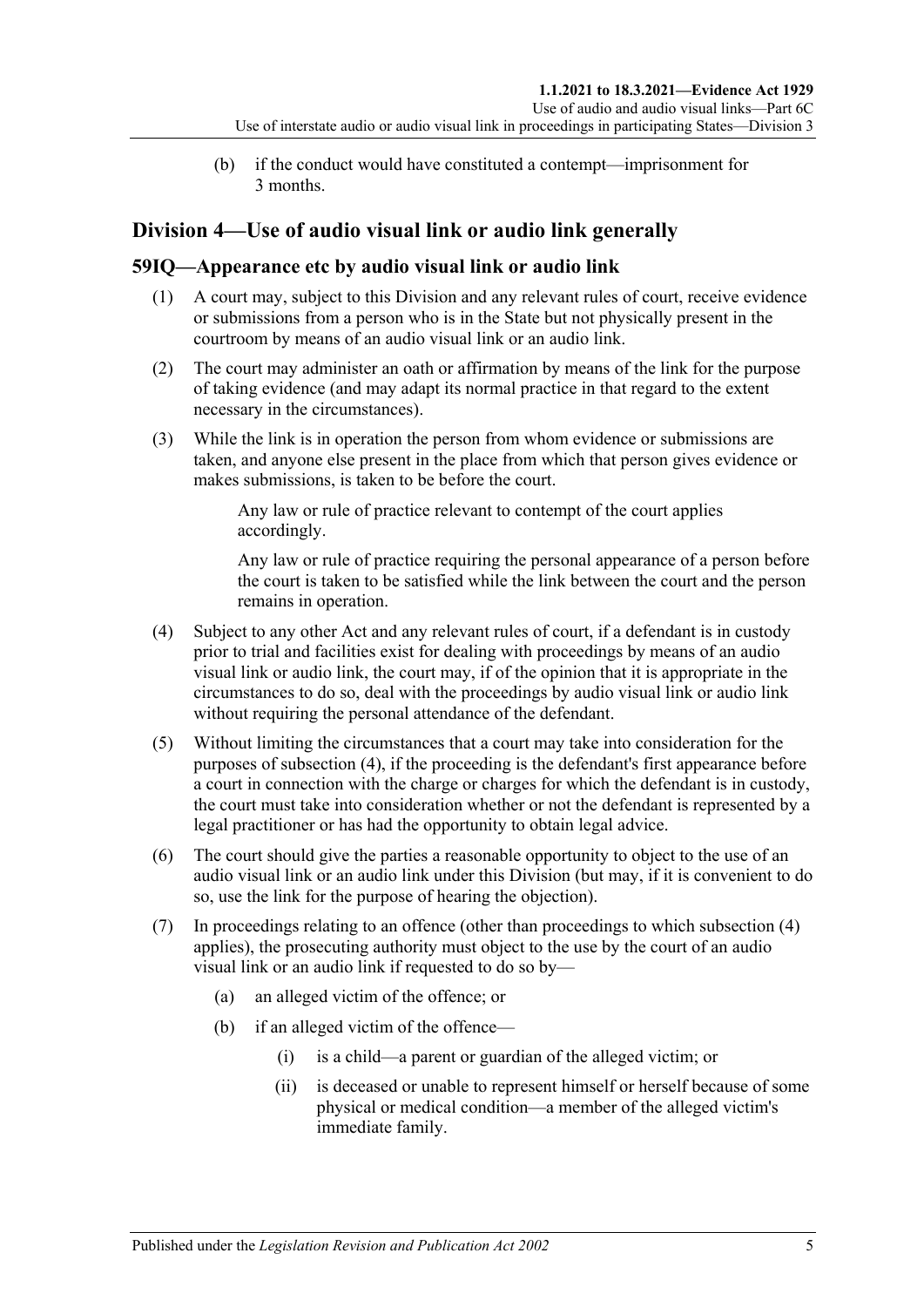(8) In [subsection](#page-66-1) (7)—

*immediate family* of an alleged victim means—

- (a) a spouse or domestic partner; or
- (b) a parent or guardian; or
- (c) a grandparent; or
- (d) an adult child; or
- (e) an adult grandchild; or
- (f) a brother or sister;

*victim*, in relation to an offence, means—

- (a) a person who suffers physical or mental injury, damage or loss as a result of the commission of the offence;
- (b) a person who suffers psychological injury as a result of being directly involved in the circumstances of the offence or in operations in the immediate aftermath of the offence to deal with its consequences.

# **59IR—Communication between lawyer and client**

- (1) This section applies where—
	- (a) a person who is to give evidence or make submissions (or on whose behalf submissions are to be made) is represented by a lawyer; and
	- (b) the lawyer and the client are physically separated—the lawyer being in the courtroom and the client in the remote location.
- (2) Evidence or submissions are not to be taken by audio visual link or by audio link if facilities do not exist to enable private oral communication between the lawyer and the client.
- (3) The court must, at the lawyer's request, make appropriate arrangements for the private communication of a document between the lawyer and the client.
- (4) Any communication between lawyer and client is absolutely privileged.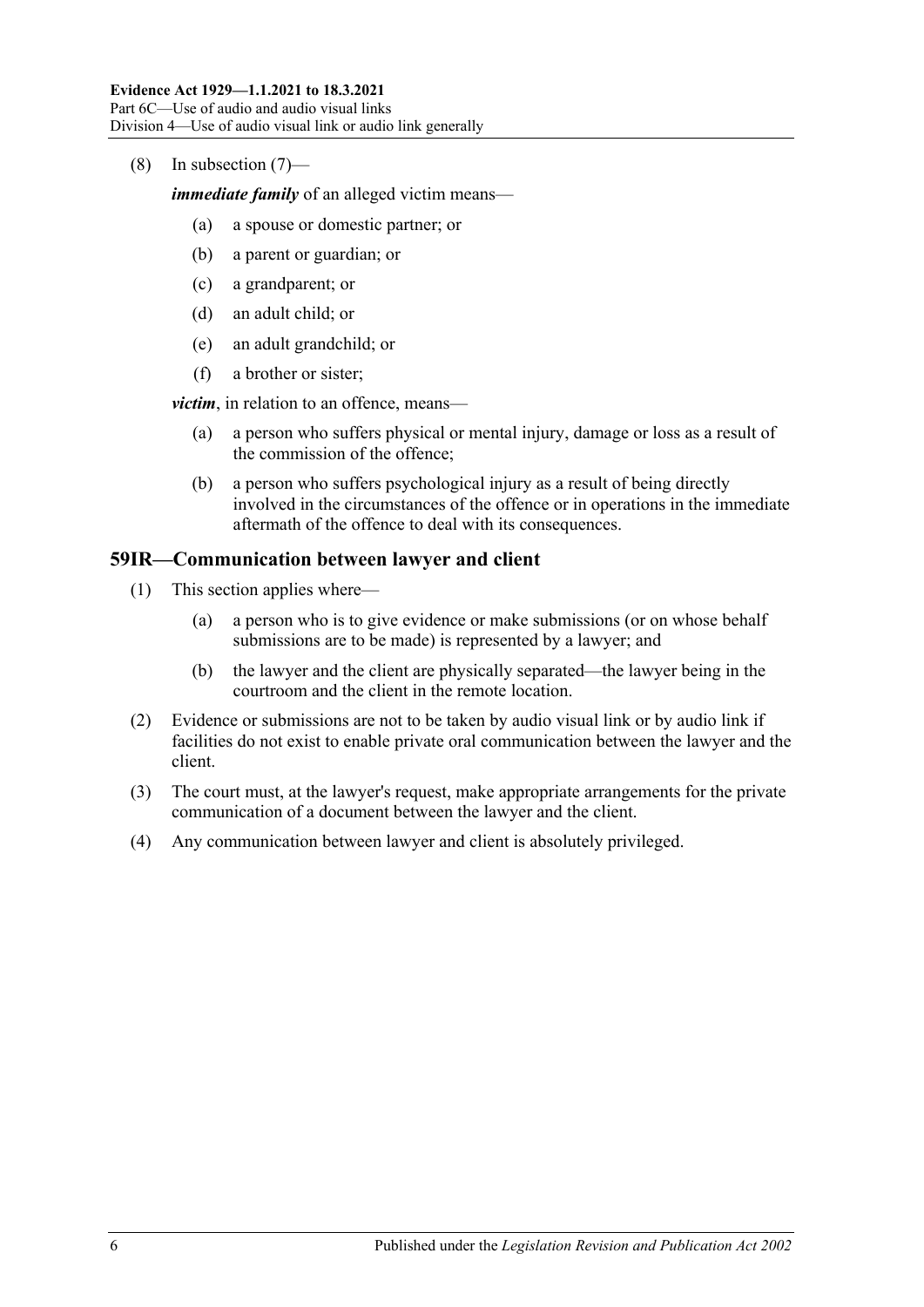# **Part 7—General provisions**

# **Division 1—Power to dispense with formal proof**

# <span id="page-68-0"></span>**59J—Court's power to dispense with formal proof**

- (1) A court may at any stage of civil or criminal proceedings—
	- (a) dispense with compliance with the rules of evidence for proving any matter that is not genuinely in dispute; or
	- (b) dispense with compliance with the rules of evidence where compliance might involve unreasonable expense or delay.
- (2) In exercising its power under [subsection](#page-68-0) (1) the court may, for example, dispense with proof of—
	- (a) a document or the execution of a document;
	- (b) handwriting;
	- (c) the identity of a party;
	- (d) the conferral of an authority to do a particular act.
- (3) A court is not bound by the rules of evidence in informing itself on any matter relevant to the exercise of its discretion under this section.

# **Division 2—Notice of action**

# **60—Sufficiency of notice of action**

In any action or other proceeding in any court of justice in which notice of action is required, such notice shall be deemed sufficient if, in the opinion of the person presiding, such notice shall have given the defendant reasonable notice of the cause of such action, and the sufficiency of such notice shall be a question of fact and not of law; and no notice of action shall be held insufficient merely for want of form.

# **Division 3—Facilitation of proof of certain matters**

# **62—Proof of "public place" in certain cases**

Whenever in any proceedings before justices, in respect of any offence, it is an essential ingredient of the offence that the place (where any fact or matter occurred or was done) should be a public place, an allegation, in the complaint or information, that the place (specified as that in which the fact or matter charged occurred or was done) was a public place, shall be *prima facie* evidence of that fact, but the court may, if it thinks fit, and at any stage of the proceedings, permit evidence to be called with respect to the said fact.

# **62A—Proof of place being within municipality etc**

(1) In any complaint or information an allegation that any place is within a municipality, district council district, town or township, shall be *prima facie* evidence of the fact so alleged.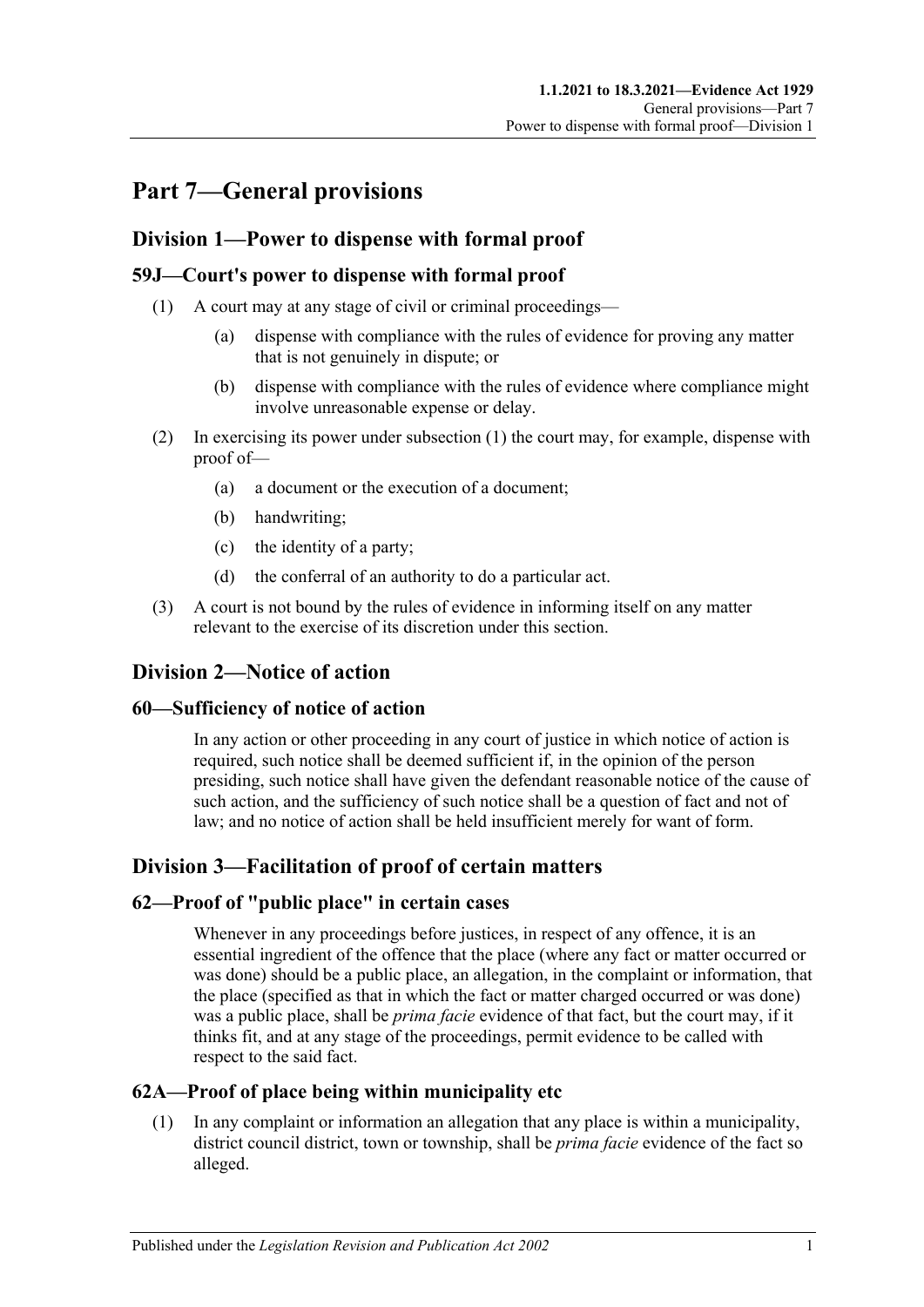(2) In this section the word *place* shall include any place, public or private, however described in the complaint or information, including any street road or other thoroughfare, or part thereof, and any building or structure or part thereof.

# **63—Proof of foreign law**

Printed books purporting to contain statutes, ordinances or other written laws in force in any country, although not purporting to have been printed or published by authority, and books purporting to contain reports of decisions of courts or judges in such country, and text books treating of the laws of such country, may be referred to by all courts for the purpose of ascertaining the laws in force in such country; but such courts shall not be bound to accept or act on the statements in any such books as evidence of such laws.

# **63A—Evidence as to foreign law**

Where upon trial of any proceedings by judge and jury it is necessary to ascertain the law of any other country or state applicable to the proceedings, any question as to the effect of evidence given with respect to that law shall, instead of being submitted to the jury, be decided by the judge.

# **64—Proof of matters of history, science etc**

All courts may, in matters of public history, literature, science, or art, refer, for the purposes of evidence, to such published books, calendars, maps, or charts as such courts consider to be of authority on the subjects to which they respectively relate: Provided that nothing herein contained shall be deemed to require any such court to accept or act upon any such evidence when tendered, unless it thinks fit.

# **65—Reference by court to books, official certificates etc**

- (1) In any matter relating to—
	- (a) the ordinary course of the post between any place within the Commonwealth and any other place, whether within or without the Commonwealth, or to the public business and transactions of the Australian Postal Commission; or
	- (b) the territorial limits of the area controlled by any municipal or district council or other local governing body, or of any other area designated or proclaimed or appointed by or under any statute or to the inclusion in any such area or the exclusion therefrom of any particular place; or
	- (c) the distance between any two places in the State;

every court may refer to—

- (d) any such published book, map, chart, or document as the court considers to be of authority upon the subject to which it relates; or
- (e) any certificate purporting to be signed by some person occupying any official position which, in the opinion of the court, qualifies him to certify to the fact in question.
- (2) However nothing herein contained shall be deemed to require any such court to accept or act upon any such evidence when tendered unless it thinks fit.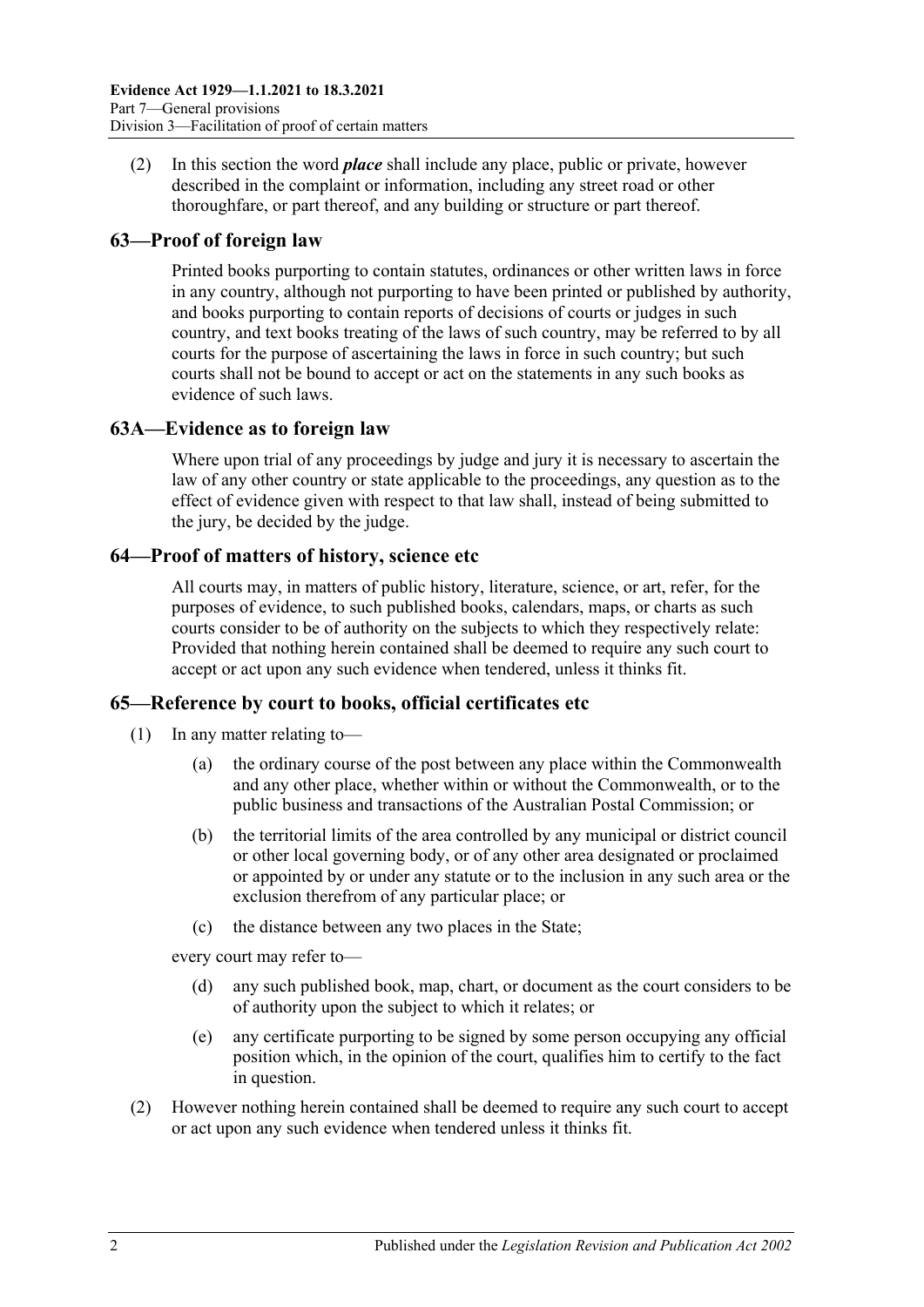# **65A—Proof of age**

If—

- (a) the age of a person is relevant to proceedings before a court; and
- (b) a document that appears to be a certified copy of, or extract from, a register of births kept under an Australian law, or under the law of the country in which the person was born, is produced to the court; and
- (c) the name of the person to whom the document relates is the name or a former name of the person whose age is to be established,

it will be presumed, in the absence of evidence to the contrary, that the person whose age is to be established is the person named in the document produced to the court and that the date of his or her birth is the date of birth shown in that document.

# **Division 4—Taking affidavits etc outside the State**

# <span id="page-70-3"></span>**66—Taking of affidavits out of the State**

- <span id="page-70-2"></span><span id="page-70-1"></span><span id="page-70-0"></span>(1) Any oath or affidavit required for the purpose of any court or matter in the State may be taken or made, in any place out of the State, before—
	- (a) a commissioner for taking affidavits in the Supreme Court empowered and authorised to act in that place; or
	- (b) a British diplomatic or consular agent exercising his function in that place; or
	- (ba) any person appointed to hold or act in any of the following offices of the Commonwealth in that place:
		- (i) ambassador;
		- (ii) high commissioner;
		- (iii) minister;
		- (iv) head of mission;
		- (v) commissioner;
		- (vi) charge d'affaires;
		- (vii) counsellor or secretary at an embassy, high commissioner's office, legation or other post;
		- (viii) consul-general;
		- (ix) consul;
		- (x) vice-consul;
		- (xi) trade commissioner;
		- (xii) consular agent; or
	- (bb) an employee of the Commonwealth, or the Australian Trade Commission, authorised under section 3 of the *Consular Fees Act 1955* (Commonwealth) and exercising his or her function in that place; or
	- (c) any person having authority to administer an oath in that place.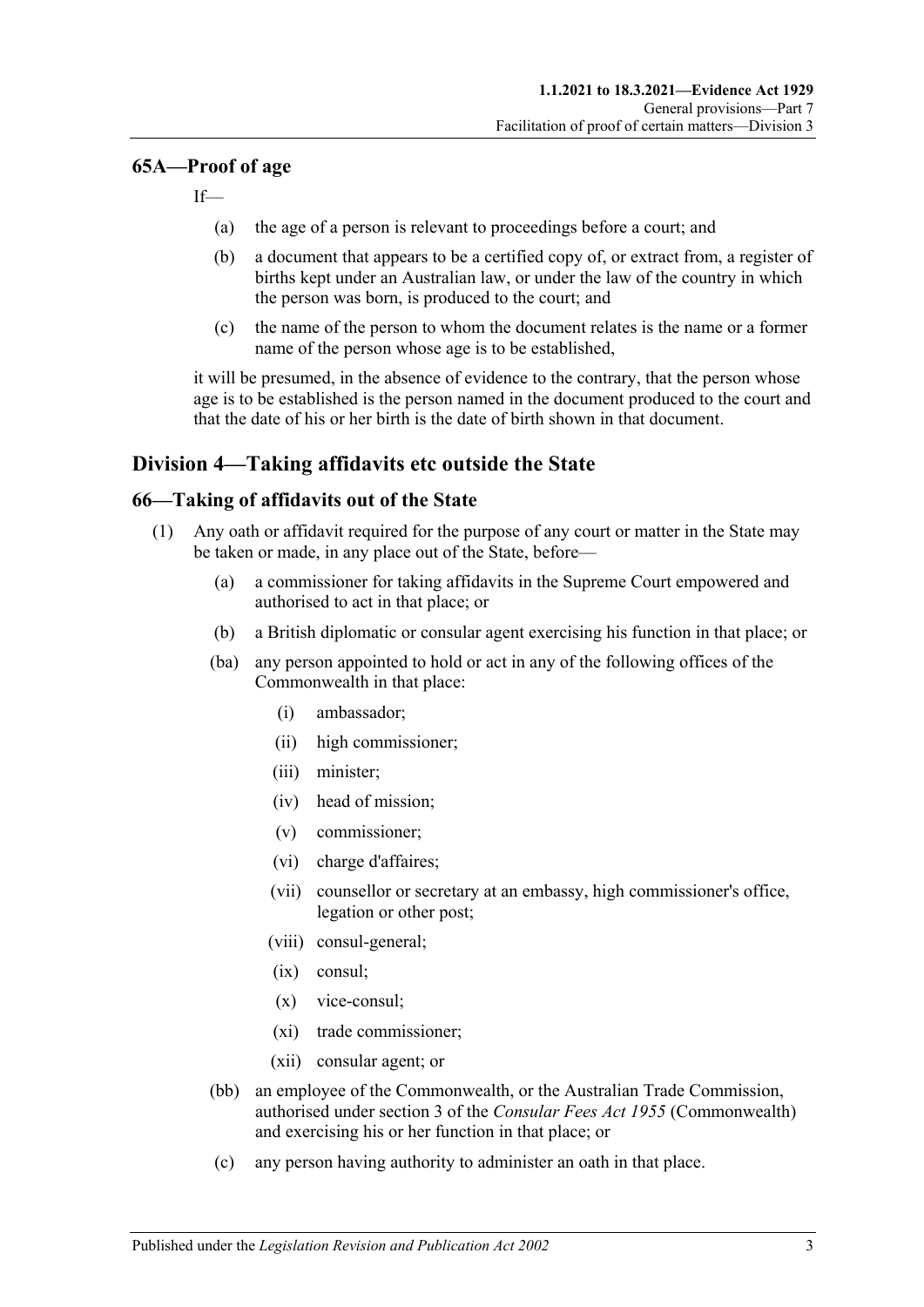- (2) Judicial and official notice may be taken—
	- (a) of the signature or seal of any such commissioner or agent or of any person appointed as aforesaid, or of any person having authority as aforesaid if he purports to have such authority, otherwise than by the law of a foreign country not under the dominion of His Majesty; and
	- (b) of the fact that any particular place is under the dominion of His Majesty.
- (3) In the case of a person purporting to have such authority by the law of a foreign country not under the dominion of His Majesty, such authority may be verified by any of the persons mentioned in [paragraphs](#page-70-0) (a), [\(b\)](#page-70-1) and [\(ba\)](#page-70-2) of [subsection](#page-70-3) (1) hereof, or by the certificate of the superior court of such place, and if such authority purports to be so verified the oath or affidavit may be admitted or received without further proof of the signature or seal, or of the judicial, official, or other character of such first mentioned person.
- (4) In this section—

*oath* includes affirmation and declaration;

*affidavit* includes any statutory or other declaration, acknowledgment, or examination;

*diplomatic agent* means ambassador, envoy, minister, charge d'affaires, or secretary of embassy or legation;

*consular agent* means consul-general, consul, vice-consul, or consular agent, or acting consul-general, acting consul, acting vice-consul, or acting consular agent.

# <span id="page-71-0"></span>**66A—Taking of affidavits out of the State by sailors, soldiers and airmen**

- (1) Any oath or affidavit required to be made by any member of a fighting force, for the purpose of any court or matter in the State, may be taken or made in any place out of the State before any officer of any naval, military or air force of any part of His Majesty's dominions who holds a rank not below the following, namely:
	- (a) in the case of a naval officer, lieutenant;
	- (b) in the case of a military officer, captain;
	- (c) in the case of an officer of an air force, flight-lieutenant,

or before any person having authority to administer an oath in the State.

- (2) An officer administering an oath or taking an affidavit by virtue of the powers conferred by this section shall state in the jurat or attestation to the oath or affidavit the following matters, namely:
	- (a) the date on which the oath or affidavit is taken or sworn;
	- (b) the full name and rank of the officer.
- (3) An apparently genuine signature purporting to be the signature of a person administering an oath or taking an affidavit, and purporting to be the signature of an officer of a naval, military or air force of any part of His Majesty's dominions who holds a rank not below that specified in [subsection](#page-71-0) (1) of this section, may be deemed to be the signature of such an officer unless the contrary is shown.
- (5) In this section—

*affidavit* includes any statutory or other declaration, acknowledgment, or examination;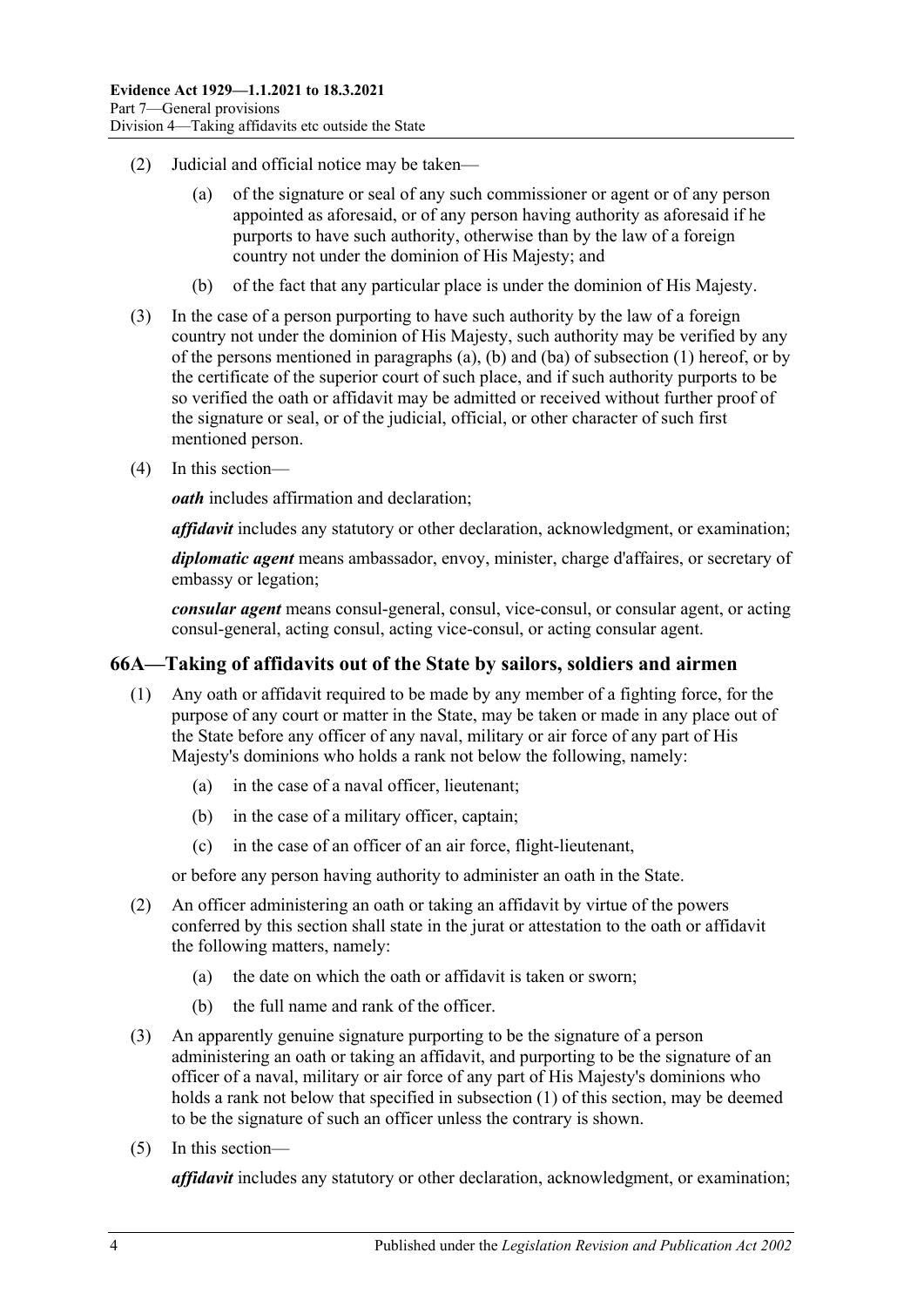*His Majesty's dominions* includes the United Kingdom of Great Britain and Northern Ireland, and all self-governing dominions, dependencies, colonies, protectorates, protected states, and mandated territories of His Majesty;

*member of a fighting force* includes any man or woman who is a member of a naval, military or air force of any country, and any person who, as a representative or employee of any charitable, religious or other organisation for promoting the welfare of members of any such force, is attached to any such force;

*oath* includes affirmation and declaration.

## **67—Extension of provisions relating to affidavits to attestation etc of other documents**

- <span id="page-72-0"></span>(1) The provisions of [section](#page-70-0) 66 and [66A](#page-71-0) shall, as far as applicable, extend to every attestation, verification, acknowledgment, or signature in relation to any document required, authorised, or permitted by or under any statute or by custom or otherwise to be attested, verified, acknowledged, or signed, and to the doing of all notarial acts as if such provisions had been re-enacted in this section, excluding words relating to the administration of oaths or affirmations and the taking of affidavits and substituting therefor words relating to attestation, verification, acknowledgment, or signature, as the case may be.
- <span id="page-72-2"></span>(1a) Notwithstanding the provisions of [section](#page-70-0) 66 of this Act as affected by [subsection](#page-72-0) (1) of this section, judicial and official notice may be taken of the signature or seal of a person who, in connection with any of the matters to which those provisions so extend, appears to have signed that signature or affixed that seal while acting in the capacity of a notary public under the law for the time being in force in any country state or territory that is declared by proclamation to be a place within the Commonwealth of Nations to which this subsection applies, whether or not his authority for so acting has been verified in accordance with the provisions of [subsection](#page-72-1) (3) of [section](#page-70-0) 66 as so extended.
- (1b) A proclamation referred to in [subsection](#page-72-2) (1a) of this section may be made, and may be varied or cancelled by subsequent proclamation, as the Governor thinks fit.
- (2) *Notarial act* includes any act, matter, or thing which in South Australia or elsewhere a notary public can attest or verify or otherwise do by or under any Act of Parliament or custom or otherwise for the purpose of being used in the State.
- <span id="page-72-1"></span>(3) The provisions of this section apply to documents required, authorised, or permitted by or under the *[Real Property Act](http://www.legislation.sa.gov.au/index.aspx?action=legref&type=act&legtitle=Real%20Property%20Act%201886) 1886*.

# **Division 5—Admission of official documents in evidence**

#### **67A—Admissibility of documents without proof of seal etc**

Every document admissible in evidence for any purpose in any court of justice in England or Wales without proof of the seal, or stamp, or signature authenticating the document, or of the judicial or official character of the person appearing to have signed it, shall be admissible in evidence for the like purpose in any court of the State or before any person acting judicially under any law of the State, without proof of the seal, or stamp, or signature authenticating the document, or of the judicial or official character of the person appearing to have signed it.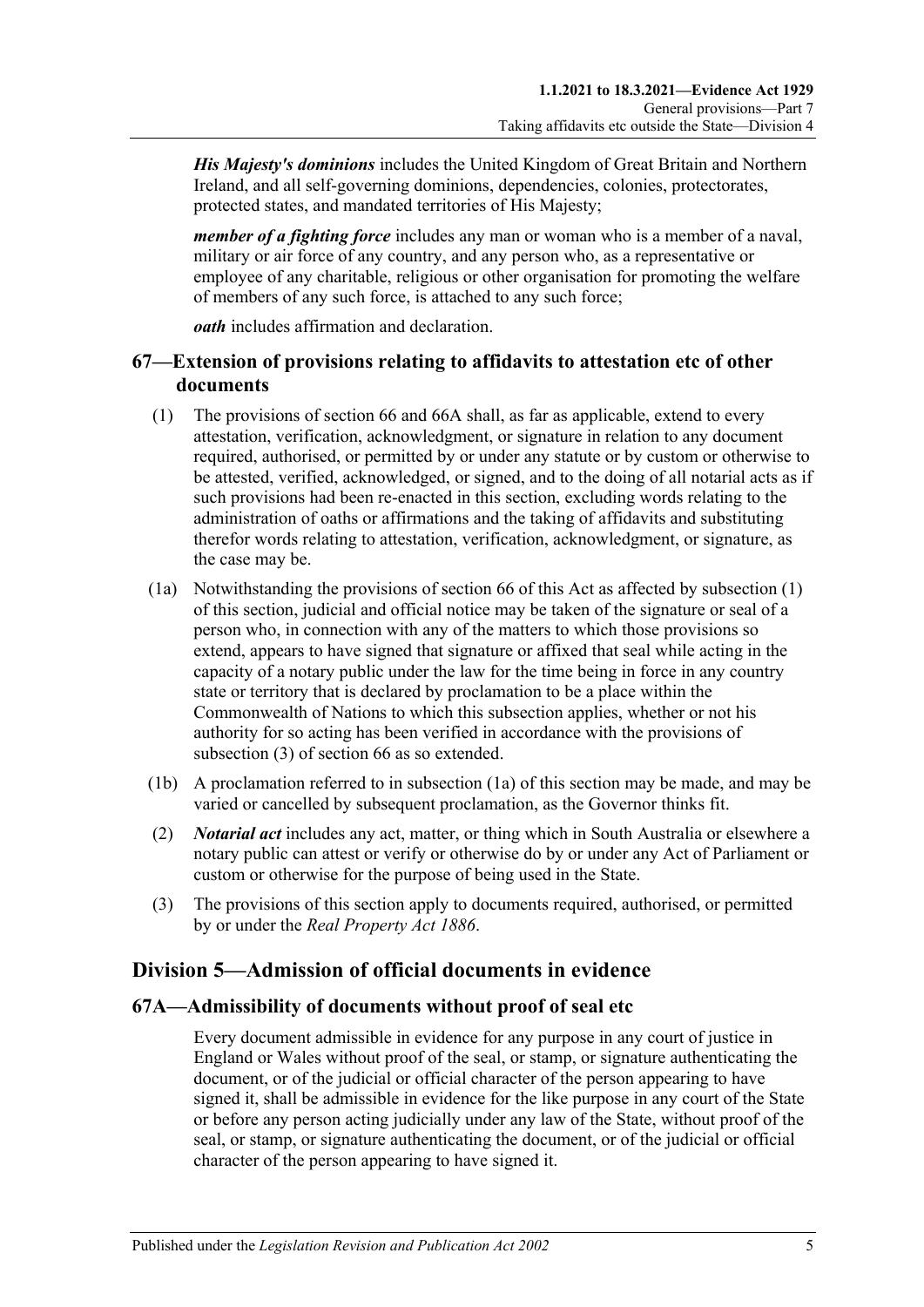# **Division 6—Power of foreign authority to take evidence**

#### **67AB—Taking of evidence in this State by foreign authorities**

- (1) Subject to [subsection](#page-73-0) (2) of this section, a foreign authority may—
	- (a) take evidence; and
	- (b) administer an oath or affirmation to any witness for the purpose of taking evidence,

in this State.

- <span id="page-73-0"></span>(2) Where—
	- (a) the foreign authority is not a court constituted of a person who holds judicial office under the laws of the place in which the court is established; or
	- (b) the evidence to be taken by the foreign authority relates to criminal proceedings,

it shall not be lawful for the foreign authority to take evidence, or to administer an oath or affirmation, in this State without the authority of the Attorney-General.

(3) In this section—

*foreign authority* means—

- (a) a court established under the law of a place outside this State; or
- (b) any body or person authorised under the law of a place outside this State to take evidence; or
- (c) any person commissioned or otherwise authorised by any such court, body or person to act on its behalf in taking evidence in this State.

# **Division 7—Select Committee evidence**

### **67B—Evidence before the Parliamentary Select Committee of Inquiry into Prostitution**

- <span id="page-73-1"></span>(1) Where a person in evidence, or in a submission, to the Select Committee makes a statement tending to incriminate himself of an offence, no proceedings in respect of that offence shall be commenced against him in respect of that offence except upon the authorisation of the Attorney-General.
- (2) Notwithstanding any law to the contrary no Minister or other person shall have power to give an authorisation under [subsection](#page-73-1) (1) of this section on behalf of or in place of the Attorney-General.
- (3) An apparently genuine document purporting to be under the hand of the Attorney-General and to authorise the commencement of proceedings in respect of an offence shall be accepted, in the absence of proof to the contrary, as proof of the authorisation required by [subsection](#page-73-1) (1) of this section.
- (4) A person who, without the authority of the Select Committee, publishes—
	- (a) the name of any person who gives evidence, or makes a submission, to the Select Committee; or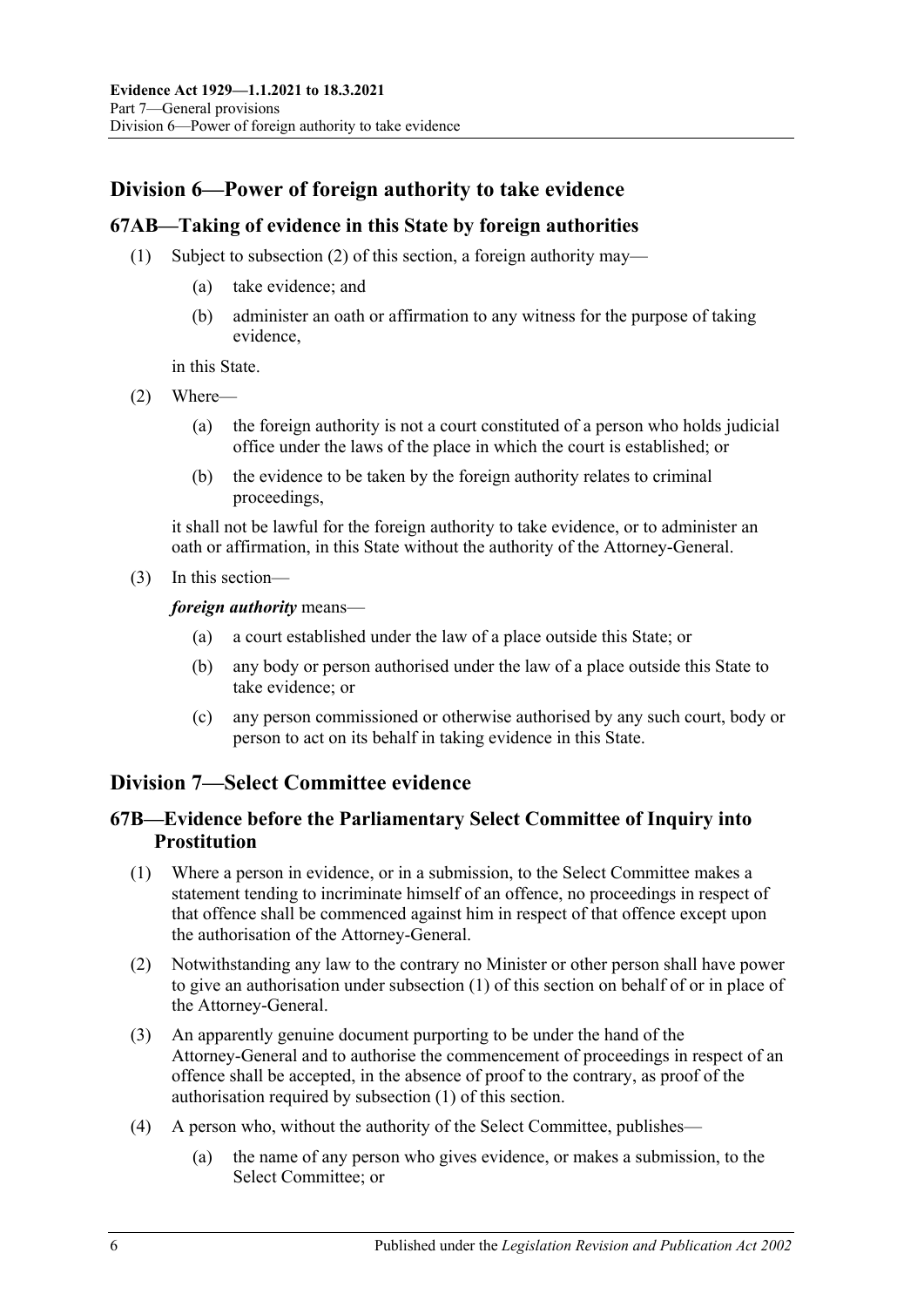(b) any information or material tending to identify any person who gives evidence, or makes a submission, to the Select Committee,

shall be guilty of an offence and liable, upon summary conviction, to a penalty not exceeding \$5 000.

(5) In this section—

*the Select Committee* means the Parliamentary Select Committee of Inquiry into **Prostitution** 

# **Division 8—Evidence of settlement negotiations**

#### <span id="page-74-0"></span>**67C—Exclusion of evidence of settlement negotiations**

- (1) Subject to this section, evidence of a communication made in connection with an attempt to negotiate the settlement of a civil dispute, or of a document prepared in connection with such an attempt, is not admissible in any civil or criminal proceedings.
- (2) Such evidence is, however, admissible if—
	- (a) the parties to the dispute consent; or
	- (b) the substance of the evidence has been disclosed with the express or implied consent of the parties to the dispute; or
	- (c) the substance of the evidence has been partly disclosed with the express or implied consent of the parties to the dispute, and full disclosure of the evidence is reasonably necessary to—
		- (i) enable a proper understanding of the other evidence that has already been adduced; or
		- (ii) avoid unfairness to any of the parties to the dispute; or
	- (d) the communication or document included a statement to the effect that it was not to be treated as confidential; or
	- (e) the proceeding in which the evidence is to be adduced is a proceeding to enforce an agreement for the settlement of the dispute or a proceeding in which the making of such an agreement is in issue; or
	- (f) the evidence tends to contradict or to qualify evidence that has already been admitted about the course of an attempt to settle the dispute; or
	- (g) the making of the communication, or the preparation of the document, affects the rights of a party to the dispute; or
	- (h) the communication was made, or the document was prepared, in furtherance of—
		- (i) the commission of a fraud or an offence; or
		- (ii) the doing of an act that renders a person liable to a civil penalty; or
		- (iii) the abuse of a statutory power.
- (3) [Subsection](#page-74-0) (1) does not apply to parts of a document that do not concern attempts to negotiate a settlement of a dispute, if it would not be misleading to adduce evidence of only those parts of the document.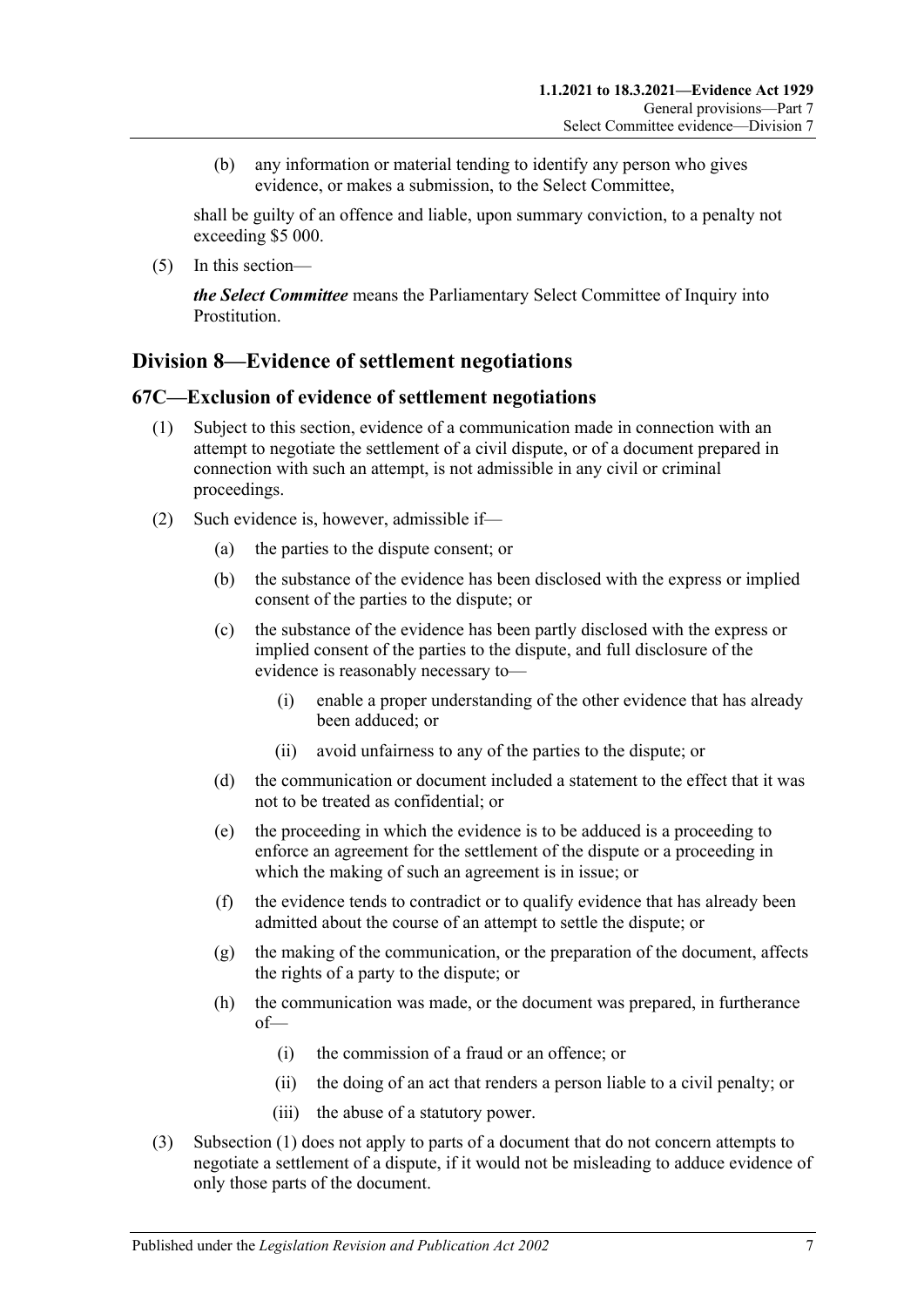# **Division 9—Protected communications**

#### **67D—Interpretation**

In this Division—

*committal proceedings*—see Part 5 Division 3 of the *[Criminal Procedure Act](http://www.legislation.sa.gov.au/index.aspx?action=legref&type=act&legtitle=Criminal%20Procedure%20Act%201921) 1921*;

*counsellor or therapist* means a person whose profession or work consists of, or includes, providing psychiatric or psychological therapy to victims of trauma (and includes a person who works voluntarily in that field);

*protected communication* means a communication that is protected by public interest immunity under [section](#page-75-0) 67E;

*psychiatric or psychological therapy* includes counselling;

*therapeutic context*—a communication relating to a victim or alleged victim of a sexual offence is made in a therapeutic context if—

- (a) the communication is made—
	- (i) to enable a counsellor or therapist to assess the nature and severity of the trauma suffered by the victim or alleged victim, or consequent psychiatric, psychological or emotional harm; or
	- (ii) for the purposes, or in the course, of psychiatric or psychological therapy provided to the victim or alleged victim; and
- (b) the communication is made in circumstances that give rise to a duty of confidentiality or a reasonable expectation of confidentiality.

#### <span id="page-75-0"></span>**67E—Certain communications to be protected by public interest immunity**

- (1) A communication relating to a victim or alleged victim of a sexual offence is, if made in a therapeutic context, protected from disclosure in legal proceedings by public interest immunity.
- (2) However, the following communications are not subject to public interest immunity:
	- (a) a communication made for the purposes of, or in the course of, a physical examination of the victim or alleged victim of a sexual offence by a registered medical practitioner or registered nurse; or
	- (b) a communication made for the purposes of legal proceedings arising from the commission of the alleged offence or for commencing such legal proceedings; or
	- (c) a communication as to which reasonable grounds exist to suspect that the communication evidences a criminal fraud, an attempt to pervert the administration of justice, perjury or another offence.
- (3) A public interest immunity arising under this section cannot be waived by—
	- (a) the counsellor or therapist; or
	- (b) a party to the protected communication; or
	- (c) the victim or alleged victim of the sexual offence or the guardian of the victim or alleged victim.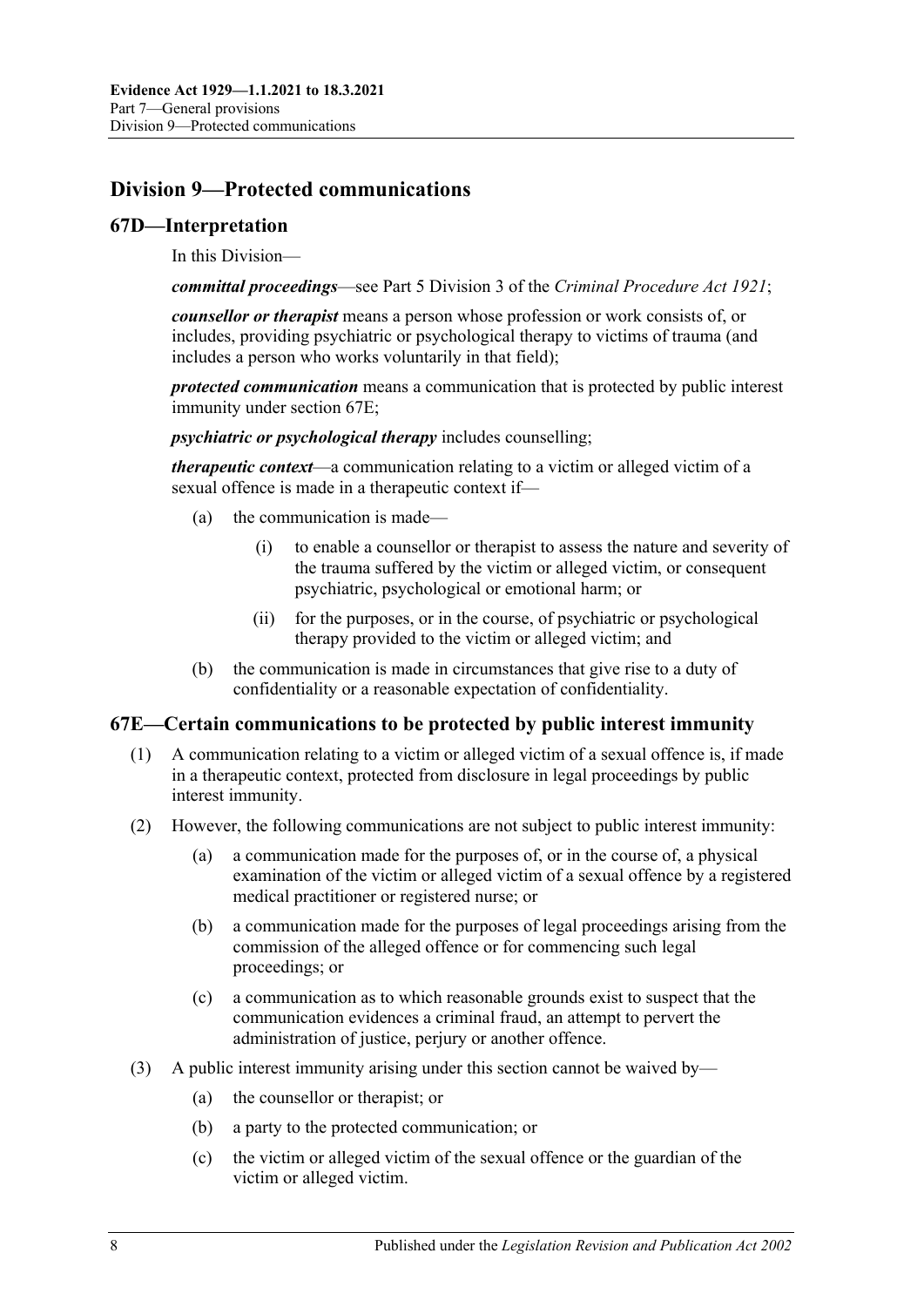#### **67F—Evidence of protected communications**

- (1) Evidence of a protected communication—
	- (a) is entirely inadmissible in committal proceedings; and
	- (b) cannot be admitted in other legal proceedings unless—
		- (i) the court gives permission to a party to the proceedings to adduce the evidence; and
		- (ii) the admission of the evidence is consistent with any limitations or restrictions fixed by the court; and
	- (c) is not liable to discovery or any other form of pre-trial disclosure.
- (2) On an application for permission to adduce evidence of a protected communication, the judge may make a preliminary examination of the relevant evidence if satisfied that—
	- (a) the applicant has a legitimate forensic purpose for seeking permission to adduce the evidence; and
	- (b) there is an arguable case that the evidence would materially assist the applicant in the presentation or furtherance of his or her case.
- (3) For the purposes of a preliminary examination of evidence, the court may order the counsellor or therapist to do one or more of the following:
	- (a) to provide written answers to questions;
	- (b) to produce written materials relating to the relevant protected communications;
	- (c) to appear for oral examination.

#### **Exceptions—**

- 1 If the counsellor or therapist who provided the counselling or therapy is an employee, answerable to another (the *principal*) in the organisation in which the counsellor or therapist is employed, an order under this subsection is to be addressed to the principal unless the court is satisfied that there are good reasons for not taking that course in the circumstances of the particular case.
- 2 An order requiring a person to appear for oral examination is not to be made unless the court is satisfied that the examination cannot otherwise be effectively conducted.
- (4) The following provisions govern the conduct of a preliminary examination:
	- (a) the preliminary examination is to be conducted—
		- (i) in the absence of the jury (if any); and
		- (ii) in a room closed to the public; and
	- (b) the evidence taken at the preliminary examination is not to be disclosed to the parties or their legal representatives except to the extent determined by the court; and
	- (c) no record of the preliminary examination is to be available for public access.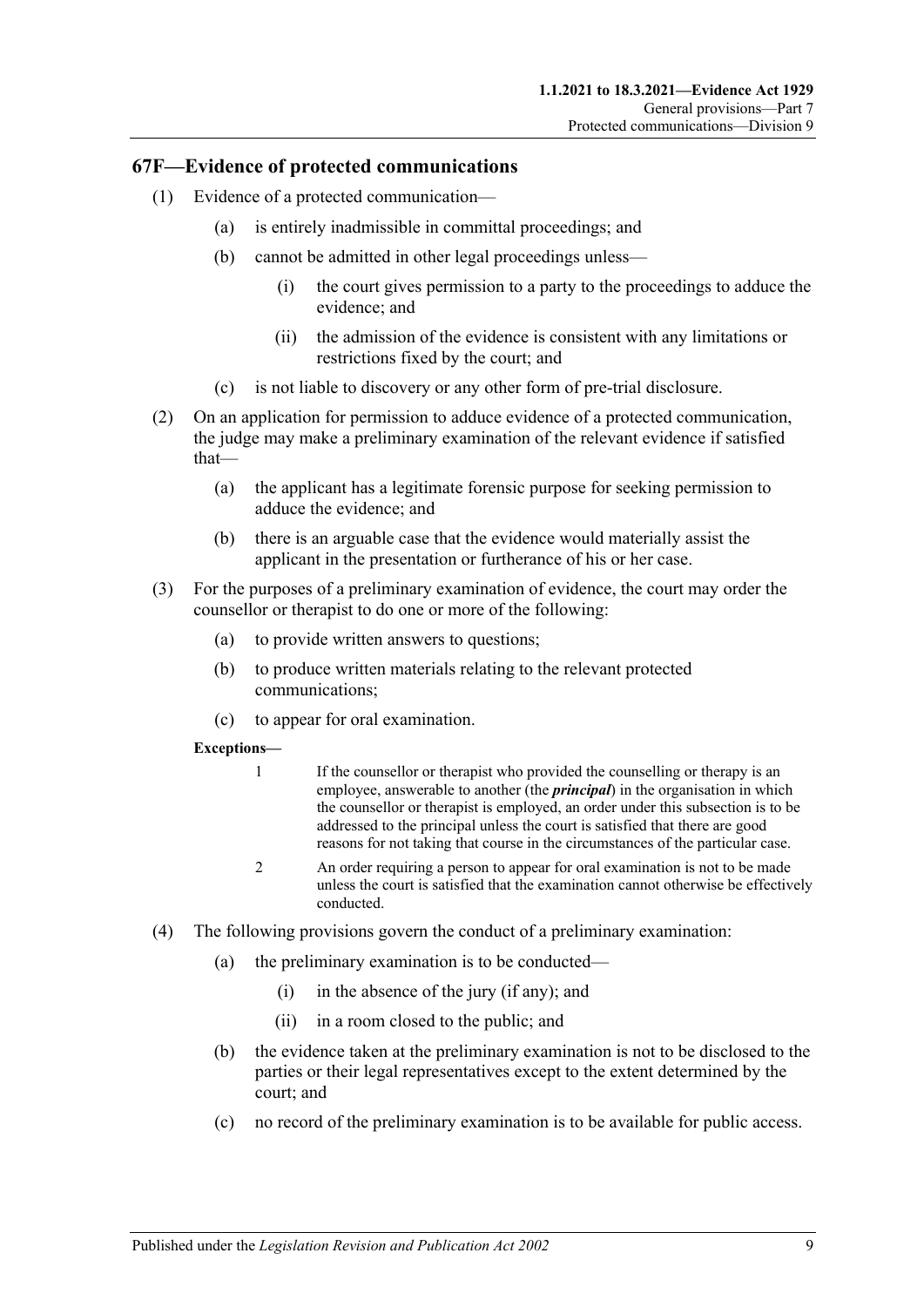- (5) In deciding whether to grant permission to adduce evidence of a protected communication, the court is to weigh—
	- (a) the public interest in preserving the confidentiality of protected communications;

against—

- (b) the public interest in preventing a miscarriage of justice that might arise from suppression of relevant evidence.
- (6) In weighing the above considerations, the court is to have regard to—
	- (a) the need to encourage victims of sexual offences to seek psychiatric or psychological therapy and the extent to which the effectiveness of such therapy is dependent on the maintenance of confidentiality between the counsellor or therapist and the victim;
	- (b) the probative value of the evidence and whether its exclusion may lead to a miscarriage of justice;
	- (c) the attitude of the victim or alleged victim to whom the communication relates (or the guardian of the victim or alleged victim) to the admission of the evidence;
	- (d) whether admission of the evidence is being sought on the basis of a discriminatory belief or bias;
	- (e) the extent to which admission of the evidence would infringe a reasonable expectation of privacy and the potential prejudice to any person who would otherwise be protected by public interest immunity.
- (7) The court is not to grant permission to adduce evidence of a protected communication unless satisfied that the public interest in preserving the confidentiality of protected communications is outweighed, in the circumstances of the case, by the public interest in preventing a miscarriage of justice that might arise from suppression of relevant evidence.
- (8) If the court decides to grant permission to adduce evidence of a protected communication, it may make ancillary orders—
	- (a) to prevent further publication or dissemination of the evidence; or
	- (b) for any other purpose the court considers appropriate.

## **Division 10—Sensitive material**

#### **67G—Interpretation and application**

- (1) In this Division
	- *access*—a person gives another person access to sensitive material if the person—
		- (a) allows the other to view the material; or
		- (b) gives the other a copy of the material; or
		- (c) gives the other a tape, disk or device from which the material may be produced or reproduced; or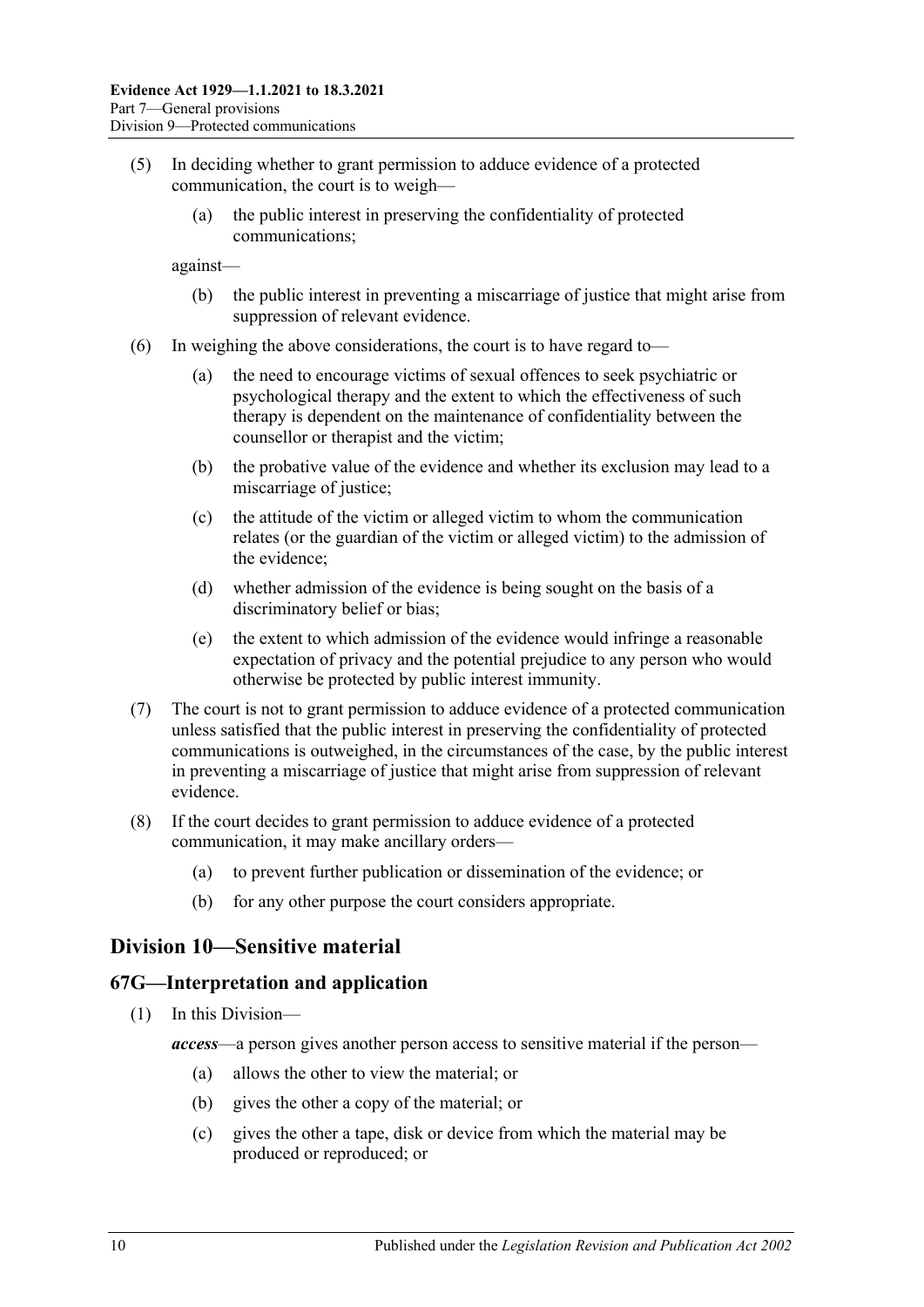(d) transmits the material, or a copy of the material, to the other in the form of computer data;

*conditions of access*—see [section](#page-80-0) 67I(4);

*criminal investigation* means the investigation of an offence, or alleged offence;

*criminal proceedings* means proceedings against a person for an offence (whether summary or indictable), including the following:

- (a) committal proceedings for an indictable offence;
- (b) proceedings relating to bail;
- (c) proceedings for the trial of an offence;
- (d) proceedings relating to sentencing;
- (e) proceedings on an appeal against conviction or sentence;

*private act* means—

- (a) a sexual act; or
- (b) an act involving an intimate bodily function such as using a toilet; or
- (c) an activity involving nudity or exposure or partial exposure of sexual organs, pubic area, buttocks or female breasts;

*prosecuting authority* means—

- (a) in relation to criminal proceedings—the Director of Public Prosecutions, a delegate of the Director of Public Prosecutions, a police officer, or any other person acting in a public official capacity, who is responsible for commencing or conducting a prosecution; and
- (b) in relation to a criminal investigation—a police officer or any other person acting in a public official capacity who is responsible for conducting a criminal investigation;

*public official* means—

- (a) a police officer; or
- (b) a person who holds an office or position in the employment of the State or an instrumentality or agency of the State; or
- (c) any person classified by regulation as a public official;

*restricted access* to sensitive material means access subject to conditions imposed under this Division;

*sensitive material* has the meaning given by [section](#page-79-0) 67H;

*sensitive material notice*—see [section](#page-80-1) 67I;

*unrestricted access* to sensitive material means access that is not subject to conditions imposed under this Division.

(2) In this Division, a reference to a *prosecuting authority* includes a reference to a legal practitioner representing the prosecuting authority.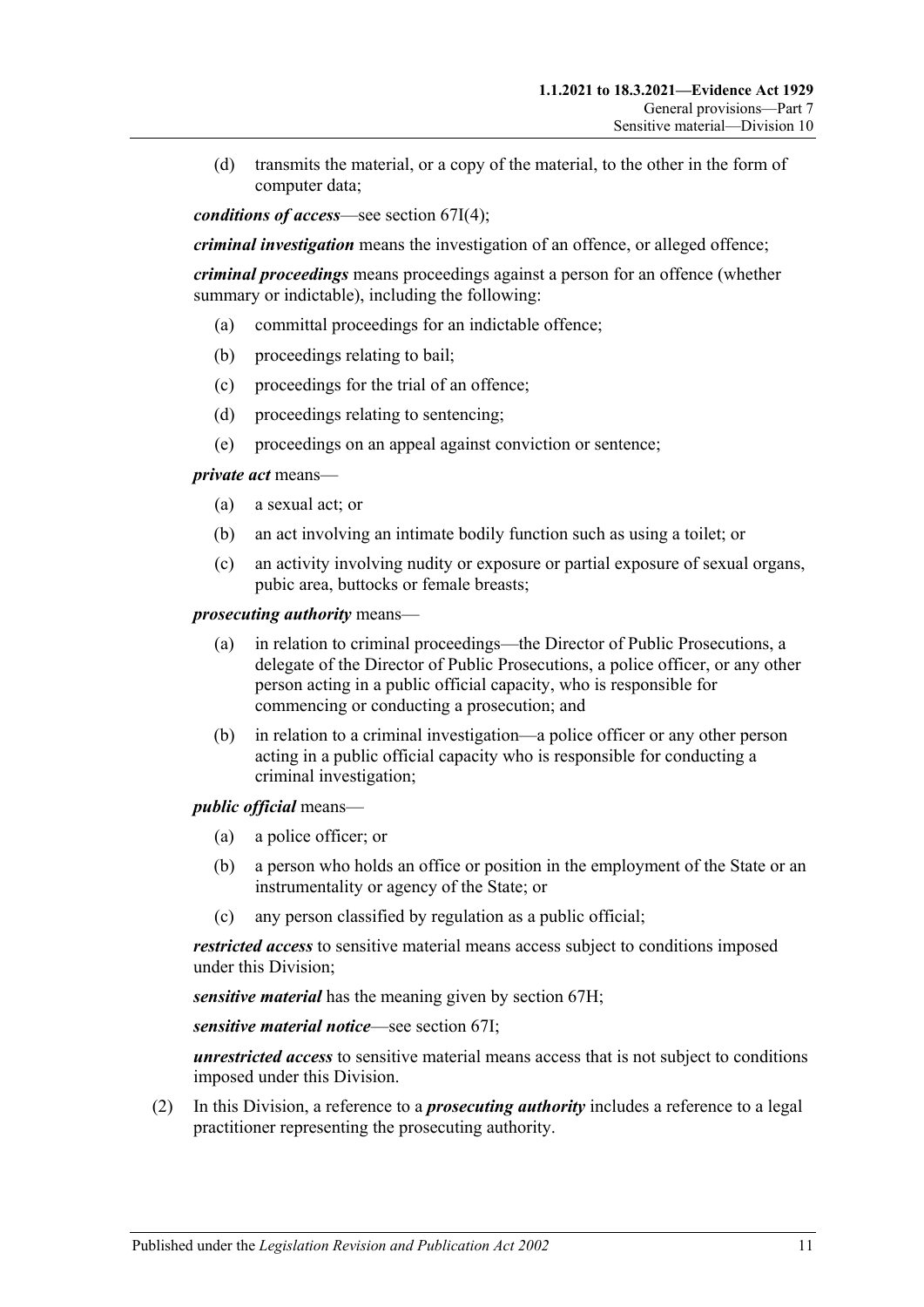#### <span id="page-79-2"></span><span id="page-79-0"></span>**67H—Meaning of sensitive material**

- <span id="page-79-1"></span>(1) For the purposes of this Division, *sensitive material* includes—
	- (a) the whole or a part of—
		- (i) an audio visual record; or
		- (ii) the transcript of any such record,

of the interview of a witness to whom this paragraph applies that has been made pursuant to—

- (iii) [section](#page-12-0) 12AB; or
- (iv) Part 17 Division 3 of the *[Summary Offences Act](http://www.legislation.sa.gov.au/index.aspx?action=legref&type=act&legtitle=Summary%20Offences%20Act%201953) 1953*; and
- (ab) child exploitation material (within the meaning of section 62 of the *[Criminal](http://www.legislation.sa.gov.au/index.aspx?action=legref&type=act&legtitle=Criminal%20Law%20Consolidation%20Act%201935)  [Law Consolidation Act](http://www.legislation.sa.gov.au/index.aspx?action=legref&type=act&legtitle=Criminal%20Law%20Consolidation%20Act%201935) 1935*); and
- (b) anything that contains or displays an image of a person if—
	- (i) the image is of the person engaged or apparently engaged in a private act; or
	- (ii) the image is of the victim, or alleged victim, of a sexual offence or an offence of stalking under section 19AA of the *[Criminal Law](http://www.legislation.sa.gov.au/index.aspx?action=legref&type=act&legtitle=Criminal%20Law%20Consolidation%20Act%201935)  [Consolidation Act](http://www.legislation.sa.gov.au/index.aspx?action=legref&type=act&legtitle=Criminal%20Law%20Consolidation%20Act%201935) 1935*; or
	- (iii) the image is of the person taken or made after the person's death.
- (2) A reference to *sensitive material* extends to anything in a prosecuting authority's possession that the prosecuting authority reasonably considers to be sensitive material.
- (3) [Paragraph](#page-79-1) (a) of [subsection](#page-79-2) (1) applies to a witness—
	- (a) who is—
		- (i) a young child; or
		- (ii) a person with a disability that adversely affects the person's capacity to give a coherent account of the person's experiences or to respond rationally to questions; and
	- (b) who is the victim, or alleged victim, of a sexual offence.

#### **67HA—Court may give access to certain sensitive material in certain circumstances**

A court may, if of the opinion that giving access to sensitive material of a kind referred to in section  $67H(1)(a)$  that has been, or may be, admitted as evidence in proceedings before the court would assist a medical practitioner or psychologist—

- (a) to prepare an expert report for the court; or
- (b) to provide treatment or therapy to the witness,

make the sensitive material available to the medical practitioner or psychologist (as the case may be) subject to such conditions as the court thinks fit.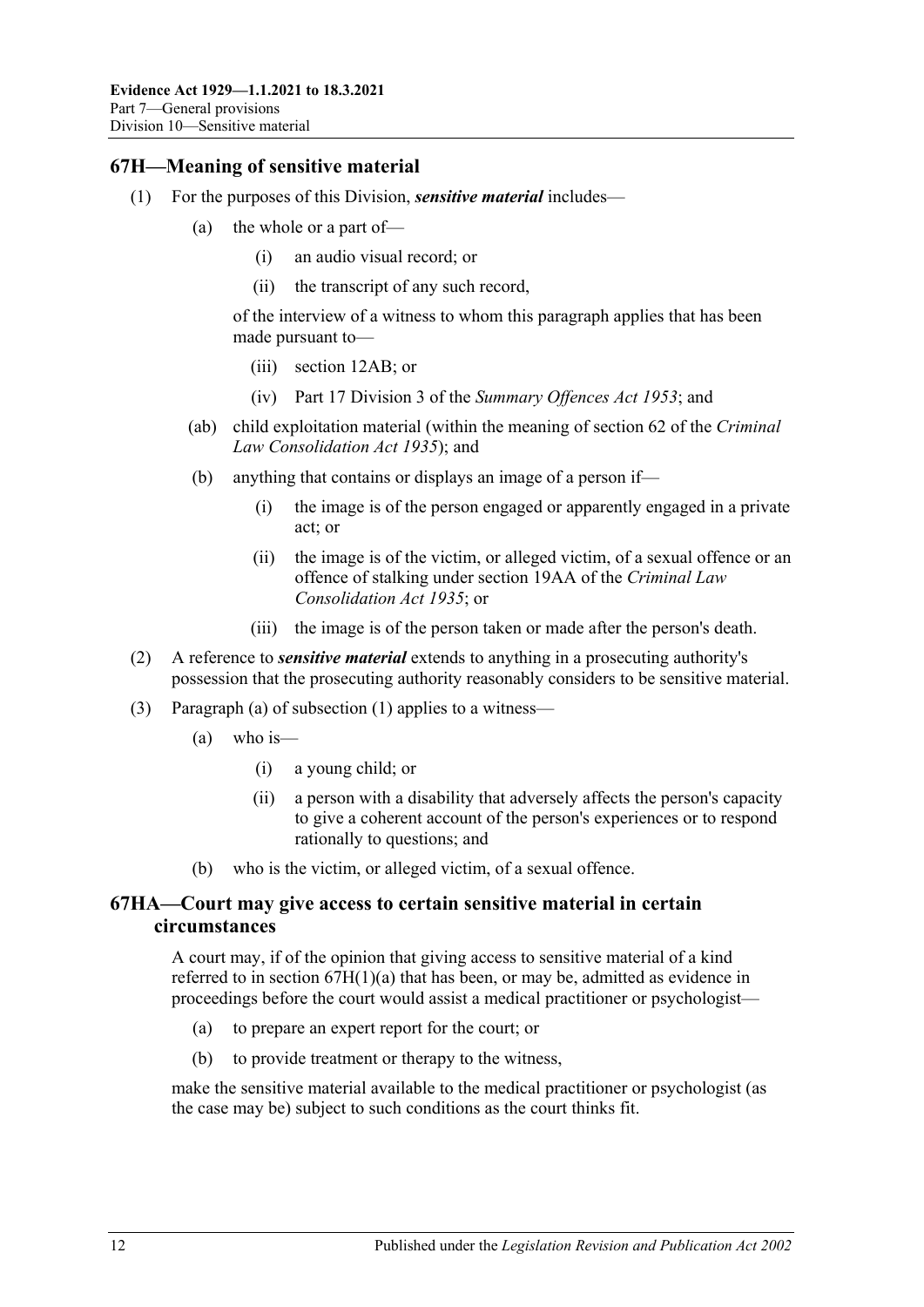#### <span id="page-80-1"></span>**67I—Procedures for giving restricted access to sensitive material**

- (1) If, but for this Division, a prosecuting authority would be required to give unrestricted access to sensitive material, the prosecuting authority has a discretion to give either unrestricted or restricted access to the sensitive material.
- (2) A prosecuting authority cannot, however, exercise its powers under this Division to restrict access to sensitive material by—
	- (a) a court; or
	- (b) a public official who reasonably requires access to the sensitive material for purposes connected with his or her official functions.
- (3) If the prosecuting authority decides to give restricted access, the authority must give the person entitled to access a notice (a *sensitive material notice*) that complies with this section.
- <span id="page-80-0"></span>(4) The sensitive material notice must—
	- (a) describe the sensitive material; and
	- (b) indicate that the prosecuting authority has decided to exercise its powers under this section to restrict the person's access to the sensitive material; and
	- (c) state that the restricted access to the sensitive material is subject to the following conditions:
		- (i) the condition that the material will be available for examination by the person under the supervision of the prosecuting authority at a place specified in the notice and at a time to be arranged at the request of the person;
		- (ii) any other condition the prosecuting authority considers necessary or desirable to protect the integrity of the material and to prevent unauthorised reproduction or dissemination; and
	- (d) set out the name and contact details of the person who is responsible for arranging restricted access to the material on behalf of the prosecuting authority.
- (5) After receiving a sensitive material notice, the person entitled to restricted access may ask the prosecuting authority to give the person access to the sensitive material.
- (6) The prosecuting authority must, as soon as practicable after receiving such a request, give the person entitled to restricted access such opportunity or opportunities as may be reasonable in the circumstances to access the sensitive material under the conditions of access.
- (7) A decision by a prosecuting authority under this section to restrict access to sensitive material is administrative and final and not subject to any form of review.
- (8) A person who is given restricted access to sensitive material by a prosecuting authority under this section must not contravene a condition of access. Maximum penalty: \$8 000 or imprisonment for 2 years or both.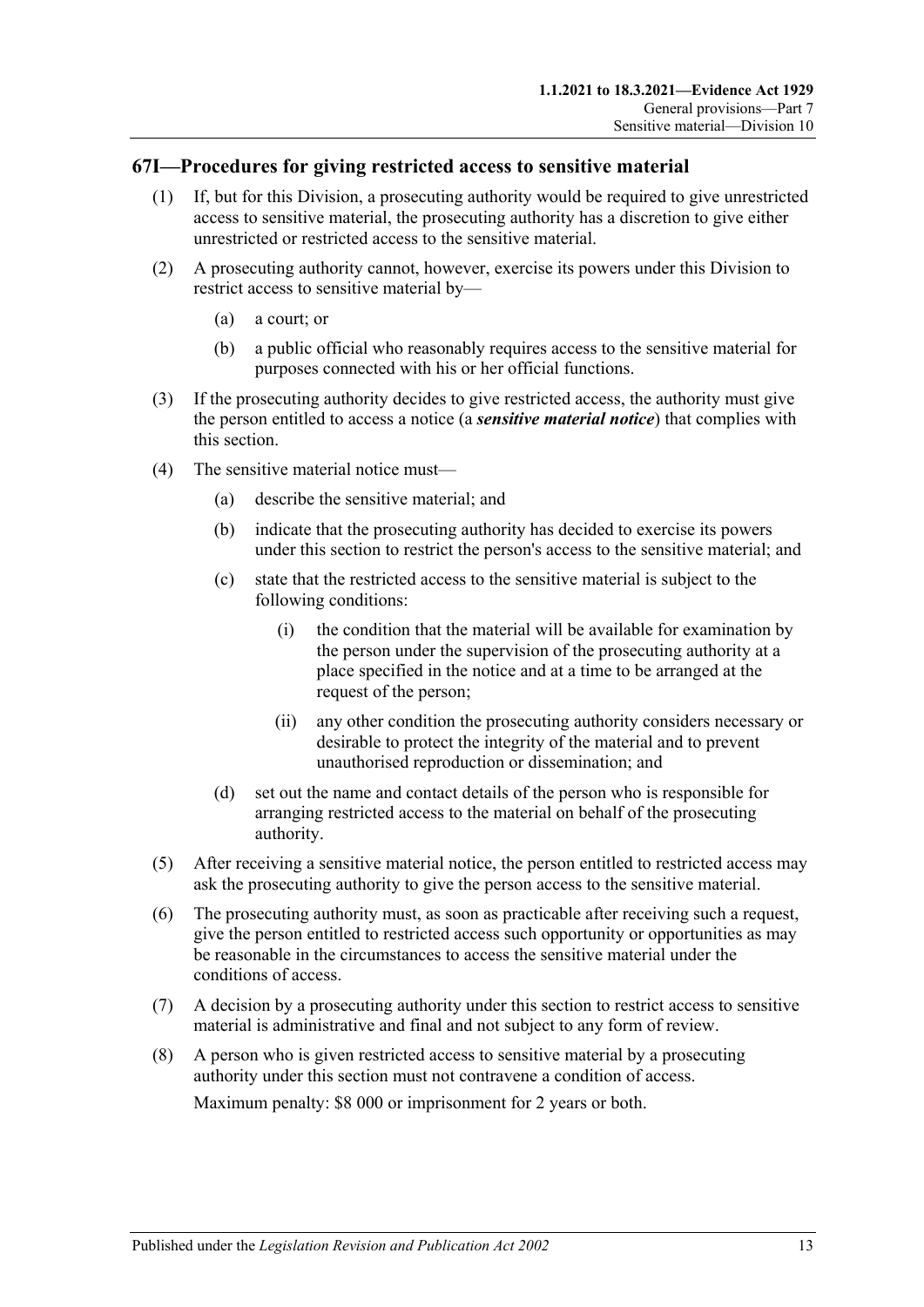### <span id="page-81-0"></span>**67J—Improper dissemination of sensitive material**

- (1) A person who creates sensitive material for a prosecuting authority, or who obtains possession of sensitive material on behalf of or from a prosecuting authority, in connection with a criminal investigation, or criminal or civil proceedings, must not allow access to the material except—
	- (a) for the legitimate purposes of the investigation or proceedings; or
	- (b) as may be authorised by the prosecuting authority.

Maximum penalty: \$8 000 or imprisonment for 2 years or both.

<span id="page-81-1"></span>(2) A public official who creates, or obtains possession of, sensitive material in connection with official functions must not allow access to the material except as reasonably required for purposes connected with his or her official functions (which may include functions relating to education or training).

Maximum penalty: \$8 000 or imprisonment for 2 years or both.

(3) In proceedings for an offence against [subsection](#page-81-0) (1) or [\(2\),](#page-81-1) it is a defence to prove that the act or omission constituting the offence was attributable to an honest and reasonable mistake on the defendant's part.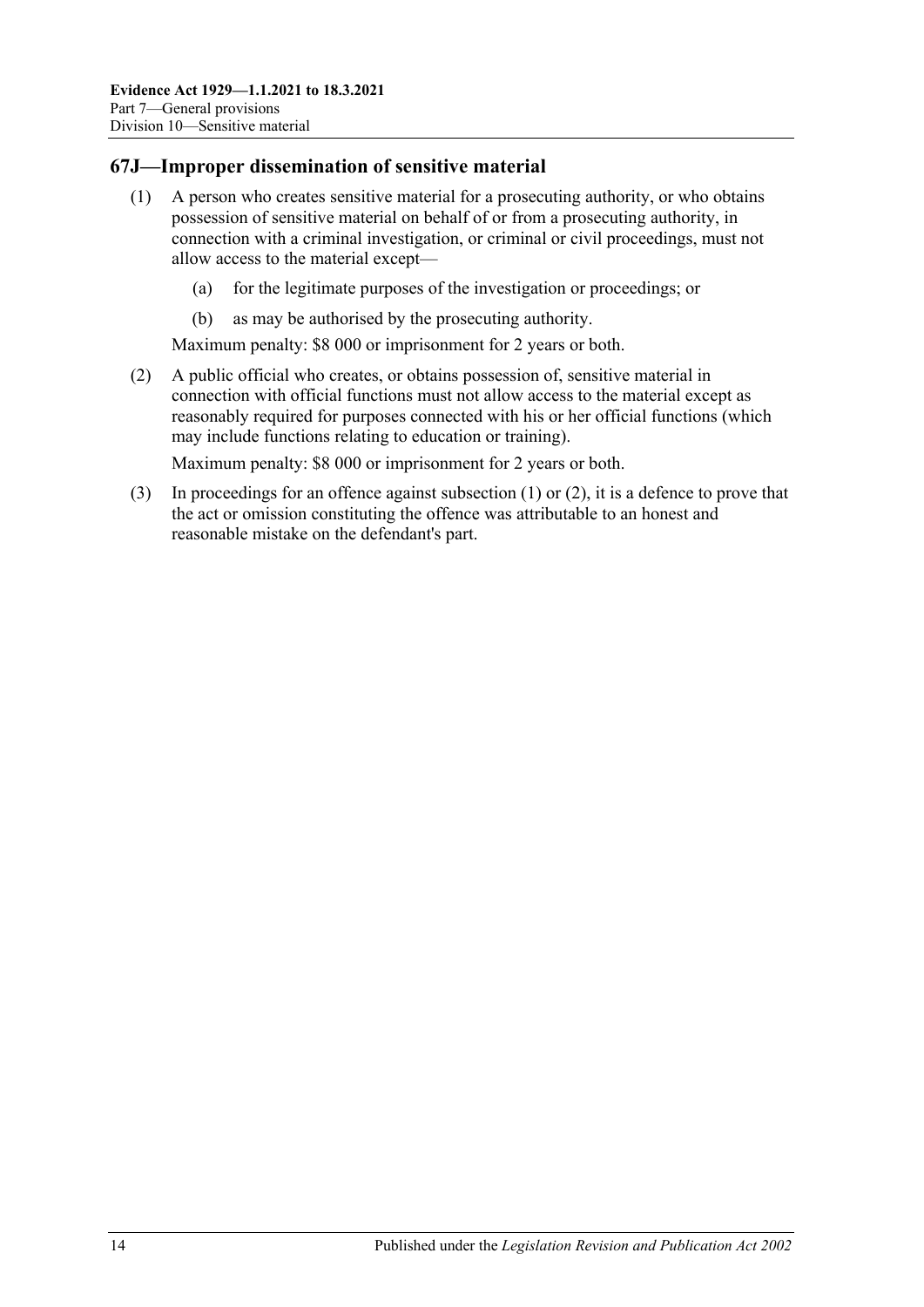# **Part 8—Publication of evidence**

# **Division 1—Preliminary**

### **68—Interpretation**

In this Part—

*court* includes any person acting judicially;

*evidence* includes any statement made before a court whether or not the statement constitutes evidence for the purposes of the proceedings before the court;

*interim suppression order* means a suppression order under section [69A\(3\);](#page-84-0)

*news media* means those who carry on the business of publishing;

*newspaper* means a newspaper, journal, magazine or other publication that is published at periodic intervals;

*primary court*, in relation to an appeal, means the court by which the decision or order subject to appeal was made;

*publish* means publish by newspaper, radio or television, or on the internet, or by other similar means of communication to the public;

*suppression order* means an order—

- (a) forbidding the publication of specified evidence or of any account or report of specified evidence; or
- (b) forbidding the publication of the name of—
	- (i) a party or witness; or
	- (ii) a person alluded to in the course of proceedings before the court,

and of any other material tending to identify any such person.

# **Division 2—Orders for clearing court or suppressing publication of evidence etc**

#### <span id="page-82-0"></span>**69—Order for clearing court**

- (1) Where a court considers it desirable in the interests of the administration of justice, or in order to prevent hardship or embarrassment to any person, to exercise the powers conferred by this section, it may order specified persons, or all persons except those specified, to absent themselves from the place in which the court is being held during the whole or any part of the proceedings before the court.
- (1a) Where the alleged victim of a sexual offence is a child and is to give evidence (including evidence admitted in the form of an audio visual record) in proceedings related to the offence, an order must be made under [subsection](#page-82-0) (1) requiring all persons except—
	- (a) those whose presence is required for the purposes of the proceedings; and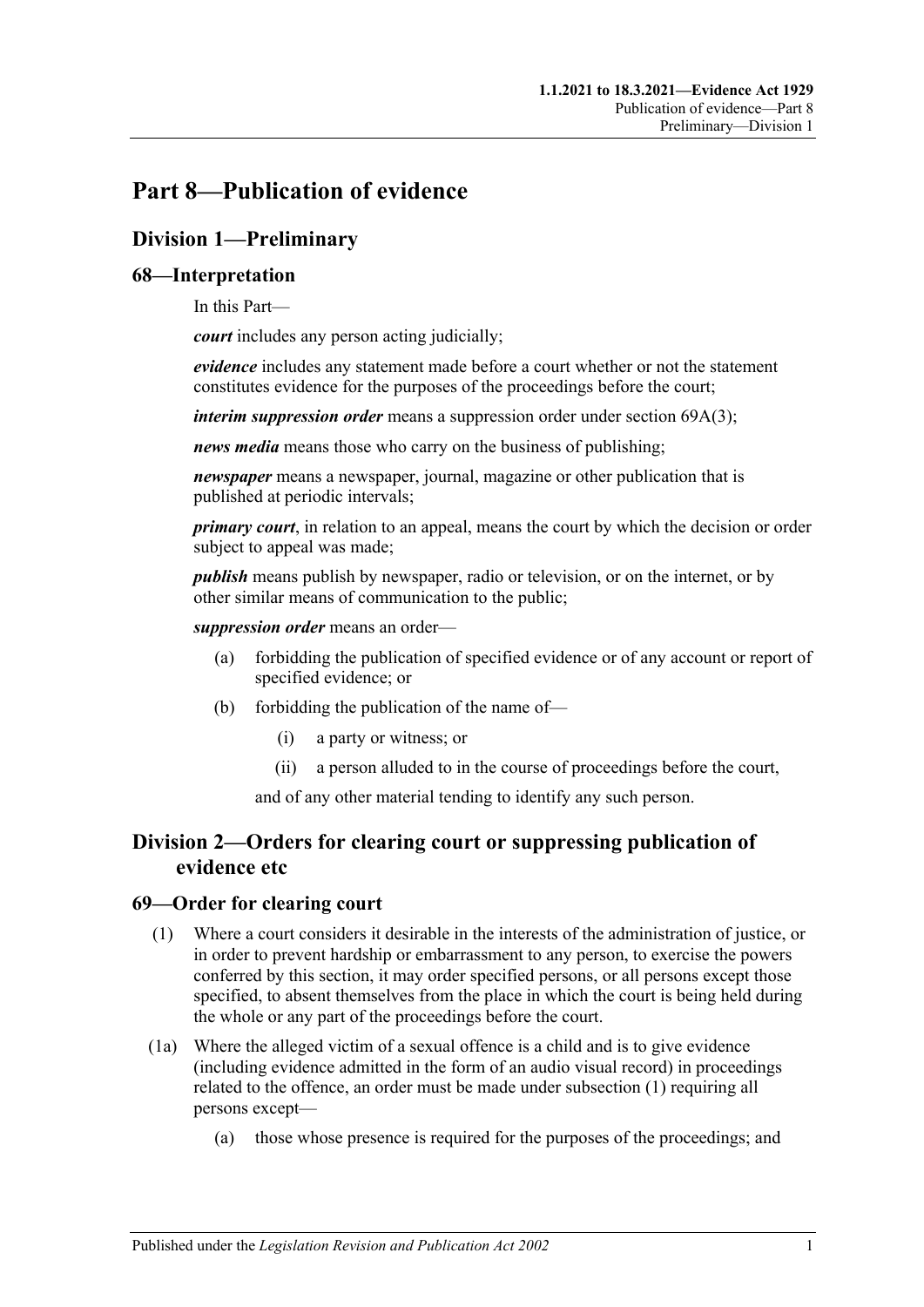- (b) a person who is present at the request or with the consent of the child to provide emotional support for the child; and
- (c) any other person who, in the opinion of the court, should be allowed to be present,

to absent themselves from the place in which the court is being held while the child is giving evidence.

- (1b) Where child exploitation material (within the meaning of section 62 of the *[Criminal](http://www.legislation.sa.gov.au/index.aspx?action=legref&type=act&legtitle=Criminal%20Law%20Consolidation%20Act%201935)  [Law Consolidation Act](http://www.legislation.sa.gov.au/index.aspx?action=legref&type=act&legtitle=Criminal%20Law%20Consolidation%20Act%201935) 1935*) is adduced, or is to be adduced, as evidence in proceedings before the court, an order must be made under [subsection](#page-82-0) (1) requiring all persons except—
	- (a) those whose presence is required for the purposes of the proceedings; and
	- (b) any other person who, in the opinion of the court, should be allowed to be present,

to absent themselves from the place in which the court is being held while the evidence is adduced.

- <span id="page-83-0"></span>(2) The court may, on the application of a person against whom an order under [subsection](#page-82-0) (1) operates, make available to him a transcript of evidence, and a record of proceedings, taken before the court during the operation of the order.
- (3) Where a court refuses an application under [subsection](#page-83-0) (2), the applicant may appeal against the refusal.

#### **69A—Suppression orders**

- (1) Where a court is satisfied that a suppression order should be made—
	- (a) to prevent prejudice to the proper administration of justice; or
	- (b) to prevent undue hardship—
		- (i) to an alleged victim of crime; or
		- (ii) to a witness or potential witness in civil or criminal proceedings who is not a party to those proceedings; or
		- (iii) to a child,

the court may, subject to this section, make such an order.

- (2) If a court is considering whether to make a suppression order (other than an interim suppression order), the court—
	- (a) must recognise that a primary objective in the administration of justice is to safeguard the public interest in open justice and the consequential right of the news media to publish information relating to court proceedings; and
	- (b) may only make a suppression order if satisfied that special circumstances exist giving rise to a sufficiently serious threat of prejudice to the proper administration of justice, or undue hardship, to justify the making of the order in the particular case.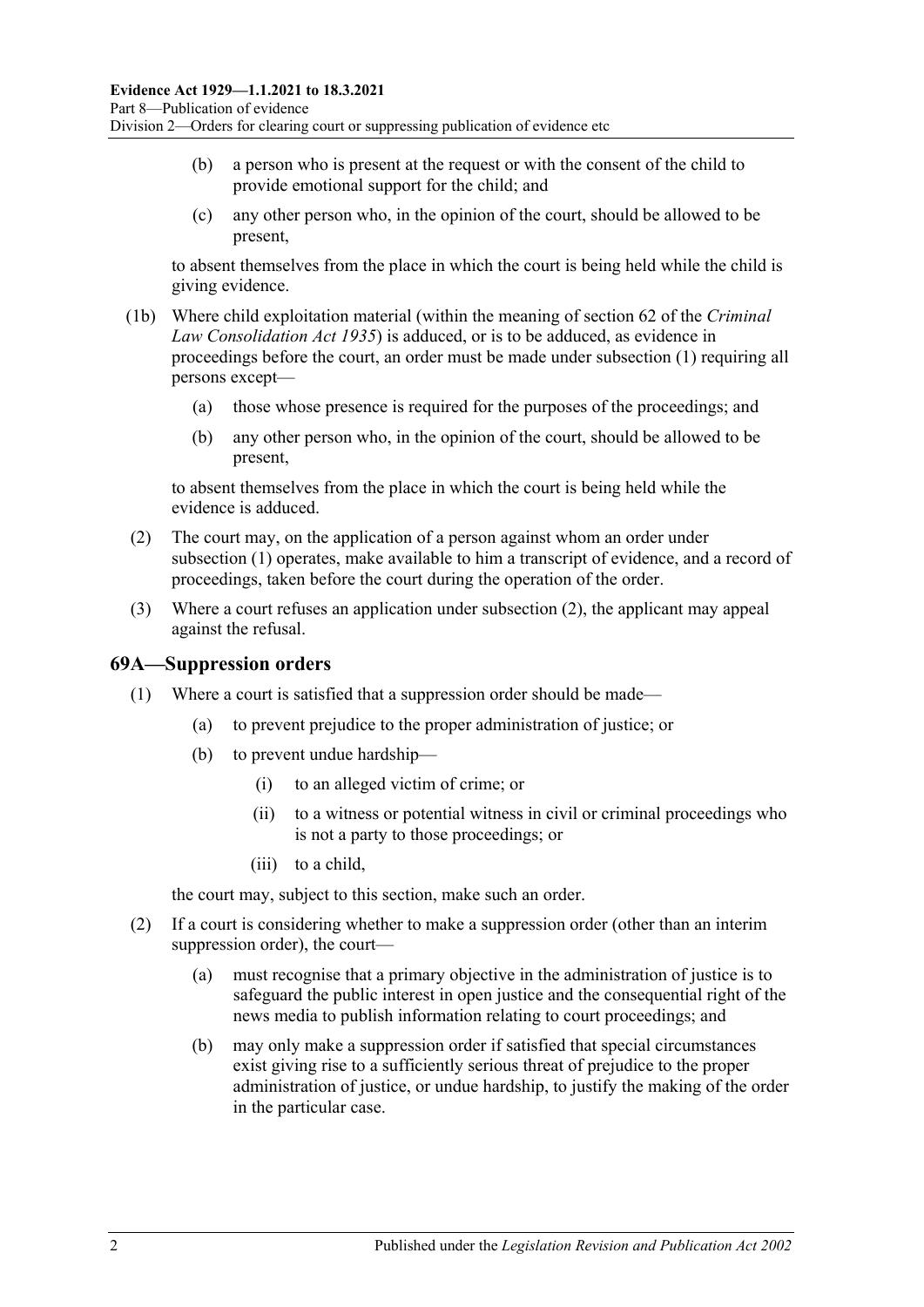- <span id="page-84-0"></span>(3) Where an application is made to a court for a suppression order, the court may, without inquiring into the merits of the application, make such an order (an *interim suppression order*) to have effect, subject to revocation by the court, until the application is determined; but if such an order is made the court must determine the application as a matter of urgency and, wherever practicable, within 72 hours after making the interim suppression order.
- (4) A suppression order may be made subject to such exceptions and conditions as the court thinks fit and specifies in the order.
- <span id="page-84-3"></span><span id="page-84-2"></span><span id="page-84-1"></span>(5) Where an application is made to a court for a suppression order—
	- (a) any of the following persons, namely:
		- (i) the applicant for the suppression order;
		- (ii) a party to the proceedings in which the suppression order is sought;
		- (iii) a representative of a newspaper or a radio or television station;
		- (iv) any person who has, in the opinion of the court, a proper interest in the question of whether a suppression order should be made,

is entitled to make submissions to the court on the application and may, with the permission of the court, call or give evidence in support of those submissions;

- (b) the court may (but is not obliged to) delay determining the application to make possible or facilitate non-party intervention in the proceedings under [paragraph](#page-84-1)  $(a)(iii)$  or  $(iv)$ .
- (6) A suppression order may be varied or revoked by the court by which it was made, on the application of any of the persons entitled to make submissions by virtue of [subsection](#page-84-3)  $(5)(a)$ .
- (7) On an application for the making, variation or revocation of a suppression order—
	- (a) a matter of fact is sufficiently proved if proved on the balance of probabilities;
	- (b) if there appears to be no serious dispute as to a particular matter of fact, the court (having regard to the desirability of dealing expeditiously with the application) may—
		- (i) dispense with the taking of evidence on that matter; and
		- (ii) accept the relevant fact as proved.
- (8) If a court makes a suppression order, the court must—
	- (a) as soon as reasonably practicable forward to the Registrar a copy of the order; and
	- (b) except in the case of an interim suppression order—within 30 days, forward to the Attorney-General a report setting out—
		- (i) the terms of the order; and
		- (ii) the name of any person whose name is suppressed from publication; and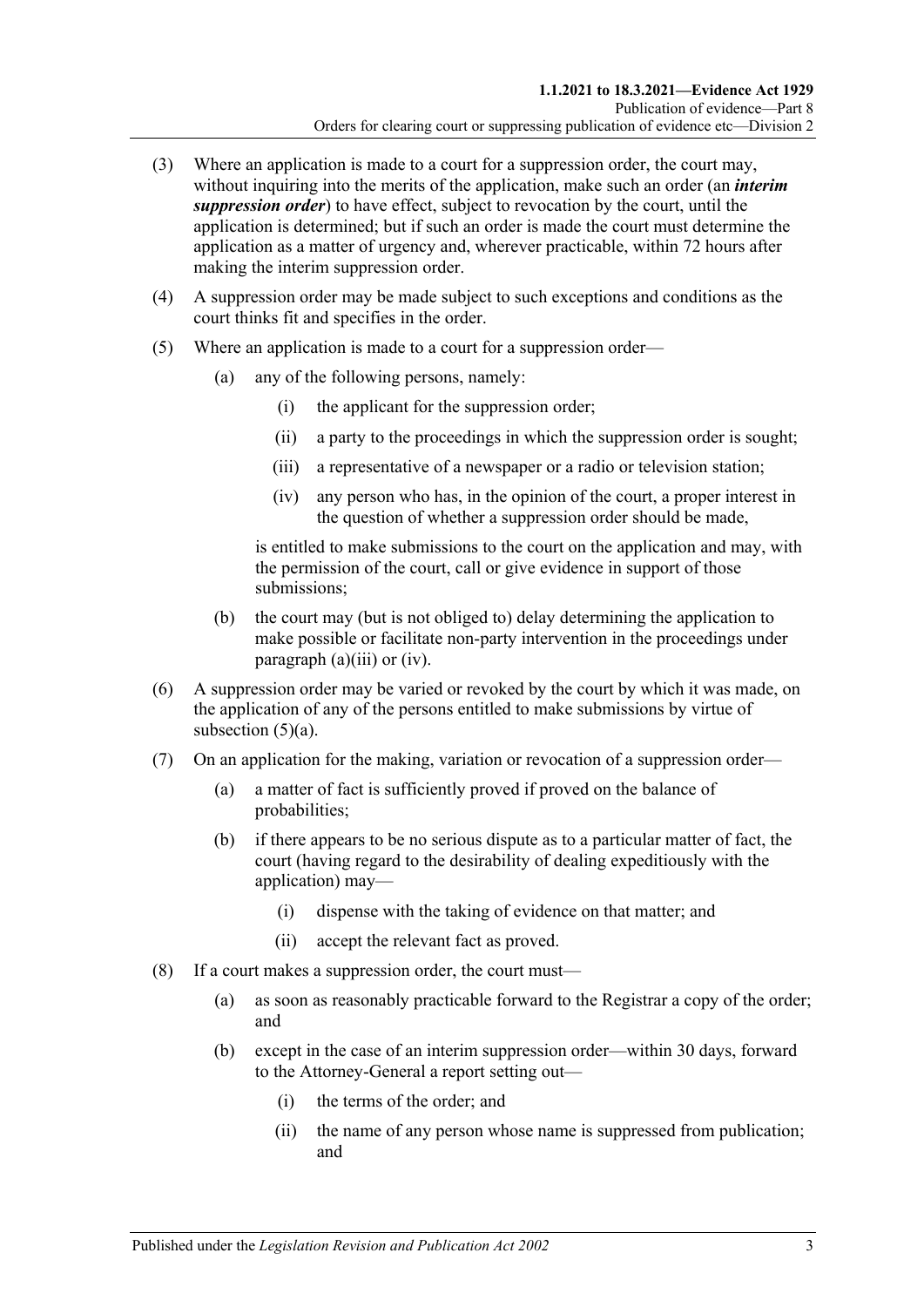- (iii) a transcript or other record of any evidence suppressed from publication; and
- (iv) full particulars of the reasons for which the order was made.
- (9) If a court orders the variation or revocation of a suppression order, the court must as soon as reasonably practicable forward a copy of the order to the Registrar.
- (10) The Registrar—
	- (a) will establish and maintain a register of all suppression orders; and
	- (b) will, immediately after receiving a copy of a suppression order, or an order for the variation or revocation of a suppression order, enter the order in the register; and
	- (c) will, when an order is entered in the register, immediately transmit by fax, email or other electronic means notice of the order to the nominated address of each authorised news media representative.
- <span id="page-85-0"></span>(11) The register will be made available for inspection by members of the public free of charge during ordinary office hours.
- (12) Without limiting the ways in which notice of a suppression order, or an order varying or revoking a suppression order, may be given, the entry of such an order in the register is notice to the news media and the public generally (within and outside the State) of the making and terms of the order.
- (13) In this section—

*authorised news media representative* means a person—

- (a) who is nominated by a member of the news media to be the member's authorised representative for the purpose of receiving notices under [subsection](#page-85-0)  $(10)(c)$ ; and
- (b) who has given the Registrar a notice specifying the representative's nominated address for the receipt of notices under [subsection](#page-85-0)  $(10)(c)$ ; and
- (c) who has paid the relevant fee or fees (which may consist of, or include, periodic fees) fixed by the regulations;

*nominated address* of a nominated representative means the fax number, email address or other address for the receipt of electronic communications nominated by the representative as the address to which notices may be sent to the representative by the Registrar under [subsection](#page-85-0) (10)(c);

*Registrar* means a person to whom the functions of the Registrar under this section are assigned by the Attorney-General.

#### **69AB—Review of suppression orders**

- (1) Subject to the regulations, a suppression order becomes liable to review as follows:
	- (a) if the order relates to criminal proceedings and is in force at the time, the order becomes liable to review as follows:
		- (i) on the completion or termination of committal proceedings;
		- (ii) on the withdrawal of a charge after the completion of committal proceedings;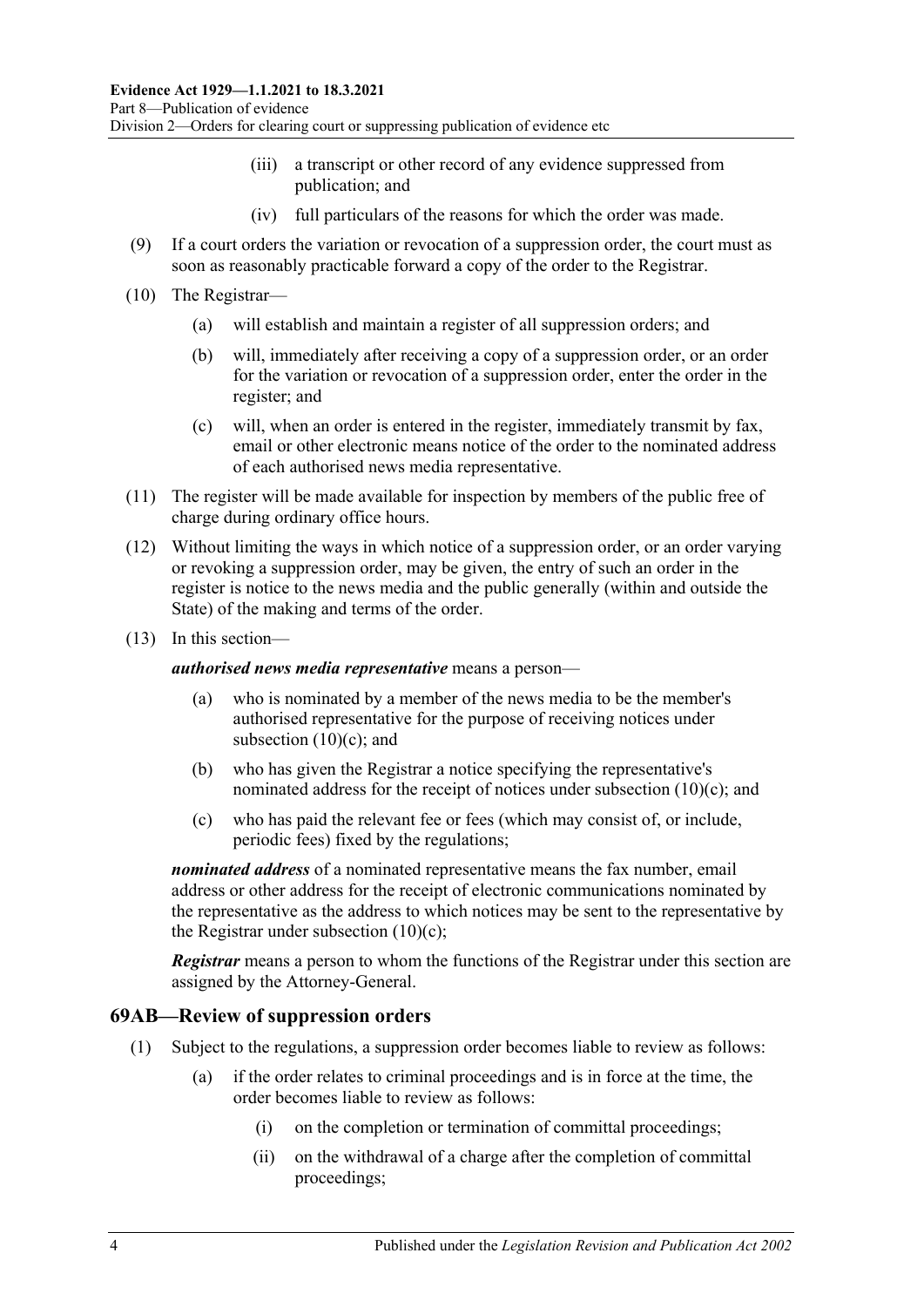- (iii) on the acquittal of the defendant;
- (iv) when an appeal against conviction or sentence has been determined or all rights to appeal against conviction or sentence have been exhausted or expired;
- (v) on the defendant being declared under Part 8A of the *[Criminal Law](http://www.legislation.sa.gov.au/index.aspx?action=legref&type=act&legtitle=Criminal%20Law%20Consolidation%20Act%201935)  [Consolidation Act](http://www.legislation.sa.gov.au/index.aspx?action=legref&type=act&legtitle=Criminal%20Law%20Consolidation%20Act%201935) 1935* to be liable to supervision;
- (vi) in any other case—when the proceedings are otherwise concluded or terminated,

(and, if more than 1 such occasion for review occurs in the course of the same proceedings, the order becomes liable to review on each such occasion);

- (b) if the order relates to a coronial inquest, the order becomes liable to review when the coroner gives his or her findings on the inquest;
- (c) if the order relates to civil proceedings, the order becomes liable to review when the court gives its judgment in the proceedings or the proceedings are settled or withdrawn.
- (2) When a suppression order becomes liable to review, the court that made the order must conduct a review as soon as practicable.
- (3) The following persons are entitled to be heard on a review:
	- (a) the applicant for the suppression order;
	- (b) a party to the proceedings in which the suppression order was made;
	- (c) a representative of a newspaper or a radio or television station;
	- (d) any other person who has, in the opinion of the court, a proper interest in the matters to be considered on the review.
- (4) On a review, the court may confirm, vary or revoke the suppression order.

#### **69AC—Appeal against suppression order etc**

- (1) An appeal lies against—
	- (a) a suppression order or a decision by a court not to make a suppression order; or
	- (b) the variation or revocation of a suppression order or a decision by a court not to vary or revoke a suppression order; or
	- (c) a decision by a court on the review of a suppression order.
- (2) Any of the following persons is entitled to bring, or to be heard on, an appeal under this section:
	- (a) the applicant for the suppression order;
	- (b) a party to the proceedings in which the order or decision subject to appeal was made;
	- (c) a representative of a newspaper or a radio or television station;
	- (d) a person who appeared in proceedings before the primary court related to the making or review of the suppression order;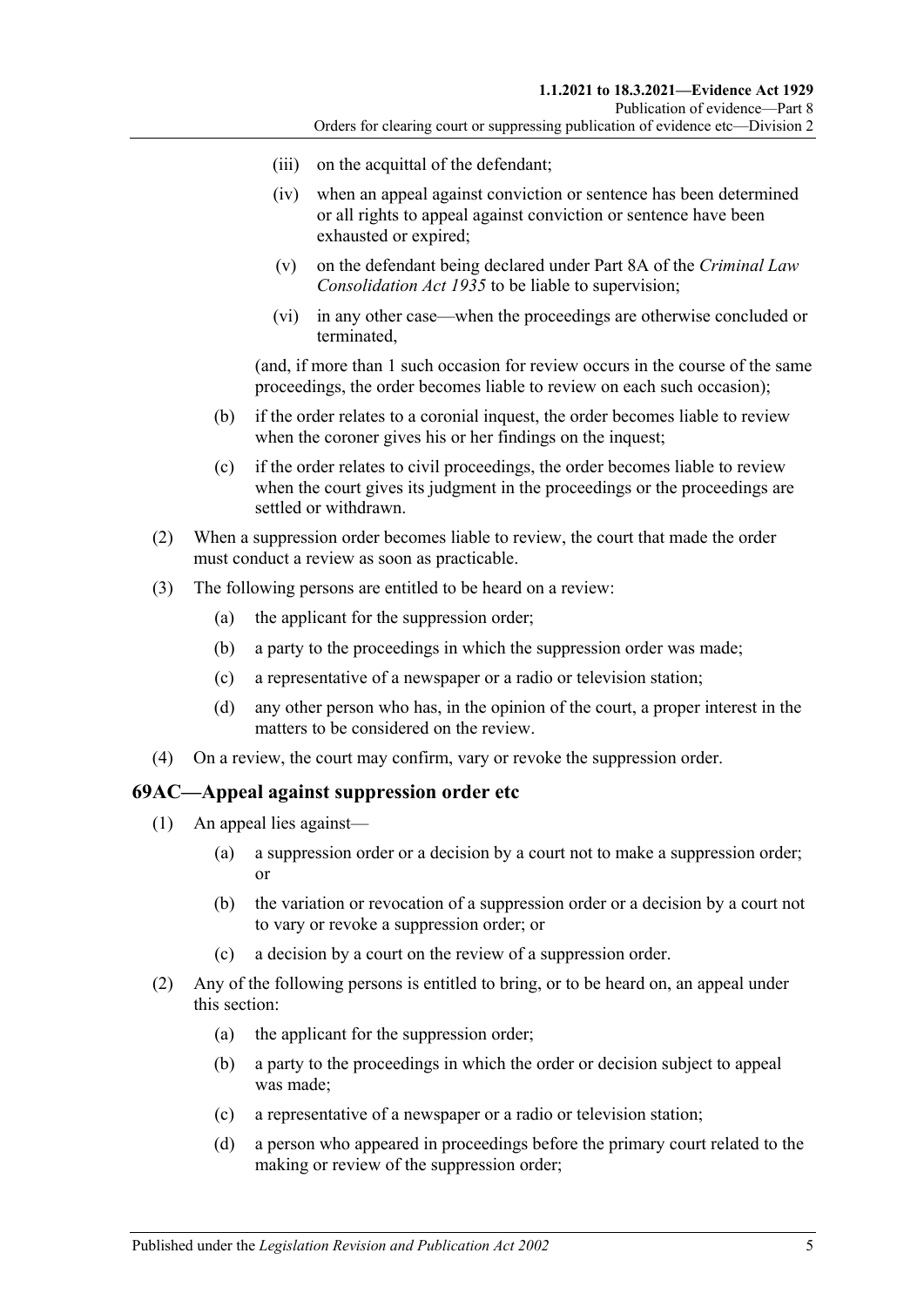- (e) a person who—
	- (i) did not appear in proceedings before the primary court related to the making or review of the suppression order but has, in the opinion of the appellate court, a proper interest in the subject matter of the appeal or proposed appeal; and
	- (ii) satisfies the appellate court that the failure to appear in the proceedings before the primary court is not attributable to a lack of proper diligence.

#### **69B—Appeals**

- (1) An appeal under this Division lies to—
	- (a) the court to which appeals lie against final judgments or orders of the primary court; and
	- (b) where there is no such court—the Supreme Court constituted of a single judge,

and where the appeal lies in accordance with the above principles to some court other than the Court of Appeal, a further appeal lies to the Court of Appeal from a judgment or order of the primary appellate court.

- (2) An appeal under this Division shall be heard and determined as expeditiously as possible.
- (3) Upon an appeal under this Division, the appellate court—
	- (a) may confirm, vary or revoke the order or decision subject to the appeal; and
	- (b) may make any order or decision under this Division that could have been made in the first instance; and
	- (c) may make orders for costs and orders dealing with any other incidental or ancillary matters.
- (4) Except as provided in this Division, no appeal lies against a decision or order of a court made under this Division.

#### **70—Disobedience to orders under this Division**

- (1) If a person disobeys an order under this Division and the court by which the order was made has power to punish for contempt, the person is guilty of a contempt of the court.
- (1a) If a person disobeys an order under this Division, whether or not the court by which the order was made has power to punish for contempt, the person is guilty of an offence.

Maximum penalty:

- (a) in the case of a natural person—\$10 000 or imprisonment for 2 years;
- (b) in the case of a body corporate—\$120 000.
- (2) A person shall not, in respect of the same act or default, be proceeded against under this section both for a contempt of court and a summary offence.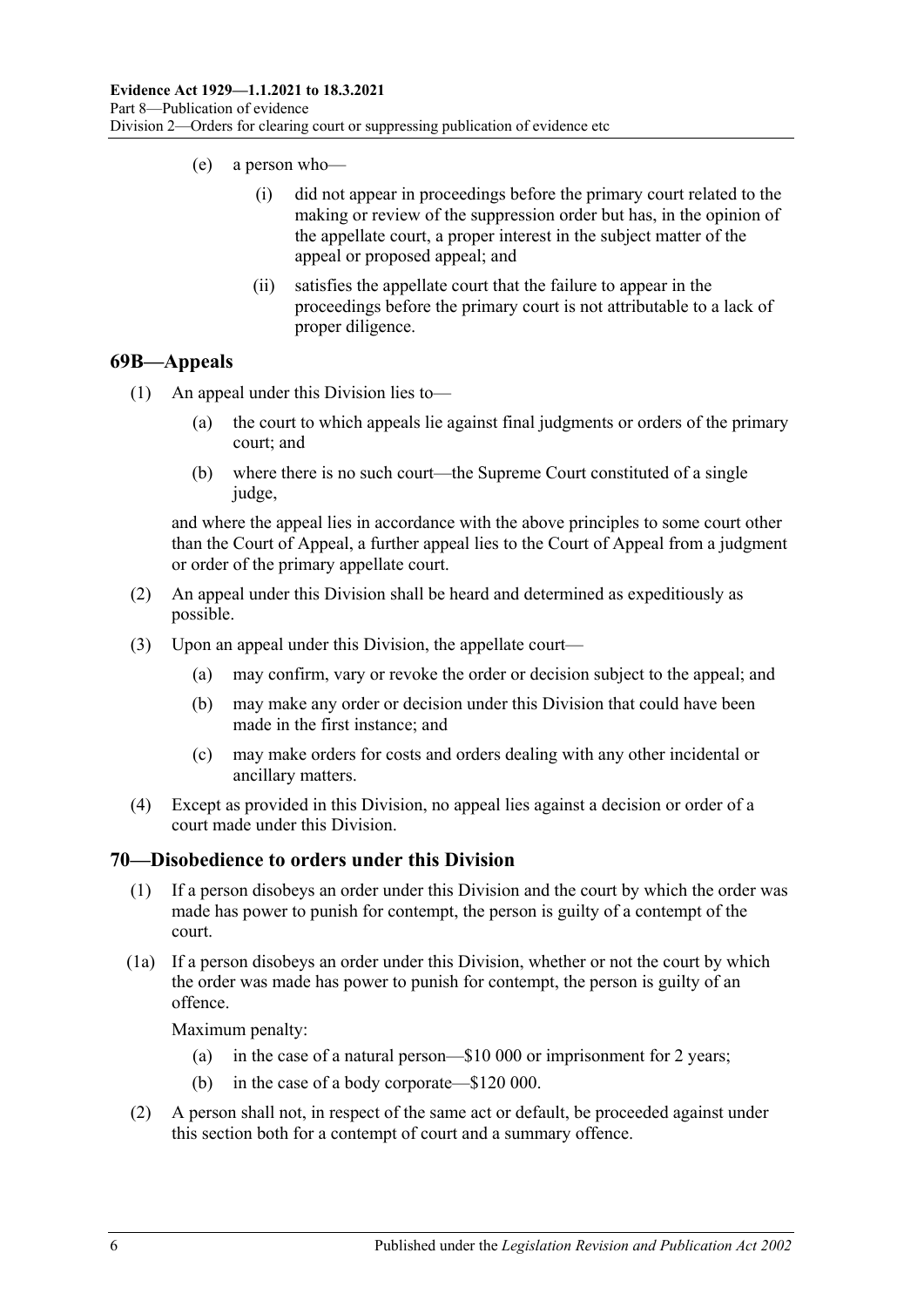#### **71—Attorney-General to provide annual report**

- (1) The Attorney-General shall, on or before the thirty-first day of October in each year, prepare a report relating to the preceding financial year specifying—
	- (a) the total number of orders made under this Division or a corresponding previous enactment; and
	- (b) the number of such orders made by each of the various courts; and
	- (c) a summary of the reasons assigned by the courts for making such orders.
- (2) The Attorney-General shall, as soon as practicable after the report is prepared, cause a copy of the report to be laid before each House of Parliament.

## **Division 3—Sexual cases**

### <span id="page-88-0"></span>**71A—Restriction on reporting on sexual offences**

- (2) A person must not, before the relevant time, publish any statement or representation—
	- (a) by which the identity of a person who has been, or is about to be, charged with a sexual offence is revealed; or
	- (b) from which the identity of a person who has been, or is about to be, charged with a sexual offence, might reasonably be inferred,

unless the accused person consents to the publication.

Maximum penalty:

- (a) in the case of a natural person—\$10 000;
- (b) in the case of a body corporate—\$120 000.
- (2a) A police officer or any other person acting in a public official capacity who is responsible for conducting the criminal investigation in respect of a person who has been, or is about to be, charged with a sexual offence must, before the relevant time, ensure that all reasonable efforts are made to notify the victim about the expiry of the prohibition applying in respect of publication of the accused person's identity under [subsection](#page-88-0) (2).
- (4) A person must not publish any statement or representation—
	- (a) by which the identity of a person alleged in any legal proceedings to be the victim of a sexual offence is revealed; or
	- (b) from which the identity of a person alleged in any legal proceedings to be the victim of a sexual offence might reasonably be inferred,

unless the judge authorises, or the alleged victim consents to, the publication (but no such authorisation or consent can be given where the alleged victim is a child).

Maximum penalty:

- (a) in the case of a natural person—\$10 000;
- (b) in the case of a body corporate—\$120 000.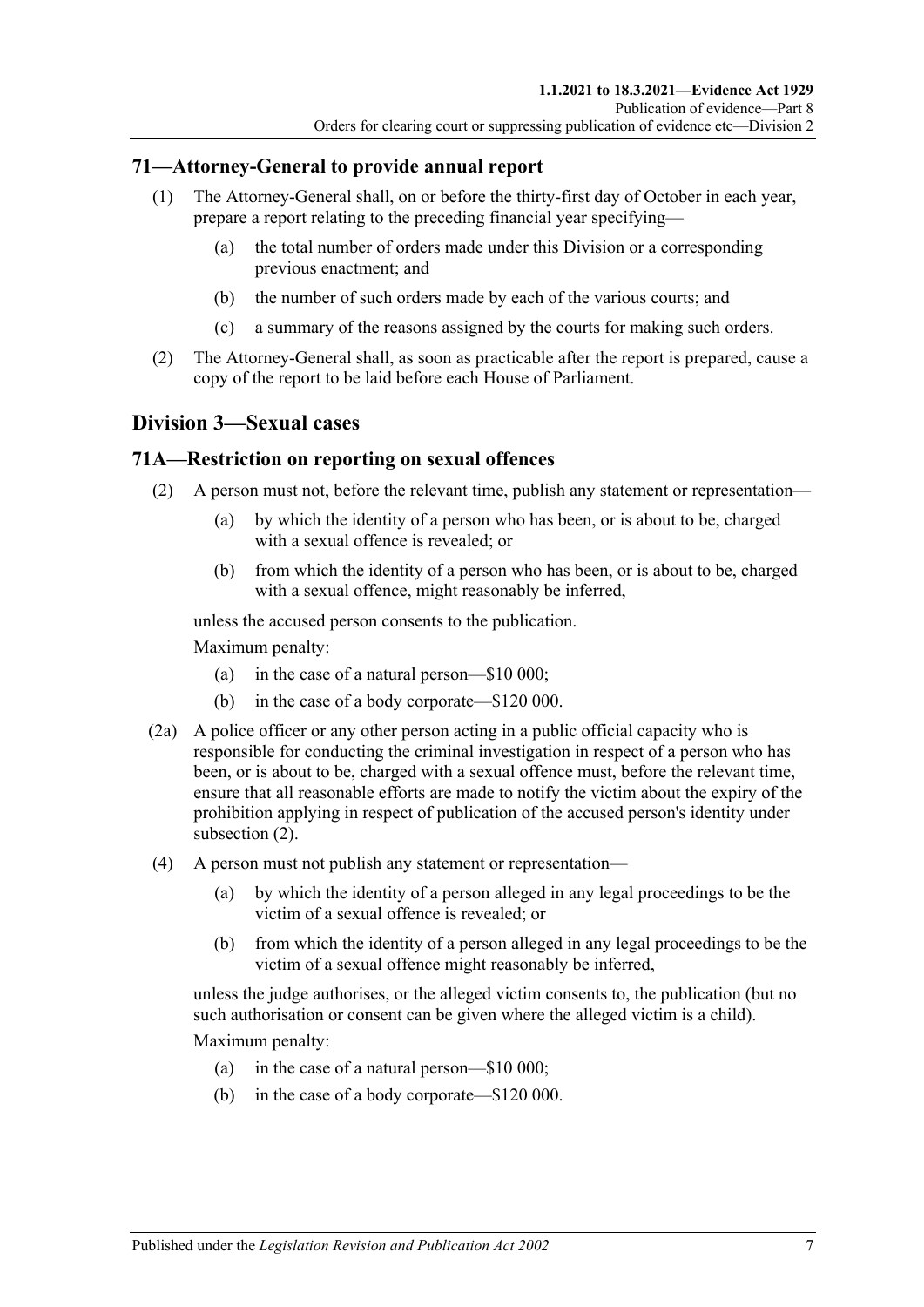#### (5) In this section—

*relevant time*, in relation to a charge of an offence, means the time at which the accused person's first appearance in a court (whether personally or by counsel or solicitor) in relation to the charge is concluded.

## **Division 4—Cases generally**

#### <span id="page-89-0"></span>**71B—Publishers required to report result of certain proceedings**

- (1) Where—
	- (a) a report of proceedings taken against a person for an offence is published;
	- (b) the report identifies the person against whom the proceedings have been taken or contains information tending to identify that person;
	- (c) the report is published before the result of the proceedings is known;
	- (d) those proceedings do not result in conviction of the person to whom the report relates of the offence with which he was charged,

the person by whom the publication is made shall, as soon as practicable after the determination of the proceedings, publish a fair and accurate report of the result of the proceedings with reasonable prominence having regard to the prominence given to the earlier report.

Maximum penalty:

- (a) in the case of a natural person—\$10 000;
- (b) in the case of a body corporate—\$120 000.
- (2) A person required under [subsection](#page-89-0) (1) to publish a report of the result of proceedings may apply to the Supreme Court for directions in relation to the manner in which he should comply with that subsection.
- (3) Where—
	- (a) a report of proceedings taken against a person for an offence is published;
	- (b) the report identifies the person against whom the proceedings have been taken or contains information tending to identify that person;
	- (c) the report is published after the result of the proceedings is known;
	- (d) those proceedings did not result in conviction of the person to whom the report relates of the offence with which he was charged,

the person by whom the publication is made shall include prominently in the report a statement of the result of the proceedings.

Maximum penalty:

- (a) in the case of a natural person—\$10 000;
- (b) in the case of a body corporate—\$120 000.
- (4) In this section—

*proceedings* includes, in relation to an offence, the laying of a charge of the offence.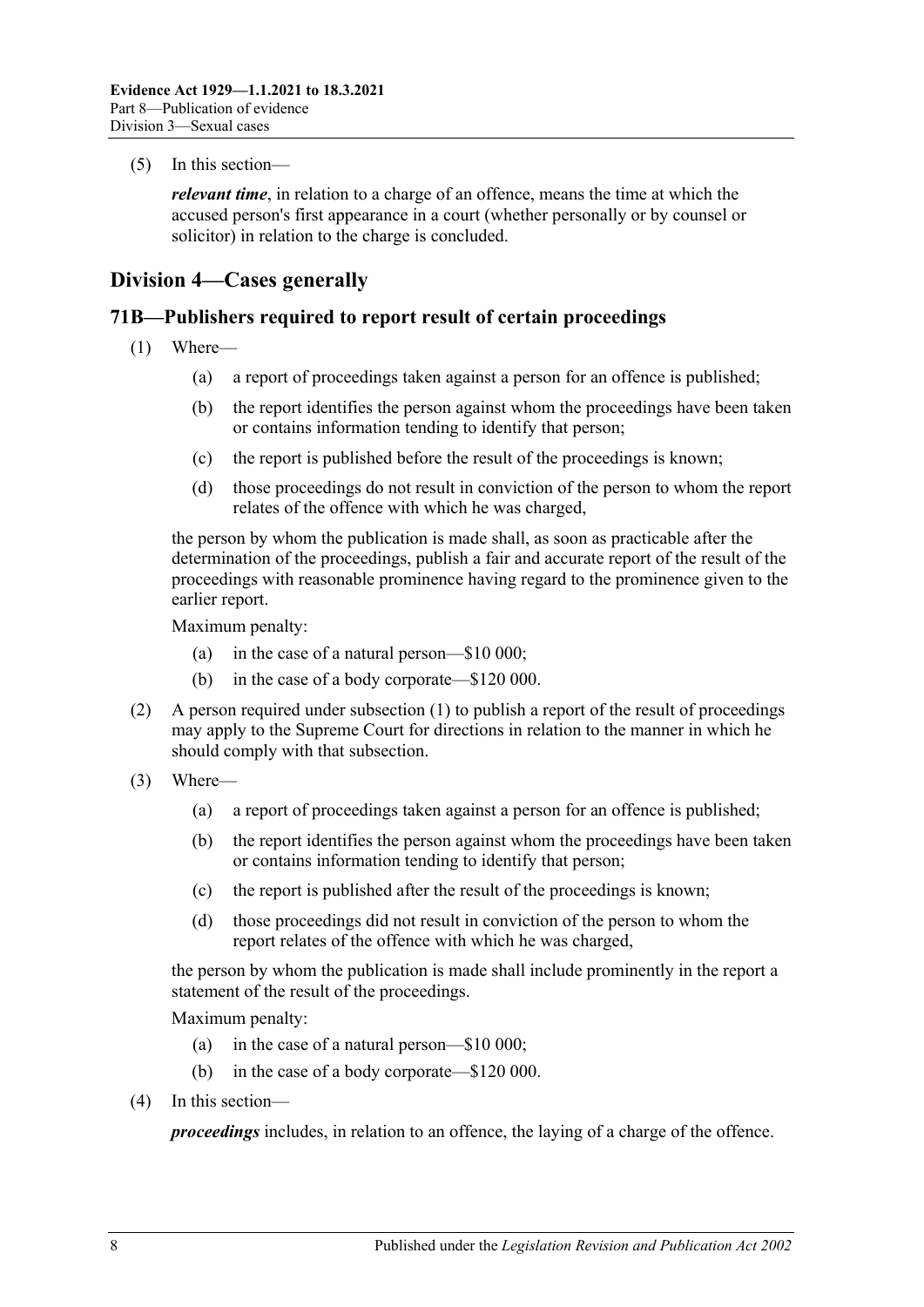## **71C—Restriction on reporting of proceedings following acquittals**

- (1) Where an application has been made for the reservation of a question of law arising at the trial of a person who was tried on information and acquitted, a person must not publish any report, statement or representation in relation to the application or any consequent proceedings—
	- (a) by which the identity of the acquitted person is revealed; or
	- (b) from which the identity of the acquitted person might reasonably be inferred,

unless the acquitted person consents to the publication.

Maximum penalty:

- (a) in the case of a natural person—\$10 000;
- (b) in the case of a body corporate—\$120 000.
- (2) This section does not apply to the publication in printed or electronic form of material that—
	- (a) consists solely or primarily of the reported judgements or decisions of a court or courts; or
	- (b) is of a technical nature designed primarily for use by legal practitioners.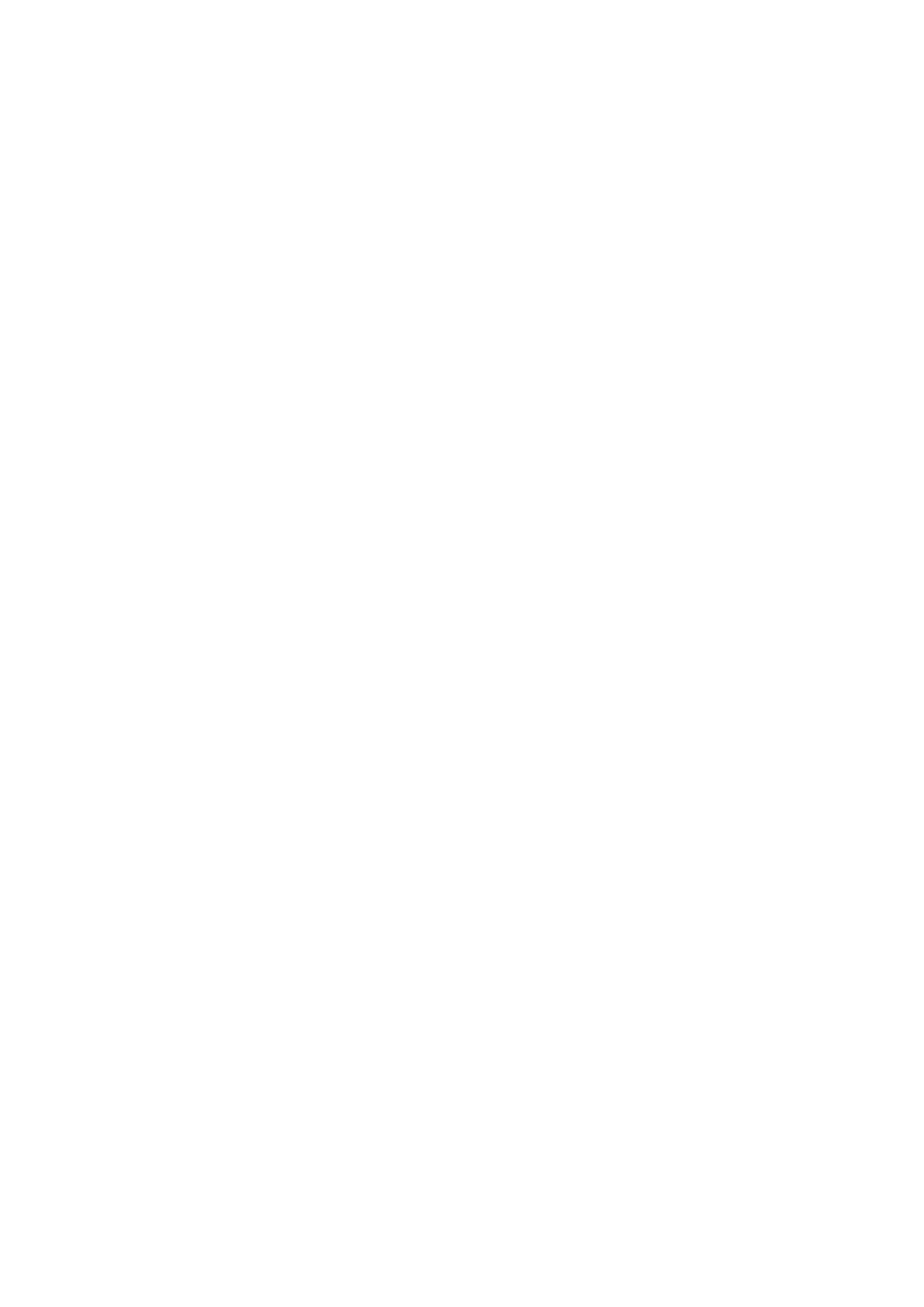# **Part 8A—Journalists**

#### **72—Interpretation**

In this Part—

*informant* means a person who gives information to a journalist in the normal course of the journalist's work;

*journalist* means a person engaged in the profession or occupation of journalism in connection with the publication of information in a news medium;

*news medium* means any medium for the dissemination to the public, or a section of the public, of news and observations on news;

*prescribed person*, in respect of a journalist, means—

- (a) an employer of the journalist; or
- (b) a person who engaged the journalist under a contract for services; or
- (c) any other person prescribed by the regulations for the purposes of this definition.

### **72A—Application of Part**

This Part applies to any proceedings before a court commenced before or after the commencement of this Part.

#### **72B—No liability incurred for failure to disclose identity of informant in court proceedings**

- <span id="page-92-0"></span>(1) Subject to this section, but despite any other provision of this Act or any other Act or law, if, in the course of proceedings to which this Part applies, a person satisfies the court that—
	- (a) the person is—
		- (i) a journalist; or
		- (ii) a prescribed person in respect of a journalist; and
	- $(b)$ 
		- (i) in the case of a journalist—the journalist; or
		- (ii) in the case of a prescribed person—the journalist in respect of whom the person is a prescribed person,

has been given information by an informant; and

- (c) the informant gave the information to the journalist in the expectation that the information may be published in a news medium; and
- (d) the informant reasonably expected that the informant's identity would be kept confidential (whether because of an express undertaking given by the journalist or otherwise),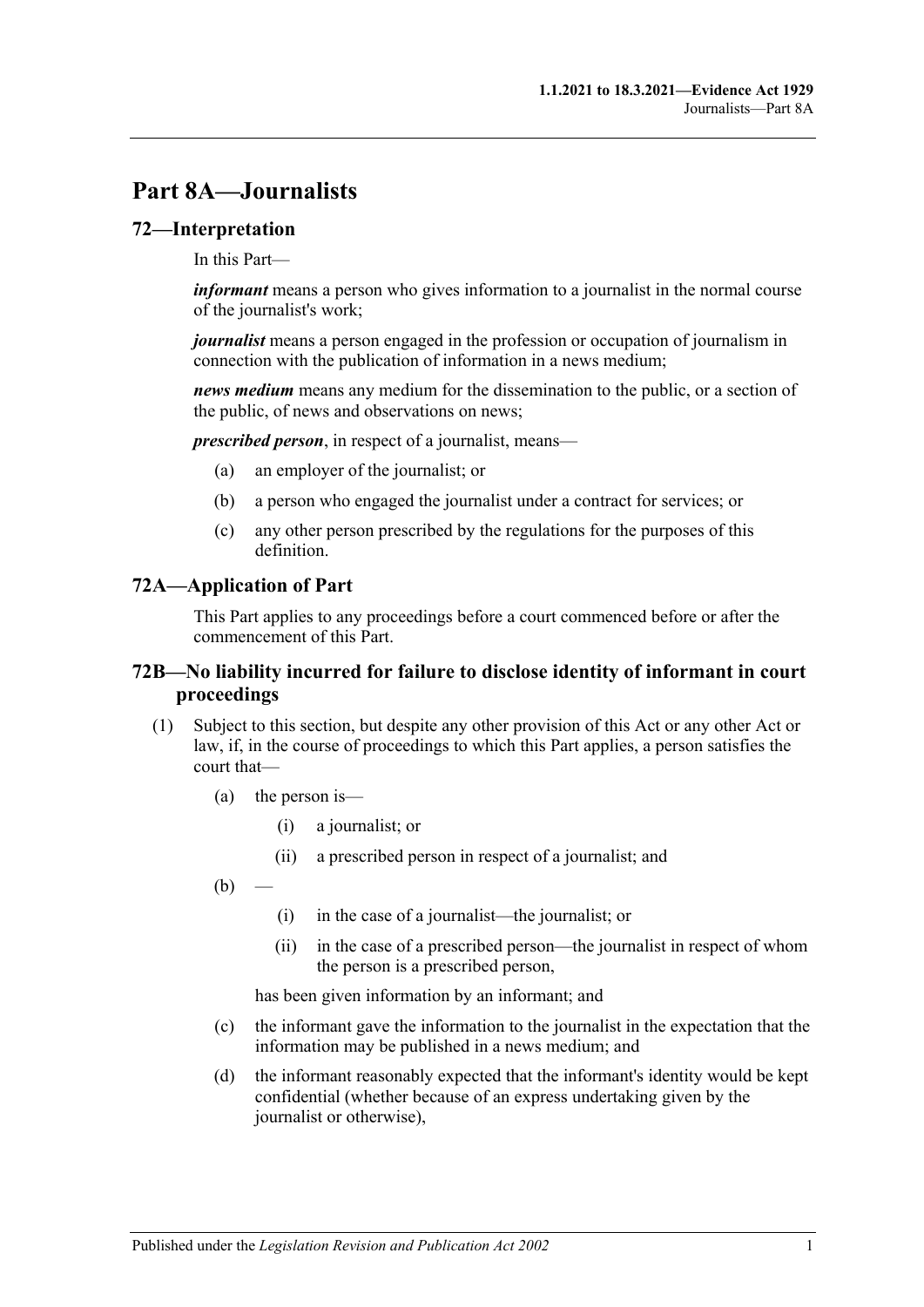then the person does not incur any criminal or civil liability for failing or refusing to answer any question, or to produce any document or other material, that may directly or indirectly disclose the identity of the informant.

- <span id="page-93-1"></span>(2) However, the court may, on the application of a party to the proceedings or (subject to [subsection](#page-93-0) (3)) on its own motion—
	- (a) order that [subsection](#page-92-0) (1) does not apply to, or in relation to, a person; and
	- (b) make any ancillary order the court thinks appropriate.
- <span id="page-93-0"></span>(3) The court may only make orders on its own motion if—
	- (a) all parties to the proceedings before the court are not legally represented; or
	- (b) the court is of a kind that does not make orders on application by parties.
- (4) The court may only make an order under [subsection](#page-93-1)  $(2)(a)$  if it is satisfied that, having regard to the circumstances of the case, the public interest in disclosing the identity of the informant—
	- (a) outweighs any likely adverse effect of the disclosure on the informant or any other person; and
	- (b) outweighs the public interest relating to the communication of information by the news media generally; and
	- (c) outweighs the need of the news media to be able to access information held by potential informants.

## <span id="page-93-2"></span>**72C—Review of Part**

- (1) The Minister must cause a review of the operation of this Part to be conducted and a report on the review to be prepared and submitted to the Minister.
- (2) The review and the report must be completed after the third but before the fourth anniversary of the commencement of this Part.
- (3) The Minister must cause a copy of the report submitted under [subsection](#page-93-2) (1) to be laid before both Houses of Parliament within 6 sitting days after receiving the report.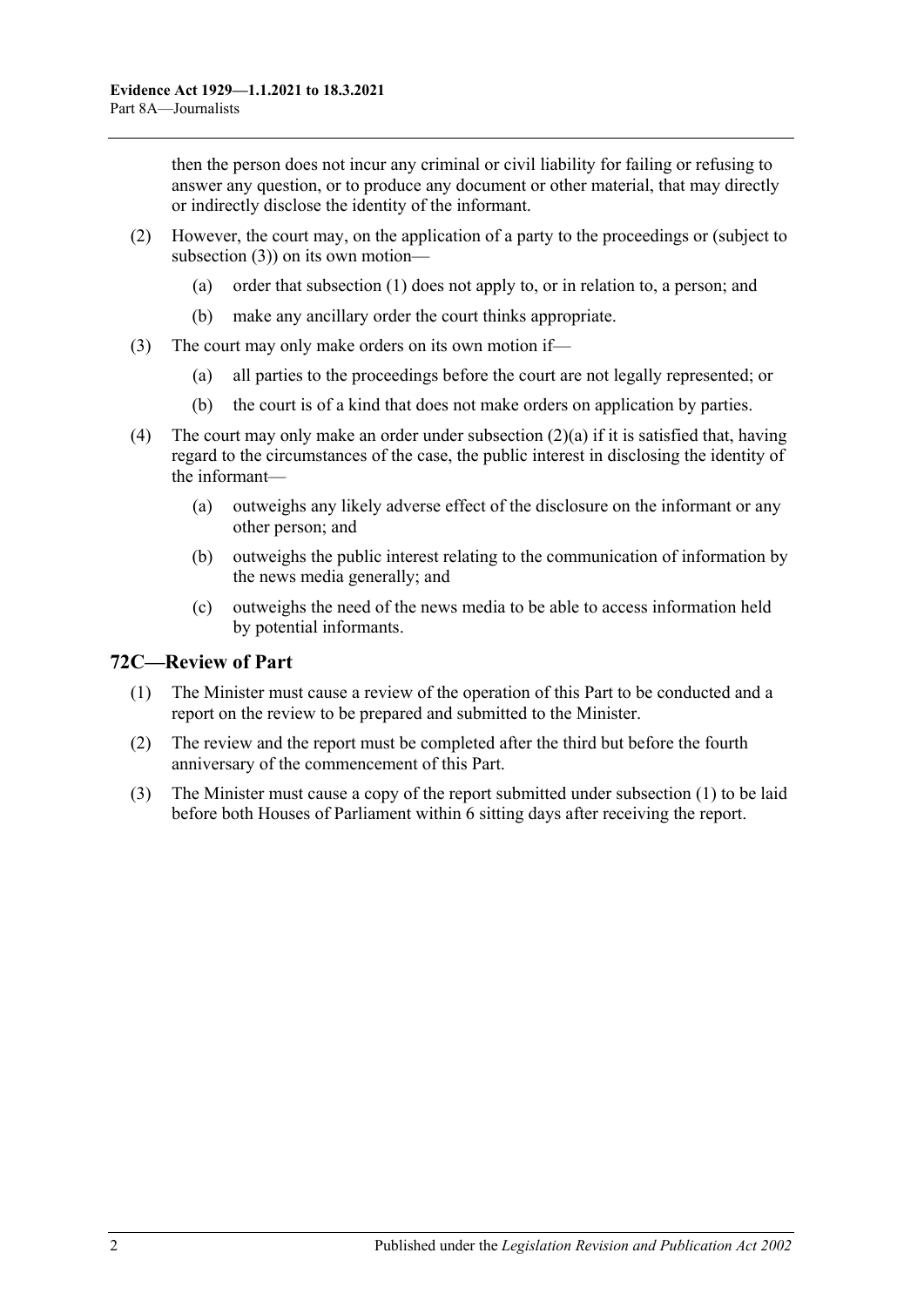# **Part 9—Miscellaneous**

### <span id="page-94-0"></span>**73—Regulations**

- (1) The Governor may make such regulations as are necessary or expedient for the purposes of, or as are contemplated by, this Act.
- (2) Without limiting the generality of [subsection](#page-94-0) (1), the regulations may—
	- (a) prescribe forms for the purposes of this Act; and
	- (b) prescribe, or provide for the calculation of, costs, fees or charges for the purposes of this Act; and
	- (c) exempt any person or class of persons from the obligation to pay any costs, fees or charges so prescribed; and
	- (d) prescribe penalties, not exceeding \$5 000, for breach of, or non-compliance with, a regulation.
- (3) The regulations may—
	- (a) be of general or limited application; and
	- (b) make different provision according to the persons, things or circumstances to which they are expressed to apply; and
	- (c) provide that a specified provision of this Act does not apply, or applies with prescribed variations, to any person, circumstance or situation (or person, circumstance or situation of a prescribed class) specified by the regulations, subject to any condition to which the regulations are expressed to be subject; and
	- (d) provide that any matter or thing is to be determined, dispensed with, regulated or prohibited according to the discretion of the Minister or another person.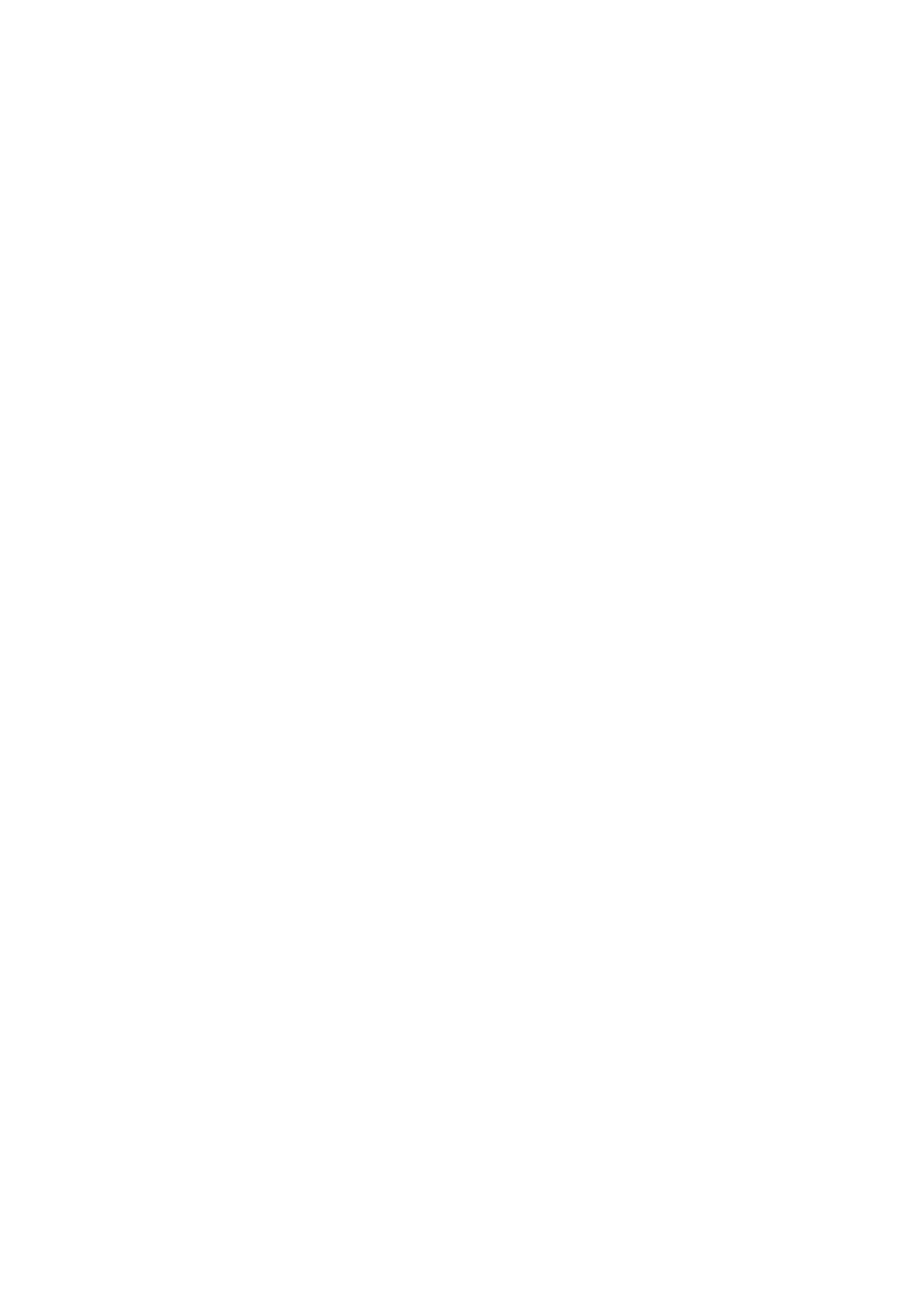# **Schedule 1—Review of identity parade evidence**

#### **1—Review and report on section 34AB**

- (1) The Minister must, within 12 months after the commencement of this clause, cause a review to be carried out of any orders and directions issued by the Commissioner of Police to support the operation of section 34AB of this Act (as inserted by the *[Evidence \(Identification Evidence\) Amendment Act](http://www.legislation.sa.gov.au/index.aspx?action=legref&type=act&legtitle=Evidence%20(Identification%20Evidence)%20Amendment%20Act%202013) 2013*), including the extent to which any such orders and directions—
	- (a) reflect scientific best practice; and
	- (b) make provision for the following:
		- (i) persons with disability;
		- (ii) persons of cultural and linguistic diversity.

#### <span id="page-96-0"></span>**Example—**

Ensuring that the procedures to be followed are accessible to persons referred to in [paragraph](#page-96-0) (b).

- (2) A report on the review must be provided to the Minister within 3 months after the commencement of the review.
- (3) The Minister must, within 12 sitting days after receipt of the report under this clause, cause a copy of the report to be laid before each House of Parliament.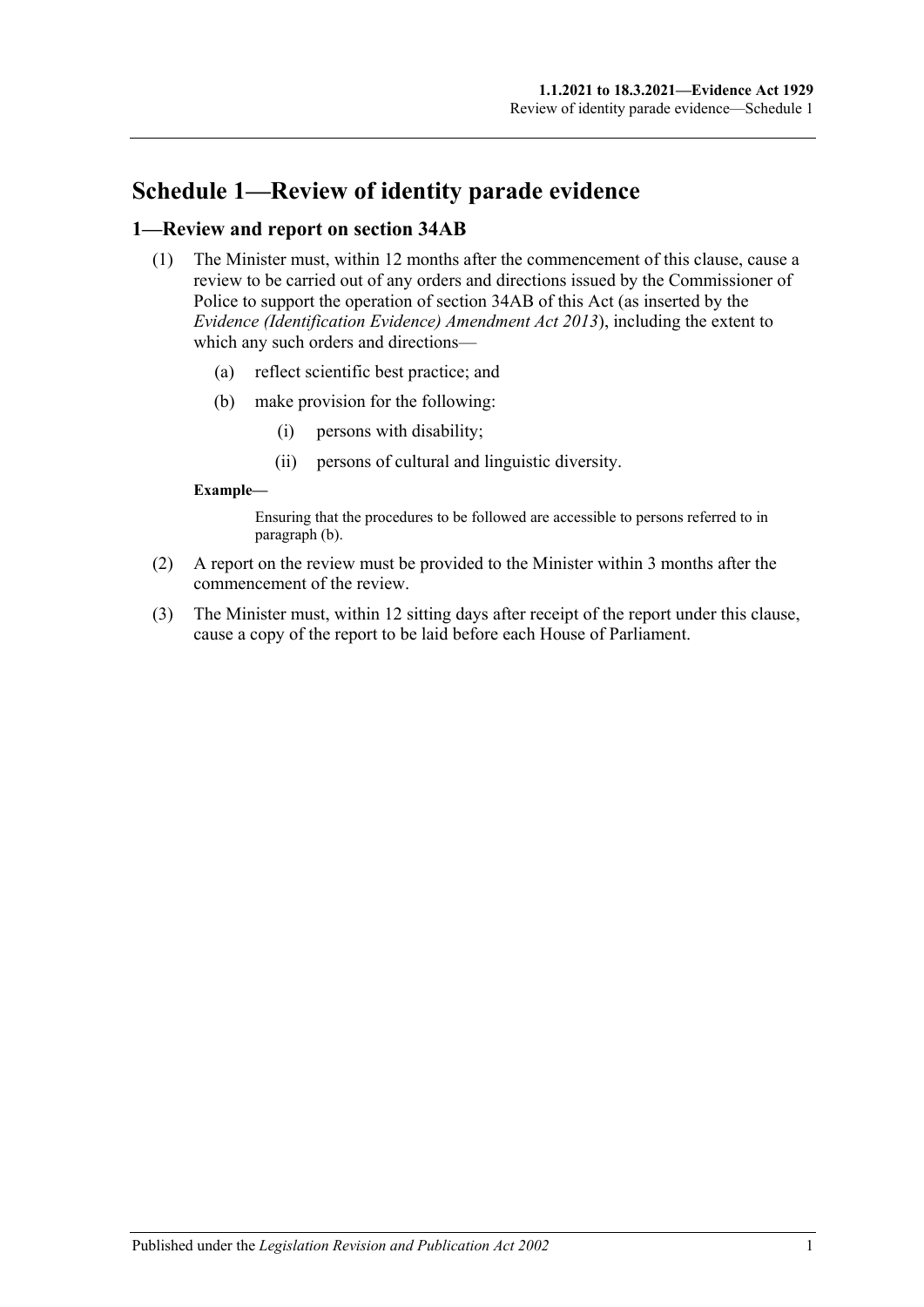#### **Evidence Act 1929—1.1.2021 to 18.3.2021**

Schedule 4—Affidavit about proof of identity of person convicted in another State or Territory

# **Schedule 4—Affidavit about proof of identity of person convicted in another State or Territory**

South Australia

| [In the<br>Court]                                                                                                                                                                                                                                                                  |
|------------------------------------------------------------------------------------------------------------------------------------------------------------------------------------------------------------------------------------------------------------------------------------|
|                                                                                                                                                                                                                                                                                    |
| or as the case may be]                                                                                                                                                                                                                                                             |
| a fingerprint expert attached to the Police Department of the State [or Territory] of                                                                                                                                                                                              |
| I have examined the fingerprint card now produced and shown to me marked "A". The<br>$1 \quad$<br>fingerprints on the said card are identical with those on a fingerprint card portion of the                                                                                      |
| 2<br>of the offences set out below, namely:                                                                                                                                                                                                                                        |
| [Here insert description of offences, the Courts in which the convictions took place and<br>the dates of the convictions]                                                                                                                                                          |
| From an examination of the said records I believe that the person referred to as having<br>3<br>been convicted, in the document(s) now shown to me and marked respectively "B" ["C",<br>"D" etc], is identical with the person whose fingerprints are on the said card marked "A". |
|                                                                                                                                                                                                                                                                                    |
|                                                                                                                                                                                                                                                                                    |
|                                                                                                                                                                                                                                                                                    |
| Before me                                                                                                                                                                                                                                                                          |

A person having authority to take affidavits in the State [or Territory] in which the affidavit is sworn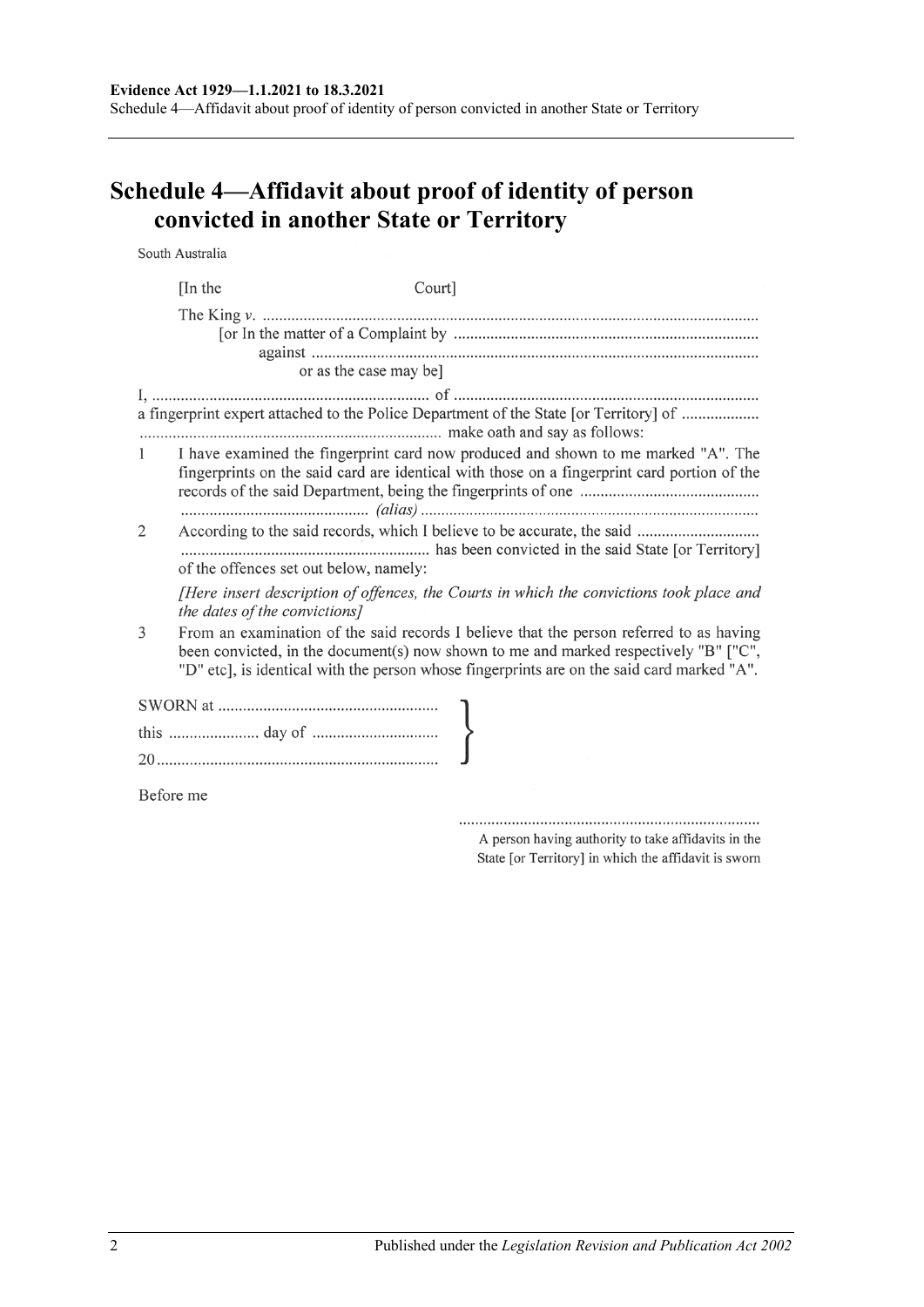# **Legislative history**

# **Notes**

• This version is comprised of the following:

| Part 1    | 1.7.2016                 |
|-----------|--------------------------|
| Part 2    | 7.5.2020                 |
| Part 3    | 5.3.2018                 |
| Part 4    | 4.4.2016                 |
| Part 6B   | 1.1.2003 (Reprint No 13) |
| Part 6C   | 8.12.2016                |
| Part 7    | 24.10.2019               |
| Part 8    | 1.1.2021                 |
| Part 8A   | 9.8.2018                 |
| Part 9    | 31.1.2019                |
| Schedules | 7.7.2014                 |
|           |                          |

- Amendments of this version that are uncommenced are not incorporated into the text.
- Please note—References in the legislation to other legislation or instruments or to titles of bodies or offices are not automatically updated as part of the program for the revision and publication of legislation and therefore may be obsolete.
- Earlier versions of this Act (historical versions) are listed at the end of the legislative history.
- For further information relating to the Act and subordinate legislation made under the Act see the Index of South Australian Statutes or www.legislation.sa.gov.au.

# **Legislation repealed by principal Act**

The *Evidence Act 1929* repealed the following:

*An Act for Improving the Law of Evidence*

*Ordinance to Facilitate the Admission of the unsworn Testimony of the Aboriginal Inhabitants of South Australia and the parts adjacent*

*Ordinance to amend Ordinance 3 of 1848*

*An Act to amend the Law of Evidence*

*Evidence Further Amendment Act 1869*

*An Act for Shortening and Explaining the Language used in Acts of Parliament, and for other purposes*

*The Telegraphic Messages Act 1873*

*The Bankers Books Evidence Act 1879*

*Evidence Further Amendment Act 1888*

*The Oaths and Affirmations Act 1911*

*Evidence Publication Act 1917*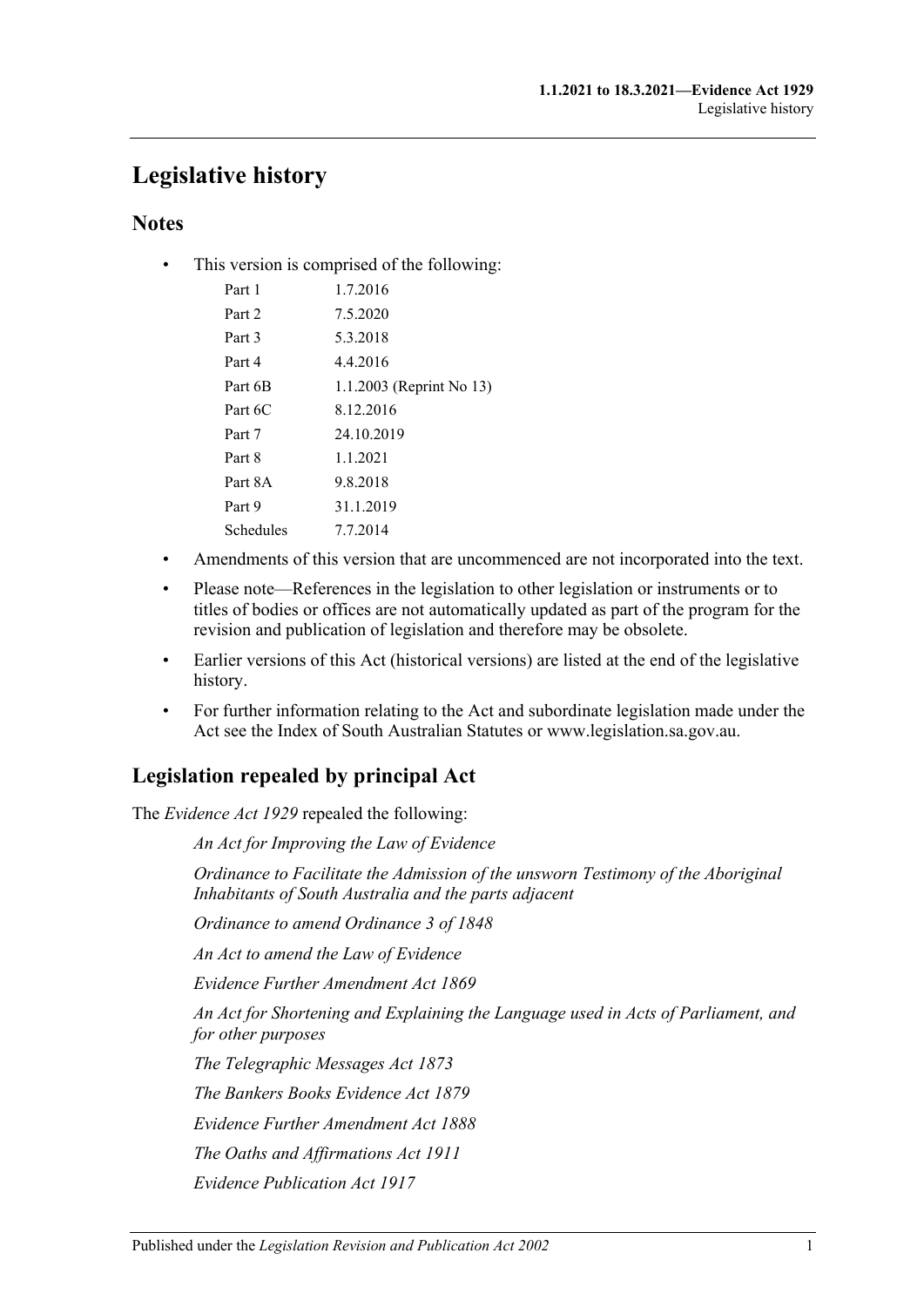*Evidence Amendment Act 1925*

## **Legislation amended by principal Act**

The *Evidence Act 1929* amended the following:

*The Supreme Court Procedure Act 1855 An Act for amending the Law of Evidence and Practice on Criminal trials Matrimonial Causes Act 1867 The Criminal Law Consolidation Act 1876*

# **Principal Act and amendments**

New entries appear in bold.

| Year | No   | Title                                                               | Assent     | Commencement                          |
|------|------|---------------------------------------------------------------------|------------|---------------------------------------|
| 1929 | 1907 | Evidence Act 1929                                                   | 30.10.1929 | 30.10.1929                            |
| 1933 | 2110 | Evidence Act Amendment Act 1933                                     | 31.8.1933  | 31.8.1933                             |
| 1940 | 40   | Evidence Act Amendment Act 1940                                     | 28.11.1940 | 28.11.1940                            |
| 1941 | 27   | Evidence Act Amendment Act 1941                                     | 13.11.1941 | 13.11.1941                            |
| 1945 | 29   | Evidence Act Amendment Act 1945                                     | 3.1.1946   | 3.1.1946                              |
| 1947 | 5    | Evidence Act Amendment Act 1947                                     | 2.10.1947  | 2.10.1947                             |
| 1949 | 36   | Evidence Act Amendment Act 1949                                     | 24.11.1949 | 24.11.1949                            |
| 1952 | 42   | <b>Statute Law Revision Act 1952</b>                                | 4.12.1952  | 4.12.1952                             |
| 1955 | 26   | Evidence Act Amendment Act 1955                                     | 1.12.1955  | 1.12.1955                             |
| 1957 | 36   | Evidence Act Amendment Act 1957                                     | 14.11.1957 | 14.11.1957                            |
| 1960 | 25   | Evidence Act Amendment Act 1960                                     | 27.10.1960 | 27.10.1960                            |
| 1968 | 46   | Evidence Act Amendment Act 1968                                     | 19.12.1968 | 19.12.1968                            |
| 1969 | 72   | Evidence Act Amendment Act 1969                                     | 11.12.1969 | 31.8.1970 (Gazette 20.8.1970 p701)    |
| 1972 | 53   | Evidence Act Amendment Act 1972                                     | 27.4.1972  | 1.2.1973 (Gazette 1.2.1973 p377)      |
| 1972 | 54   | <b>Local and District Criminal Courts</b><br>Act Amendment Act 1972 | 27.4.1972  | 9.11.1972 (Gazette 9.11.1972 p2252)   |
| 1974 | 71   | Evidence Act Amendment Act 1974                                     | 17.10.1974 | 28.11.1974 (Gazette 28.11.1974 p3372) |
| 1976 | 84   | Evidence Act Amendment Act 1976                                     | 9.12.1976  | 9.12.1976                             |
| 1978 | 65   | Evidence Act Amendment Act 1978                                     | 28.9.1978  | 28.9.1978                             |
| 1979 | 9    | Evidence Act Amendment Act 1979                                     | 1.3.1979   | 1.3.1979                              |
| 1982 | 40   | Evidence Act Amendment Act 1982                                     | 22.4.1982  | 6.5.1982 (Gazette 6.5.1982 p1438)     |
| 1983 | 47   | Evidence Act Amendment Act 1983                                     | 16.6.1983  | 16.6.1983                             |
| 1983 | 55   | Evidence Act Amendment Act<br>$(No. 2)$ 1983                        | 16.6.1983  | 1.8.1983 (Gazette 7.7.1983 p5)        |
| 1984 | 24   | Evidence Act Amendment Act 1984                                     | 10.5.1984  | 10.5.1984                             |
| 1984 | 56   | Statutes Amendment (Oaths and<br>Affirmations) Act 1984             | 24.5.1984  | 1.7.1984 (Gazette 28.6.1984 p1897)    |
| 1984 | 90   | Evidence Act Amendment Act<br>$(No. 2)$ 1984                        | 29.11.1984 | 1.1.1985 (Gazette 13.12.1984 p1811)   |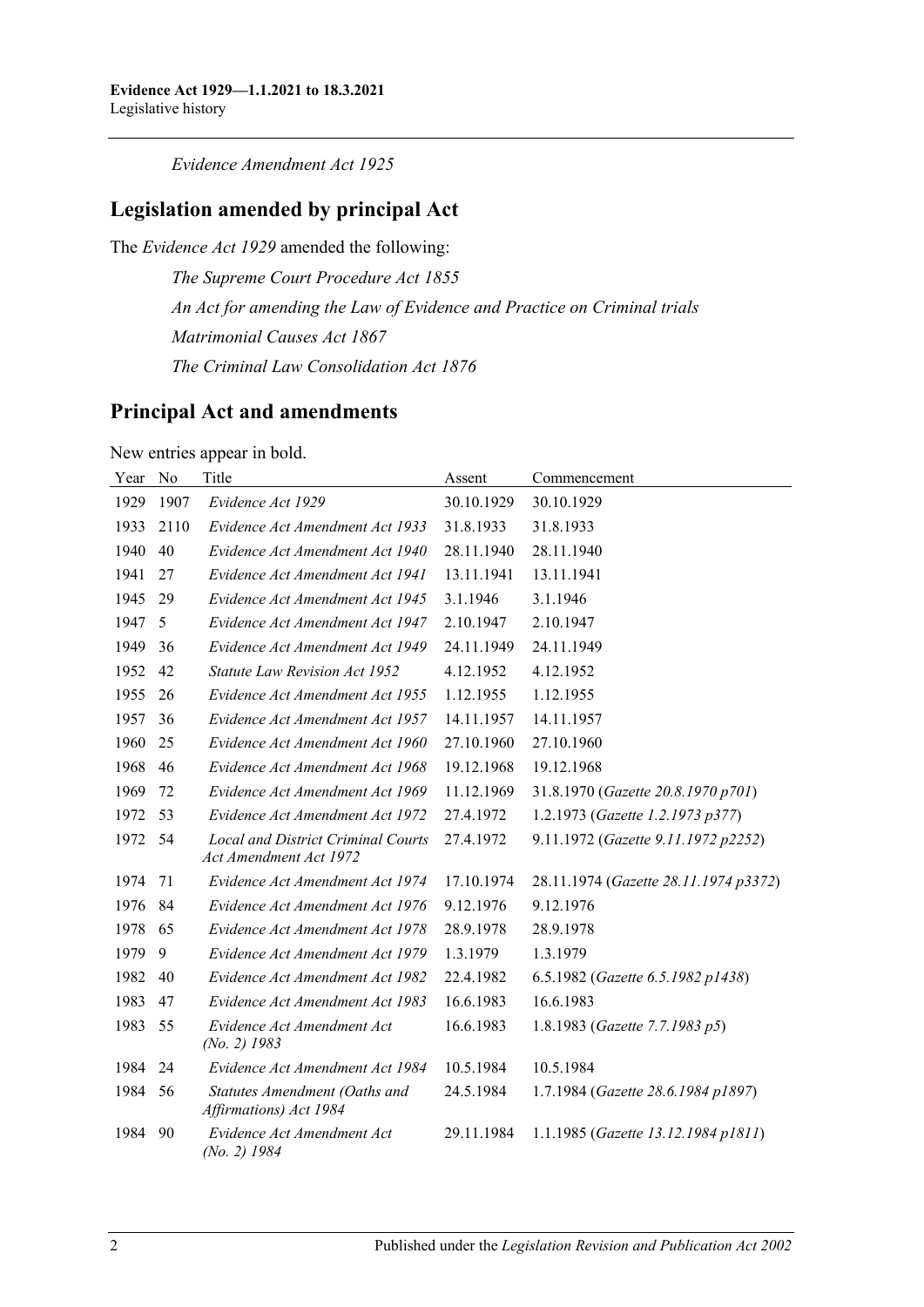| 1984 | 107 | Evidence Act Amendment Act<br>$(No. 3)$ 1984                                       | 20.12.1984 | 20.12.1984                                                                                                                                                                                                                                                         |
|------|-----|------------------------------------------------------------------------------------|------------|--------------------------------------------------------------------------------------------------------------------------------------------------------------------------------------------------------------------------------------------------------------------|
| 1985 | 96  | Evidence Act Amendment Act 1985                                                    | 1.11.1985  | 1.12.1985 (Gazette 7.11.1985 p1361)                                                                                                                                                                                                                                |
| 1986 | 107 | Evidence Act Amendment Act 1986                                                    | 18.12.1986 | 5.4.1987 (Gazette 26.2.1987 p434)                                                                                                                                                                                                                                  |
| 1988 | 32  | Evidence Act Amendment Act 1988                                                    | 21.4.1988  | 1.5.1988 (Gazette 28.4.1988 p1066)                                                                                                                                                                                                                                 |
| 1988 | 45  | Evidence Act Amendment Act<br>$(No. 2)$ 1988                                       | 5.5.1988   | 5.5.1988                                                                                                                                                                                                                                                           |
| 1989 | 43  | Evidence Act Amendment Act 1989                                                    | 4.5.1989   | 15.5.1989 (Gazette 11.5.1989 p1250)                                                                                                                                                                                                                                |
| 1990 | 72  | Evidence Act Amendment Act 1990                                                    | 20.12.1990 | 20.12.1990                                                                                                                                                                                                                                                         |
| 1991 | 41  | Evidence Amendment Act 1991                                                        | 31.10.1991 | 16.7.1992 (Gazette 16.7.1992 p622)                                                                                                                                                                                                                                 |
| 1991 | 49  | Director of Public Prosecutions<br>Act 1991                                        | 21.11.1991 | 6.7.1992 (Gazette 25.6.1992 p1869)                                                                                                                                                                                                                                 |
| 1992 | 26  | Statutes Amendment<br>(Attorney-General's Portfolio)<br>Act 1992                   | 14.5.1992  | 6.7.1992 (Gazette 2.7.1992 p209)                                                                                                                                                                                                                                   |
| 1992 | 76  | Statutes Amendment (Right of<br>Reply) Act 1992                                    | 26.11.1992 | s 5-1.1.1993 (Gazette 10.12.1992<br>p1752                                                                                                                                                                                                                          |
| 1993 | 37  | Evidence (Miscellaneous)<br>Amendment Act 1993                                     | 13.5.1993  | 15.7.1993 (Gazette 15.7.1993 p520)                                                                                                                                                                                                                                 |
| 1993 | 53  | Evidence (Vulnerable Witnesses)<br>Amendment Act 1993                              | 27.5.1993  | 1.9.1993 (Gazette 15.7.1993 p520)                                                                                                                                                                                                                                  |
| 1994 | 59  | Criminal Law Consolidation<br>(Felonies and Misdemeanours)<br>Amendment Act 1994   | 27.10.1994 | 1.1.1995 (Gazette 8.12.1994 p1942)                                                                                                                                                                                                                                 |
| 1995 | 27  | Statutes Amendment<br>(Attorney-General's Portfolio)<br>Act 1995                   | 27.4.1995  | s 13-10.7.1995 (Gazette 29.6.1995<br>p2973)                                                                                                                                                                                                                        |
| 1996 | 26  | Evidence (Settlement Negotiations)<br>Amendment Act 1996                           | 2.5.1996   | 2.5.1996                                                                                                                                                                                                                                                           |
| 1997 | 59  | <b>Statutes Amendment</b><br>(Attorney-General's Portfolio)<br>Act 1997            | 31.7.1997  | Pt 4 (s 6)-14.9.1997 (Gazette<br>11.9.1997 p704)                                                                                                                                                                                                                   |
| 1998 | 9   | Evidence (Use of Audio and Audio<br>Visual Links) Amendment Act 1998               | 2.4.1998   | 27.6.1999 (Gazette 17.6.1999 p3090)                                                                                                                                                                                                                                |
| 1999 | 17  | Evidence (Confidential<br>Communications) Amendment<br>Act 1999                    | 1.4.1999   | 27.6.1999 (Gazette 17.6.1999 p3090)                                                                                                                                                                                                                                |
| 1999 | 18  | Evidence (Miscellaneous)<br>Amendment Act 1999                                     | 1.4.1999   | 27.6.1999 (Gazette 17.6.1999 p3090)                                                                                                                                                                                                                                |
| 1999 | 33  | Financial Sector Reform (South<br>Australia) Act 1999                              | 17.6.1999  | Sch (item $21$ )—1.7.1999 being the date<br>specified under $s$ 3(16) of the <i>Financial</i><br>Sector Reform (Amendments and<br>Transitional Provisions) Act (No. 1)<br>1999 of the Commonwealth as the<br>transfer date for the purposes of that<br>Act: $s(2)$ |
| 2000 | 57  | <b>Statutes Amendment and Repeal</b><br>(Attorney-General's Portfolio)<br>Act 2000 | 20.7.2000  | Pt 11 (s 25)-14.8.2000 (Gazette<br>$10.8.2000\ p444$                                                                                                                                                                                                               |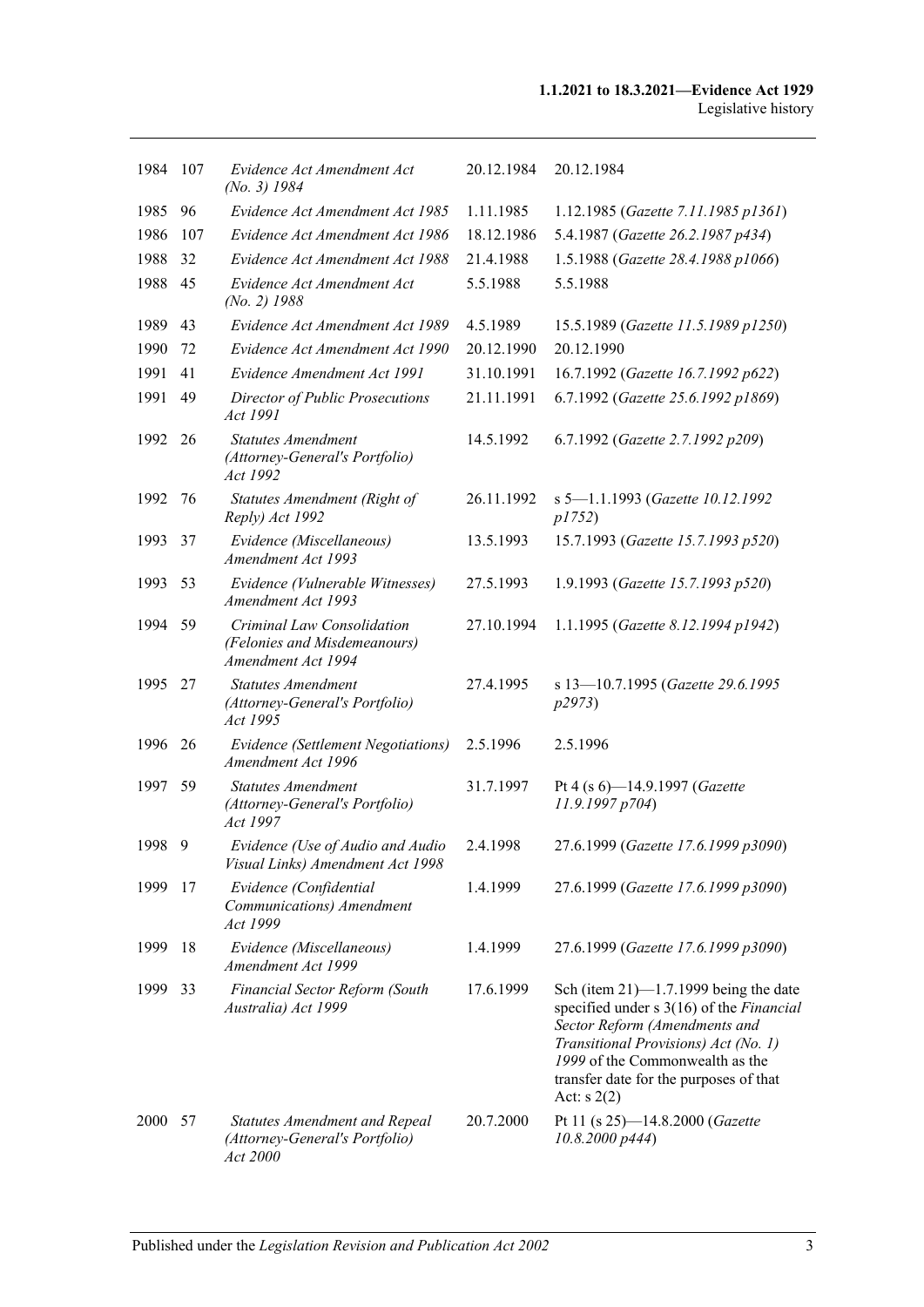#### **Evidence Act 1929—1.1.2021 to 18.3.2021** Legislative history

| 2002 32 |     | Legislation Revision and<br>Publication Act 2002                               | 28.11.2002 | Sch (cl 2)-1.1.2003 (Gazette<br>19.12.2002 p4735)                                                                                                                |
|---------|-----|--------------------------------------------------------------------------------|------------|------------------------------------------------------------------------------------------------------------------------------------------------------------------|
| 2002    | 33  | <b>Statutes Amendment</b><br>(Attorney-General's Portfolio)<br>Act 2002        | 28.11.2002 | Pt 6 (ss 8 & 9)-3.3.2003 (Gazette<br>27.2.2003 p807)                                                                                                             |
| 2003    | 33  | Coroners Act 2003                                                              | 31.7.2003  | Sch (cll 10-12)-1.7.2005 (Gazette<br>23.6.2005 p1899)                                                                                                            |
| 2003    | 44  | <b>Statute Law Revision Act 2003</b>                                           | 23.10.2003 | Sch 1-24.11.2003 (Gazette 13.11.2003<br>p4048)                                                                                                                   |
| 2005    | 50  | Defamation Act 2005                                                            | 27.10.2005 | Sch 1 (cl 5)-1.1.2006: s 2                                                                                                                                       |
| 2006    | 17  | Statutes Amendment (New Rules of<br>Civil Procedure) Act 2006                  | 6.7.2006   | Pt 31 (ss 113-118)-4.9.2006 (Gazette<br>17.8.2006 p2831)                                                                                                         |
| 2006    | 30  | Evidence (Suppression Orders)<br>Amendment Act 2006                            | 23.11.2006 | 1.4.2007 (Gazette 29.3.2007 p929)                                                                                                                                |
| 2006    | 33  | Evidence (Use of Audio and Audio<br>Visual Links) Amendment Act 2006           | 30.11.2006 | 1.4.2007 (Gazette 22.3.2007 p864)                                                                                                                                |
| 2006    | 43  | <b>Statutes Amendment (Domestic</b><br>Partners) Act 2006                      | 14.12.2006 | Pt 33 (s 97)-1.6.2007 (Gazette<br>26.4.2007 p1352)                                                                                                               |
| 2006    | 44  | <b>Statutes Amendment (Justice</b><br>Portfolio) Act 2006                      | 14.12.2006 | Pt 13 (s 21)-18.1.2007 (Gazette<br>18.1.2007 p234)                                                                                                               |
| 2007    | 48  | Statutes Amendment (Victims of<br>Crime) Act 2007                              | 8.11.2007  | Pt 4 (s 6)-17.7.2008 (Gazette<br>17.7.2008 p3372)                                                                                                                |
| 2008    | 7   | Statutes Amendment (Evidence and<br>Procedure) Act 2008                        | 17.4.2008  | Pt 4 (ss 10-22)-23.11.2008 (Gazette<br>20.11.2008 p5171) except new ss 13A,<br>13C & 13D (as inserted by s<br>12)-4.10.2009 (Gazette 1.10.2009<br><i>p4764</i> ) |
| 2008    | 10  | Criminal Law Consolidation (Rape<br>and Sexual Offences) Amendment<br>Act 2008 | 17.4.2008  | Sch 1 (cl 5)-23.11.2008 (Gazette<br>20.11.2008 p5171)                                                                                                            |
| 2009    | 85  | Intervention Orders (Prevention of<br>Abuse) Act 2009                          | 10.12.2009 | Sch 1 (cl 14)-9.12.2011 (Gazette<br>20.10.2011 p4269)                                                                                                            |
| 2011    | 34  | Evidence (Discreditable Conduct)<br>Amendment Act 2011                         | 22.9.2011  | Pt 2 (s 4) & Sch 1-1.6.2012 (Gazette<br>31.5.2012 p2637)                                                                                                         |
| 2012    | -12 | Statutes Amendment (Serious and<br>Organised Crime) Act 2012                   | 10.5.2012  | Pt 8 (ss $40 - 42$ ) -17.6.2012 (Gazette<br>14.6.2012 p2756                                                                                                      |
| 2012 44 |     | Evidence (Reporting on Sexual<br>Offences) Amendment Act 2012                  | 22.11.2012 | 11.2.2013 (Gazette 7.2.2013 p262)                                                                                                                                |
| 2013    | 11  | <b>Statutes Amendment</b><br>(Attorney-General's Portfolio)<br>Act 2013        | 18.4.2013  | Pt 6 (s 14)-9.6.2013 ( <i>Gazette 6.6.2013</i><br>p2498)                                                                                                         |
| 2013    | 26  | Magistrates (Miscellaneous)<br>Amendment Act 2013                              | 27.6.2013  | Sch 1 (cl 2)-4.7.2013 (Gazette<br>$4.7.2013$ $p2970$                                                                                                             |
| 2013    | 47  | <b>Statutes Amendment</b><br>(Attorney-General's Portfolio No 2)<br>Act 2013   | 24.10.2013 | Pt 5 (ss 7 & 8)-17.5.2014 (Gazette<br>$8.5.2014$ p1630)                                                                                                          |
| 2013    | 50  | Evidence (Discreditable Conduct)<br>Amendment Act 2013                         | 24.10.2013 | 25.11.2013 (Gazette 21.11.2013 p4276)                                                                                                                            |
| 2013    | 58  | Evidence (Identification Evidence)<br>Amendment Act 2013                       | 7.11.2013  | 7.7.2014 (Gazette 3.7.2014 p3127)                                                                                                                                |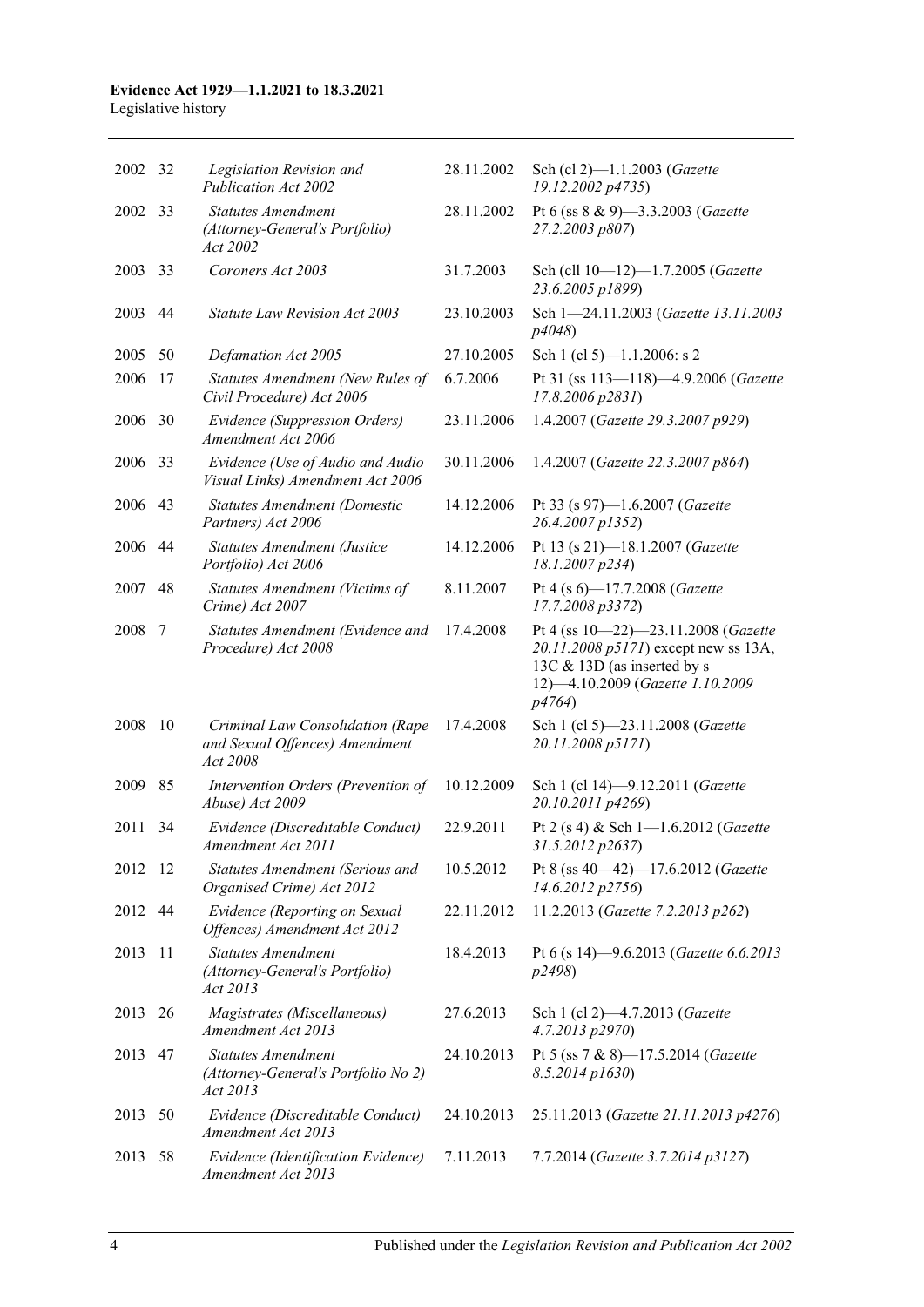| 2015 14 |     | Intervention Orders (Prevention of<br>Abuse) (Miscellaneous) Amendment<br>Act 2015                    | 9.7.2015   | Sch 1 (cl 4)-1.12.2015 (Gazette<br>19.11.2015 p4975)                                        |
|---------|-----|-------------------------------------------------------------------------------------------------------|------------|---------------------------------------------------------------------------------------------|
| 2015    | -16 | Statutes Amendment (Vulnerable<br>Witnesses) Act 2015 as amended by<br>28/2016                        | 6.8.2015   | Pt $3$ (ss $5-20$ ) & Sch 1<br>(cl 1)-1.7.2016 (Gazette 23.6.2016<br>p2618                  |
| 2015    | -39 | Evidence (Records and Documents)<br>Amendment Act 2015                                                | 26.11.2015 | 4.4.2016 (Gazette 4.2.2016 p366)                                                            |
| 2016    | -28 | <b>Statutes Amendment</b><br>(Attorney-General's Portfolio)<br>Act 2016                               | 16.6.2016  | Pt $8$ (s 21)-1.7.2016 immediately after<br>s 5 of $16/2015$ : s 2(4)                       |
| 2016 35 |     | Statutes Amendment (Gender<br>Identity and Equity) Act 2016                                           | 4.8.2016   | Pt 7 (s 32)-8.9.2016 ( <i>Gazette 8.9.2016</i><br>p3676                                     |
| 2016    | 62  | Statutes Amendment (Courts and<br>Justice Measures) Act 2016                                          | 8.12.2016  | Pt 5 (ss $8 \& 9$ )-8.12.2016: s 2(1)                                                       |
| 2017    | 7   | <b>Statutes Amendment and Repeal</b><br>(Simplify) Act 2017                                           | 15.3.2017  | Pt 10 (s 53)—15.3.2017: s 2(1)                                                              |
| 2017    | 18  | Summary Procedure (Indictable<br>Offences) Amendment Act 2017                                         | 14.6.2017  | Sch 2 (cll 19–26 & 41)–5.3.2018<br>(Gazette 12.12.2017 p4961)                               |
| 2018    | 13  | Evidence (Journalists) Amendment<br>Act 2018                                                          | 9.8.2018   | 9.8.2018                                                                                    |
| 2018    | 38  | <b>Statutes Amendment (Domestic</b><br>Violence) Act 2018                                             | 6.12.2018  | Pt 4 (s 8)-31.1.2019 (Gazette<br>24.1.2019 p272); s 7-1.9.2019 (Gazette<br>18.7.2019 p2744) |
| 2019    | 13  | Statutes Amendment (Child<br><b>Exploitation and Encrypted</b><br>Material) Act 2019                  | 11.7.2019  | Pt 4 (ss 9 & 10)-24.10.2019 (Gazette<br>24.10.2019 p3572)                                   |
| 2019    | 21  | <b>Statutes Amendment</b><br>(Attorney-General's Portfolio)<br>(No 2) Act 2019                        | 19.9.2019  | Pt 7 (ss 13 & 14)—19.9.2019: s 2(1)                                                         |
| 2019    | 45  | <b>Supreme Court (Court of Appeal)</b><br><b>Amendment Act 2019</b>                                   | 19.12.2019 | Sch 1 (cl 46)-1.1.2021 (Gazette<br>10.12.2020 p5638)                                        |
| 2019    | 46  | <b>Statutes Amendment (Legalisation</b><br>of Same Sex Marriage Consequential<br>Amendments) Act 2019 | 19.12.2019 | Pt 5 (s 9)-1.5.2020 (Gazette 30.4.2020<br>p838)                                             |
| 2020    | 2   | Evidence (Reporting on Sexual<br>Offences) Amendment Act 2020                                         | 12.3.2020  | 7.5.2020 (Gazette 23.4.2020 p811)                                                           |
| 2020    | 43  | Statutes Amendment (Abolition of<br>Defence of Provocation and Related<br>Matters) Act 2020           | 10.12.2020 | Pt 4 (ss 10 & 11) & Sch 1<br>(cl 2)-29.3.2021 (Gazette 27.1.2021<br>p163)                   |
| 2020 45 |     | Evidence (Vulnerable Witnesses)<br>Amendment Act 2020                                                 | 10.12.2020 | 19.3.2021 (Gazette 11.3.2021 p892)                                                          |

## **Provisions amended since 3 February 1976**

• Legislative history prior to 3 February 1976 appears in marginal notes and footnotes included in the consolidation of this Act contained in Volume 3 of The Public General Acts of South Australia 1837-1975 at page 790.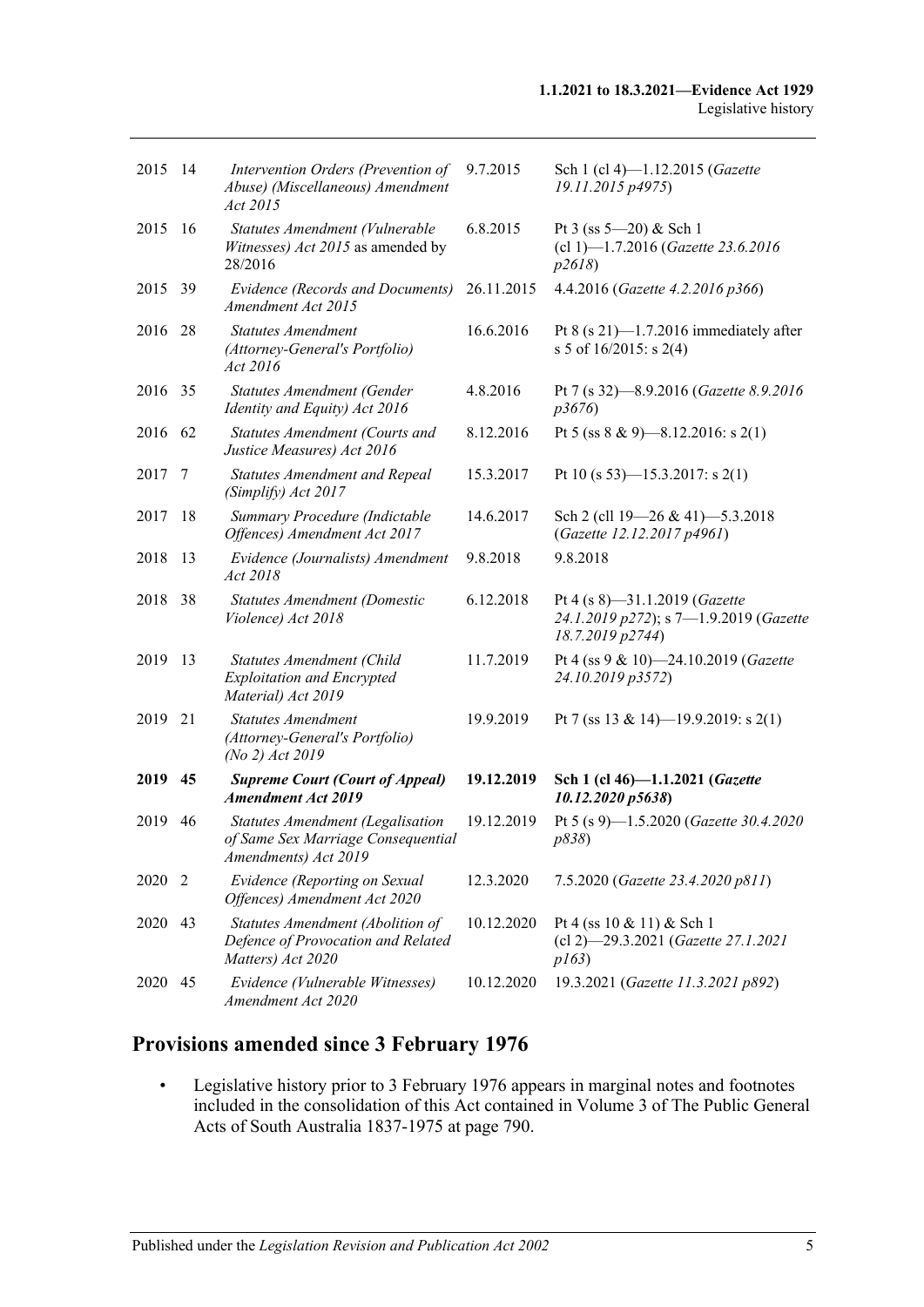## New entries appear in bold.

| Entries that relate to provisions that have been deleted appear in italics. |  |  |  |
|-----------------------------------------------------------------------------|--|--|--|
|                                                                             |  |  |  |

| Provision                             | How varied                                                     | Commencement                    |
|---------------------------------------|----------------------------------------------------------------|---------------------------------|
| Pt1                                   |                                                                |                                 |
| s <sub>2</sub>                        | amended by $40/1982$ s 3                                       | 6.5.1982                        |
|                                       | omitted under Legislation Revision and<br>Publication Act 2002 | 1.1.2003                        |
| s <sub>3</sub>                        | omitted under Legislation Revision and<br>Publication Act 2002 | 7.7.2014                        |
| s <sub>4</sub>                        |                                                                |                                 |
| s(4(1))                               | s 4 redesignated as $s$ 4(1) by 28/2016 s 21                   | 1.7.2016                        |
| bank                                  | deleted by $40/1982 s 4$                                       | 6.5.1982                        |
| banker                                | deleted by $40/1982 s 4$                                       | 6.5.1982                        |
| banker's book                         | deleted by $40/1982 s 4$                                       | 6.5.1982                        |
| canine court<br>companion             | inserted by 45/2020 s 4                                        | uncommenced—not<br>incorporated |
| child                                 | inserted by $32/1988$ s $3(a)$                                 | 1.5.1988                        |
| cognitive<br>impairment               | inserted by $16/2015$ s $5(1)$                                 | 1.7.2016                        |
| communication<br>partner              | inserted by $16/2015$ s $5(1)$                                 | 1.7.2016                        |
| court                                 | substituted by $56/1984$ s $3(a)$                              | 1.7.1984                        |
| domestic partner                      | inserted by $7/2008$ s $10(1)$                                 | 23.11.2008                      |
| electric telegraph                    | amended by 9/1979 s 2                                          | 1.3.1979                        |
| mental disability                     | inserted by $7/2008 s 10(2)$                                   | 23.11.2008                      |
|                                       | deleted by $16/2015$ s $5(2)$                                  | 1.7.2016                        |
| serious offence<br>against the person | inserted by $7/2008$ s $10(2)$                                 | 23.11.2008                      |
| sexual offence                        | inserted by 84/1976 s 2                                        | 9.12.1976                       |
|                                       | amended by 26/1992 s 7                                         | 6.7.1992                        |
|                                       | amended by 10/2008 Sch 1 cl 5                                  | 23.11.2008                      |
|                                       | amended by $16/2015$ s $5(3)$                                  | 1.7.2016                        |
| spouse                                | inserted by $7/2008$ s $10(3)$                                 | 23.11.2008                      |
| statement                             | inserted by $12/2012$ s $40(1)$                                | 17.6.2012                       |
| sworn evidence                        | inserted by 18/1999 s 3                                        | 27.6.1999                       |
| telegraph station                     | amended by 9/1979 s 2                                          | 1.3.1979                        |
| vulnerable witness                    | inserted by $7/2008$ s $10(4)$                                 | 23.11.2008                      |
|                                       | amended by 12/2012 s 40(2)                                     | 17.6.2012                       |
|                                       | amended by $16/2015$ s $5(4)$                                  | 1.7.2016                        |
| young child                           | inserted by $32/1988$ s $3(b)$                                 | 1.5.1988                        |
|                                       | amended by 16/2015 s 5(5)                                      | 1.7.2016                        |
| $s(4(2)$ and $(3)$                    | inserted by 28/2016 s 21                                       | 1.7.2016                        |
| Pt 2                                  |                                                                |                                 |
| s <sub>6</sub>                        | substituted by $56/1984$ s $3(b)$                              | 1.7.1984                        |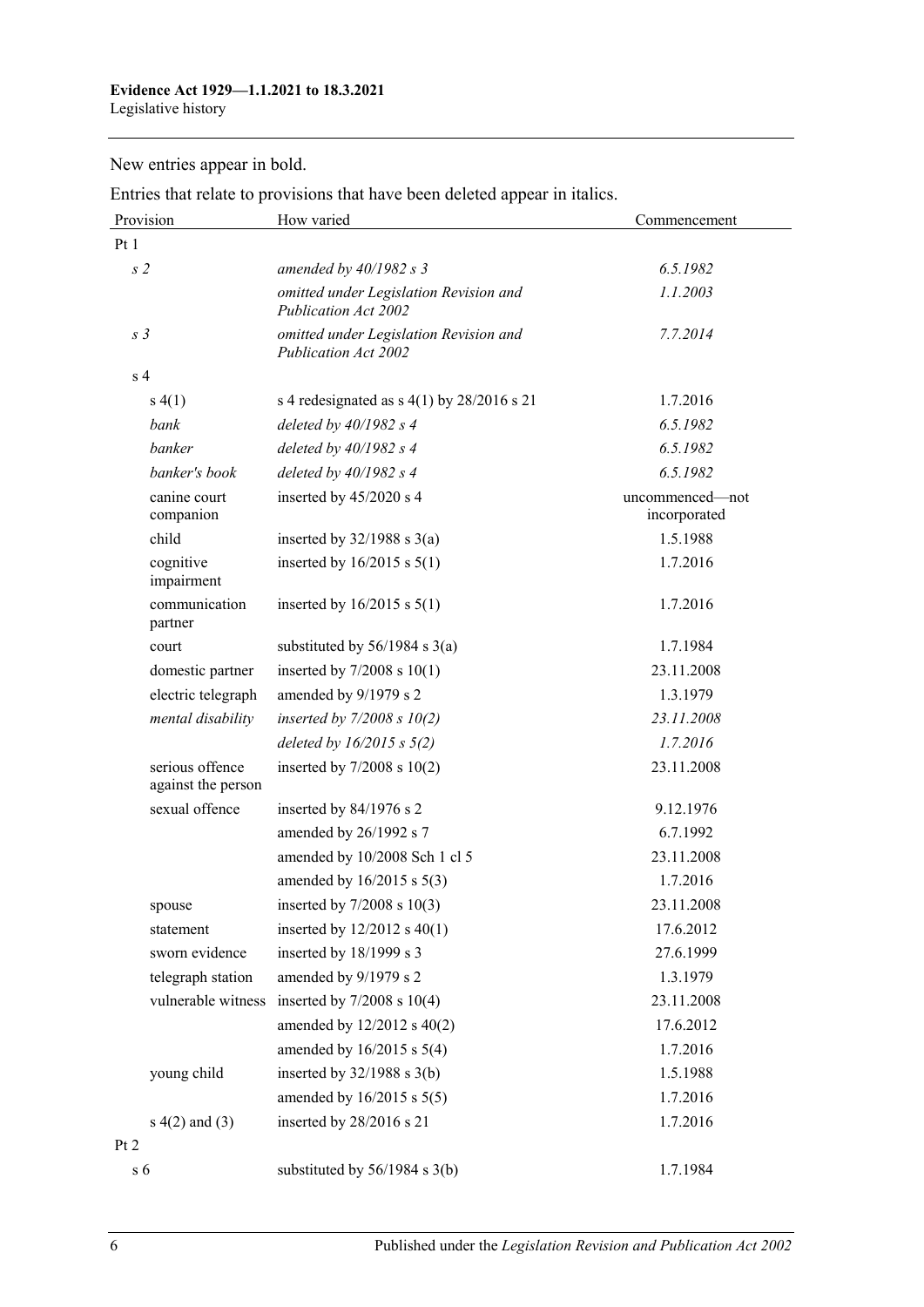#### **1.1.2021 to 18.3.2021—Evidence Act 1929** Legislative history

| s(6(3))                                  | substituted by 18/1999 s 4          | 27.6.1999                       |
|------------------------------------------|-------------------------------------|---------------------------------|
| s 6(4)                                   | substituted by 33/2002 s 8          | 3.3.2003                        |
| s <sub>7</sub>                           | substituted by $56/1984$ s $3(b)$   | 1.7.1984                        |
| $s \, \delta$                            | deleted by $56/1984 s 3(b)$         | 1.7.1984                        |
| s 9                                      | amended by 32/1988 s 4              | 1.5.1988                        |
|                                          | substituted by 18/1999 s 5          | 27.6.1999                       |
| $s\,9(4)$                                | amended by 7/2008 s 11              | 23.11.2008                      |
| $s \, 9(6)$                              | inserted by $16/2015$ s 6           | 1.7.2016                        |
| s 12                                     | substituted by 32/1988 s 5          | 1.5.1988                        |
| s $12(1)$ —(3)                           | deleted by 18/1999 s 6              | 27.6.1999                       |
| $s$ 12A                                  | inserted by 37/1993 s 3             | 15.7.1993                       |
|                                          | substituted by 18/1999 s 7          | 27.6.1999                       |
|                                          | substituted by 7/2008 s 12          | 23.11.2008                      |
| s 12AB                                   | inserted by 16/2015 s 7             | 1.7.2016                        |
| s 12AB(2)                                | amended by $45/2020$ s $5(1)$ , (2) | uncommenced-not<br>incorporated |
| s 12AB(3)                                | amended by $45/2020$ s $5(3)$ , (4) | uncommenced-not<br>incorporated |
|                                          | (b) deleted by $45/2020$ s $5(4)$   | uncommenced-not<br>incorporated |
| $s$ 12AB $(6a)$                          | inserted by $45/2020$ s $5(5)$      | uncommenced-not<br>incorporated |
| $s$ 12AB $(7)$                           | amended by $45/2020$ s $5(6)$       | uncommenced-not<br>incorporated |
| s 12AB(10)                               | amended by $45/2020$ s $5(7)$       | uncommenced-not<br>incorporated |
| s 12AB(11)                               | amended by $45/2020$ s $5(8)$       | uncommenced-not<br>incorporated |
| s $12AB(12)$ and<br>(13)                 | substituted by $45/2020$ s $5(9)$   | uncommenced-not<br>incorporated |
| $s$ 12AB $(13a)$                         | inserted by 45/2020 s 5(9)          | uncommenced-not<br>incorporated |
| s 12AC                                   | inserted by 45/2020 s 6             | uncommenced-not<br>incorporated |
| s 13 before<br>substitution by<br>7/2008 | deleted by 32/1988 s 5              | 1.5.1988                        |
|                                          | inserted by $53/1993$ s 3           | 1.9.1993                        |
| s 13(4)                                  | amended by 18/1999 s 8              | 27.6.1999                       |
| s 13                                     | substituted by 7/2008 s 12          | 23.11.2008                      |
| s 13(2)                                  | amended by 16/2015 s 8              | 1.7.2016                        |
|                                          | amended by $45/2020$ s $7(1)$       | uncommenced-not<br>incorporated |
| s 13(6a)                                 | inserted by $45/2020$ s $7(2)$      | uncommenced-not<br>incorporated |
| s 13A                                    | inserted by 7/2008 s 12             | 4.10.2009                       |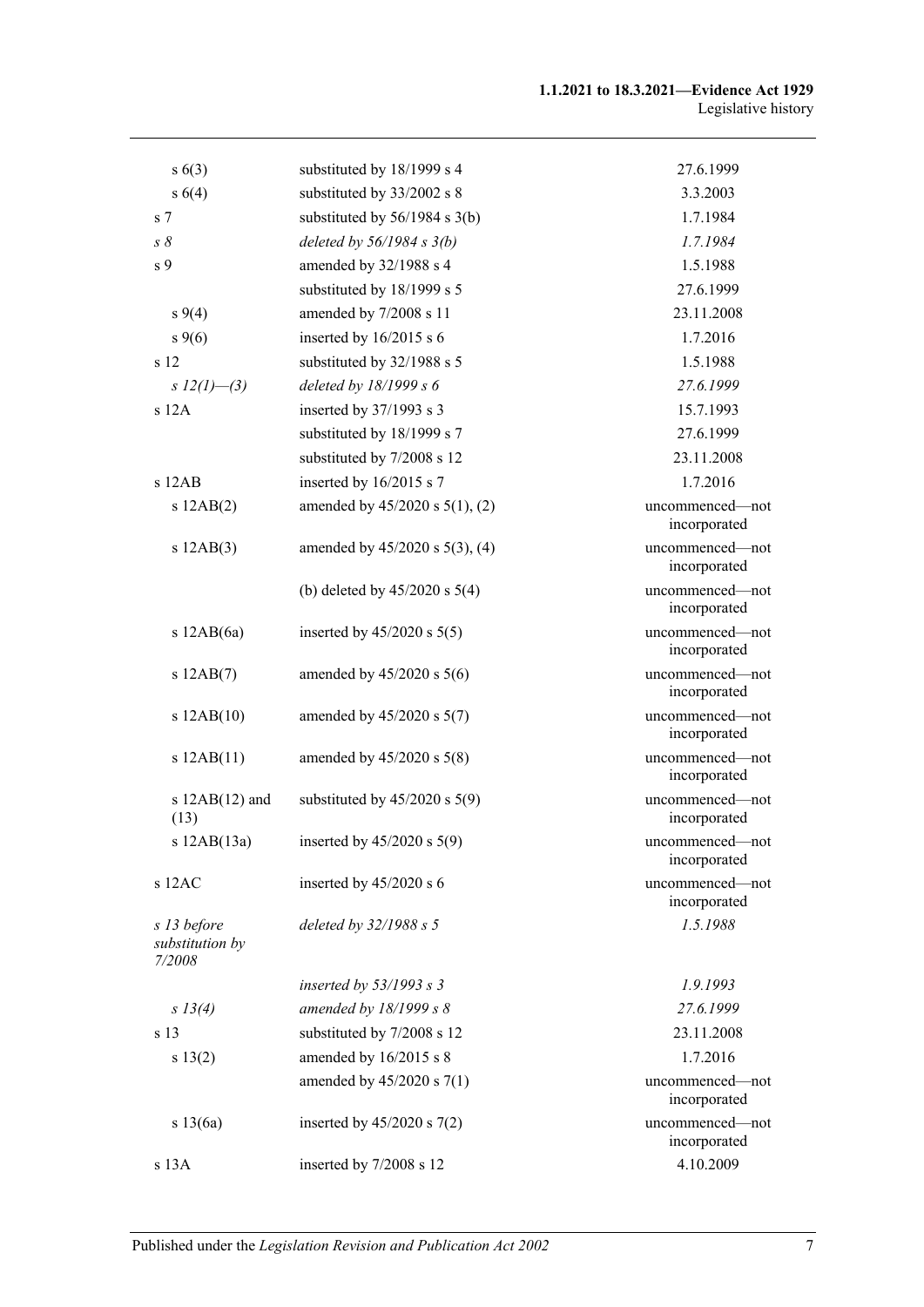#### **Evidence Act 1929—1.1.2021 to 18.3.2021** Legislative history

| s 13A(2)                                 | amended by $16/2015$ s $9(1)$                         | 1.7.2016                        |
|------------------------------------------|-------------------------------------------------------|---------------------------------|
|                                          | (f) deleted by $16/2015$ s $9(1)$                     | 1.7.2016                        |
|                                          | amended by 45/2020 s 8(1)                             | uncommenced-not<br>incorporated |
| s 13A(5)                                 | amended by $16/2015$ s $9(2)$                         | 1.7.2016                        |
|                                          | s $13A(5a)$ and $(5b)$ inserted by $16/2015$ s $9(3)$ | 1.7.2016                        |
| $s$ 13A $(5c)$                           | inserted by $45/2020$ s $8(2)$                        | uncommenced-not<br>incorporated |
| s 13B                                    | inserted by 7/2008 s 12                               | 23.11.2008                      |
| s 13B(1)                                 | amended by 85/2009 Sch 1 cl 14(1)                     | 9.12.2011                       |
|                                          | amended by 62/2016 s 8(1)                             | 8.12.2016                       |
| $s$ 13B(2)<br>s 13B(5)                   | deleted by 85/2009 Sch 1 cl 14(2)                     | 9.12.2011                       |
| offence to which<br>this section applies | amended by 85/2009 Sch 1 cl 14(3)                     | 9.12.2011                       |
|                                          | amended by 14/2015 Sch 1 cl 4                         | 1.12.2015                       |
|                                          | amended by $62/2016$ s $8(2)$                         | 8.12.2016                       |
| $s$ 13BA                                 | inserted by 16/2015 s 10                              | 1.7.2016                        |
| $s$ 13BA $(1)$                           | amended by 45/2020 s 9(1)                             | uncommenced-not<br>incorporated |
| $s$ 13BA $(2)$                           | amended by $45/2020$ s $9(2)$ , (3)                   | uncommenced-not<br>incorporated |
| s $13BA(2a)$                             | inserted by $45/2020$ s $9(4)$                        | uncommenced-not<br>incorporated |
| $s$ 13BA $(3)$                           | substituted by $45/2020$ s $9(4)$                     | uncommenced-not<br>incorporated |
| $s$ 13BA $(5)$                           | amended by $45/2020$ s $9(5)$ , (6)                   | uncommenced-not<br>incorporated |
| $s$ 13BB                                 | inserted by 38/2018 s 7                               | 1.9.2019                        |
| s 13C                                    | inserted by 7/2008 s 12                               | 4.10.2009                       |
| s 13C(1)                                 | amended by 16/2015 s 11(1)                            | 1.7.2016                        |
| $s \ 13C(2)$                             | amended by 11/2013 s 14(1)                            | 9.6.2013                        |
|                                          | amended by 16/2015 s 11(2)                            | 1.7.2016                        |
| s $13C(2a)$                              | inserted by 11/2013 s 14(2)                           | 9.6.2013                        |
| s 13D                                    | inserted by 7/2008 s 12                               | 4.10.2009                       |
| s 14                                     | inserted by 107/1986 s 3                              | 5.4.1987                        |
| s 14(1a)                                 | inserted by 18/1999 s 9                               | 27.6.1999                       |
| s 14A                                    | inserted by 16/2015 s 12                              | 1.7.2016                        |
| s 16                                     | amended by 46/2019 s 9                                | 1.5.2020                        |
| s 18                                     |                                                       |                                 |
| s 18(1)                                  | s 18 amended by 47/1983 s 2(a)–(d)                    | 16.6.1983                       |
|                                          | s 18 redesignated as s $18(1)$ by 47/1983 s 2(e)      | 16.6.1983                       |
|                                          | amended by $55/1983$ s $3(a)$ , (b)                   | 1.8.1983                        |
|                                          | III and IV deleted by $55/1983$ s $3(c)$              | 1.8.1983                        |
|                                          | amended by 44/2003 s 3(1) (Sch 1)                     | 24.11.2003                      |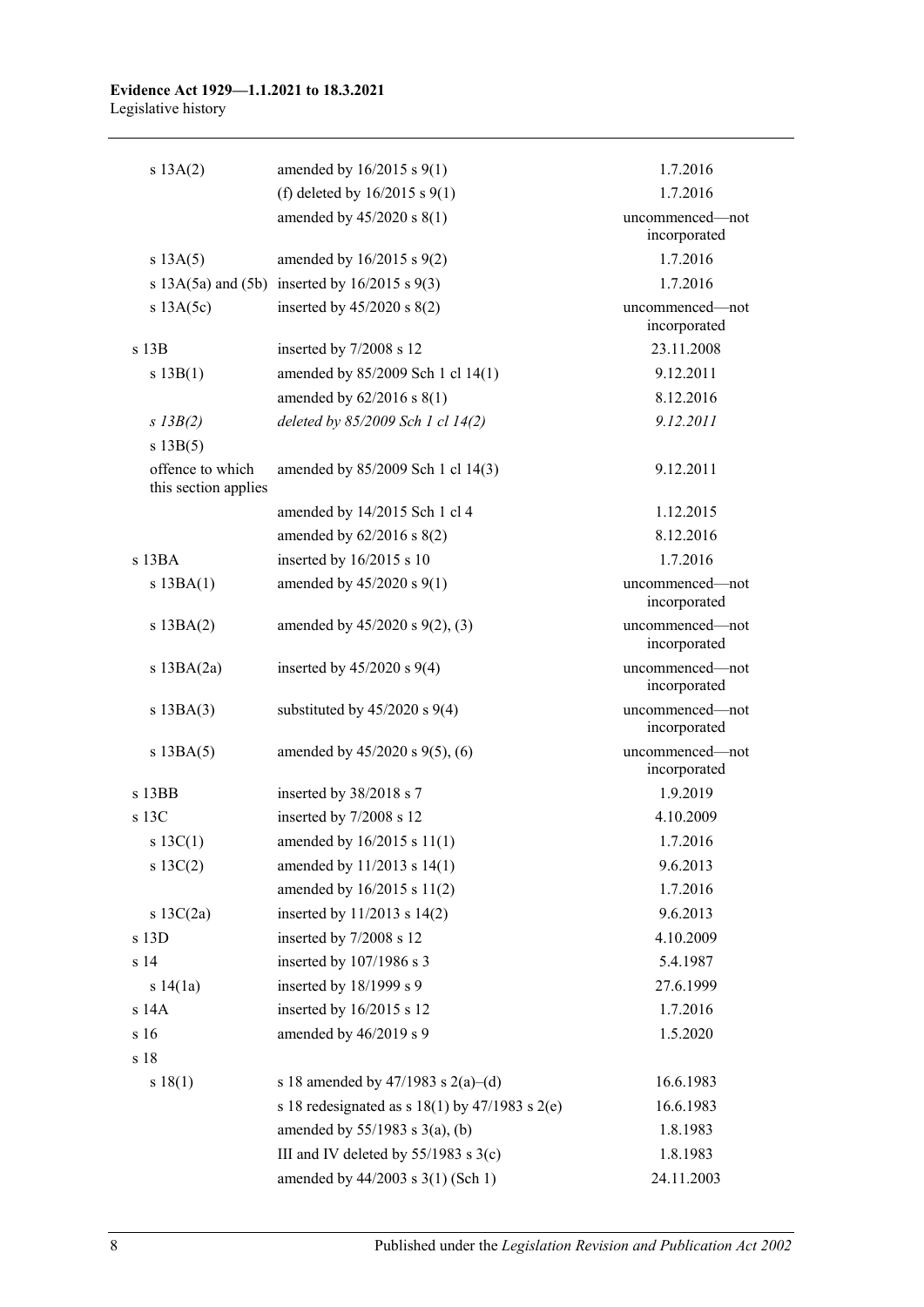| s $18(2)$ and $(3)$        | inserted by $47/1983$ s $2(e)$     | 16.6.1983  |
|----------------------------|------------------------------------|------------|
|                            | amended by 44/2003 s 3(1) (Sch 1)  | 24.11.2003 |
| s 18A                      | inserted by 47/1983 s 3            | 16.6.1983  |
|                            | substituted by 96/1985 s 3         | 1.12.1985  |
|                            | substituted by 18/1999 s 10        | 27.6.1999  |
| $ss 19$ and $20$           | deleted by 76/1992 s 5             | 1.1.1993   |
| s 21 before                | substituted by 55/1983 s 4         | 1.8.1983   |
| substitution by<br>16/2015 |                                    |            |
| $s$ 21(3a)                 | inserted by $37/1993 s 4$          | 15.7.1993  |
| $s \, 21(5)$               | substituted by 27/1995 s 13        | 10.7.1995  |
| $s \, 21(7)$               |                                    |            |
| close relative             | amended by $43/2006 s 97(1)$       | 1.6.2007   |
| domestic partner           | inserted by $43/2006$ s $97(2)$    | 1.6.2007   |
|                            | deleted by $7/2008 s 13$           | 23.11.2008 |
| spouse                     | substituted by $43/2006$ s $97(2)$ | 1.6.2007   |
|                            | deleted by $7/2008 s 13$           | 23.11.2008 |
| s <sub>21</sub>            | substituted by 16/2015 s 13        | 1.7.2016   |
| $s \, 21(7)$               | amended by 18/2017 Sch 2 cl 19     | 5.3.2018   |
| s 23                       | amended by 44/2003 s 3(1) (Sch 1)  | 24.11.2003 |
| s 25                       | substituted by 7/2008 s 14         | 23.11.2008 |
| s 25(1)                    | amended by 16/2015 s 14(1), (2)    | 1.7.2016   |
| s 25(2)                    | amended by 16/2015 s 14(3)         | 1.7.2016   |
| s 25(3)                    | amended by 16/2015 s 14(4)         | 1.7.2016   |
| s 25(4)                    | amended by 16/2015 s 14(5), (6)    | 1.7.2016   |
| s 25A                      | inserted by 7/2017 s 53            | 15.3.2017  |
| s 26                       | amended by 59/1994 Sch 2           | 1.1.1995   |
| s 27                       | amended by 17/2006 s 113           | 4.9.2006   |
| s 29A                      | inserted by 48/2007 s 6            | 17.7.2008  |
| s $29A(1)$ and $(2)$       | amended by 21/2019 s 13            | 19.9.2019  |
| Pt 3                       |                                    |            |
| Pt 3 Div 1                 |                                    |            |
| heading                    | inserted by 7/2008 s 15            | 23.11.2008 |
| s <sub>32</sub>            | deleted by $9/1979 s 3$            | 1.3.1979   |
| s 33                       | substituted by 50/2005 Sch 1 cl 5  | 1.1.2006   |
| $s \, 33(1)$               | amended by $47/2013$ s $7(1)$ —(3) | 17.5.2014  |
| $s \, 33(2)$               | amended by 47/2013 s 7(4)          | 17.5.2014  |
| s 34A                      | substituted by 33/2002 s 9         | 3.3.2003   |
| s 34AB                     | inserted by 58/2013 s 4            | 7.7.2014   |
| $s\,34B$                   | deleted by 18/1999 s 11            | 27.6.1999  |
| s 34C                      |                                    |            |
| s $34C(1)$                 | amended by 44/2003 s 3(1) (Sch 1)  | 24.11.2003 |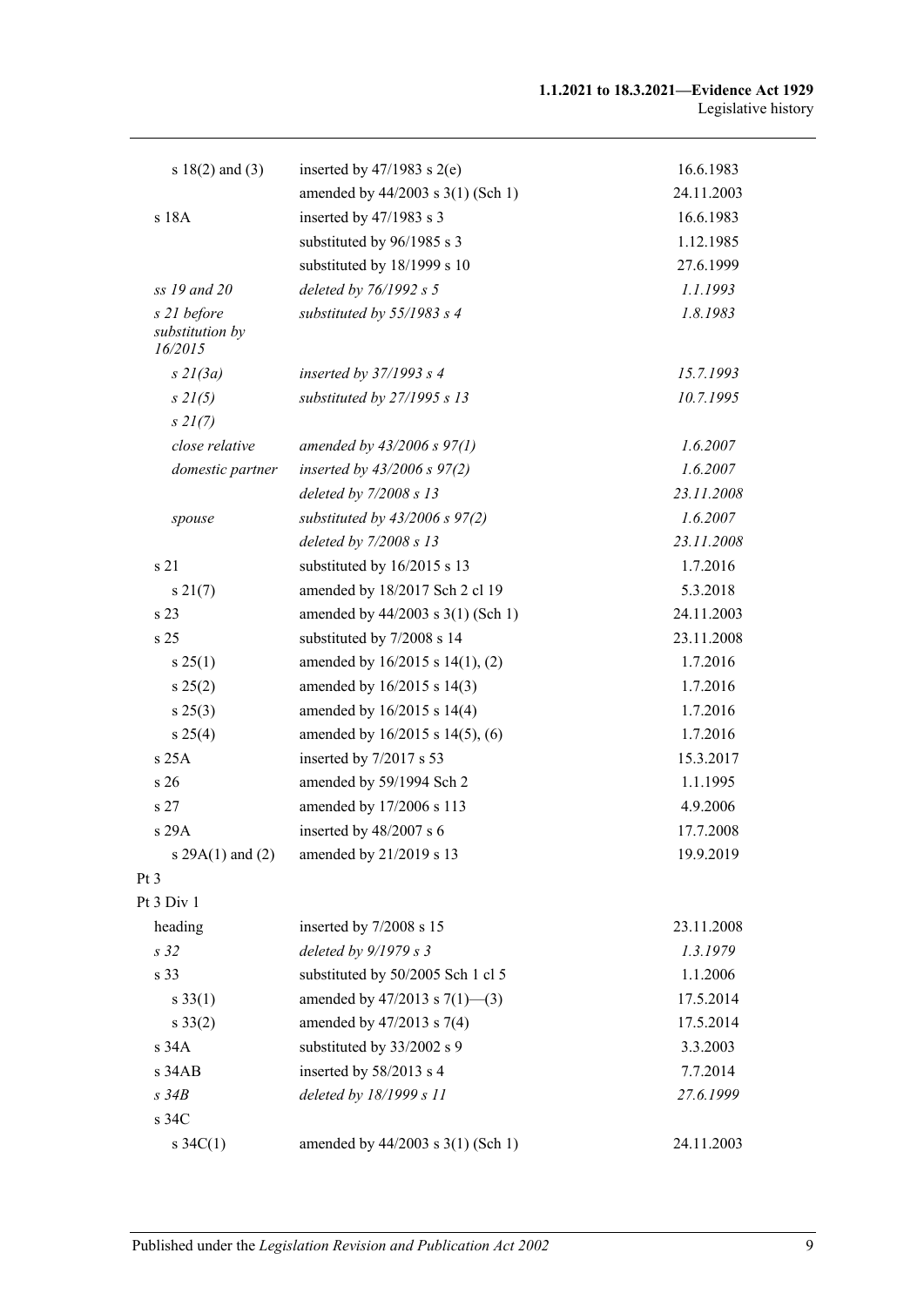#### **Evidence Act 1929—1.1.2021 to 18.3.2021** Legislative history

| $s \, 34C(1a)$                     | contents commencing "Provided that" amended<br>and designated as $s \frac{34C(1a)}{y} \frac{44}{2003} \frac{s \cdot 3(1)}{y}$<br>(Sch 1) | 24.11.2003                      |
|------------------------------------|------------------------------------------------------------------------------------------------------------------------------------------|---------------------------------|
| $S\,34CA$                          | inserted by $32/1988 s 6$                                                                                                                | 1.5.1988                        |
|                                    | substituted by 7/2008 s 16                                                                                                               | 23.11.2008                      |
|                                    | deleted by $16/2015$ s 15                                                                                                                | 1.7.2016                        |
| $s\,34CB$                          | inserted by 7/2008 s 16                                                                                                                  | 23.11.2008                      |
| $s\,34H$                           | deleted by 35/2016 s 32                                                                                                                  | 8.9.2016                        |
| s 34I before deletion<br>by 7/2008 | inserted by $84/1976 s 3$                                                                                                                | 9.12.1976                       |
|                                    | amended by $47/1983$ s 4                                                                                                                 | 16.6.1983                       |
|                                    | substituted by 90/1984 s 3                                                                                                               | 1.1.1985                        |
| $s \frac{34I(1)}{2}$               | amended by 17/2006 s 114(1)                                                                                                              | 4.9.2006                        |
| $s \frac{34I(2)}{2}$               | amended by 17/2006 s 114(2)                                                                                                              | 4.9.2006                        |
| $s \frac{34I(3)}{3}$               | amended by 17/2006 s 114(3)                                                                                                              | 4.9.2006                        |
| $s \frac{34I(4)}{4}$               | amended by 17/2006 s 114(4)                                                                                                              | 4.9.2006                        |
| $s \frac{34I(6a)}{2}$              | inserted by 18/1999 s 12                                                                                                                 | 27.6.1999                       |
| $s\,34I$                           | deleted by 7/2008 s 17                                                                                                                   | 23.11.2008                      |
| s <sub>34J</sub>                   | inserted by 41/1991 s 3                                                                                                                  | 16.7.1992                       |
| $s \, 34J(2)$                      | substituted by 18/1999 s 13                                                                                                              | 27.6.1999                       |
| s $34J(3)$                         | amended by 18/2017 Sch 2 cl 20                                                                                                           | 5.3.2018                        |
| s 34K                              | inserted by 41/1991 s 3                                                                                                                  | 16.7.1992                       |
| s $34K(1)$                         | amended by 17/2006 s 115(1)                                                                                                              | 4.9.2006                        |
|                                    | amended by 18/2017 Sch 2 cl 21(1), (2)                                                                                                   | 5.3.2018                        |
| $s \, 34K(2)$                      | amended by 17/2006 s 115(2)                                                                                                              | 4.9.2006                        |
| ss 34KA-34KD                       | inserted by $12/2012$ s 41                                                                                                               | 17.6.2012                       |
| Pt 3 Div 2                         | inserted by 7/2008 s 18                                                                                                                  | 23.11.2008                      |
| s 34LA                             | inserted by $16/2015$ s 16                                                                                                               | 1.7.2016                        |
| s 34M                              |                                                                                                                                          |                                 |
| s $34M(4)$                         | amended by 16/2015 s 17                                                                                                                  | 1.7.2016                        |
| Pt 3 Div 3                         | inserted by $34/2011$ s 4                                                                                                                | 1.6.2012                        |
| s 34P                              |                                                                                                                                          |                                 |
| s $34P(4)$                         | amended by 50/2013 s 4                                                                                                                   | 25.11.2013                      |
| Pt 3 Div 4                         | inserted by 43/2020 s 10                                                                                                                 | uncommenced—not<br>incorporated |
| Pt 4                               |                                                                                                                                          |                                 |
| heading                            | substituted by 39/2015 s 4                                                                                                               | 4.4.2016                        |
| Pt 4 Div 1                         |                                                                                                                                          |                                 |
| heading                            | inserted by 39/2015 s 5                                                                                                                  | 4.4.2016                        |
| s 35                               | substituted by 72/1990 s 2                                                                                                               | 20.12.1990                      |
| $s \ 35(2)$                        |                                                                                                                                          |                                 |
| legislative<br>instrument          | amended by 32/2002 Sch cl 2                                                                                                              | 1.1.2003                        |
| s 37                               | amended by 9/1979 s 4                                                                                                                    | 1.3.1979                        |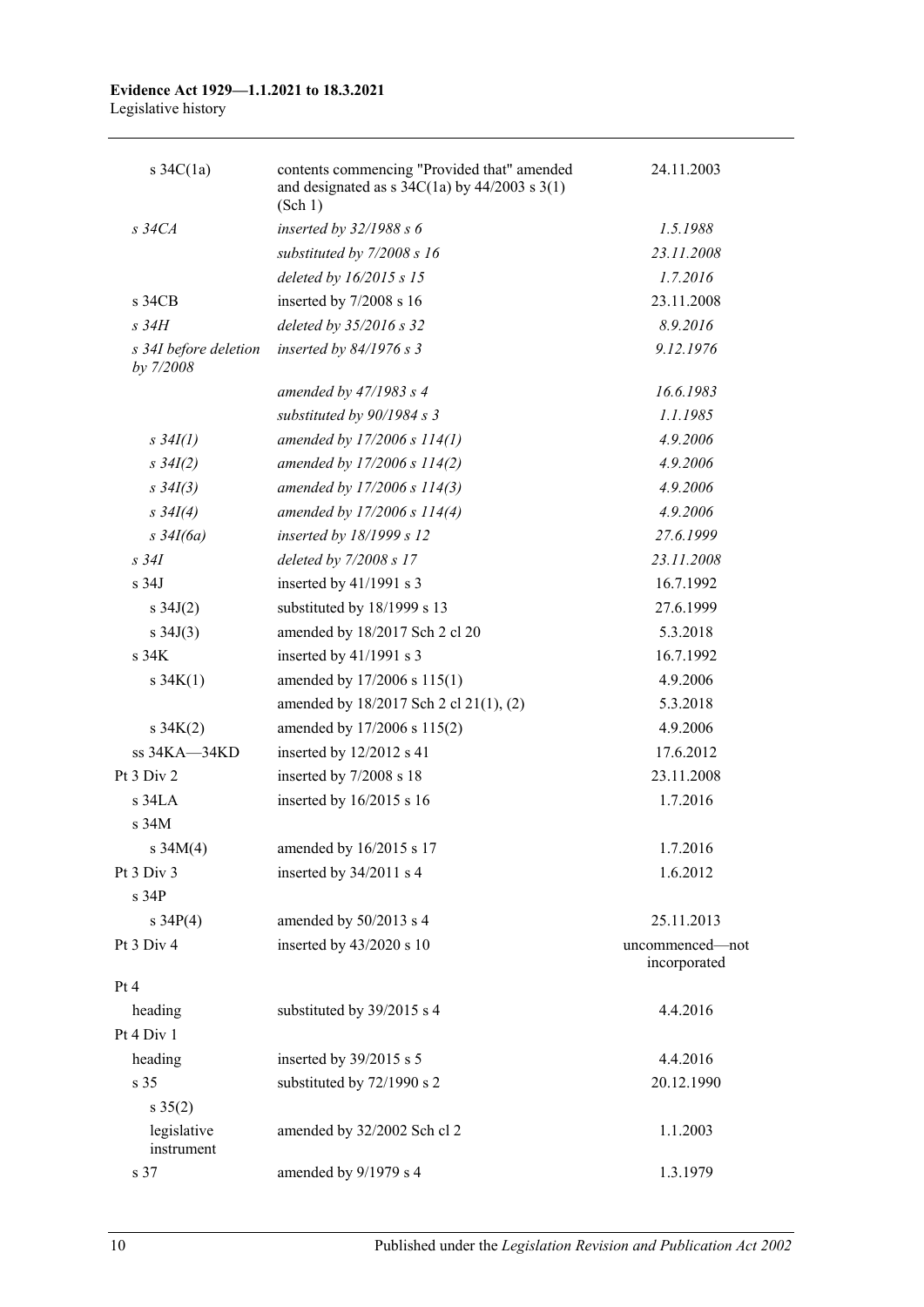|                                     | substituted by 72/1990 s 3                                             | 20.12.1990 |
|-------------------------------------|------------------------------------------------------------------------|------------|
| s 37C                               | inserted by 9/1979 s 5                                                 | 1.3.1979   |
| s 41                                | amended by 59/1994 Sch 2                                               | 1.1.1995   |
|                                     | amended by 44/2006 s 21                                                | 18.1.2007  |
| Pt $4$ Div $2$                      |                                                                        |            |
| heading                             | inserted by $39/2015$ s 6                                              | 4.4.2016   |
| s 42                                |                                                                        |            |
| $s\ 42(1)$                          | amended by 33/2002 s 10                                                | 3.3.2003   |
| Pt $4$ Div $3$                      |                                                                        |            |
| heading                             | inserted by 39/2015 s 7                                                | 4.4.2016   |
| s 45A before deletion<br>by 39/2015 |                                                                        |            |
| $s\,45A(2)$                         | amended by $9/1979 s 6$                                                | 1.3.1979   |
| $s$ 45 $A$                          | deleted by $39/2015 s 8$                                               | 4.4.2016   |
| s 45B before deletion<br>by 39/2015 |                                                                        |            |
| $s\,45B(3)$                         | amended by $9/1979 s 7$                                                | 1.3.1979   |
| $s$ 45 $B$                          | deleted by $39/2015 s 8$                                               | 4.4.2016   |
| by 39/2015                          | s 45C before deletion inserted by 24/1984 s 2                          | 10.5.1984  |
|                                     | substituted by $72/1990 s 4$                                           | 20.12.1990 |
| $s$ 45 $C$                          | deleted by $39/2015 s 8$                                               | 4.4.2016   |
| Pt 4 Div 4                          | Pt 5 heading amended by 40/1982 s 5                                    | 6.5.1982   |
|                                     | Pt 5 heading deleted and Pt 4 Div 4 heading<br>inserted by 39/2015 s 9 | 4.4.2016   |
| s 46                                | substituted by 40/1982 s 6                                             | 6.5.1982   |
|                                     | amended by 39/2015 s 10                                                | 4.4.2016   |
| bank                                | (b) and (c) deleted by $33/1999$ Sch (item 21)                         | 1.7.1999   |
| ss 47 and 48                        | substituted by 40/1982 s 6                                             | 6.5.1982   |
| ss 48A and 48B                      | deleted by $40/1982 s 6$                                               | 6.5.1982   |
| s 49                                |                                                                        |            |
| $s\,49(1)$                          | amended by $40/1982$ s $7(a)$                                          | 6.5.1982   |
| $s\,49(1a)$                         | inserted by $40/1982$ s $7(b)$                                         | 6.5.1982   |
|                                     | amended by 37/1993 s 5                                                 | 15.7.1993  |
| $s\,49(2)$                          | amended by $40/1982$ s $7(c)$                                          | 6.5.1982   |
| $s\ 49(3)$ (9)                      | inserted by $40/1982$ s $7(d)$                                         | 6.5.1982   |
| s 50                                | amended by 40/1982 s 8                                                 | 6.5.1982   |
| s 51                                |                                                                        |            |
| s 51(1)                             | substituted by 40/1982 s 9                                             | 6.5.1982   |
| s <sub>52</sub>                     | deleted by 40/1982 s 10                                                | 6.5.1982   |
| Pt 4 Divs $5-7$                     | inserted by 39/2015 s 11                                               | 4.4.2016   |
| Pt $5$ —see Pt 4 Div 4              |                                                                        |            |
| Pt 6 before deletion by<br>39/2015  |                                                                        |            |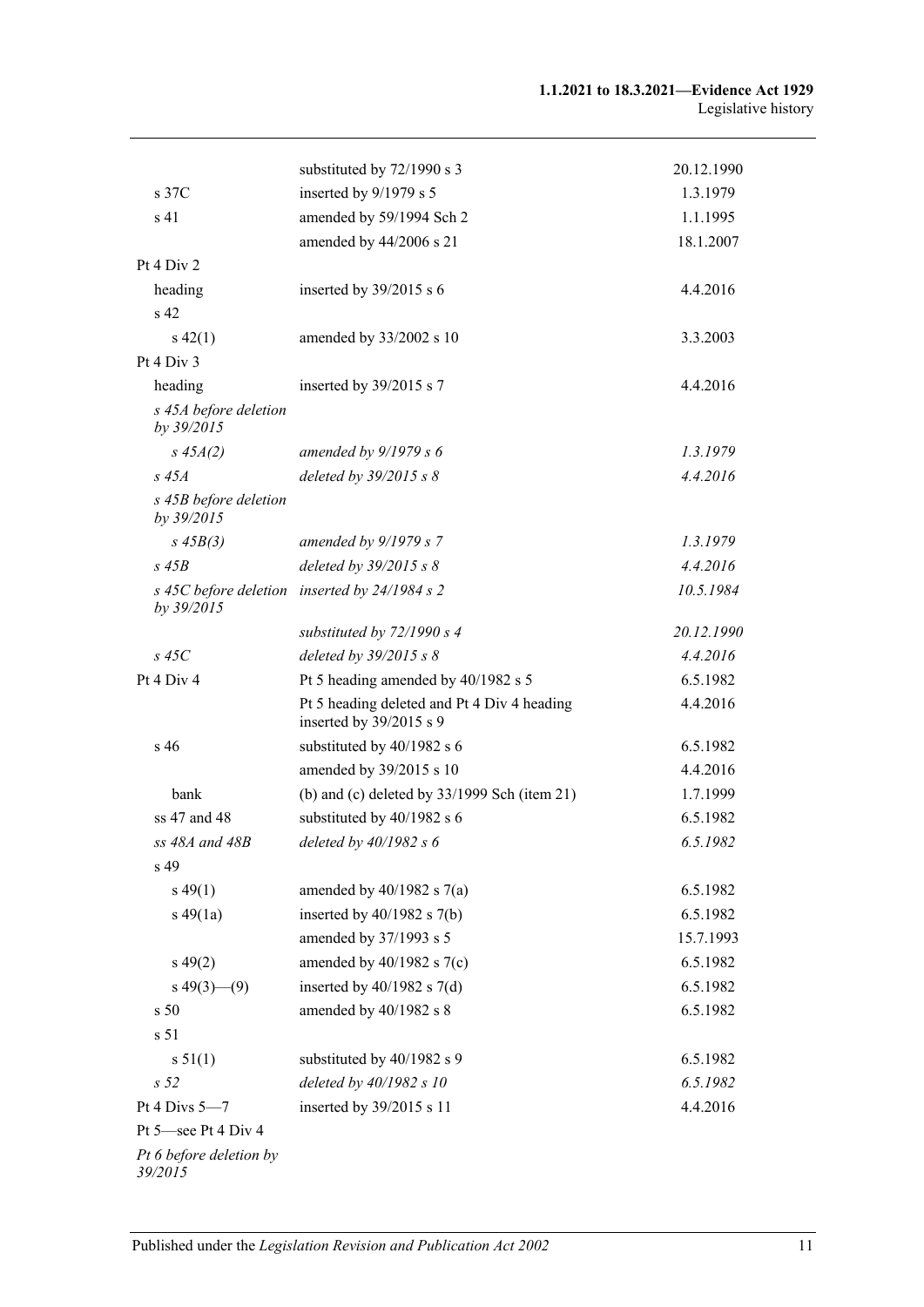#### **Evidence Act 1929—1.1.2021 to 18.3.2021** Legislative history

| s <sub>55</sub>                      | amended by 18/1999 s 14                                                                                                                                 | 27.6.1999  |
|--------------------------------------|---------------------------------------------------------------------------------------------------------------------------------------------------------|------------|
| s, 56                                |                                                                                                                                                         |            |
| $s\,56(1)$                           | amended by $44/2003$ s $3(1)$ (Sch 1)                                                                                                                   | 24.11.2003 |
| $s\,56(2)$                           | amended by 49/1991 Sch 2                                                                                                                                | 6.7.1992   |
| s <sub>59</sub>                      | amended by 59/1994 Sch 2                                                                                                                                | 1.1.1995   |
| $Pt\,6$                              | deleted by 39/2015 s 12                                                                                                                                 | 4.4.2016   |
| Pt 6A before deletion by<br>39/2015  |                                                                                                                                                         |            |
| $s$ 59 $B$                           |                                                                                                                                                         |            |
| $s$ 59 $B(1)$                        | amended by $9/1979 s 8$                                                                                                                                 | 1.3.1979   |
| $Pt\,6A$                             | deleted by 39/2015 s 12                                                                                                                                 | 4.4.2016   |
| Pt 6B                                | heading substituted by 45/1988 s 2                                                                                                                      | 5.5.1988   |
| s 59D                                | substituted by 45/1988 s 3                                                                                                                              | 5.5.1988   |
| $s$ 59D(1)                           |                                                                                                                                                         |            |
| authorised South<br>Australian court | amended by $37/1993$ s $6(a)$                                                                                                                           | 15.7.1993  |
|                                      | (d) deleted by $37/1993$ s $6(a)$                                                                                                                       | 15.7.1993  |
| foreign court                        | amended by $37/1993$ s $6(b)$                                                                                                                           | 15.7.1993  |
| s 59D(2)                             | substituted by 72/1990 s 5                                                                                                                              | 20.12.1990 |
| s 59E                                | substituted by 45/1988 s 4                                                                                                                              | 5.5.1988   |
| s 59E(4)                             | inserted by 37/1993 s 7                                                                                                                                 | 15.7.1993  |
| s 59F                                |                                                                                                                                                         |            |
| s 59F(1)                             | amended by 45/1988 s 5                                                                                                                                  | 5.5.1988   |
| s 59F(5)                             | amended by 45/1988 s 5                                                                                                                                  | 5.5.1988   |
|                                      | amended by $72/1990$ s $6(a)$                                                                                                                           | 20.12.1990 |
| s 59F(7)                             | inserted by $72/1990$ s $6(b)$                                                                                                                          | 20.12.1990 |
| s 59H                                | amended by 45/1988 s 6                                                                                                                                  | 5.5.1988   |
| Pt $6C$                              | inserted by 9/1998 s 3                                                                                                                                  | 27.6.1999  |
| Pt 6C Div 1                          |                                                                                                                                                         |            |
| $s$ 59IA                             |                                                                                                                                                         |            |
| South Australian<br>court            | amended by 33/2003 Sch (cl 10)                                                                                                                          | 1.7.2005   |
| Pt 6C Div 4                          | inserted by 33/2006 s 4                                                                                                                                 | 1.4.2007   |
| s 59IQ                               |                                                                                                                                                         |            |
| s $59IQ(4)$                          | substituted by 62/2016 s 9                                                                                                                              | 8.12.2016  |
| s $59IQ(5)$                          | substituted by 62/2016 s 9                                                                                                                              | 8.12.2016  |
|                                      | amended by 18/2017 Sch 2 cl 22 (The<br>purported amendment to $s$ 59IQ(5)(a) made by<br>Sch 2 is of no effect because the provision does<br>not exist.) |            |
| $s$ 59IQ(8)                          |                                                                                                                                                         |            |
| immediate family<br>Pt 7             | amended by 7/2008 s 19                                                                                                                                  | 23.11.2008 |
| Pt 7 Div 1                           | heading inserted by $17/1999$ s $3(a)$                                                                                                                  | 27.6.1999  |
|                                      |                                                                                                                                                         |            |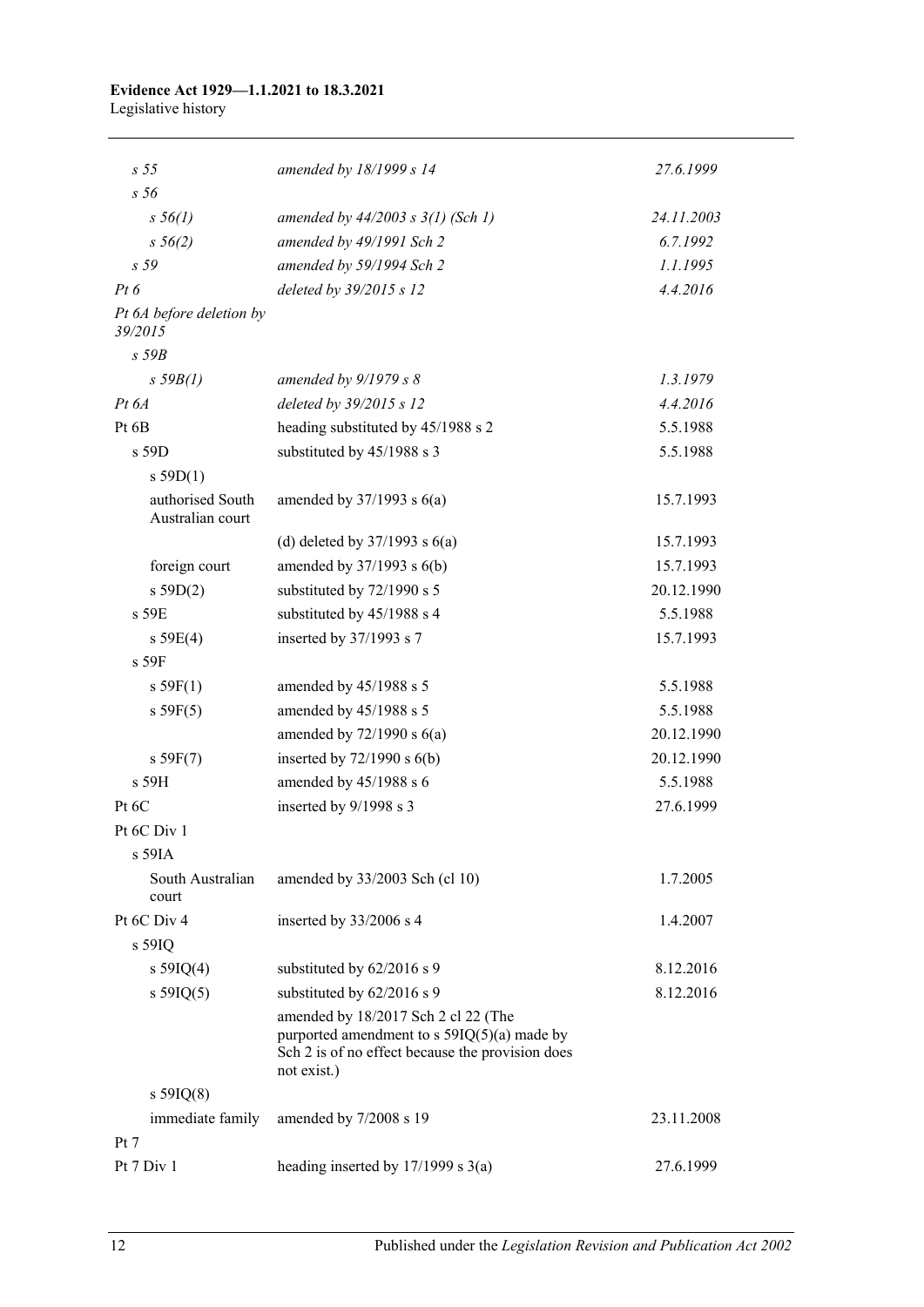| s 59J                    | inserted by $26/1992$ s 8                                                 | 6.7.1992   |
|--------------------------|---------------------------------------------------------------------------|------------|
| Pt 7 Div 2               | heading inserted by $17/1999$ s $3(b)$                                    | 27.6.1999  |
| $s\,60$                  | amended by 17/2006 s 116                                                  | 4.9.2006   |
|                          | amended by 26/2013 Sch 1 cl 2                                             | 4.7.2013   |
| $s \delta l$             | deleted by $9/1979 s 9$                                                   | 1.3.1979   |
| Pt 7 Div 3               | heading inserted by $17/1999$ s $3(c)$                                    | 27.6.1999  |
| $s\,65$                  |                                                                           |            |
| s 65(1)                  | s 65 amended by 9/1979 s 10                                               | 1.3.1979   |
|                          | s 65 amended and redesignated as $s$ 65(1) by<br>$44/2003$ s 3(1) (Sch 1) | 24.11.2003 |
| s 65(2)                  | s 65 amended and redesignated as $s$ 65(2) by<br>$44/2003$ s 3(1) (Sch 1) | 24.11.2003 |
| $s$ 65A                  | inserted by 32/1988 s 7                                                   | 1.5.1988   |
| Pt 7 Div 4               | heading inserted by $17/1999$ s $3(d)$                                    | 27.6.1999  |
| s 66                     |                                                                           |            |
| s 66(1)                  | amended by 57/2000 s 25                                                   | 14.8.2000  |
|                          | amended by 44/2003 s 3(1) (Sch 1)                                         | 24.11.2003 |
| $s\,66(3)$               | amended by 44/2003 s 3(1) (Sch 1)                                         | 24.11.2003 |
| $\sqrt{67}$              |                                                                           |            |
| s 67(1)                  | amended by 18/1999 s 15                                                   | 27.6.1999  |
| Pt $7$ Div $5$           | heading inserted by $17/1999$ s $3(e)$                                    | 27.6.1999  |
| Pt $7$ Div $6$           | heading inserted by $17/1999$ s $3(f)$                                    | 27.6.1999  |
| $\rm s67AB$              | inserted by 9/1979 s 11                                                   | 1.3.1979   |
| $s$ 67AB(1)              | amended by 18/1999 s 16(a)                                                | 27.6.1999  |
| s 67AB(2)                | amended by 18/1999 s 16(b)                                                | 27.6.1999  |
| Pt $7$ Div $7$           | heading inserted by $17/1999$ s $3(g)$                                    | 27.6.1999  |
| $s$ 67B                  | inserted by 65/1978 s 2                                                   | 28.9.1978  |
| Pt 7 Div 8               | heading inserted by 17/1999 s 3(h)                                        | 27.6.1999  |
| s 67C                    | inserted by $37/1993$ s 8                                                 | 15.7.1993  |
| s 67C(2)                 | amended by 26/1996 s 2                                                    | 2.5.1996   |
| Pt 7 Div 9               | inserted by 17/1999 s 4                                                   | 27.6.1999  |
| s 67D                    |                                                                           |            |
| committal<br>proceedings | amended by 18/2017 Sch 2 cl 23                                            | 5.3.2018   |
| s 67F                    |                                                                           |            |
| s 67F(1)                 | amended by 17/2006 s 117(1)                                               | 4.9.2006   |
| s 67F(2)                 | amended by 17/2006 s 117(2)                                               | 4.9.2006   |
| s 67F(5)                 | amended by 17/2006 s 117(3)                                               | 4.9.2006   |
| s 67F(7)                 | amended by 17/2006 s 117(4)                                               | 4.9.2006   |
| s 67F(8)                 | amended by 17/2006 s 117(5)                                               | 4.9.2006   |
| Pt 7 Div 10              | inserted by 7/2008 s 20                                                   | 23.11.2008 |
| s 67G                    |                                                                           |            |

s 67G(1)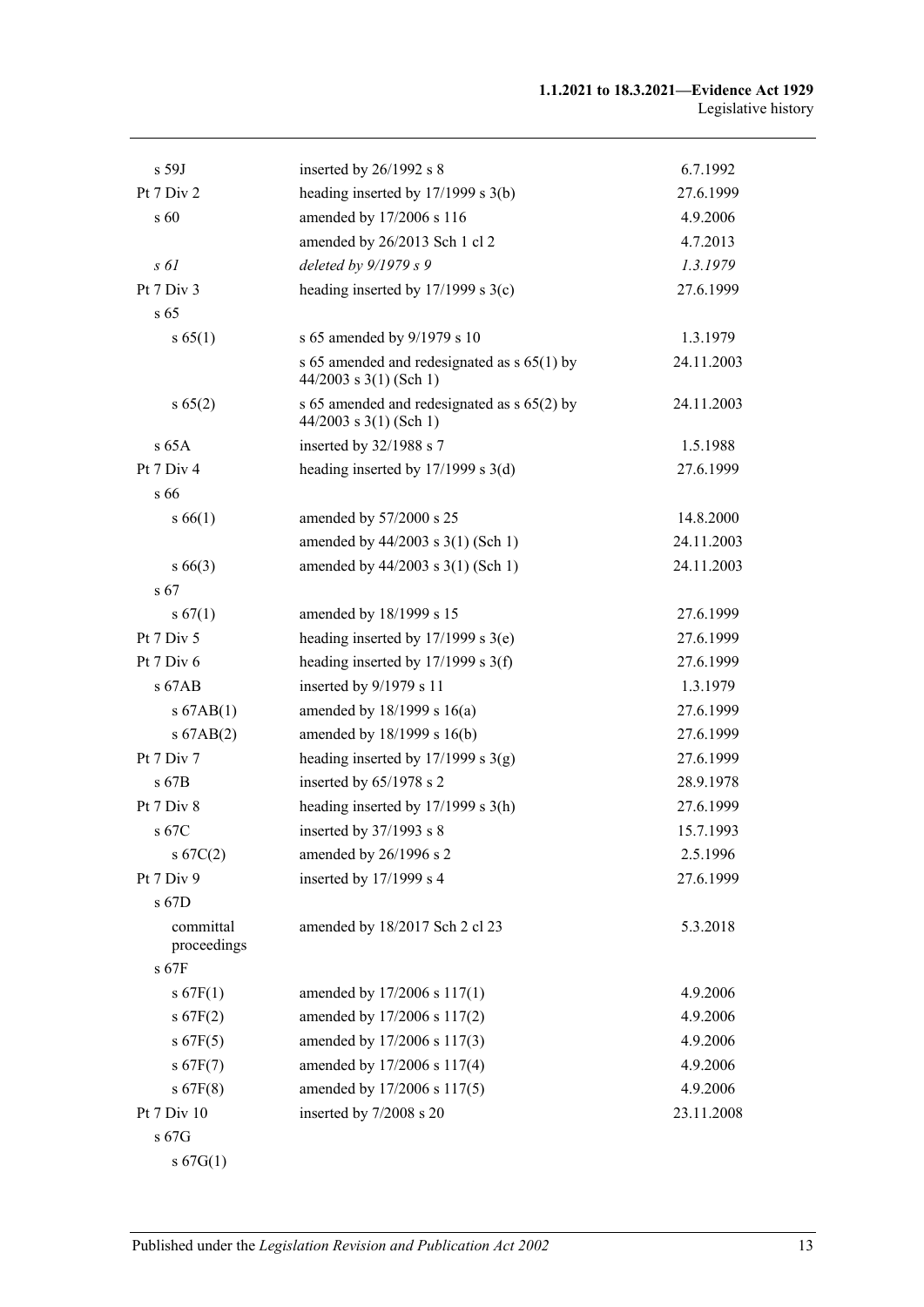#### **Evidence Act 1929—1.1.2021 to 18.3.2021** Legislative history

| criminal<br>proceedings          | amended by 18/2017 Sch 2 cl 24     | 5.3.2018                        |
|----------------------------------|------------------------------------|---------------------------------|
| s 67H                            |                                    |                                 |
| s 67H(1)                         | substituted by $16/2015$ s $18(1)$ | 1.7.2016                        |
|                                  | amended by 13/2019 s 9             | 24.10.2019                      |
|                                  | amended by 45/2020 s 10            | uncommenced—not<br>incorporated |
| s 67H(3)                         | inserted by $16/2015$ s $18(2)$    | 1.7.2016                        |
|                                  | amended by 21/2019 s 14            | 19.9.2019                       |
| $s$ 67HA                         | inserted by 16/2015 s 19           | 1.7.2016                        |
| Pt 8                             |                                    |                                 |
| Pt 8 Div 1                       | heading inserted by 107/1984 s 2   | 20.12.1984                      |
| s 68                             | substituted by 47/1983 s 5         | 16.6.1983                       |
| court                            | substituted by 33/2003 Sch (cl 11) | 1.7.2005                        |
| court of summary<br>jurisdiction | inserted by $107/1984 s 3(a)$      | 20.12.1984                      |
|                                  | deleted by 33/2003 Sch (cl 11)     | 1.7.2005                        |
| interim<br>suppression order     | inserted by $107/1984$ s $3(b)$    | 20.12.1984                      |
| news media                       | inserted by $43/1989$ s $3(a)$     | 15.5.1989                       |
|                                  | substituted by $18/1999$ s $17(a)$ | 27.6.1999                       |
| newspaper                        | inserted by $18/1999$ s $17(a)$    | 27.6.1999                       |
| primary court                    | inserted by $107/1984$ s $3(b)$    | 20.12.1984                      |
| publish                          | inserted by 18/1999 s 17(b)        | 27.6.1999                       |
| suppression order                | inserted by $107/1984$ s $3(b)$    | 20.12.1984                      |
|                                  | substituted by $43/1989$ s $3(b)$  | 15.5.1989                       |
| Pt 8 Div 2                       | heading inserted by 107/1984 s 4   | 20.12.1984                      |
| s 69                             | substituted by 9/1979 s 12         | 1.3.1979                        |
|                                  | substituted by 107/1984 s 4        | 20.12.1984                      |
| $s\,69(1a)$                      | inserted by 32/1988 s 8            | 1.5.1988                        |
|                                  | amended by 16/2015 s 20            | 1.7.2016                        |
| $s\,69(1b)$                      | inserted by 13/2019 s 10           | 24.10.2019                      |
| s 69A                            | inserted by 107/1984 s 4           | 20.12.1984                      |
|                                  | substituted by 43/1989 s 4         | 15.5.1989                       |
| s 69A(1)                         | amended by 72/1990 s 7             | 20.12.1990                      |
|                                  | amended by 18/1999 s 18            | 27.6.1999                       |
| s $69A(1a)$                      | inserted by 43/2020 s 11           | uncommenced-not<br>incorporated |
| s 69A(2)                         | substituted by $30/2006$ s 4(1)    | 1.4.2007                        |
| s 69A(5)                         | amended by 17/2006 s 118(1)        | 4.9.2006                        |
| s 69A(8)                         | substituted by $30/2006$ s $4(2)$  | 1.4.2007                        |
| s 69A(9)                         | amended by 17/2006 s 118(2)        | 4.9.2006                        |
|                                  | substituted by $30/2006$ s $4(2)$  | 1.4.2007                        |
| s $69A(10)$ (13)                 | substituted by $30/2006$ s $4(2)$  | 1.4.2007                        |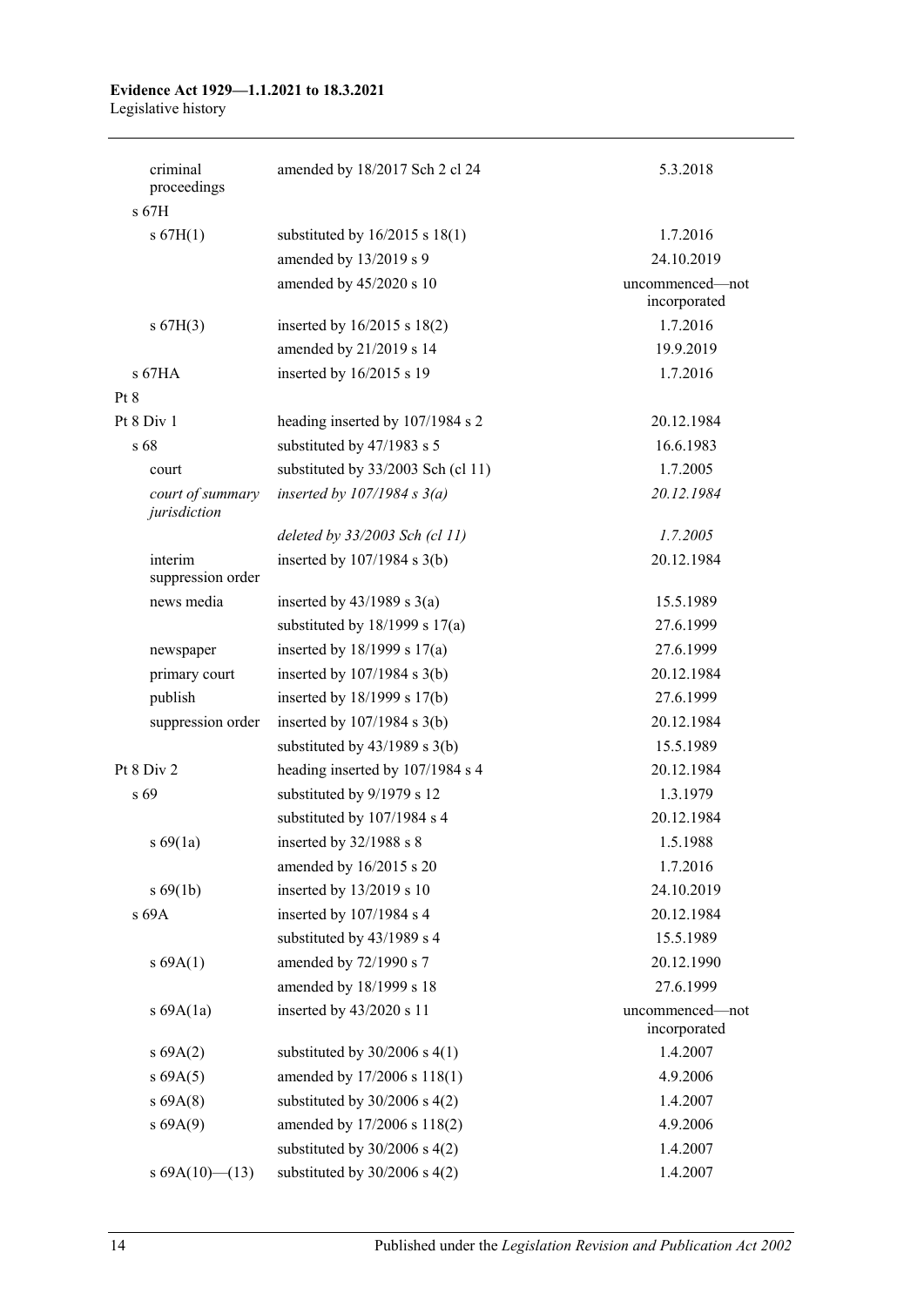| $s\,69A(14)$     | deleted by $30/2006 s 4(2)$         | 1.4.2007   |
|------------------|-------------------------------------|------------|
| s 69AB           | inserted by 30/2006 s 5             | 1.4.2007   |
| $s$ 69AB(1)      | amended by 18/2017 Sch 2 cl 25      | 5.3.2018   |
| s 69AC           | inserted by 30/2006 s 5             | 1.4.2007   |
| s 69B            | inserted by 107/1984 s 4            | 20.12.1984 |
| s 69B(1)         | amended by $43/1989$ s $5(a)$       | 15.5.1989  |
|                  | amended by 45/2019 Sch 1 cl 46      | 1.1.2021   |
| s69B(3)          | amended by $43/1989$ s $5(b)$ , (c) | 15.5.1989  |
| s 70             | substituted by 107/1984 s 4         | 20.12.1984 |
| 570(1)           | substituted by 30/2006 s 6          | 1.4.2007   |
| $s \, 70(1a)$    | inserted by 30/2006 s 6             | 1.4.2007   |
| 570(3)           | deleted by 33/2003 Sch (cl 12)      | 1.7.2005   |
| s 71             | amended by 9/1979 s 13              | 1.3.1979   |
|                  | amended by 40/1982 s 11             | 6.5.1982   |
|                  | substituted by 107/1984 s 4         | 20.12.1984 |
| Pt $8$ Div $3$   | heading inserted by 107/1984 s 5    | 20.12.1984 |
| s 71A            | inserted by 84/1976 s 4             | 9.12.1976  |
| $s$ 71 $A(1)$    | amended by 40/1982 s 12             | 6.5.1982   |
|                  | amended by 37/1993 s 9              | 15.7.1993  |
|                  | amended by $59/1997 s 6(a)$         | 14.9.1997  |
|                  | amended by $18/1999 s 19(a)$        | 27.6.1999  |
|                  | amended by $30/2006 s 7(1)$         | 1.4.2007   |
|                  | amended by $44/2012$ s $4(1)$ , (2) | 11.2.2013  |
|                  | amended by 18/2017 Sch 2 cl 26      | 5.3.2018   |
|                  | deleted by $2/2020 s 4(1)$          | 7.5.2020   |
| s 71A(2)         | amended by 40/1982 s 12             | 6.5.1982   |
|                  | amended by 18/1999 s 19(b)          | 27.6.1999  |
|                  | amended by $30/2006$ s $7(2)$       | 1.4.2007   |
|                  | amended by $44/2012$ s $4(3)$       | 11.2.2013  |
|                  | amended by $2/2020$ s $4(2)$        | 7.5.2020   |
| $s$ 71A $(2a)$   | inserted by $2/2020$ s $4(3)$       | 7.5.2020   |
| $S$ 71 $A(3)$    | amended by $40/1982$ s 12           | 6.5.1982   |
|                  | deleted by $107/1984 s 6(a)$        | 20.12.1984 |
| s $71A(3)$ —(3e) | inserted by $44/2012$ s $4(4)$      | 11.2.2013  |
|                  | deleted by $2/2020 s 4(4)$          | 7.5.2020   |
| s $71A(4)$       | amended by 40/1982 s 12             | 6.5.1982   |
|                  | amended by 32/1988 s 9              | 1.5.1988   |
|                  | amended by 18/1999 s 19(c)          | 27.6.1999  |
|                  | amended by 30/2006 s 7(3)           | 1.4.2007   |
|                  | amended by $44/2012$ s $4(5)$       | 11.2.2013  |
| s 71A(5)         |                                     |            |
| acquittal        | deleted by $107/1984 s 6(b)$        | 20.12.1984 |
| newspaper        | deleted by $18/1999 s 19(d)$        | 27.6.1999  |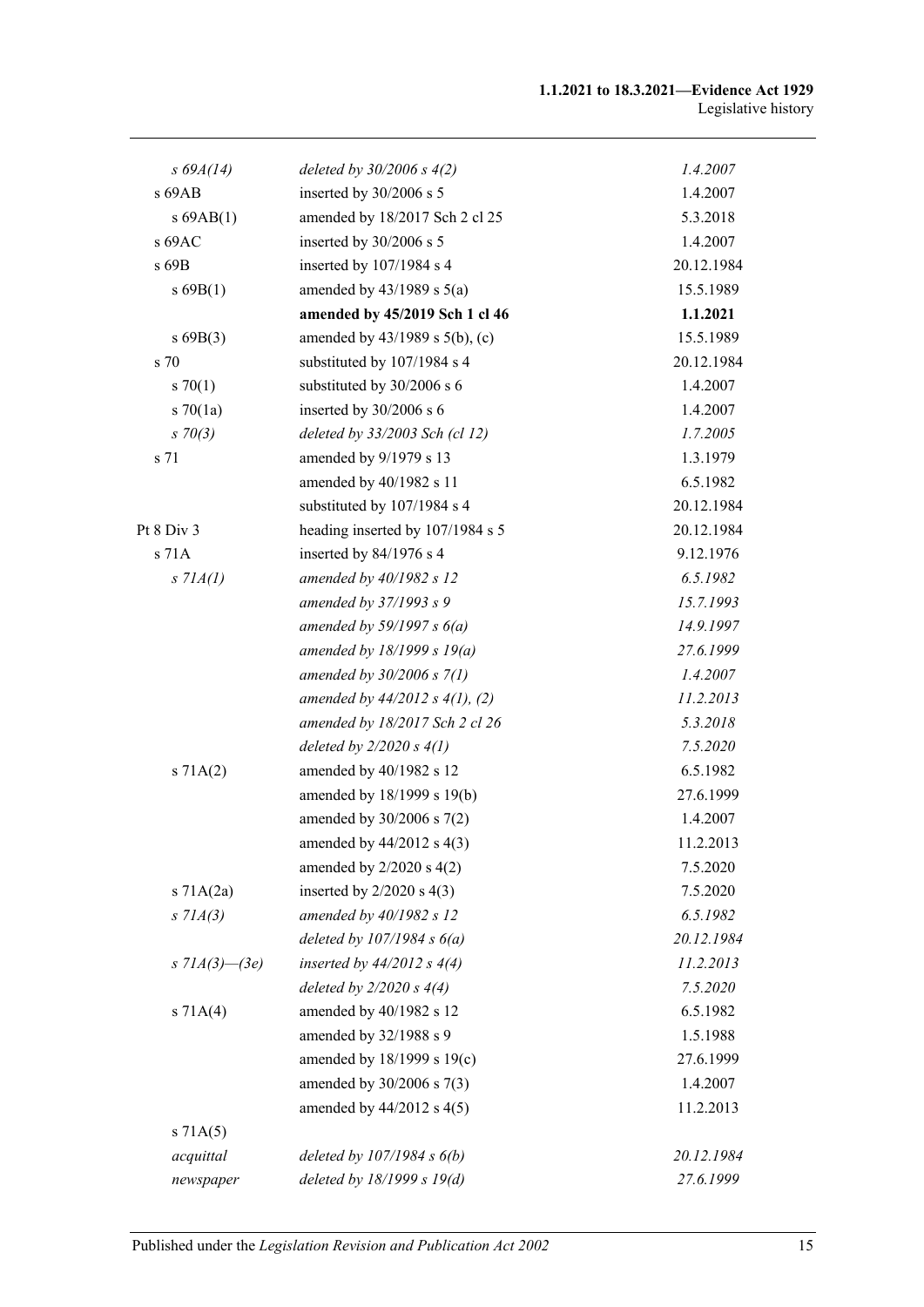# **Evidence Act 1929—1.1.2021 to 18.3.2021**

| Legislative history |  |
|---------------------|--|
|---------------------|--|

| relevant date                           | substituted by $59/1997 s 6(b)$                   | 14.9.1997  |
|-----------------------------------------|---------------------------------------------------|------------|
|                                         | amended by $47/2013$ s $8(1)$ , (2)               | 17.5.2014  |
|                                         | deleted by $2/2020 s 4(5)$                        | 7.5.2020   |
| relevant time                           | inserted by $2/2020$ s $4(5)$                     | 7.5.2020   |
| Pt 8 Div 4                              | heading inserted by 107/1984 s 7                  | 20.12.1984 |
| s 71 <sub>B</sub>                       | inserted by 107/1984 s 7                          | 20.12.1984 |
| s 71B(1)                                | amended by 18/1999 s 20(a)                        | 27.6.1999  |
|                                         | amended by 7/2008 s 21(1)                         | 23.11.2008 |
| $s$ 71B(2)                              | amended by 30/2006 s 8(1)                         | 1.4.2007   |
|                                         | amended by 7/2008 s 21(2)                         | 23.11.2008 |
| $s$ 71B(3)                              | amended by 18/1999 s 20(b)                        | 27.6.1999  |
|                                         | amended by 30/2006 s 8(2)                         | 1.4.2007   |
| s 71C                                   | inserted by 37/1993 s 10                          | 15.7.1993  |
| $s \, 71C(1)$                           | amended by 18/1999 s 21(a)                        | 27.6.1999  |
|                                         | amended by 30/2006 s 9                            | 1.4.2007   |
| $s \, 71C(2)$                           | substituted by $18/1999$ s $21(b)$                | 27.6.1999  |
| Pt 8 Div 5                              | amended by 107/1984 s 8                           | 20.12.1984 |
|                                         | deleted by 44/2003 s 3(1) (Sch 1)                 | 24.11.2003 |
| Pt 8A                                   | inserted by 13/2018 s 3                           | 9.8.2018   |
| Pt 9                                    | inserted by 72/1990 s 8                           | 20.12.1990 |
| s 73                                    |                                                   |            |
| s 73(1)                                 | s 73 redesignated as s 73(1) by $38/2018$ s 8     | 31.1.2019  |
| $s \, 73(2)$ and (3)                    | inserted by 38/2018 s 8                           | 31.1.2019  |
| Sch 1 before<br>substitution by 58/2013 |                                                   |            |
| heading                                 | substituted by $44/2003$ s $3(1)$ (Sch 1)         | 24.11.2003 |
| Sch 1                                   | substituted by 58/2013 s 5                        | 7.7.2014   |
| Sch <sub>3</sub>                        | deleted by 55/1983 s 5                            | 1.8.1983   |
| Sch 4                                   | heading substituted by $44/2003$ s $3(1)$ (Sch 1) | 24.11.2003 |

# **Transitional etc provisions associated with Act or amendments**

## *Evidence (Settlement Negotiations) Amendment Act 1996*

### **3—Application of amendment**

The amendment made by this Act applies to proceedings commenced before or after the commencement of this Act, but does not affect any order made before the commencement of this Act.

### *Statutes Amendment (Evidence and Procedure) Act 2008*

## **22—Transitional provision**

The amendments made by Part 4 of this Act to the *[Evidence Act](http://www.legislation.sa.gov.au/index.aspx?action=legref&type=act&legtitle=Evidence%20Act%201929) 1929* apply to proceedings commenced after the commencement of that Part.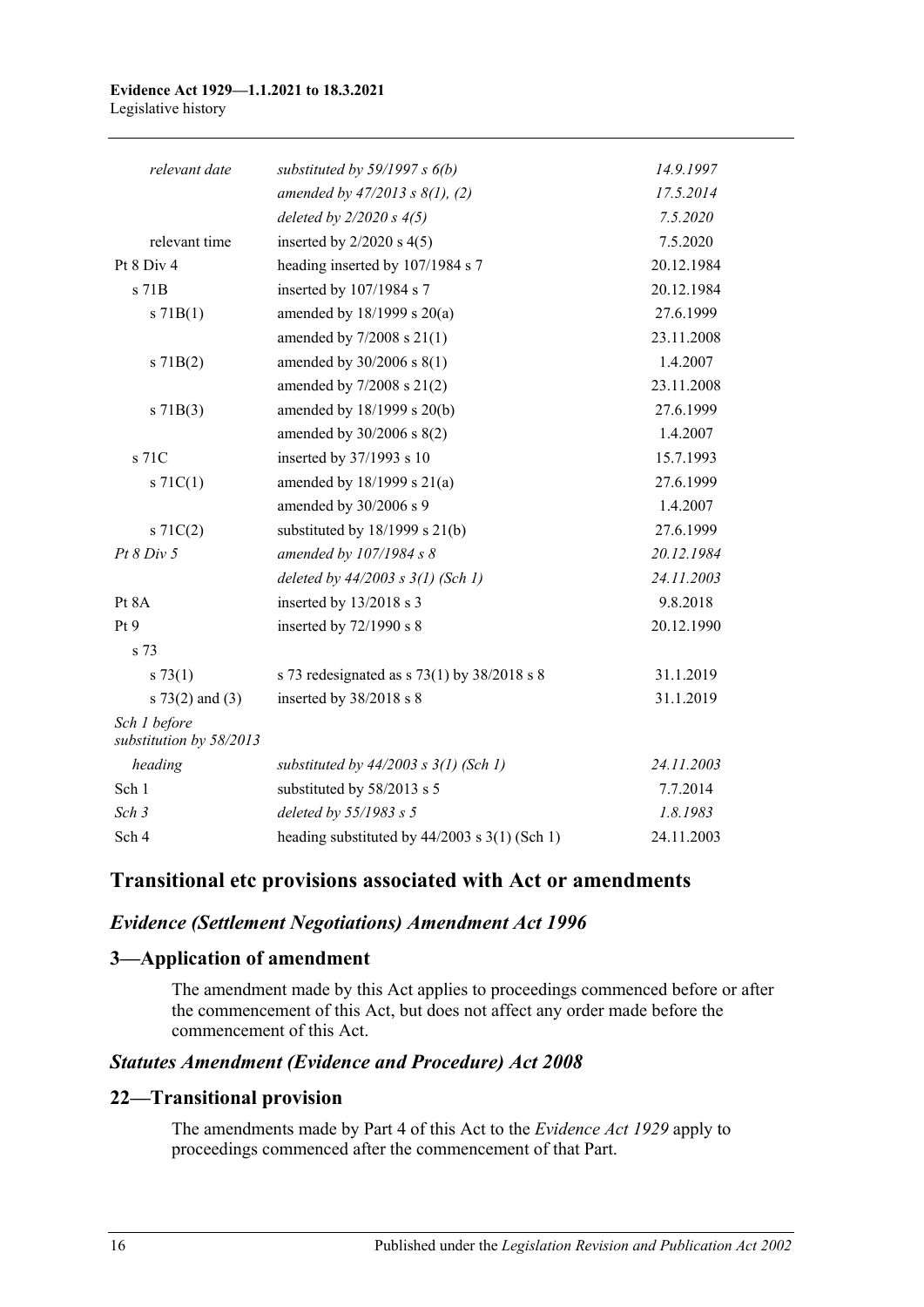# *Evidence (Discreditable Conduct) Amendment Act 2011, Sch 1*

### **1—Transitional provision**

- (1) The amendments made by Part 2 of this Act to the *[Evidence Act](http://www.legislation.sa.gov.au/index.aspx?action=legref&type=act&legtitle=Evidence%20Act%201929) 1929* are intended to apply in respect of—
	- (a) proceedings for an offence commenced but not determined before the commencement of this clause; and
	- (b) proceedings for an offence commenced after the commencement of this clause.
- (2) An order made by a court under the *[Evidence Act](http://www.legislation.sa.gov.au/index.aspx?action=legref&type=act&legtitle=Evidence%20Act%201929) 1929* as in force immediately before the commencement of this clause will remain in force according to its terms.

### *Statutes Amendment (Serious and Organised Crime) Act 2012*

#### **42—Transitional provision**

Sections 34KA, 34KB, 34KC and 34KD of the *[Evidence Act](http://www.legislation.sa.gov.au/index.aspx?action=legref&type=act&legtitle=Evidence%20Act%201929) 1929* as inserted by section 41 of this Act only apply in relation to proceedings commenced after the commencement of section 41.

## *Statutes Amendment (Vulnerable Witnesses) Act 2015, Sch 1 as amended by Statutes Amendment (Attorney-General's Portfolio) Act 2016, s 27*

#### **1—Transitional provision**

- (1) The amendments made by Part 3 of this Act to the *[Evidence Act](http://www.legislation.sa.gov.au/index.aspx?action=legref&type=act&legtitle=Evidence%20Act%201929) 1929* are intended to apply in respect of—
	- (a) proceedings for an offence commenced but not determined before the commencement of this clause; and
	- (b) proceedings for an offence commenced after the commencement of this clause.
- <span id="page-114-0"></span>(2) An audio visual record of the statement of a witness to whom this subclause applies made to an investigating or other authority before the commencement of section 10 of this Act as part of a formal interview process in relation to the investigation of an alleged offence may, after the commencement of that section, be admitted under section 13BA of the *[Evidence Act](http://www.legislation.sa.gov.au/index.aspx?action=legref&type=act&legtitle=Evidence%20Act%201929) 1929* as evidence in the trial of a charge of the offence as if the recording had been made pursuant to Division 3 of Part 17 of the *[Summary Offences Act](http://www.legislation.sa.gov.au/index.aspx?action=legref&type=act&legtitle=Summary%20Offences%20Act%201953) 1953* in accordance with the requirements of that Division.

**Note—**

Section 10 of this Act inserts section 13BA into the *[Evidence Act](http://www.legislation.sa.gov.au/index.aspx?action=legref&type=act&legtitle=Evidence%20Act%201929) 1929*.

- (3) [Subclause \(2\)](#page-114-0) applies—
	- (a) to a witness who is—
		- (i) a child of or under the age of 14 years; or
		- (ii) a person with a disability that adversely affects the person's capacity to give a coherent account of the person's experiences or to respond rationally to questions; and
	- (b) despite section 34LA(2)(c) of the *[Evidence Act](http://www.legislation.sa.gov.au/index.aspx?action=legref&type=act&legtitle=Evidence%20Act%201929) 1929*.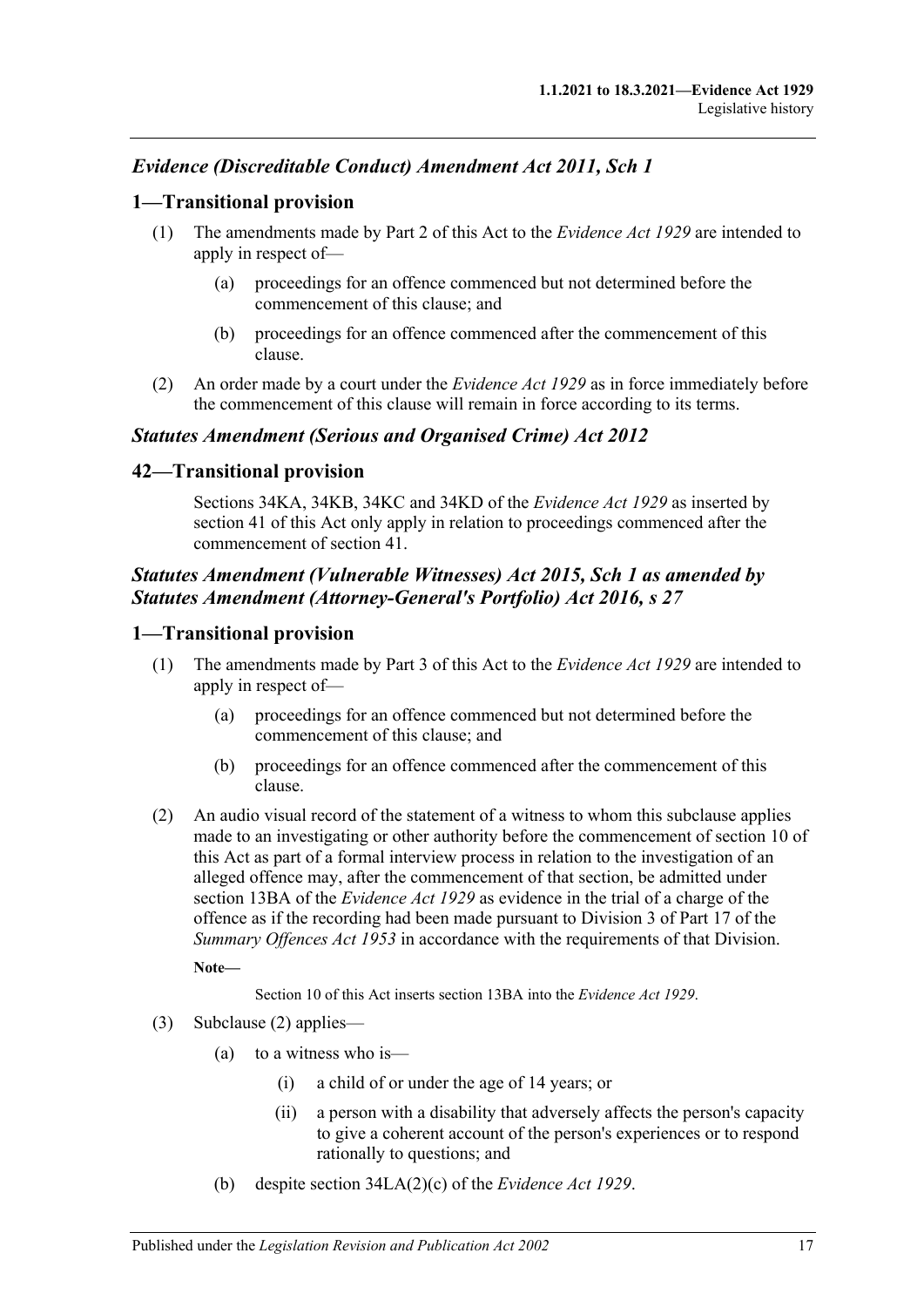# *Summary Procedure (Indictable Offences) Amendment Act 2017, Sch 2 Pt 14*

## **41—Transitional provision**

The amendments made by this Act apply to proceedings relating to an offence that are commenced after the commencement of this Act, regardless of when the offence occurred (and the Acts amended by this Act, as in force before the commencement of this Act, continue to apply to proceedings that were commenced before the commencement of this Act).

# **Historical versions**

Reprint No 1—1.7.1991 Reprint No 2—16.7.1992 Reprint No 3—1.1.1993 Reprint No 4—15.7.1993 Reprint No 5—1.9.1993 Reprint No 6—1.1.1995 Reprint No 7—10.7.1995 Reprint No 8—2.5.1996 Reprint No 9—14.9.1997 Reprint No 10—27.6.1999 Reprint No 11—1.7.1999 Reprint No 12—14.8.2000 Reprint No 13—1.1.2003 Reprint No 14—3.3.2003 Reprint No 15—24.11.2003 1.7.2005 1.1.2006 4.9.2006 18.1.2007 1.4.2007 1.6.2007 17.7.2008 23.11.2008 4.10.2009 9.12.2011 1.6.2012 17.6.2012 11.2.2013 9.6.2013 4.7.2013 25.11.2013 17.5.2014 7.7.2014